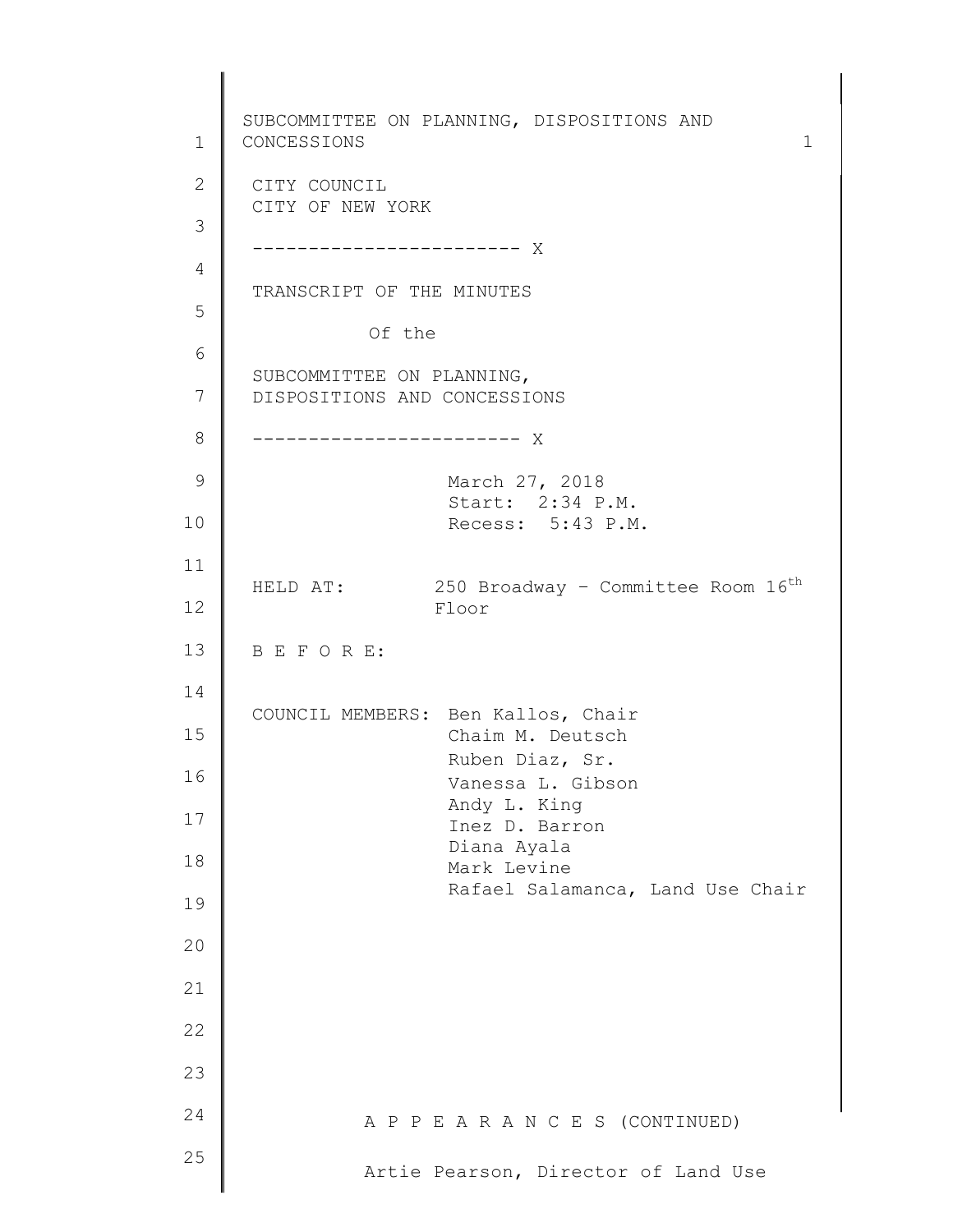| 1              | SUBCOMMITTEE ON PLANNING, DISPOSITIONS AND<br>$\mathbf{2}$<br>CONCESSIONS          |
|----------------|------------------------------------------------------------------------------------|
| $\overline{2}$ |                                                                                    |
| 3              | Malcolm Morse, HDFC Manager Housing<br>Cooperative Asset                           |
| 4              | Ted Weinstein, (HPD) Division of Housing                                           |
| 5              | Preservation and Development                                                       |
| 6              | Lacey Tauber, Government Affairs at                                                |
| 7              | (HPD) Division of Housing Preservation<br>and Development                          |
| 8              |                                                                                    |
| 9              | Desiree Andrepont, Community Builders                                              |
| 10             | Susan McCann, Community Builders                                                   |
| 11             | Eileen Torres, Executive Director of                                               |
| 12             | BronxWorks                                                                         |
| 13             | Betty Ann Tamaisar, Department Director<br>for Workforce Development at BronxWorks |
| 14             | Pastor David Serrano, Jr., pastor local                                            |
| 15             | church                                                                             |
| 16             | Pastor David Serrano, Sr., pastor local                                            |
| 17             | church                                                                             |
| 18             | Mohan Montabeak (SP?) 32BP SEIU (Service<br>Employees International Union)         |
| 19             |                                                                                    |
| 20             | Eva Hermida Ramos (SP?), public speaker<br>on building                             |
| 21             |                                                                                    |
| 22             | A P P E A R A N C E S (CONTINUED)                                                  |
| 23             | Kevin Parris                                                                       |
| 24             | Paul Freitag, Executive Director<br>(WSFSSH) West Side Federation for Senior       |
| 25             | and Supportive Housing                                                             |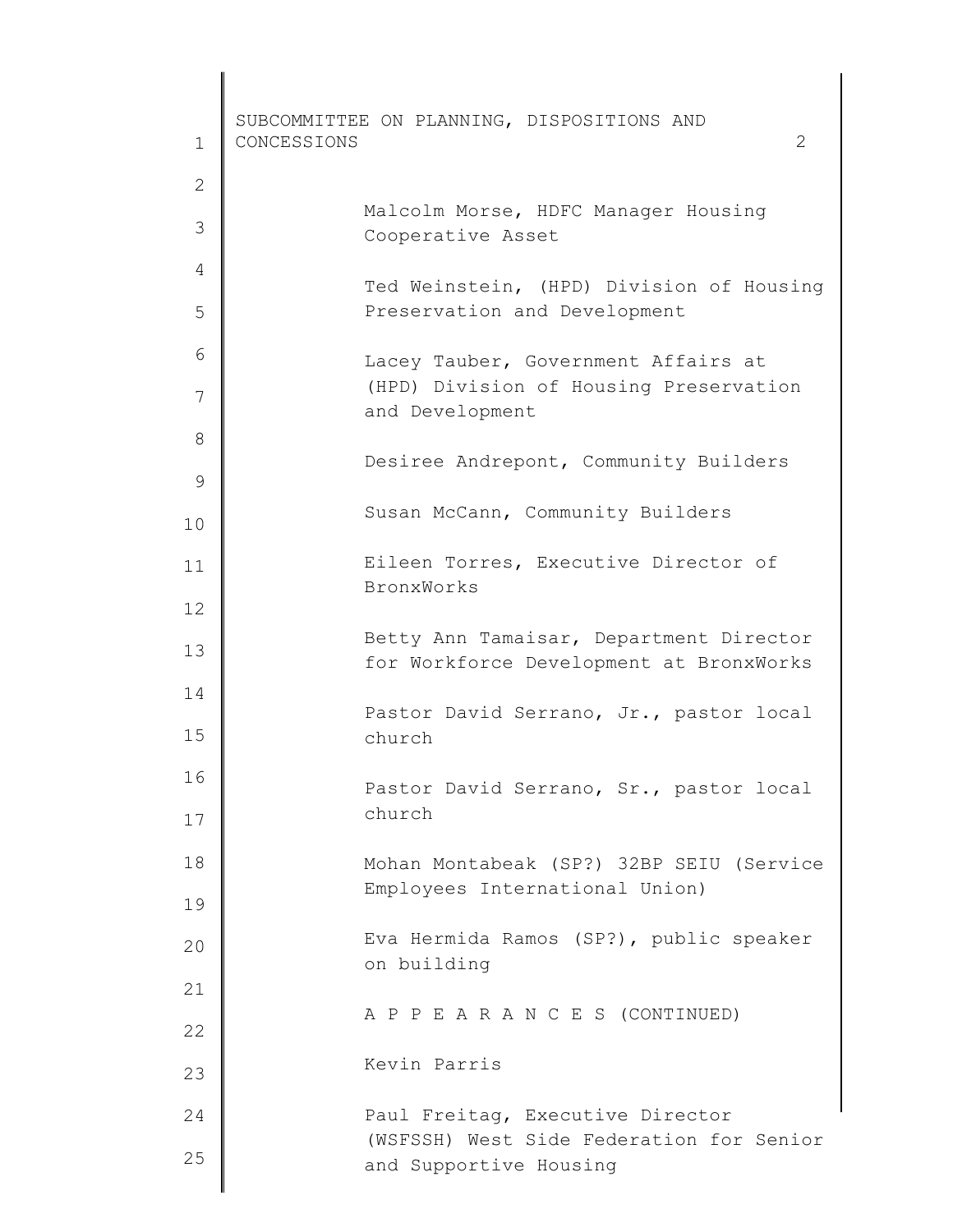| $\mathbf{1}$   | SUBCOMMITTEE ON PLANNING, DISPOSITIONS AND<br>3<br>CONCESSIONS                   |
|----------------|----------------------------------------------------------------------------------|
| $\mathbf{2}$   | Ross Karp, (HPD) Division of Housing                                             |
| 3              | Preservation and Development, Project<br>Manager Special Needs Housing           |
| $\overline{4}$ | DAMCONE (SP?)                                                                    |
| 5              |                                                                                  |
| 6              | Allen Adantu (SP?) Friends of Anabil<br>Aviles Playground                        |
| $7\phantom{.}$ | Ellen Finney, DOROT, Community Outreach                                          |
| 8              | Social Worker                                                                    |
| $\mathsf 9$    | Reverend Alistair Drummond, West End                                             |
| 10             | Presbyterian Church Pastor                                                       |
| 11             | Lynn Wisher (SP?), 5 <sup>th</sup> Avenue                                        |
| 12             | Presbyterian Church, Member of Board of<br>Directors of the West Side Federation |
| 13             | for Senior and Supportive Housing                                                |
| 14             | Pannos Katrice (SP?) 32B Union                                                   |
| 15             | Karen Jorgensen, Director at Valley                                              |
| 16             | Lodge                                                                            |
| 17             | Elissa Waldman, Director of Community<br>Programs at Institute for Family Health |
| 18             |                                                                                  |
| 19             | A P P E A R A N C E S (CONTINUED)                                                |
| 20             | Bud Kourtney (SP?) Catholic Worker,                                              |
| 21             | Valley Lodge Choir Director                                                      |
| 22             | Mark Greenberg, Executive Director                                               |
| 23             | Interfaith Assembly on Homelessness and<br>Housing Coalition                     |
| 24             |                                                                                  |
| 25             | Eustasia Smith (SP?)                                                             |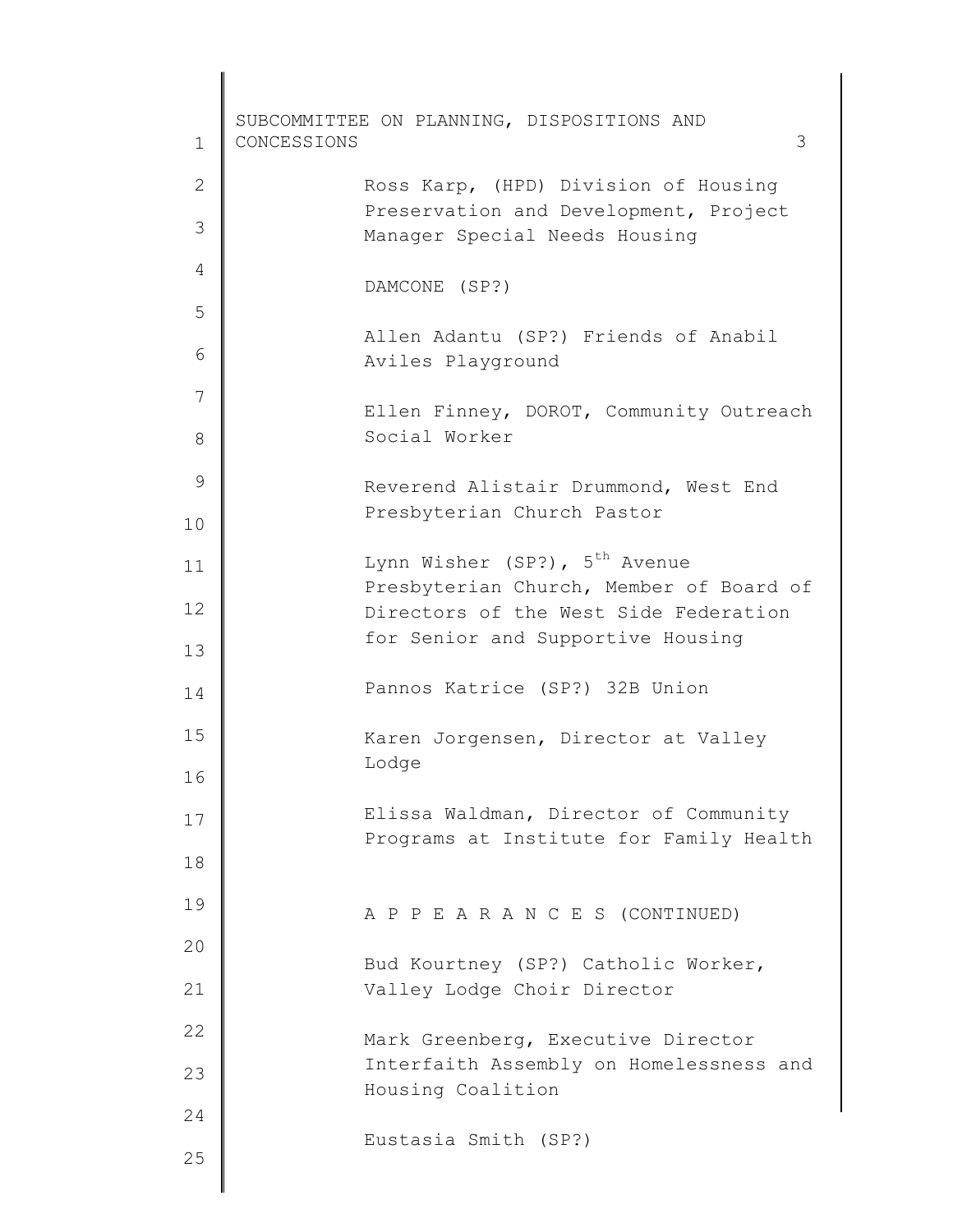| $\mathbf 1$    | SUBCOMMITTEE ON PLANNING, DISPOSITIONS AND<br>CONCESSIONS<br>4 |
|----------------|----------------------------------------------------------------|
| $\sqrt{2}$     | Sandy Roach, Board Chair for                                   |
| 3              | Bloomingdale Family Programs                                   |
| $\overline{4}$ | Stephanie Louise, Live on New York                             |
| 5              | Rebecca Sower, Director of Policy and                          |
| 6              | Planning of the Supportive Housing<br>Network of New York City |
| 7              |                                                                |
| $\,8\,$        | Nathan Gebbert (SP?).                                          |
| $\mathcal{G}$  | Nikki Navarro                                                  |
| 10             |                                                                |
| 11             |                                                                |
| 12             |                                                                |
| 13             |                                                                |
| 14             |                                                                |
| 15             |                                                                |
| 16             |                                                                |
| 17             |                                                                |
| $1\,8$         |                                                                |
| 19             |                                                                |
| 20             |                                                                |
| 21             |                                                                |
| 22             |                                                                |
| 23             |                                                                |
| 24             |                                                                |
| 25             |                                                                |
|                |                                                                |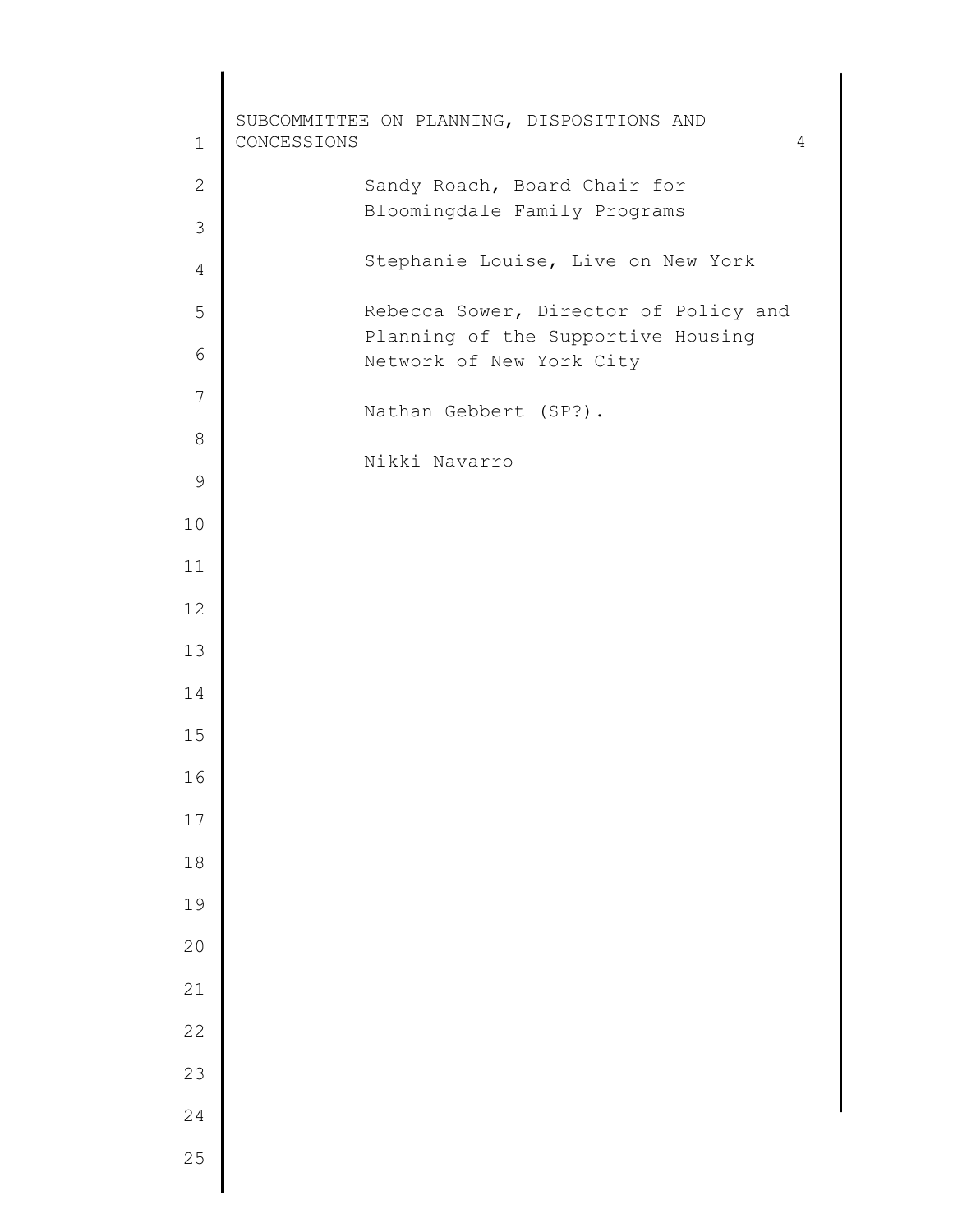1

2 3 4 5 (Test, test, this is Subcommittee on Planning, Disposition and Concessions. Today's date is March 27, 2018. This recording is being recorded by Juan Delunte (SP?).

6 7 8 9 10 11 12 13 14 15 16 17 18 19 20 21 22 23 24 25 CHAIR BEN KALLOS: Good afternoon and welcome to the Subcommittee on Planning, Dispositions and Concessions, I'm Council Member Ben Kallos, the Chair of this Subcommittee. Uhm today we are joined by Land Use Chair Salamanca, Council Member Inez Barron as well as Council Member Diana Ayala both of whom have items on the agenda today from their districts. I want to apologize to those in attendance. The City Council has multiple hearings as we speak and we have the challenge of trying to be in more than one place at a time. Uhm for my part I was coming from the Parks Committee Hearing where we were talking about funding for parks which are literally falling into the river and other parks which are being privatized at \$180 an hour. Yes, in New York City you have to pay \$180 if you want to use a park on the east side. Today, we will be holding four public hearings and we will be voting on two applications. The applications we will be voting on were the subject of prior hearings. We will now move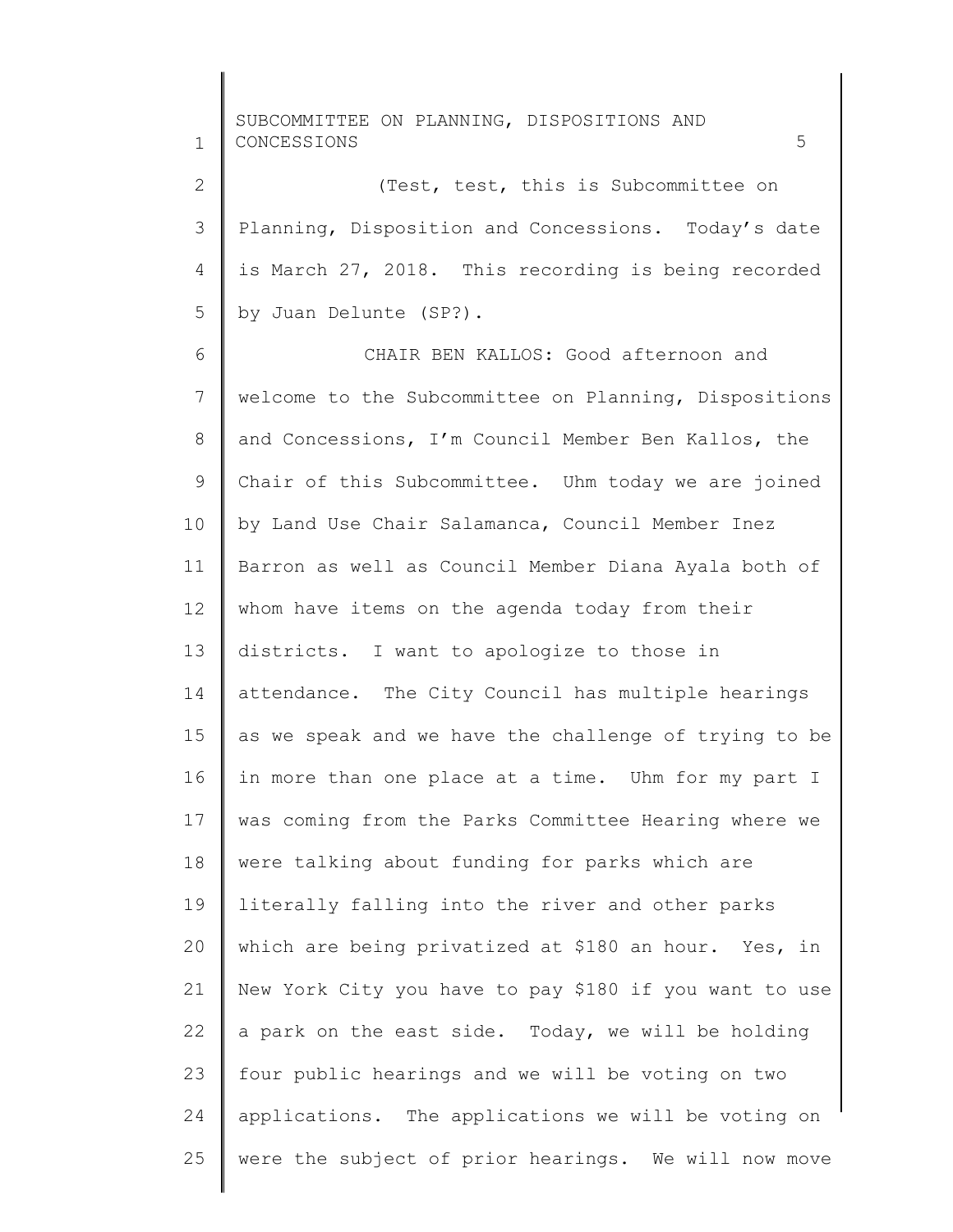1

2 3 4 5 6 7 8 9 10 11 12 13 14 15 16 17 18 19 20 21 22 23 24 25 on, we will now start with our public hearing on Land Use Items 52-59 and will begin with Land Use Item 59, the 721 Van Siclen HDFC Tax Exemption Application for property located in Council Member Barron's district in Brooklyn, pursuant to article 11 of the Private Housing Finance Law. This 40 year Tax Exemption would not only facilitate the renovation of the building but also remove the property from a list of buildings slated for  $3^{rd}$  party transfer around 10 foreclosure auctions, so the plain language on this one is we've got some property. This property ended up as a cooperative and the cooperative has some outstanding uhm money that it owes the City in the form of back taxes and uhm paying for water because yes even though you don't see it on your rental bill all the time, land... tenants, landlords have to pay for their water bill and so when a building hasn't paid its rent or... sorry, hasn't paid it taxes or hasn't paid its water bills, uhm they will sometimes be put into foreclosure where they are then auctioned off to a third party, whether it is a nonprofit or a for profit to take over management of the building. In this case, the City has stepped in to work with the tenants and creating HDFC and using a retroactive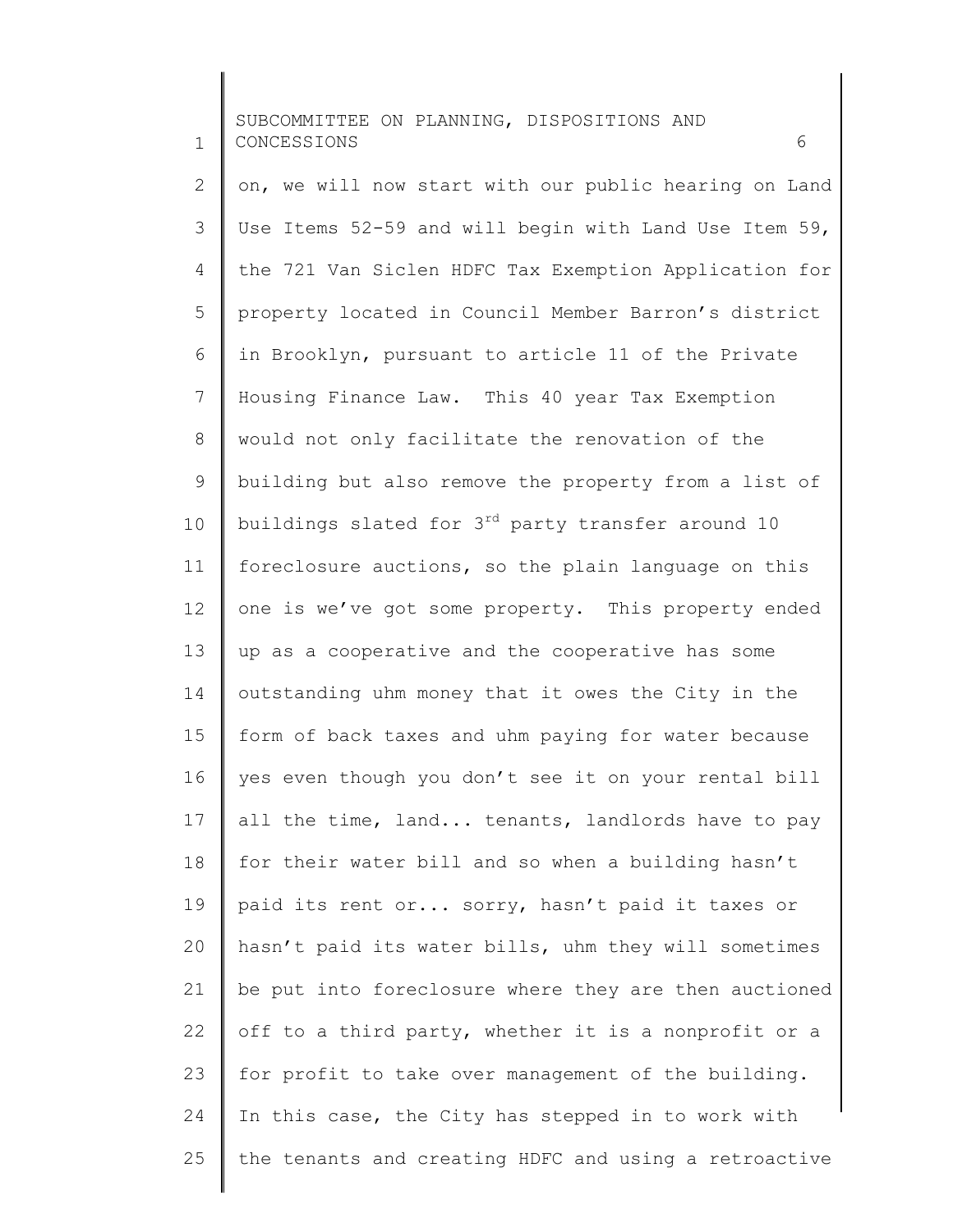1

2 3 4 5 6 7 8 9 10 11 12 13 14 15 16 17 18 19 20 21 22 23 24 25 tax abatement to keep the property affordable and uhm use that money to help take care of the outstanding debt as well as working to pay off the amounts owed to the water for water and uhm to make sure that the building gets into a state of good repair. Okay, so I'm hoping that that was the most accurate well, very uhm broad description of what is going on here and so from HPD Housing Preservation and Development we have Artie Pearson, Director of Land Use and we also have their testimony submitted so I will now ask our Counsel to swear you in sir. COUNSEL: Please state your name? ARTIE PEARSON: Artie Pearson. MALCOLM MORSE: Malcolm Morse. COUNSEL: Do you affirm to tell the truth, the whole truth and nothing but the truth in your testimony before the Subcommittee and in response to all Council Member questions? ARTIE PEARSON: Yes. MALCOLM MORSE: Yes. ARTIE PEARSON: Land Use Number 59 consists of an exemption area containing one privately owned building located at 721 Van Siclen Avenue, that's block 4329 Lot 1 in Brooklyn Council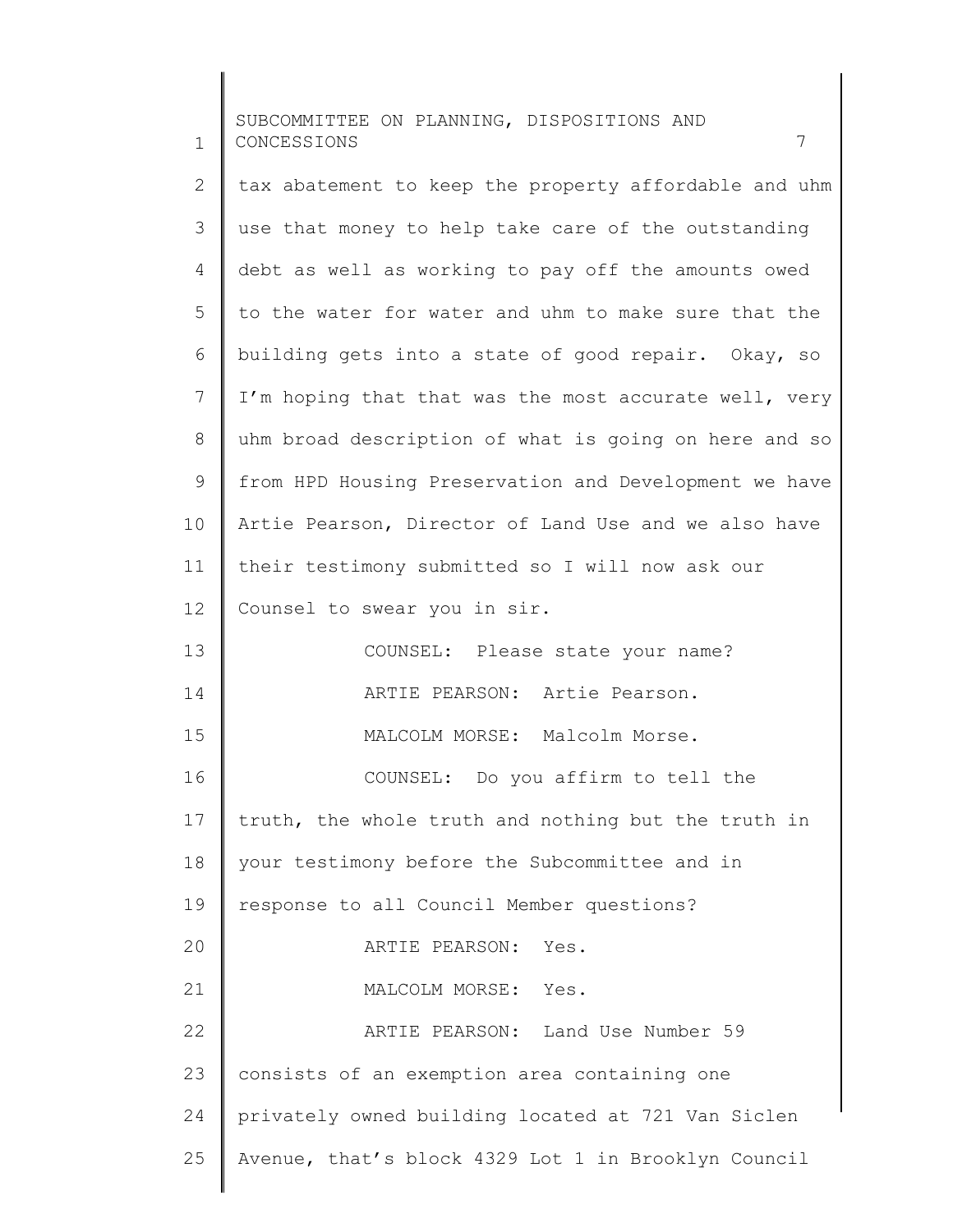1

2 3 4 5 6 7 8 9 10 11 12 13 14 15 16 17 18 19 20 21 22 23 24 25 District 42. This property is a candidate for foreclosure under the 3<sup>rd</sup> Party Transfer Program in realm Action Number 53 Round 10 for which HPD is seeking Article 11 Tax Benefits. 721 Van Siclen Avenue was taken into city ownership in 1982 and sub, sub, subsequently entered into the Tenant Land Use, the Tenant Interim Lease Program on March 31, 1998. HPD conveyed the property to the existing occupants as low income cooperatives with household incomes capped at 120% of AMI. The buildings is a mixed use, four-story walk up with 38 residential units and 4 commercial spaces of which one is used as an office by the Board. It is fully occupied and comprises 33 one bedrooms, 3 two bedrooms, 1 one bedroom and one superintendants unit. Of the 38 units, 21 are home ownership and 15 are rentals. The commercial spaces are mainly mo, mom and pop shops and currently have long-term leases. Four Aces Restaurant recently vacated the premises as a result of a court action taken again it by the HDFC for uncollected rent so one commercial unit is currently vacant. In view of the fact that the required maintenance fees have not been raised for many years before the 5% increase and the collection rates are low, sufficient funds have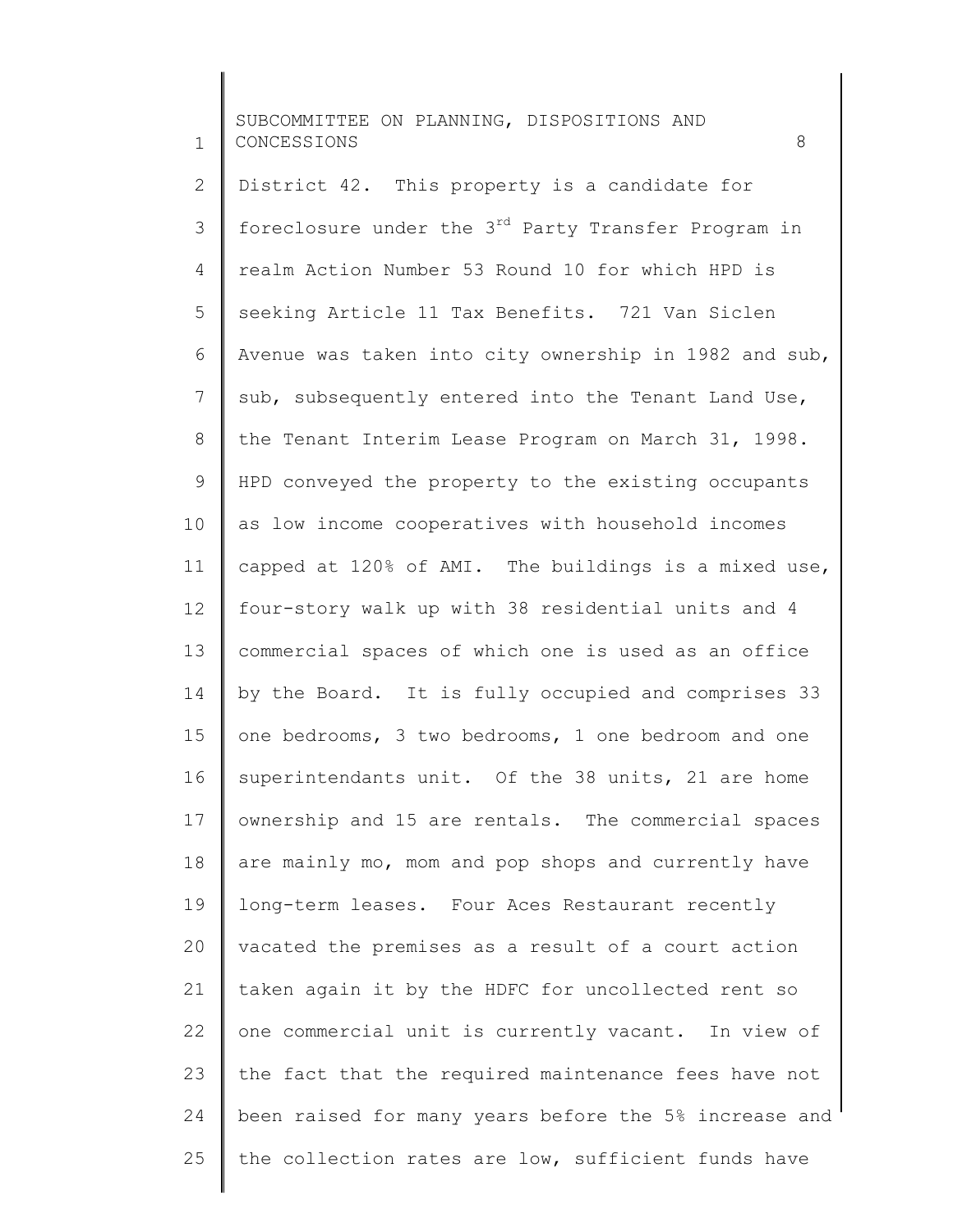1

2 3 4 5 6 7 8 9 10 11 12 13 14 15 16 17 18 19 20 21 22 23 24 25 not been available to meet operating expenses and other obligations, therefore, the property became eligible for TPT. Realizing they were in danger of foreclosure, the shareholders worked out a plan to help save their building. The shareholders have selected a new board, they have been working toward paying back taxes and recently entered in a payment agreement with DEP for the arrears. The HDFC will also enter into a voluntary repair agreement to address the outstanding hous, housing code violations in need of repairs. No subsidies is being provided and no preservation loan is needed at this time as there are reserves in the building and along with timely collection of maintenance fees the fund will continue to grow. In an effort to help maintain continued affordability and stability in the building, HBD is for the Council seeking Tax Benefits retroactive to 2011 for a term of 40 years that will coincide with their regulatory agreement and also mandate annual maintenance increases among other requirements such as hiring a  $3<sup>rd</sup>$  party manager. Approval of Tax Exemption will facilitate removal of 721 Van Siclen Avenue HDFC from consideration as a candidate of Round 10 of the Third Party Transfer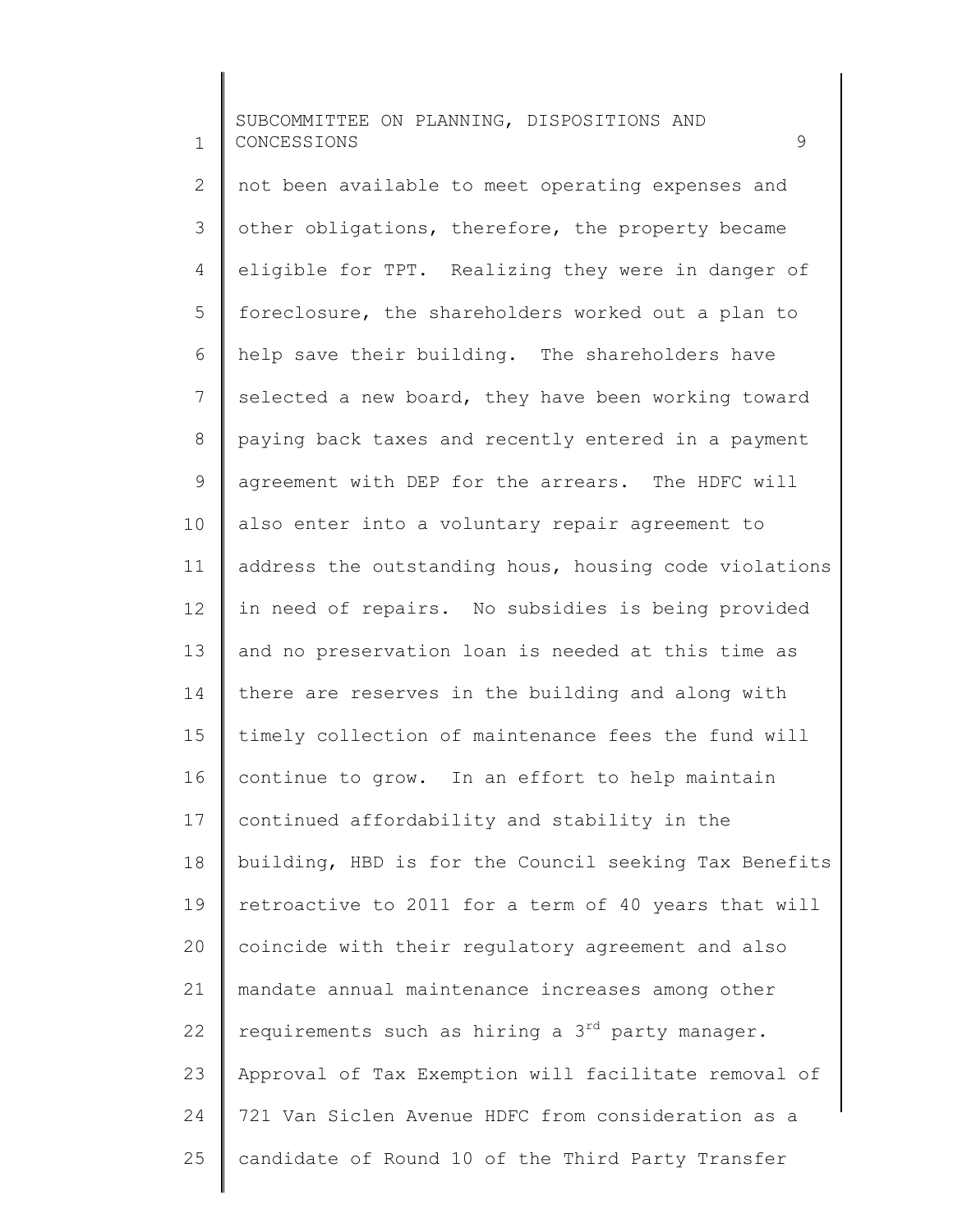1 2 3 4 5 6 7 8 9 10 11 12 13 14 15 16 17 18 19 20 21 22 23 24 25 SUBCOMMITTEE ON PLANNING, DISPOSITIONS AND CONCESSIONS 10 Program allowing for long-term home ownership by the shareholders. We can answer any questions that you might have? CHAIR BEN KALLOS: I'd like to turn to Council Member Inez Barron for her statement and any questions? INEZ BARRON: Thank you Mr. Chair. Uhm, thank you to the panel for coming and just to briefly share information about this building. It is a building in my District, not far in fact from where I live. It's a substantial building and you have heard the description of what the apartments are that are there. So the management company that they have was perhaps not as effective as it should have been during the time that they have been there and as you have indicated, they did not have the collections coming in because they were not having the required increases in the maintenance so they fell into the state where they owed the City quite a bit of money and they were placed, they are has been said in HDFC and they were placed in the TPT Program. Previously, my predecessor, my husband, Charles Barron worked with HPD about 12 years ago to assist another Housing Development that was in a similar state to work on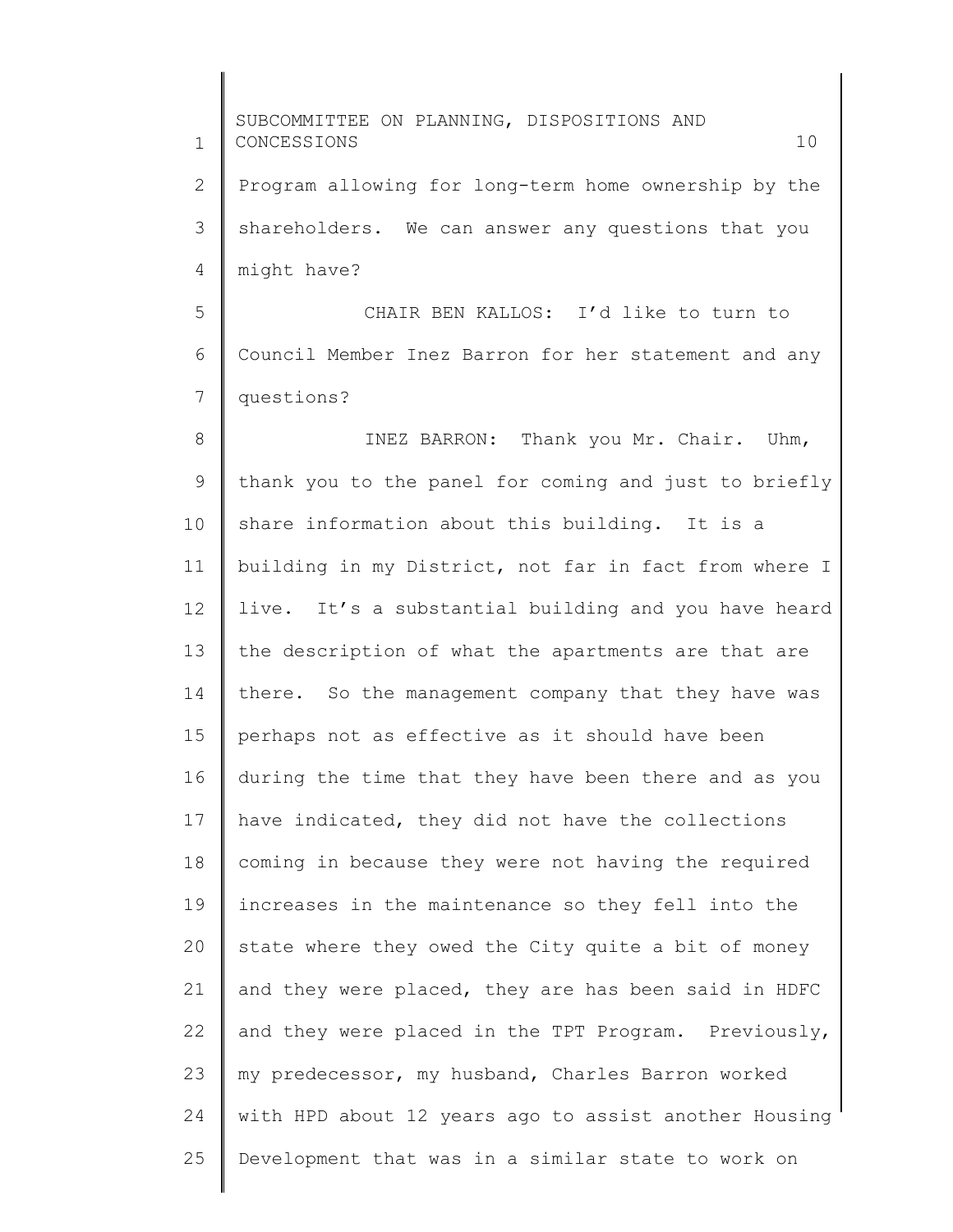1

2 3 4 5 6 7 8 9 10 11 12 13 14 15 16 17 18 19 20 21 22 23 24 25 getting themselves out of that position so that when they came to a position of demonstrating their ability to manage themselves they were able to become the shareholders themselves. In this instance, we did not think that it was fair that people who have been paying regularly and are in fact presently shareholders should lose all of the money that they have invested so the Board was reconstituted, they came together, they organized themselves. They allowed people to forego some of the more recent transactions that they were negligent on but they did come to an agreement and they have now established the opportunity for the present residents to reestablish themselves and maintain their shareholder, maintain the ability to own their apartments and we feel that is very important. We know that this is an area, is across the City being targeted by those who want to gentrify and displace people who have lived through the hard times and we felt that that was not a just situation and I am very pleased to say that HPD was very, very, responsive. They sent people to the meetings that the shareholders had, they gave us a lot of direction, a lot of information and there was also a legal aid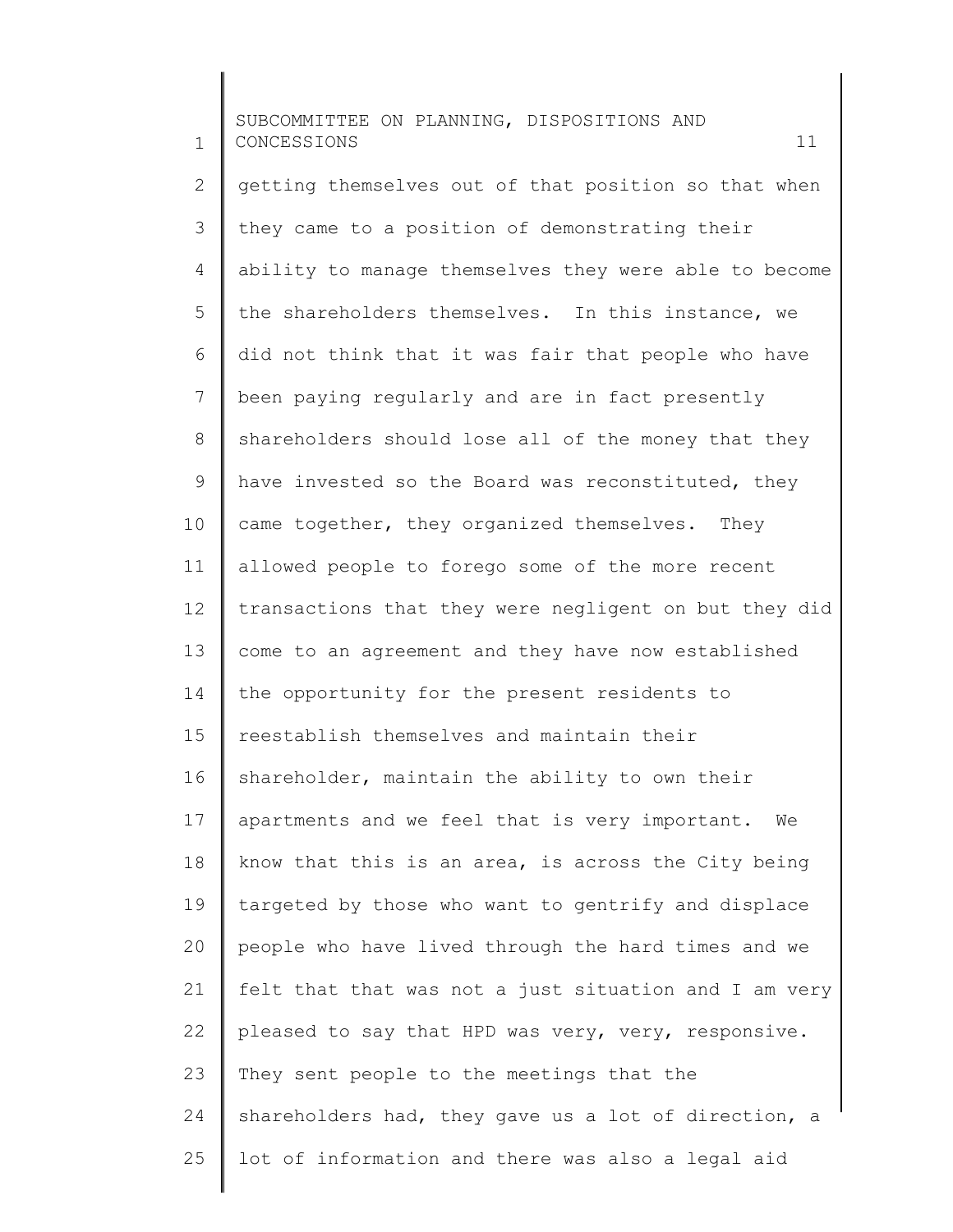1

2 3 4 5 6 7 8 9 10 11 12 13 14 15 16 17 18 lawyer who worked tirelessly at no cost to help the tenants understand all that they had to do. It was an extensive list that they had to gather of all kinds of documents in order to qualify for consideration and they have gathered all of that and done all of that and so that is why we are here now at this juncture so that they could be approved for Article 11. I whole-heartedly support them. I continue to impress upon them, listen we are here now, we are not going to come back here again, we've got to be able to maintain what we say we are going to do or we will be in a worse situation going forward so I whole-heartedly support the program and I do thank Manues (SP?), HPD, and the lawyer and those residents that are there understanding the opportunity that they have and fighting to maintain their ability to have ownership.

19 20 21 22 23 24 25 CHAIR BEN KALLOS: I want to thank Council Member Barron for her hard work and uhm based on her statement also your predecessor, uhm it sounds like you have pretty activist members here fighting for you. I am going to ask just some uhm questions that I try to ask on all about every single project. So, currently there are 21 who have home ownership,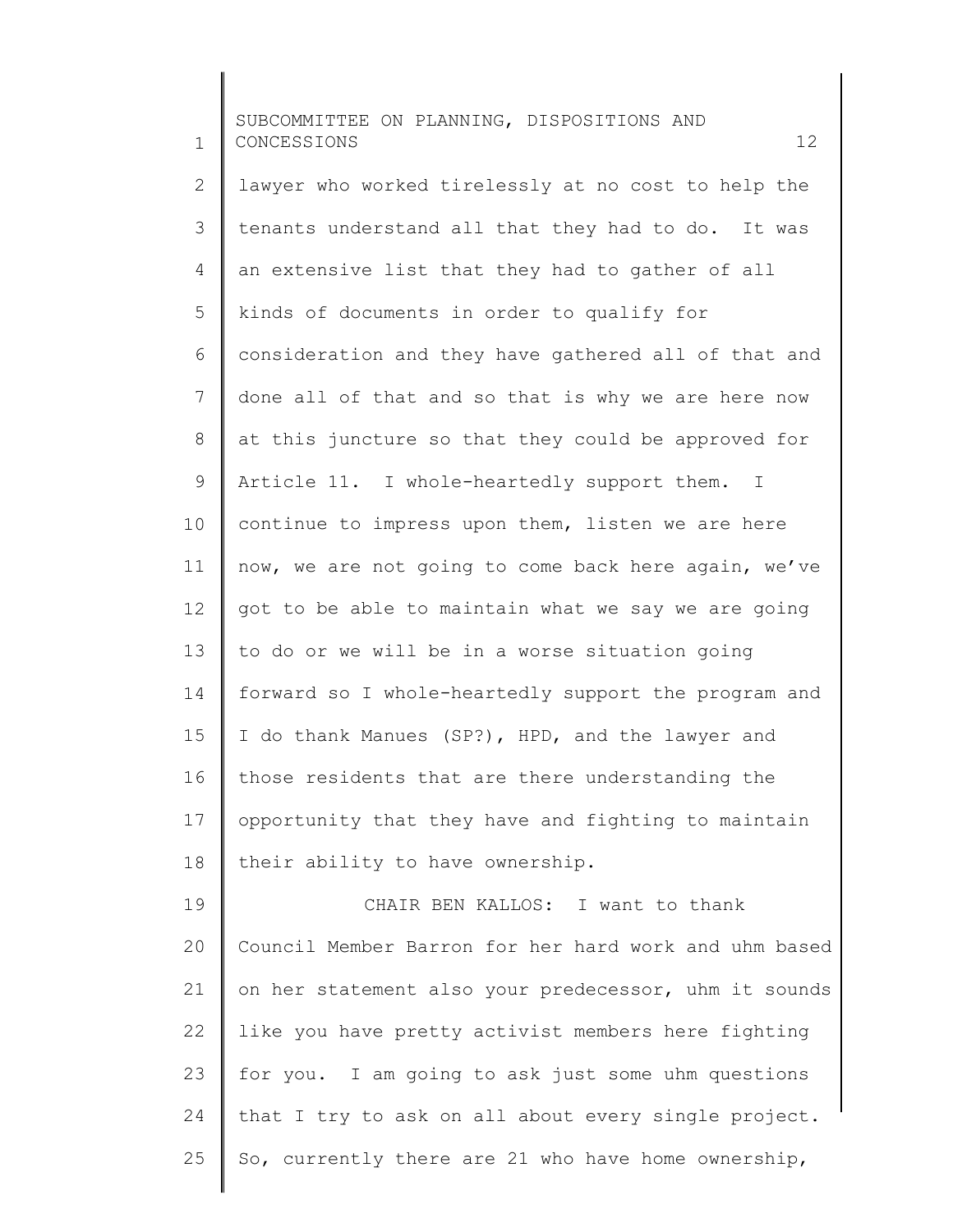1 2 3 4 5 6 7 8 9 10 11 12 13 14 15 16 17 18 19 20 21 22 23 24 25 SUBCOMMITTEE ON PLANNING, DISPOSITIONS AND CONCESSIONS 13 uhm 15 that are rentals. Uhm will those 15 rentals remain rentals or will they be converted into cooperative ownerships? MALCOLM MORSE: We are not entirely sure at this time, we can't say that every one of them will be but the building is interested in uhm once the units become available to push towards home ownership. CHAIR BEN KALLOS: What is the AMI cap for people who want to be, what will the maintenance be tied to? Is there a situation where somebody might be required to pay more maintenance than they can afford to pay? And uhm, if somebody sells, sells their cooperative unit are there any limitations on who they can sell to? ARTIE PEARSON: Right, so the program allows for uhm an income cap up to 120% of AMI that will be written into the regulatory agreement once it's finalized. CHAIR BEN KALLOS: And uhm how much will maintenance be? MALCOLM MORSE: Alright so maintenance is, so the way that this building operates, they meet as a Board and they decide when maintenance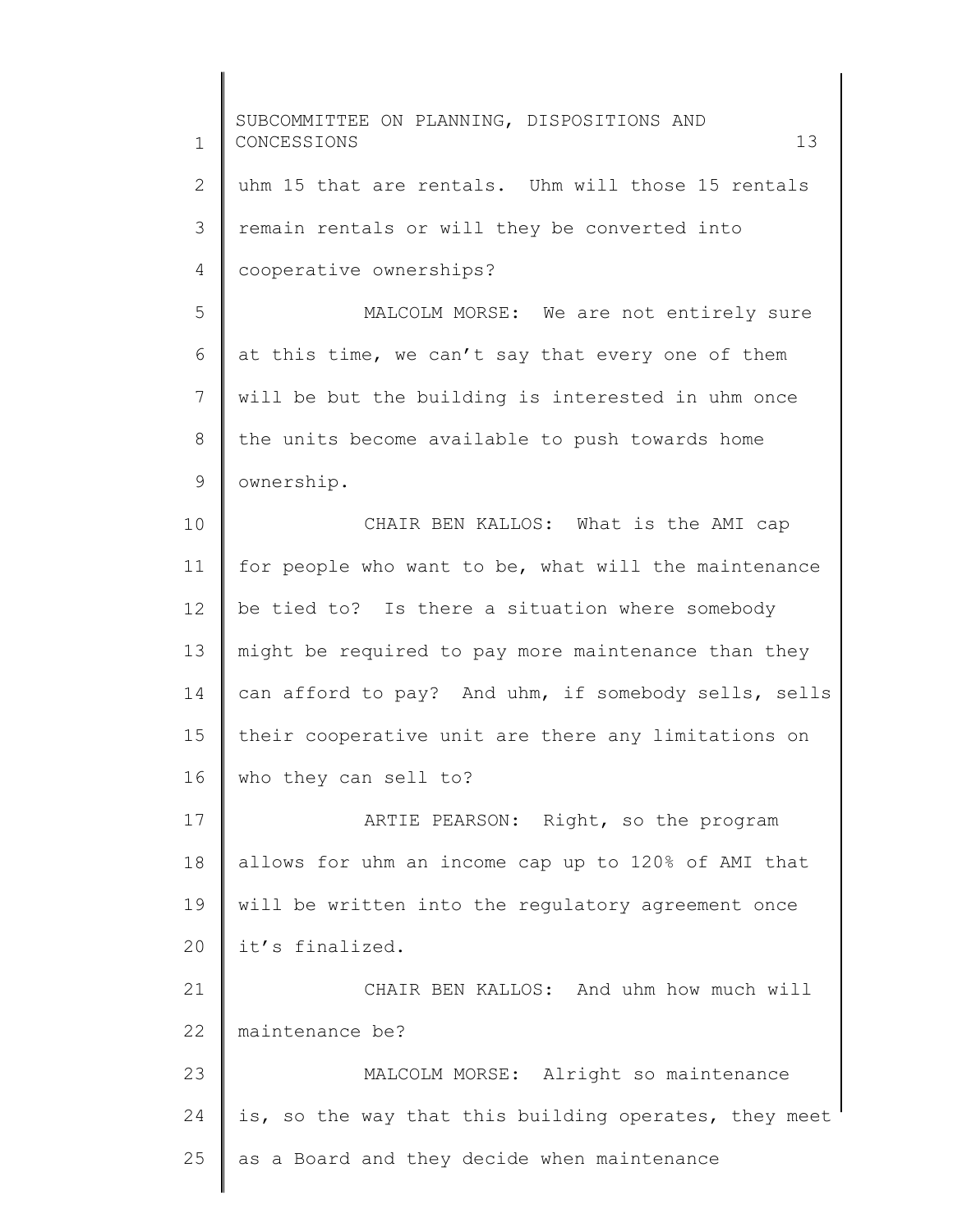1 2 3 4 5 6 7 8 9 10 11 12 13 14 15 16 17 18 19 20 21 22 23 24 25 SUBCOMMITTEE ON PLANNING, DISPOSITIONS AND CONCESSIONS 14 increases. Currently the maintenance for a one bedroom recently went up from \$440 to \$462, it is \$556.50 for a two bedroom and \$651 for the one three bedroom. CHAIR BEN KALLOS: And uhm so how much can they sell a unit for to somebody who is at 120% o the AMI or below? MALCOLM MORSE: So the regulatory agreement that they have agreed to sign on to in exchange for the Article 11 Tax Abatement, for this year, the one bedroom, the max would be \$358, roughly \$358,000, \$424,000 for the two bedroom and \$491,000 for the three bedroom but I want to stress that in the meeting that I had with the shareholders back in December, they raised concern that that was too much and we explained to them at the meeting that that is just the cap, if a building decides that they want to further restrict the income caps they can vote on it as a Board. CHAIR BEN KALLOS: And uhm if a tenant were to sell and gain \$391,000 or \$400,000 or more dollars, do they get all of it or would the building take some or would HPD take some to recup taxes or, or how does that work?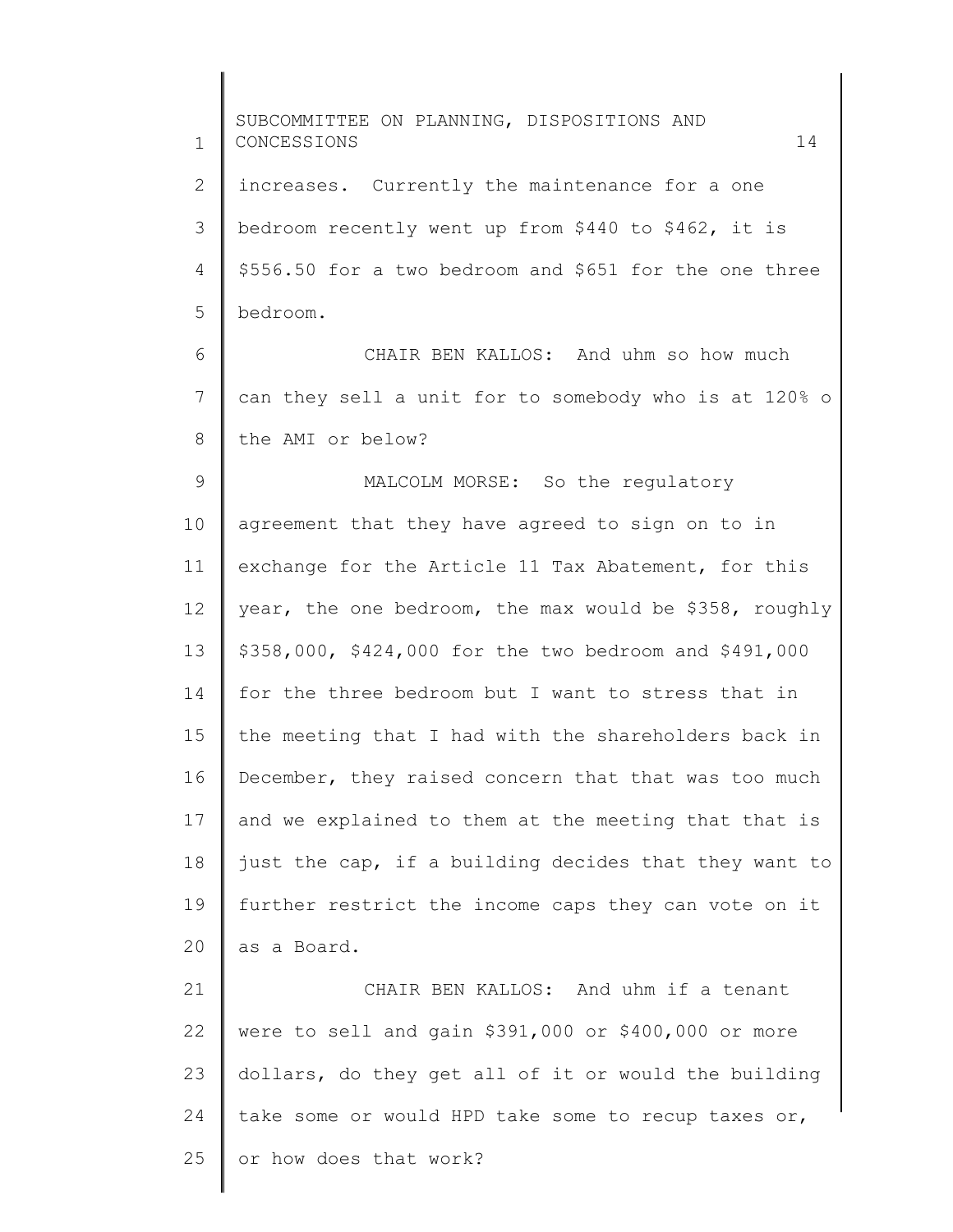2 3 4 5 6 7 8 9 10 11 12 13 MALCOLM MORSE: So buildings, uhm once again that was something that the shareholders raised, they were concerned about, their abilities to impose a Flip Tax and so the regulatory agreement gives them the power to impose a, impose a Flip Tax to what they would want it to be, uhm if somebody says it is 70/30, if they want to make it, if they want to make it where it is 80/20 they can but it is up to the Board, they can decide what they want their Flip Tax to be but nothing comes to HPD, it is all just between the person selling and the HDSC. CHAIR BEN KALLOS: Sure so it is just

14 15 16 17 18 19 20 21 22 23 24 full disclosure, I am attorney and attorneys tend not to ask questions we don't know the answers to. So in other HDFC arrangements and in fact every other one there is part of the regulatory agreement, maintenance is tied to a specific AMI as well as having specific provisions for sale of requiring 95% of coops flipped within the first five years or something that that fee goes back to the cooperative to help maintain it. So, is this dif, how is this different than the other projects that we have seen at this committee?

25

1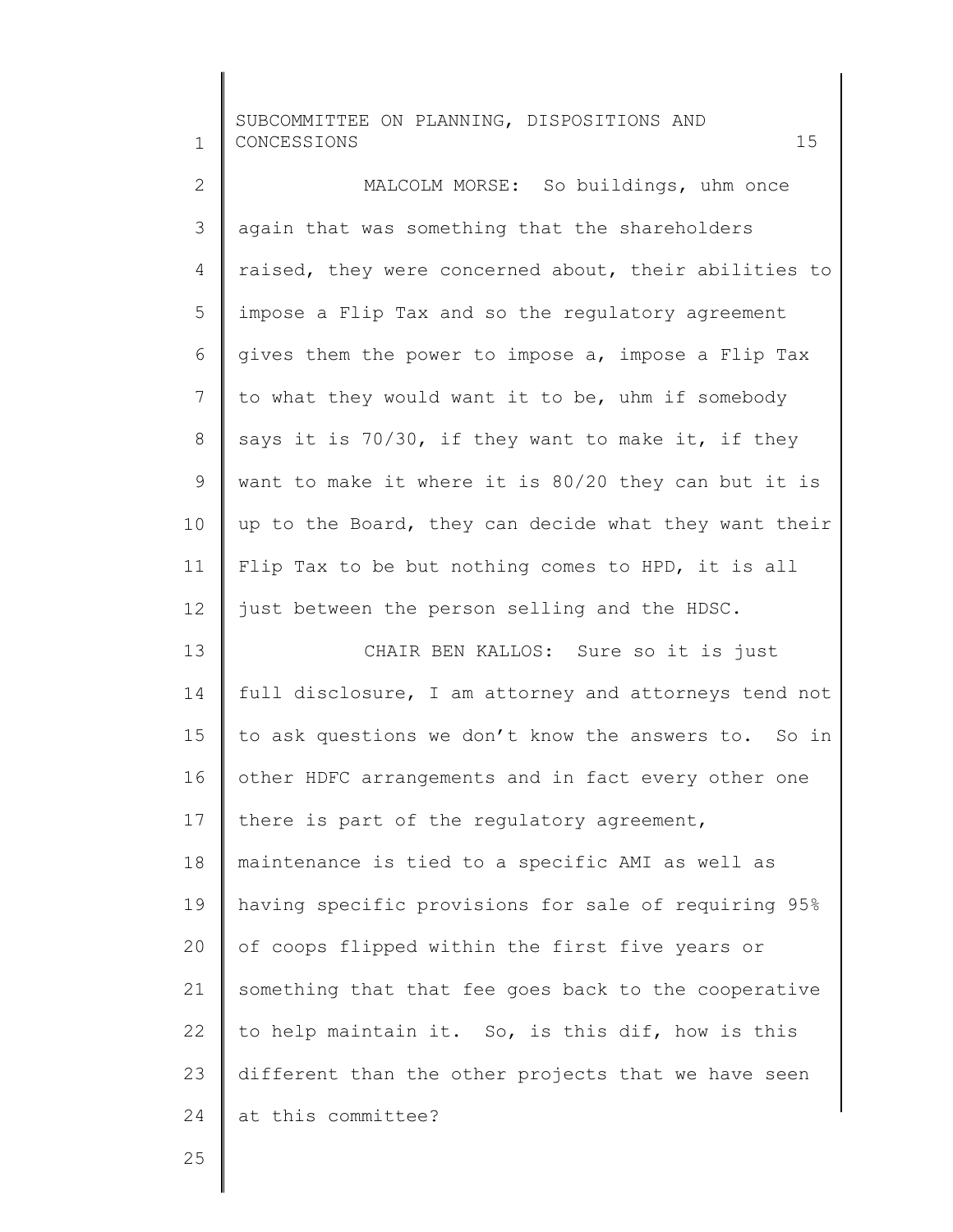1

2 3 4 5 6 ARTIE PEARSON: So the other project, projects that we brought before the Committee were modeled more along the ANCP Program. These are Till Buildings that remained Till Building, slightly different, yeah.

7 8 9 10 11 12 13 14 15 16 17 18 19 20 21 22 23 24 25 CHAIR BEN KALLOS: Okay uhm, that, that is helpful and so I guess is there a reason why we couldn't bring some of the ANCP provisions over to this building and so this is a first hearing and I will turn, I imagine that there will be ongoing conversations between the Board and HPD and, and Council Member Barron to ensure that the tenants who are staying here are incentivized to stay there, that folks aren't saying they are being confronted with the option of \$300 or \$400,000 of windfall and whether it is creating a 30 or 40 or 50 or 60 or 70% Flip Tax voluntarily by the coop Board voting on it now or what have you and if we can just work with the HPD to make sure that some of the ANCP Incentives remain a part of these conversions too? ARTIE PEARSON: We will certainly take it back to the Agency and discuss it. CHAIR BEN KALLOS: Okay, are there any members of the public, uhm who would like to testify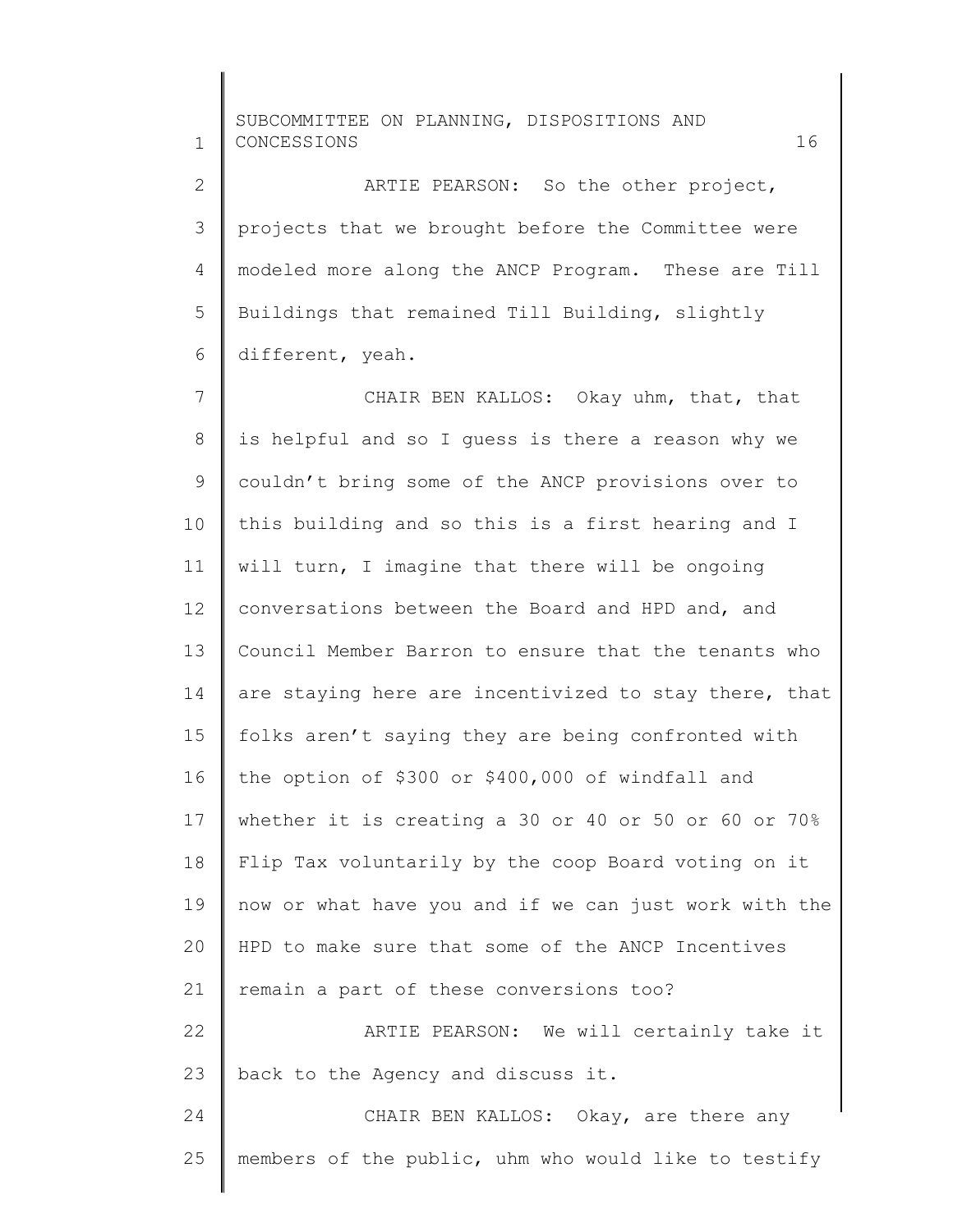1 2 SUBCOMMITTEE ON PLANNING, DISPOSITIONS AND CONCESSIONS 17 on this matter. Uhm, seeing none we will now close

3 4 5 6 7 8 9 10 11 12 13 14 15 16 17 18 19 20 21 22 23 24 25 the hearing on Land Use Item 59. Our next hearing is on Land Use uhm Item, Land Use Items 55-57 the Park Haven, Park Haven Rezoning. HPD seeks approval for an Urban Development Action Area Project, AUDAA, designation project approval and disposition of city owned property and also seeks a Zoning Map Amendment to rezone to the project area from R6 to R7D with a C1-4 Commercial Overweigh and a Zoning Text Amendment to designate the project area as a mandatory inclusionary housing area utilizing N line H option 2. These actions will facility the development of an 11 story mixed use building with 169 units of affordable housing, fresh food supermarket and a community facility space in the District of Council Member Ayala. Under the existing R6 Zoning there is no specific height limit. The height is governed by sky-exposure, planes unless a Quality Housing Program is elected. The floor to air ratio could range for Height Factor Buildings for only 7.78 to 2.43. Under the proposed R7D Rezoning a Residential Floor Area Ratio of 5.6 would be permitted and MIH Development Center C1-4 a Floor Area Ratio 2.0 would be allowed for commercial uses. The height limit under R7D with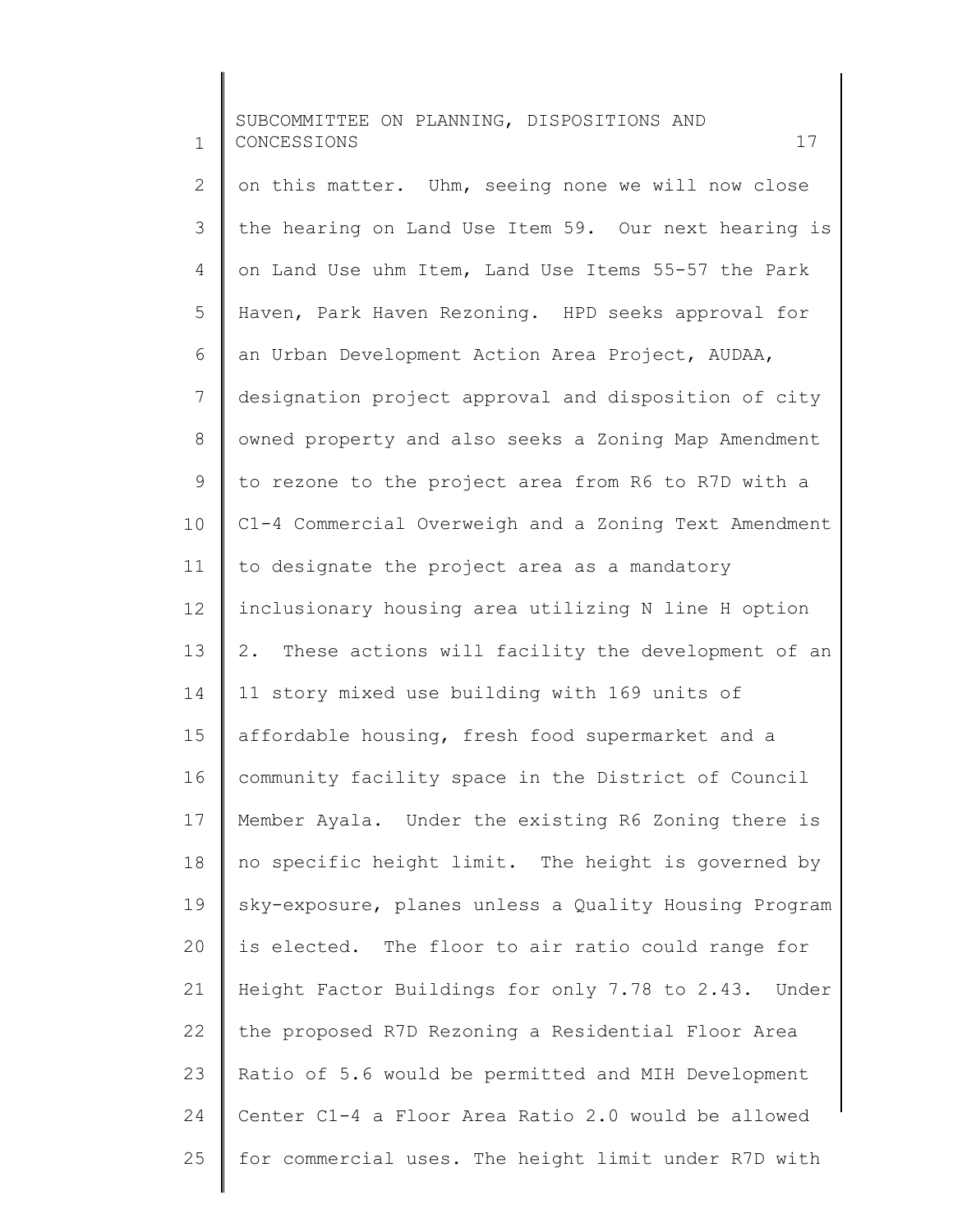1

2 3 4 5 6 7 8 9 10 11 12 13 14 15 16 17 18 19 20 21 22 23 24 25 a qualifying ground floor and MIH would be 115 feet. We will now open the public hearing on Land Use Items 55-57 and just the plain language version of his, uhm the City has a bunch of uhm vacant lots that have served as pretty much parking uhm for at least I think at least I think the past decade or more. The community has wanted to do something uhm with this property which is incidentally right adjacent to People's Park and so the City is proposing to turn the property over to a developer at little to no cost, most likely \$1 and in addition, we would like to increase how much you can build there by more than half. So we are more than doubling uhm what you can build there. We are also putting a cap, saying you can't really go higher than 115 feet. Uhm we are also making sure that this developer uses a fresh incentive to build a food supermarket and uhm that looks like the, oh and the last but not least is we are going to require that when all of this expires and some of it will eventually expire, Mandatory Inclusionary Housing will require that a certain percentage of these units remain affordable forever so I think those are the key items and uhm, hold on, I will now ask the, I will now call the first panel.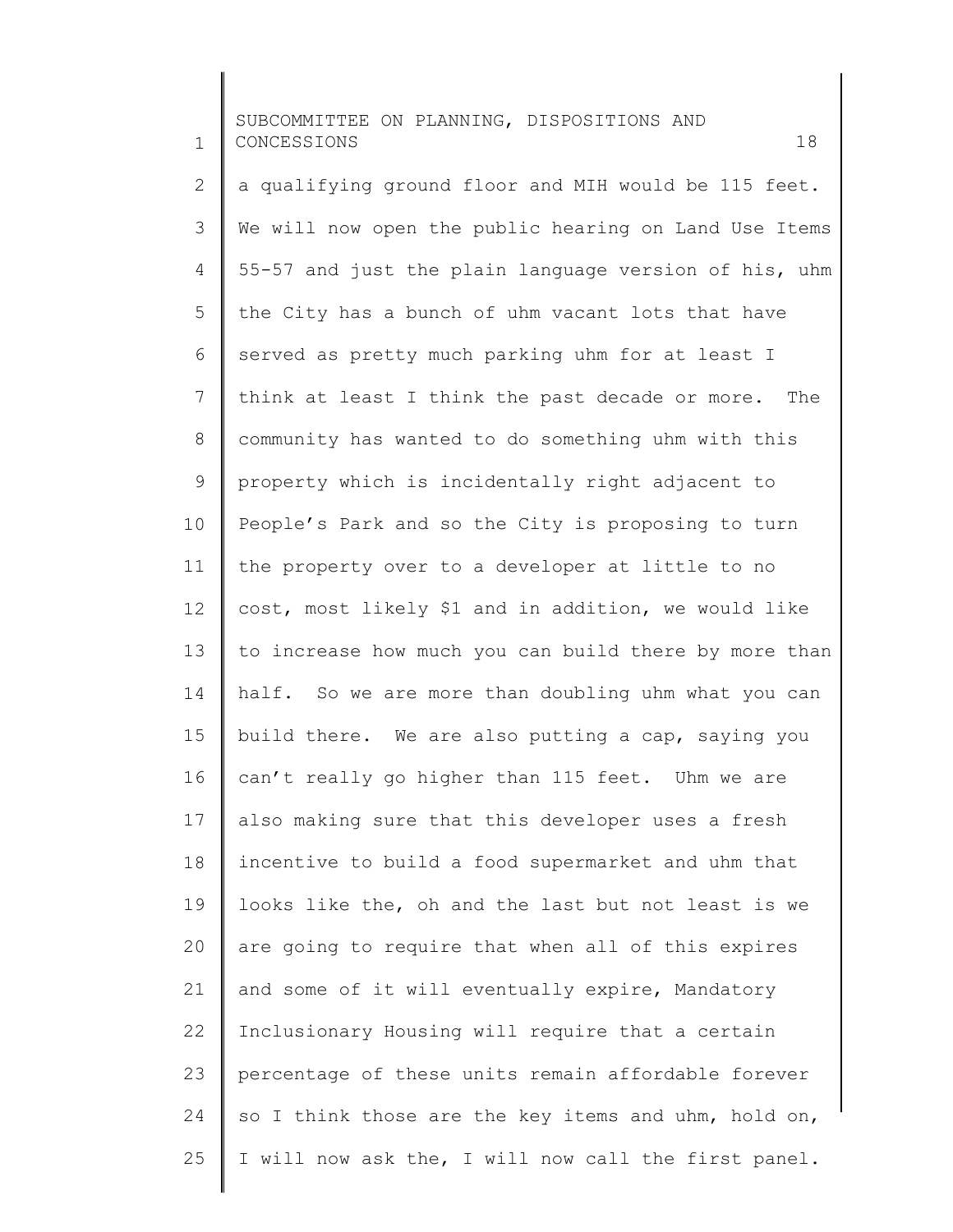1 2 3 4 5 6 7 8 9 10 11 12 13 14 15 16 17 18 19 20 21 22 23 24 25 SUBCOMMITTEE ON PLANNING, DISPOSITIONS AND CONCESSIONS 19 We have Ted Weinstein from HPD, Lacey Tauber, formerly of the Council, now of HPD, Desiree Andrepont of the Community Builders, Susan M. of the Community Builders and Eileen Torres of BronxWorks and Betty Ann Tamaisan of Bronxworks and now they Counsel will swear you in. COUNSEL: Please state your names? LACEY TAUBER: You have to talk into the mic, yeah. Uhm Lacey Tauber, Government Affairs at HPD. DESIREE ANDREPONT: Desiree Andrepont of Community Builders. EILEEN TORRES: Is it on? Eileen Torres, Bronxworks. COUNSEL: Do you affirm to tell the truth, the whole truth and nothing but the truth in your testimony before this Subcommittee and in response to all Council Member questions? LACEY TAUBER: Yes. DESIREE ANDREPONT: Yes. EILEEN TORRES: Yes. CHAIR BEN KALLOS: You may begin. LACEY TAUBER: Okay, can you hear me okay? Alright uhm Land Use uhm Number 55, 56 and 57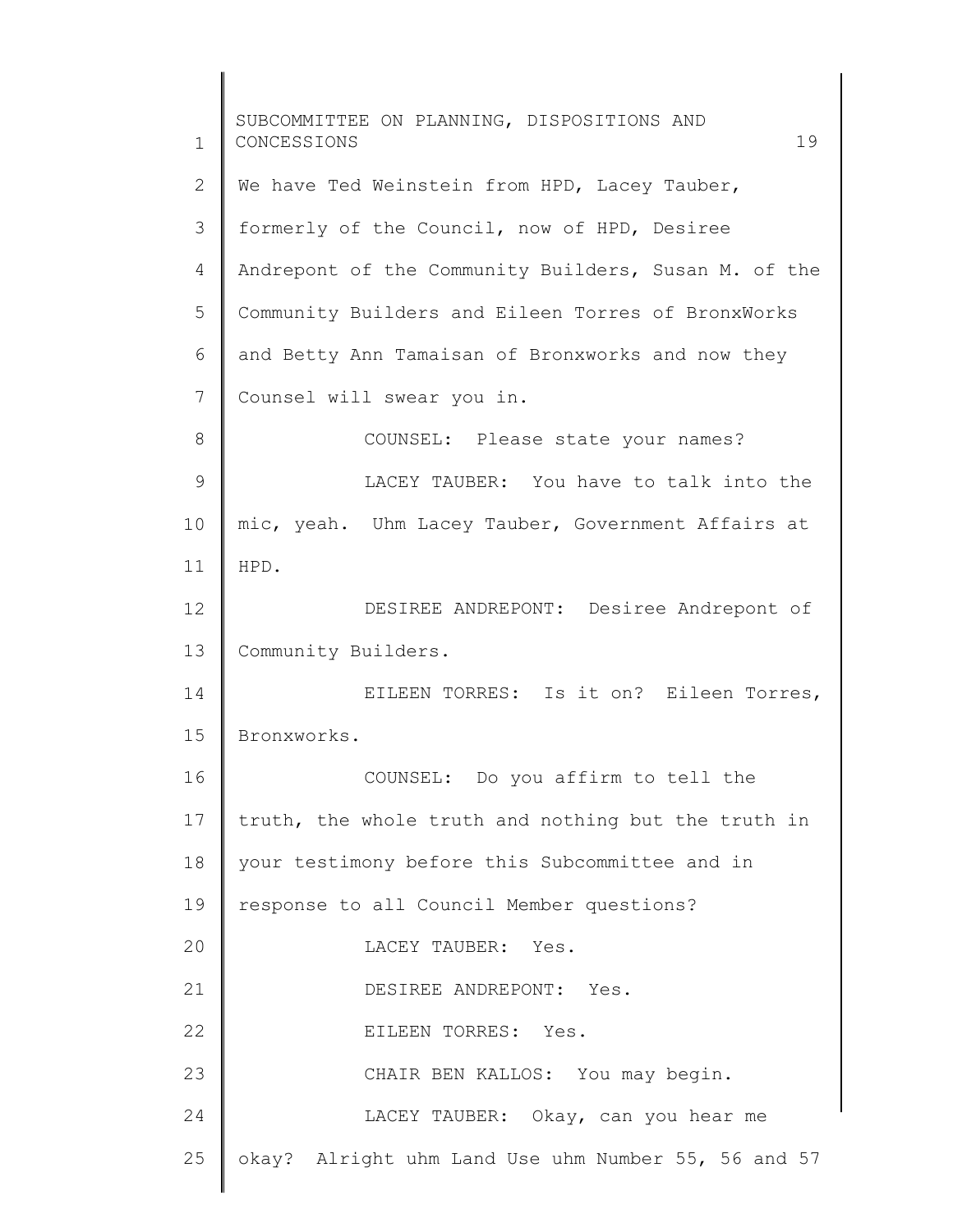1

2 3 4 5 6 7 8 9 10 11 12 13 14 15 16 17 18 19 20 21 22 23 24 25 are related unit of action seeking Zoning Amendments, establishment of a Mandatory Inclusionary Housing area, UDAP Designation, Project and Disposition approval for 9 city owned sites located 345 St. Ann's Avenue in the Mott Haven section of the Bronx, Council District 8, the project is known as Park Haven. Two privately owned lots adjacent to the development site at block 2268 lots 48 and 50 are included in the Rezoning Area creating an assemblage of 11 lots forming the Project Area. The city owned parcels are all vacant lots, some of which are currently used as parking for an adjacent church. Of the two privately owned parcels, Lot 48 contains an active church and lot 50 contains a vacant five-story building. Park Haven will be developed through HPDs extremely low and low-income ELLA Program. Under the ELLA program sponsors develop multi-family buildings in order to create low-income rental housing for families with a range of income to 30% to 60% of the Area Median Income or AMI. Projects may include a tier of units with rents targeted to households earning up to 100% of AMI. Subject to project underwriting up to 30% of the units may be rented to formerly homeless families and individuals referred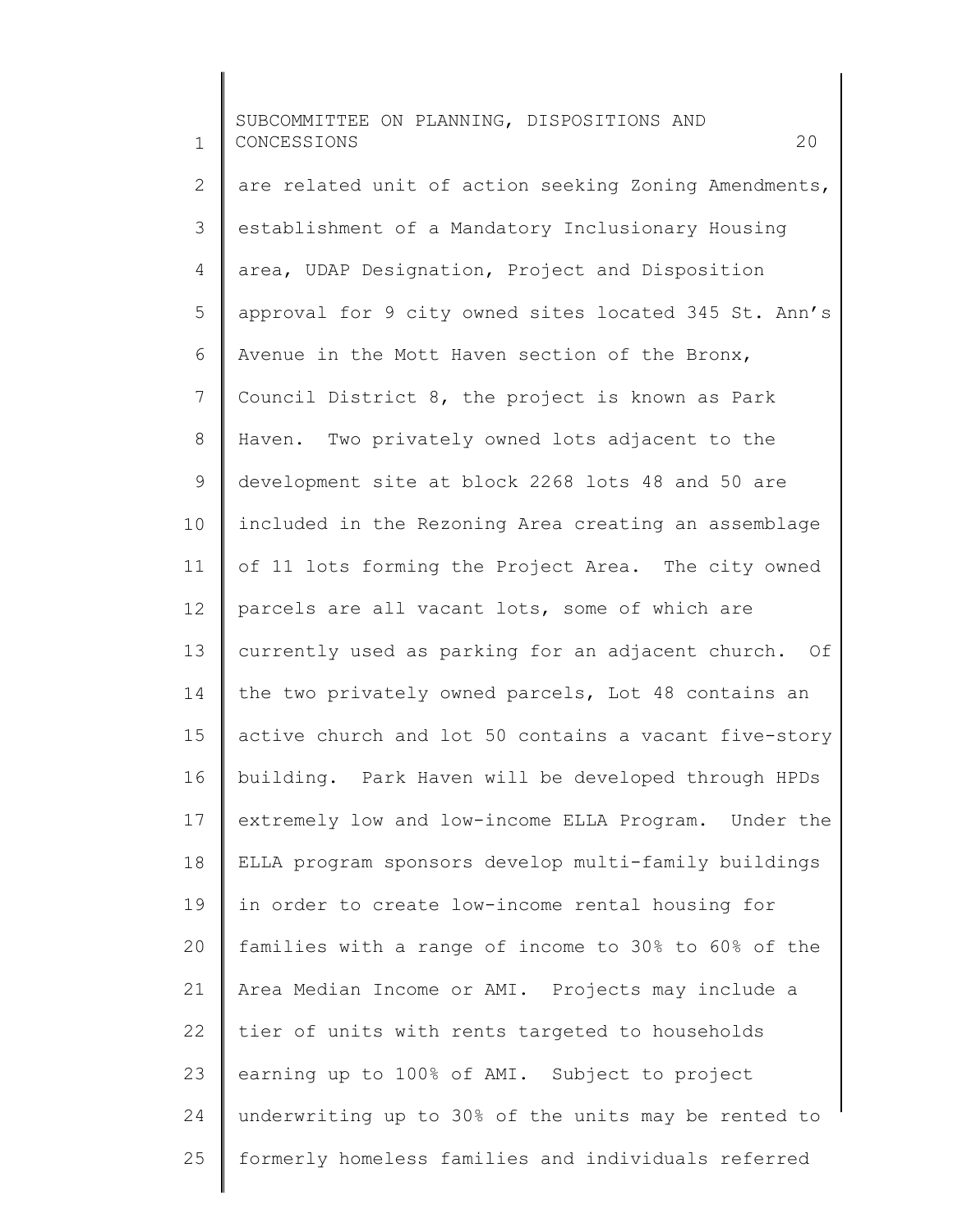1

2 3 4 5 6 7 8 9 10 11 12 13 14 15 16 17 18 19 20 21 22 23 24 25 by the Department of Homeless Housing or other Public Agencies. The Park Haven Project will have incomes capped at 80% of AMI. LU Number 55 will facilitate the construction of an 11-story mixed use building, containing 169 units plus a superintendant's unit. There will be a mixture of unit types, including 43 studios, 55 one bedrooms, 45 two bedrooms and 26 three bedrooms of varying income tiers distributed throughout the building. Rents will be established with tiers affordable to families earning from 30% to 60% of the Area Median Income (AMI) with up to 20% of the units affordable to families with incomes up to 80% of AMI. The rents are anticipated to range from \$462 for a studio to \$1,888 for a three bedroom apartment. That's 40% and 80% AMI respectively. Formerly homeless households referred by DHS and other city agencies will pay up to 30% of their income as rent. The building will be energy efficient and the amenities will include a gym, indoor recreational area, outdoor recreation area, a tenant community garden on the  $10^{th}$  and  $11^{th}$  terrace, rooftop activity space, laundry adjacent to the outdoor terrace, a grocery store selling fresh fruits and vegetables, active design principals and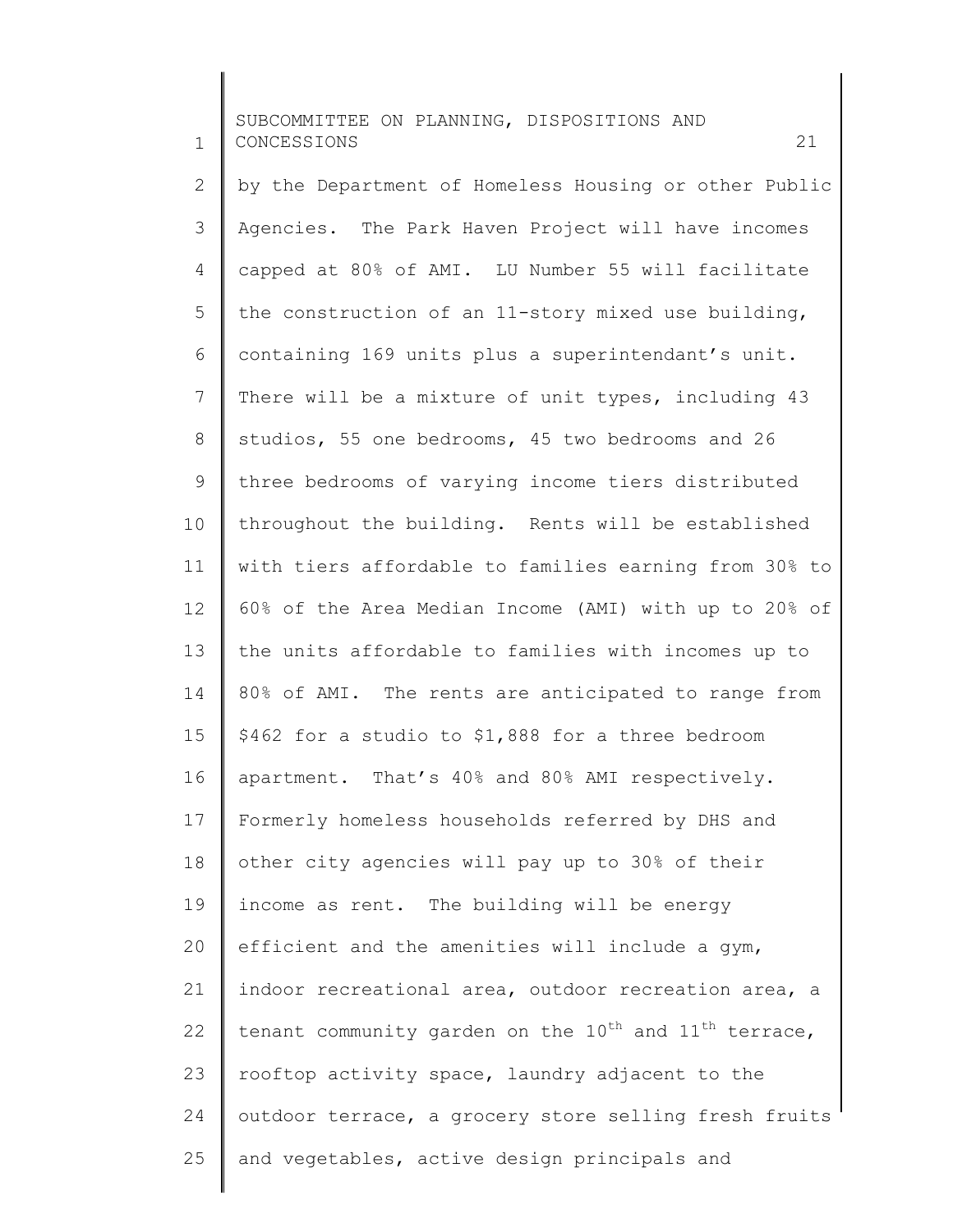1 2 3 4 5 6 7 8 9 10 11 12 13 14 15 16 17 18 19 20 21 22 23 24 25 SUBCOMMITTEE ON PLANNING, DISPOSITIONS AND CONCESSIONS 22 workforce development services offered by Bronxworks. Additionally, the ground floor will contain approximately 14,297 square feet of commercial space, designed to be a fresh supermarket which is traveling as a separate Euler (SP?). Additionally, the project will have approximately 7,300 square feet of community facility space for use by the residents and members of the community and approximately 8,820 square feet of open space to be utilized as recreation space and a Tenant Community Garden. LU Number 56 seeks an Amendment to the Zoning Map to Rezone the Project Area from an R6 District to an R7D District with a C1-4 overlay District. Under the R6 existing zoning the maximum FAR for residential use is 2.43 and 4.8 maximum for community facility. The proposed R7D C1-4 will allow an increase in the FAR for residential use to 4.2 and 4.0 for community facility. It will also allow a maximum FAR of 2.0 for commercial use. LU number 57 seeks a Zoning Text Amendment to designate the project area of the Mandatory Inclusionary Housing Area utilizing option 1, a number of permanently affordable units under MIH will be 39 along with the MIH Designated Units HPD will require an additional 15% of permanent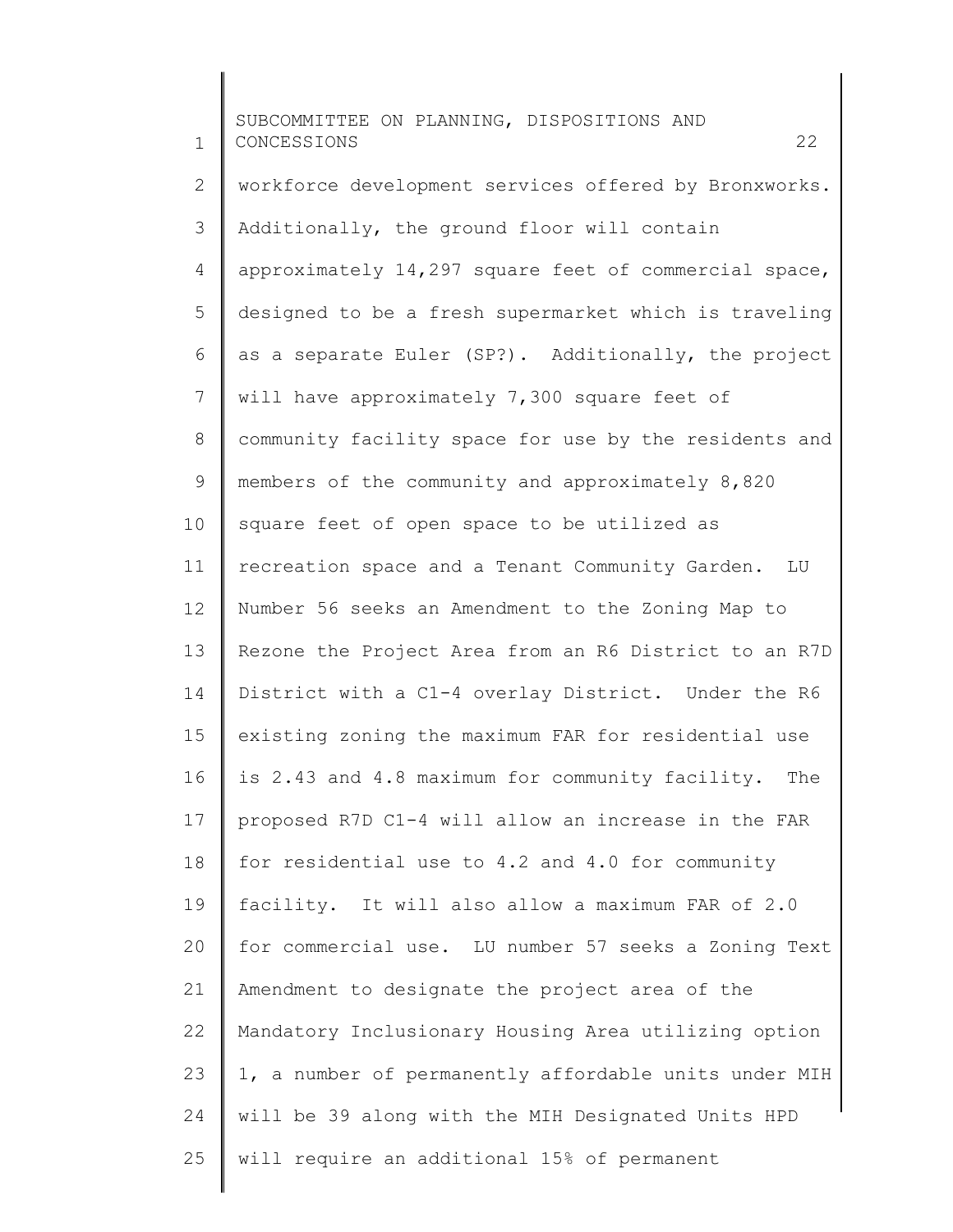1 2 3 4 5 6 7 8 9 10 11 12 13 14 15 16 17 18 19 20 21 22 23 24 25 SUBCOMMITTEE ON PLANNING, DISPOSITIONS AND CONCESSIONS 23 affordable units bringing the anticipated total number of permanently affordable units to approximately 62. In order to facilitate construction of the Park Haven Project, HPD is before the Planning Subcommittee requesting approval of Land Use Numbers 55, 56 and 57 and uhm I'm going to turn it over to uhm the project team to give the more in depth description of the project. DESIREE ANDREPONT: Hi, my name is Desiree Andrepont, I'm with the Community Builders. CHAIR BEN KALLOS: Sorry to interrupt, do we have testimony from uhm, the Community Builders and Bronxworks. Written testimony? DESIREE ANDREPONT: I have written. Hand out the one page. Here's that. CHAIR BEN KALLOS: And just as a reminder to HPD as with other Committees we would prefer that written test, that testimony from applicants be written. And for members of the public you can go to council.nyc.gov uhm to get copies of the testimony that has been submitted and also see transcripts from the hearing as well as appearance cards. You may continue.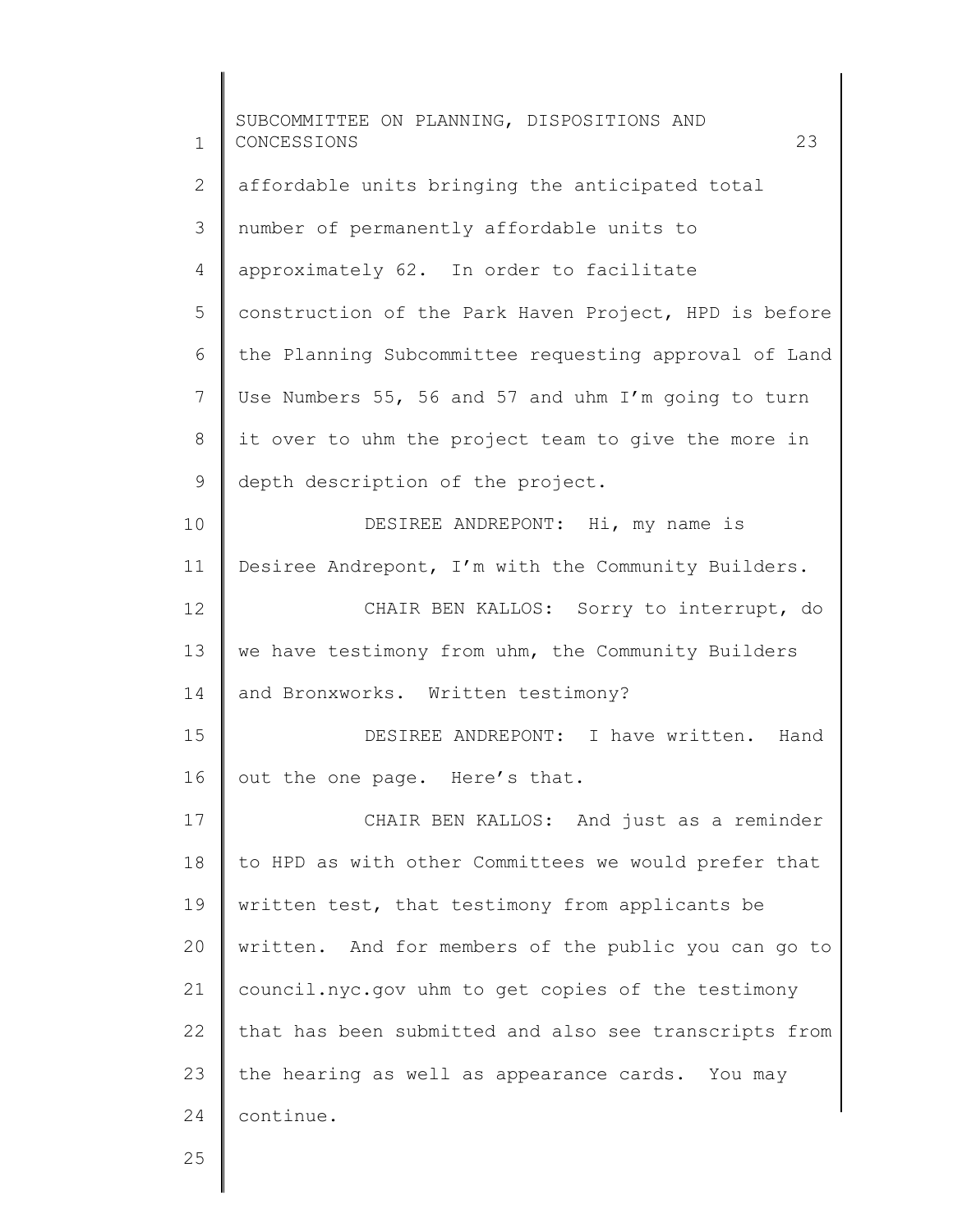1

2 3 4 5 6 7 8 9 10 11 12 13 14 15 16 17 18 19 20 21 22 23 24 25 DESIREE ANDREPONT: Uhm, HPD issued a request for proposals in 2015 for development of seven contiguous city and vacant lots in the corner of 142<sup>nd</sup> Street and St. Ann's Avenue in Mott Haven. TCB provided a response and was designed as developer in 2016. For this project, Community Builders as partnered with BronxWorks, so local non-profit organization dedicated to helping individual and families improve their economic and social well-being and has been deeply involved in the south Bronx community since 1972. BronxWorks for this project will provide onsite support services and workforce development and training, onsite support services will be inside the residential portion of the building and workforce development training program that they currently operate will relocate to this site, uhm and be available from the street. The proposed development will be a newly constructed 11 story, 181,605 square foot, mixed income, mixed use building with 170 unit and two ground floor leased spaces. The ground floor programming is expected to include a fresh foods grocer under the City's Fresh Program and a workforce development program operated by BronxWorks that I previously described. The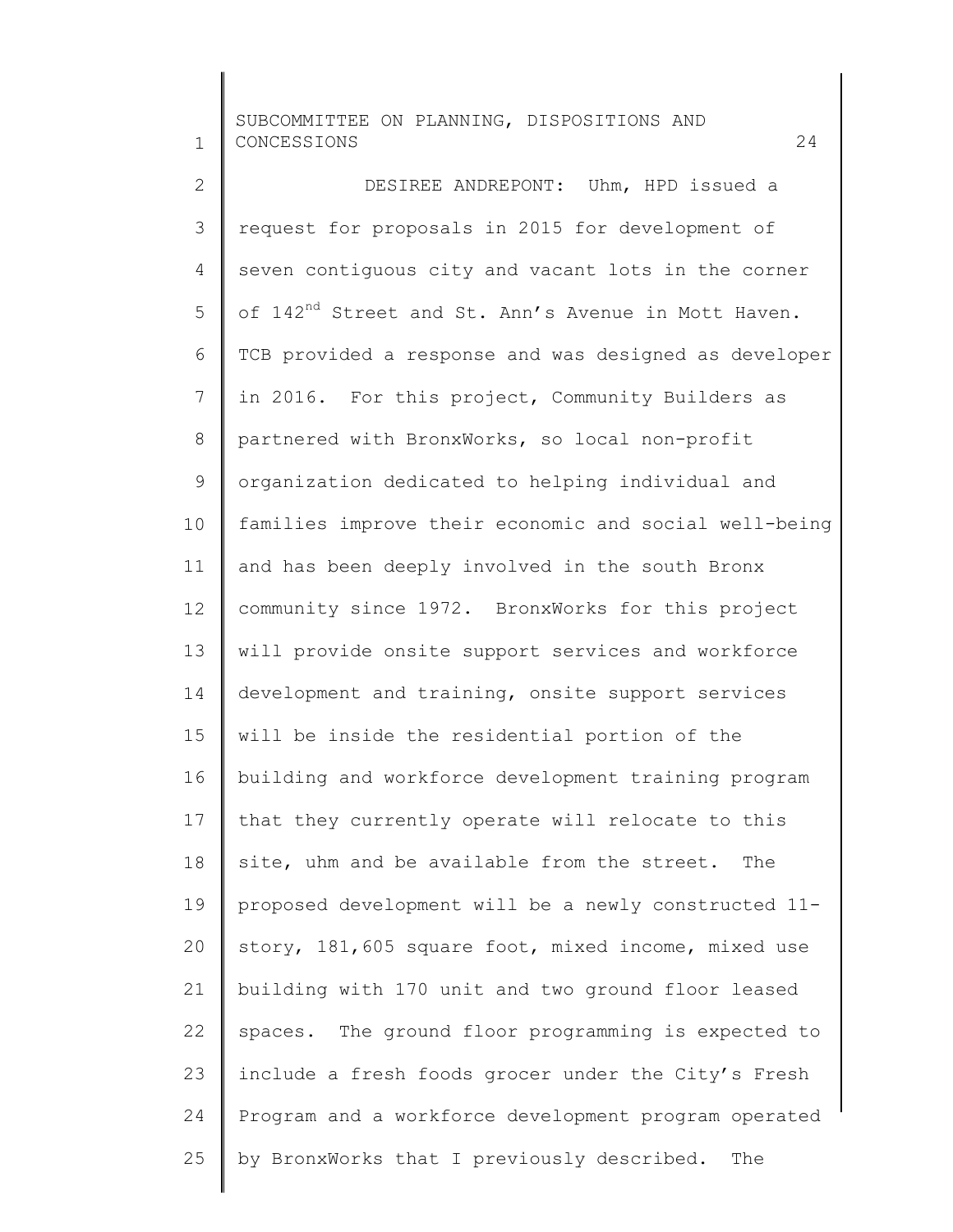1

2 3 4 5 6 7 8 9 10 11 12 13 14 15 16 17 18 19 20 21 22 23 24 25 building mix has studios, one bedrooms, two bedrooms and three bedrooms and will also include a supers unit so there are 169 residential rented unit and one supers unit. 80% of the units will be low income housing, Tax Credit Eligible Units that are at or below 60% of AMI and 20% of the units will be affordable to middle income residents earning 80% to 100% of the AMI. Of the total residential units, 50 units will be designated at permanently supportive housing for chronically homeless families with children under the age of 18 during the time of intake and BronxWorks will provide onsite support services to these families through a New York State ESHE (SP?) Grant so that grant has been awarded. The newly constructed building will be highly energy efficient and is expected to meet passed house standards. The building will also meet Enterprise Green Community Standards as required by HPD, other building features include solar panels, rooftop activity track, tenant community garden, a gym onsite, above grade laundry, indoor recreation areas and outdoor landscaped recreations areas to encourage active and healthy living for the residents. The ground floor commercial and communities, this will be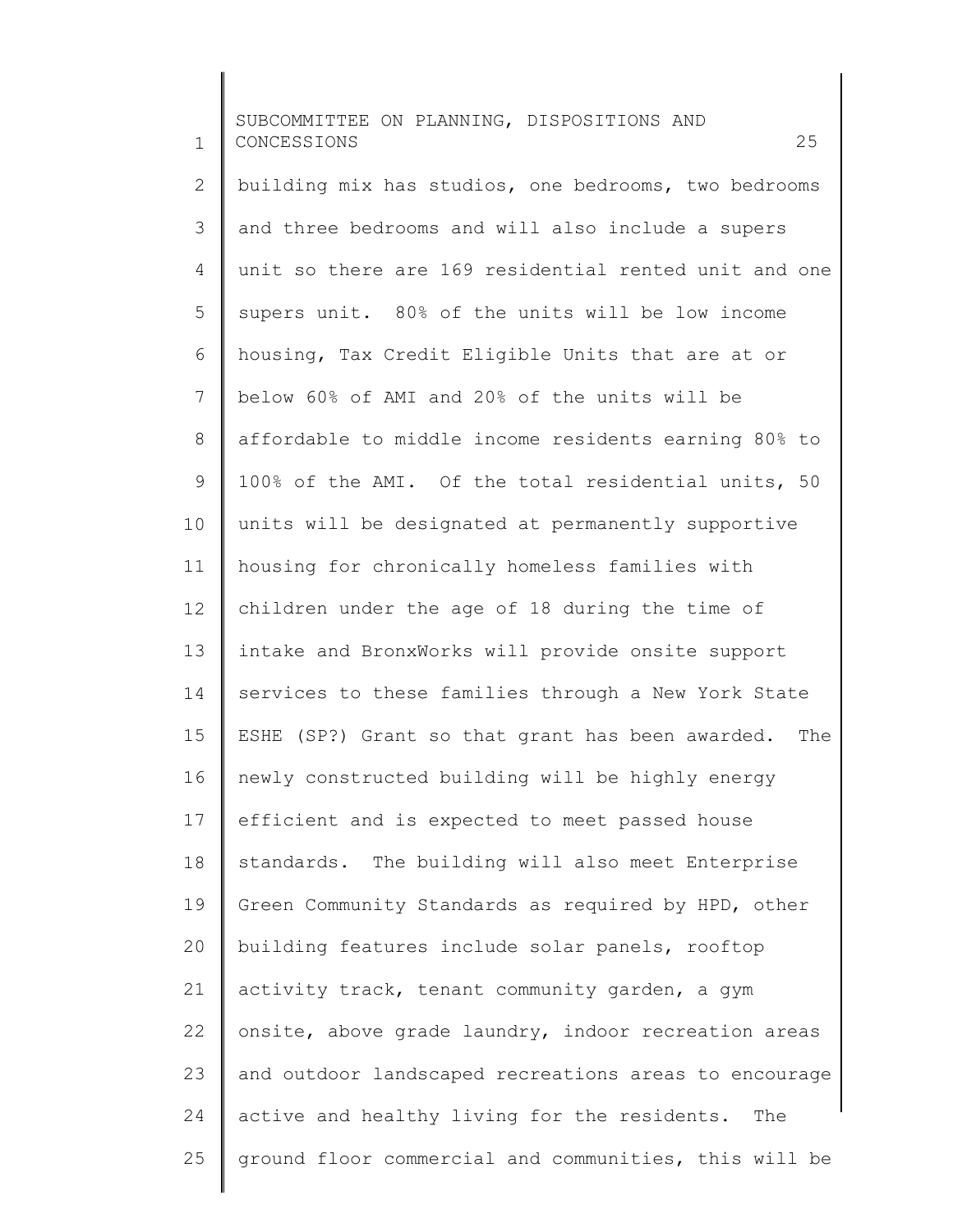1 2 3 4 5 6 7 8 9 10 11 12 13 14 15 16 17 18 19 20 21 22 23 24 25 SUBCOMMITTEE ON PLANNING, DISPOSITIONS AND CONCESSIONS 26 centered around an open residential lobby and central staircase as well as an open air corridor adjacent to the residential entry. CHAIR BEN KALLOS: Perfect, uhm over to Council Member Ayala for any questions or statements? EILEEN TORRES: So I'm Eileen Torres, I'm the Executive Director of Bronxworks we did not prepare a written testimony I mean, we so do you want us to testify without having that, we are happy to do so. We don't have a copy of what we will be testifying. CHAIR BEN KALLOS: Did you show up intending to testify? EILEEN TORRES: Uhm, yes. CHAIR BEN KALLOS: Please do. EILEEN TORRES: Okay so, I'm, I'm Eileen Torres, I'm the Executive Director of Bronxworks and Bronxworks as already mentioned is a multi-service organization that has been based in the southern part of the Bronx since 1972. We've been operating shelters for homeless families since 1992. Uhm and providing benefit assistance since the inception of the organization, since the founding. Uhm, so for this particular project, for Park Haven, uhm we would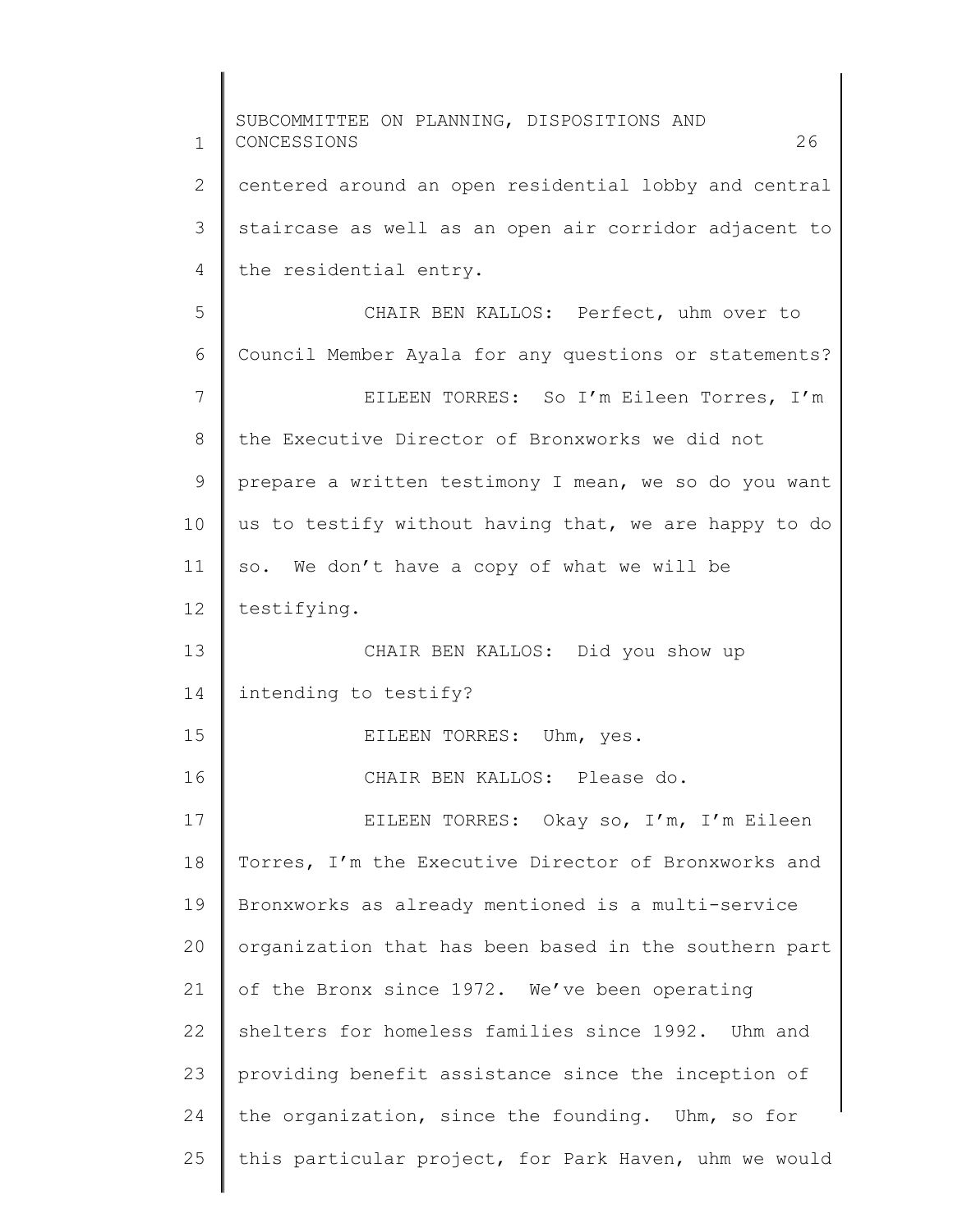1

2 3 4 5 6 7 8 9 10 11 12 13 14 15 be providing supportive services to 50 supportive units for formerly chronically homeless families, includes intensive use management, after school services for the children, uhm also provide, we will also provide financial literacy services for the residents, we will serve as their representative payee for the families, thereby ensuring that we pay the rent and that they won't become homeless again and making sure that they are stably housed. Uhm, we will also relocate all our Workforce Development Programs that are currently at a different location and my colleague, Betty Ann Tamaisar can give a full description of the Workforce Development Programs that will be in the facility.

16 17 18 19 20 21 22 23 24 25 BETTY ANN TAMAISAR: So thank you Eileen. Good afternoon, my name is Betty Ann Tamaisar and I am the Department Director for Workforce Development at Bronxworks. I would like to take this opportunity to thank the City Council Subcommittee of Planning, Dispositions and Concessions for allowing me to testify on the Park Haven Project. We have Bronxworks, we are a cross-development department, are very excited about relocating the four programs currently housed in the Department to 146 2<sup>nd</sup> Street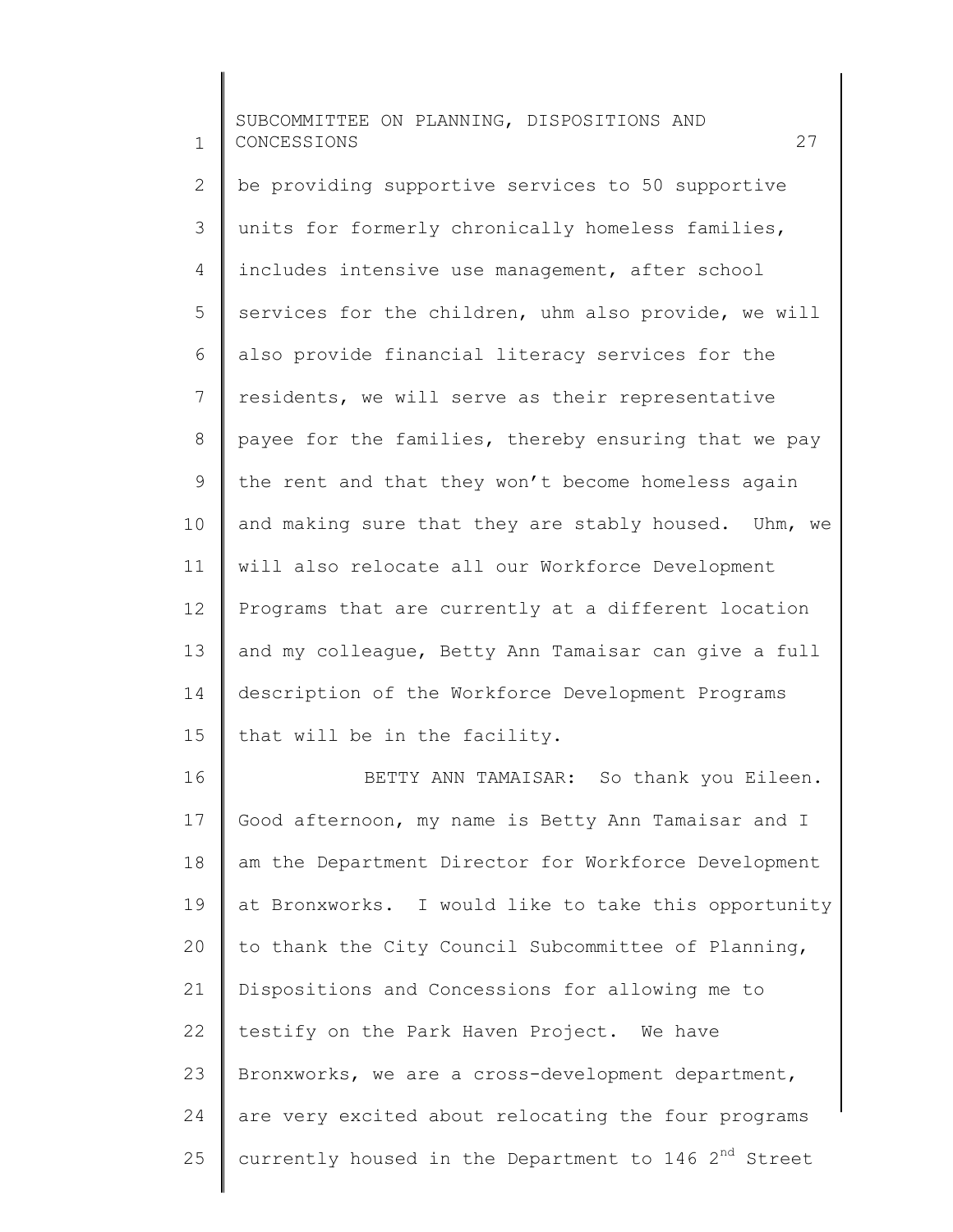1 2 3 4 5 6 7 8 9 10 11 12 13 14 15 16 17 18 19 20 21 22 23 24 25 SUBCOMMITTEE ON PLANNING, DISPOSITIONS AND CONCESSIONS 28 and St. Ann's Avenue. The four programs are the Jobs Plus Program which serves NYCHA public housing residents in Betances, Courtlandt, Moore and Melrose Houses. The strong, Stronger Families Program that services custodial and noncustodial fathers, the Young Adults Internship Program that services youth 16 to 24 and the Family Self Sufficiency Program that services HPD Section 8 voucher holders. Collectively, these programs provide job readiness, occupational training services, job placements, parenting and healthy relationship classes and access to benefits and financial counseling. In 2007, we served 1,271 unique individuals. Of that number, we assisted 908 of those individuals with job readiness services, 595 individuals with job search, 490 individuals with occupational skills training and OSHA General Industry, OSHA Construction, scaffolding, flagger, 8-hour, 16-hour and Fire Guard Certifications. We also assisted 419 individuals with financial counseling services, inclusive of helping them to decrease debt and increase services, credit scores, etc. Least but definitely not last we assisted 385 individuals to gain employment in various sectors with companies the agency has ongoing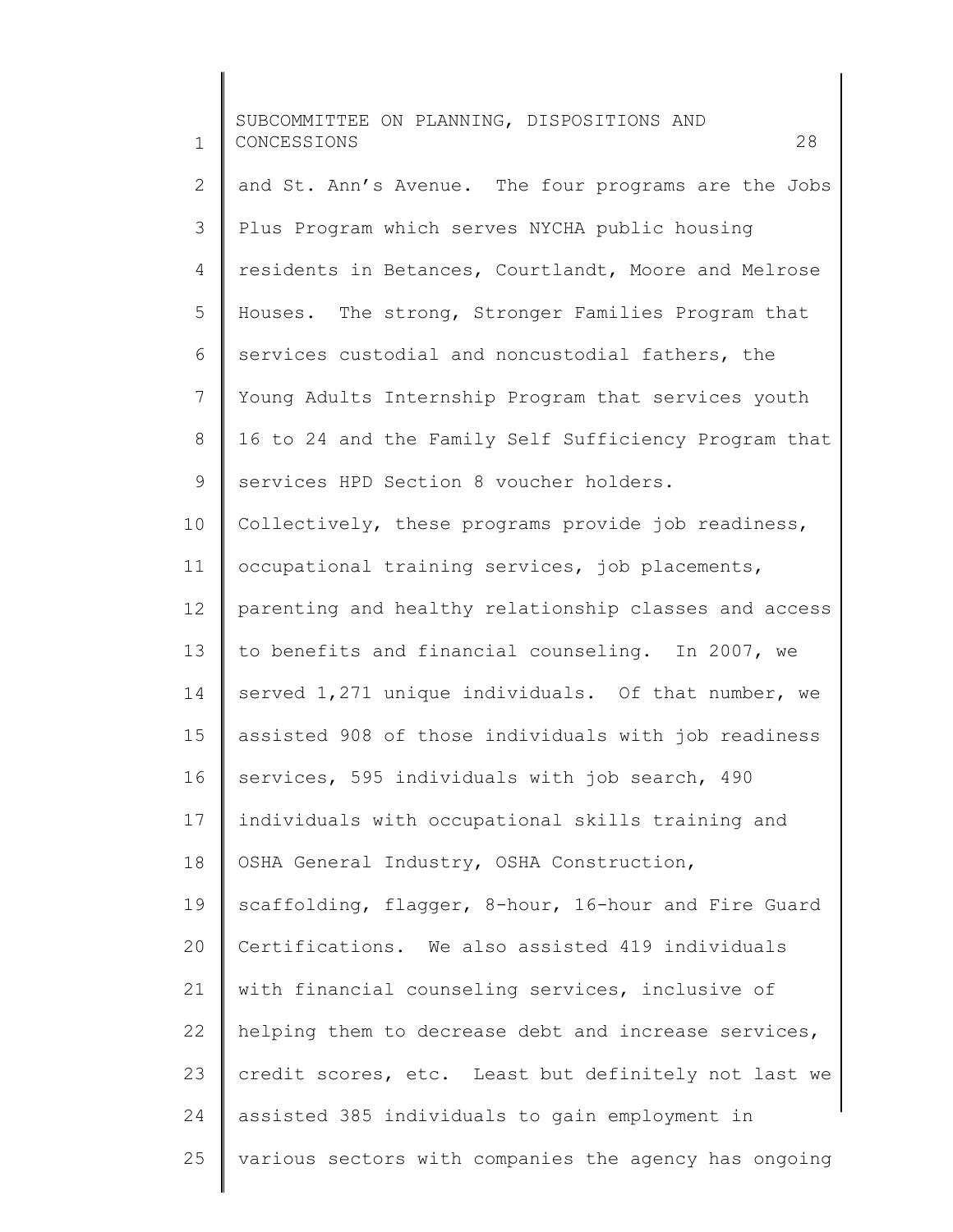1

2 3 4 5 6 relationships with. To demonstrate the agency's commitment to those that they serve, Bronxworks is one if not the largest employer of WorkForce Development participants. Thank you for allowing me to speak this afternoon.

7 8 9 10 11 12 13 14 15 16 17 18 19 20 21 22 23 24 25 CHAIR BEN KALLOS: Council Member Ayala. DIANA AYALA: Good afternoon, thank you for submitting testimony today. This project is a little bit, was actually a project that was initiated prior to my becoming a Council Member for this district but I know that my predecessor worked really hard to negotiate it. I have a lot of concerns about this project. I am always excited to see housing coming to uhm my District, especially the south Bronx where I know that we desperately need affordable housing when families are cons... you know being pushed out, day in and day out because they are overburdened with rent. Uhm, I know that we are kind of missing an opportunity in this site because it is a city owned lot I think that that gives us a lot of flexibility in terms of the, the level of affordability that we are providing to this community and so I have some concerns and I am hoping to kind of work through them today and maybe follow up with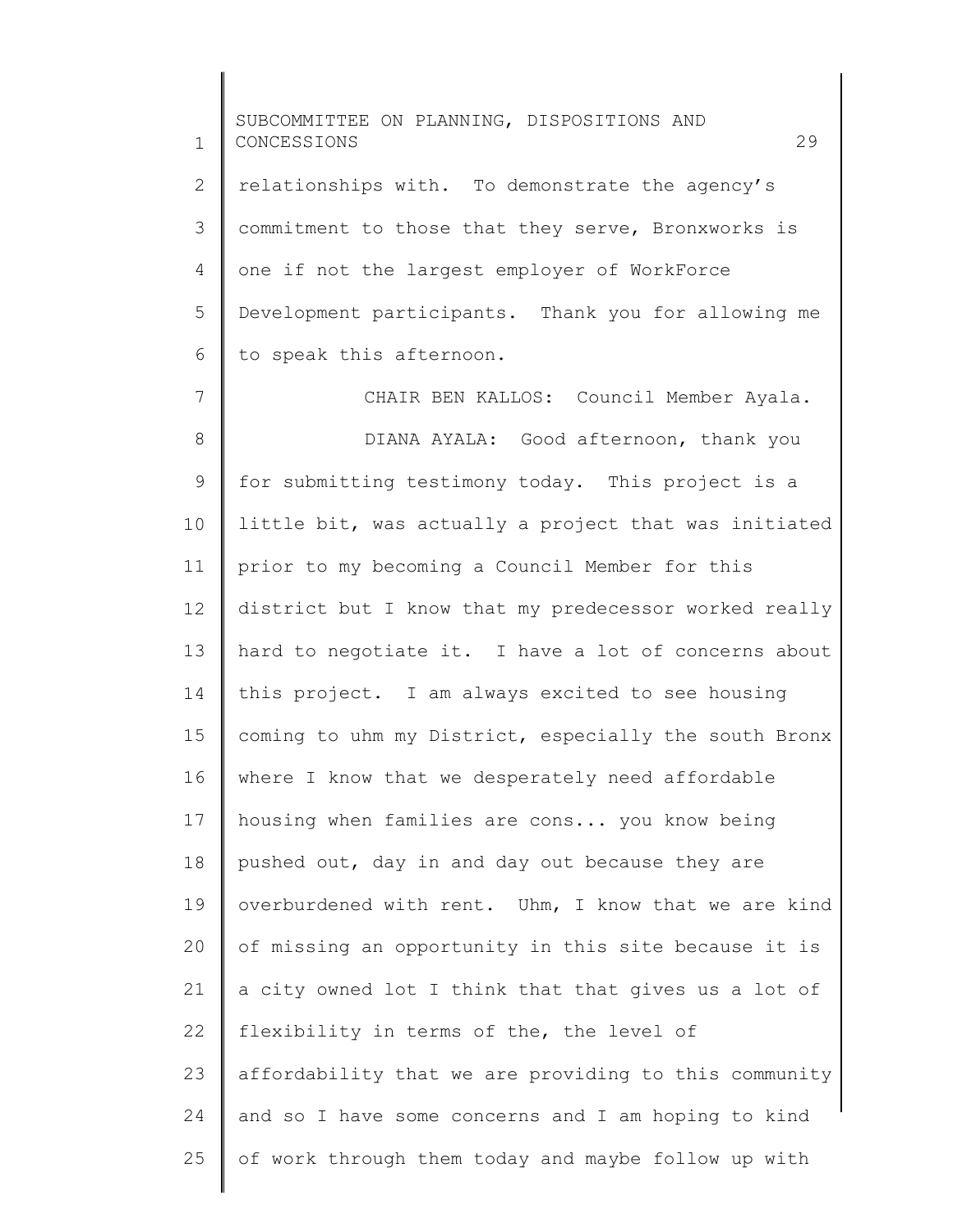1 2 3 4 5 6 7 8 9 10 11 12 13 14 15 16 17 18 19 20 21 22 23 24 25 SUBCOMMITTEE ON PLANNING, DISPOSITIONS AND CONCESSIONS 30 some conversation later, but I do have some questions, uhm could you tell me what the uhm, the length of the regulatory agreement for the HPD Financing is? LACEY TAUBER: Yeah, 60 years. DIANA AYALA: Okay 60 years. Okay now this project proposes to include a 30% satisfied for formerly homeless families, can you explain HRE and HPDs procedures for matching homeless applicants with available units in this project and can you confirm that HRE does not consider Community Preference or last known address. Uhm, I believe our operating funding source ISHI uhm funded through the state of TDA and we have had several conversations internally about how we are going to draw families for this particular site and so we have asked this question internally. One of the questions that we are hoping to do and, and we're really hoping to address the issue of children in schools, uhm in a school district and living in shelter outside of the District so what we are hoping to is target families, chronically homeless families in shelter that have children in this communities school district which I believe is School District 7.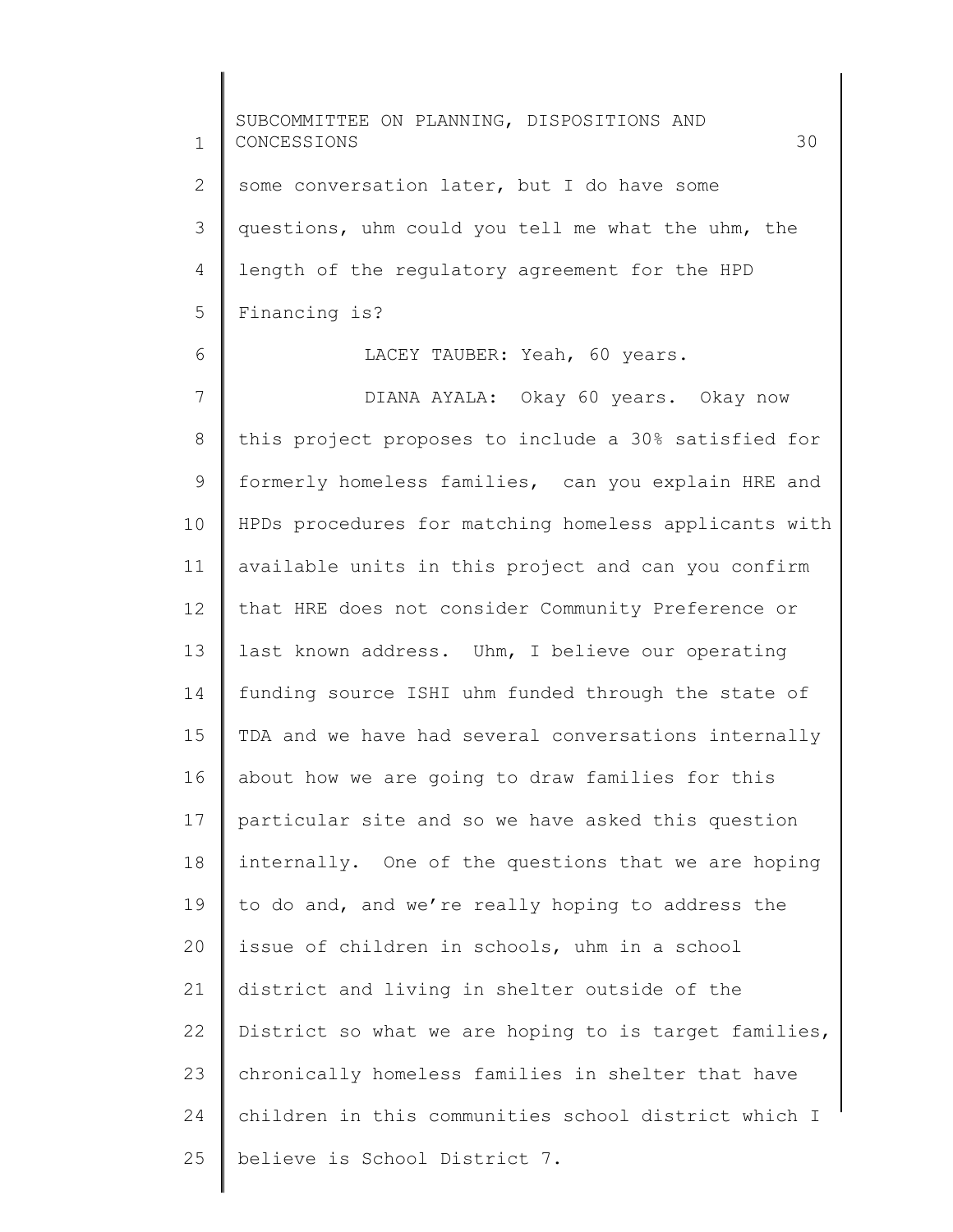1 2 3 4 5 6 7 8 9 10 11 12 13 14 15 16 17 18 19 20 21 22 23 24 25 SUBCOMMITTEE ON PLANNING, DISPOSITIONS AND CONCESSIONS 31 LACEY TAUBER: Uh-huh. DIANA AYALA: Uhm, we've, that's our goal. We don't know exactly what the rules are going to be and how those, what those funds require in terms of how the residents are drawn, is that, is that correct? LACEY TAUBER: That's correct. I'm sorry, that's correct uhm and we have been trying to obtain feedback from HRE and DHS uhm concerning this. Uhm I just want to sort of give you the fuller name for each because I think, its the Empire State Supportive Housing Initiative Grant that we have been able to secure already for this facility. And those are operating funds to provide the onsite services? DIANA AYALA: Uhm this is, so HPB what is your policy around housing families that are coming from homeless shelters? Is there a policy? I know this is fairly new where we are now starting to set aside units for formerly homeless individuals but is there a pol... an internal policy that you use? LACEY TAUBER: Yeah, yeah the referrals come to us through the Department, as I was describing in the testimony through the Department of Homeless Housing and uhm I believe there is a borough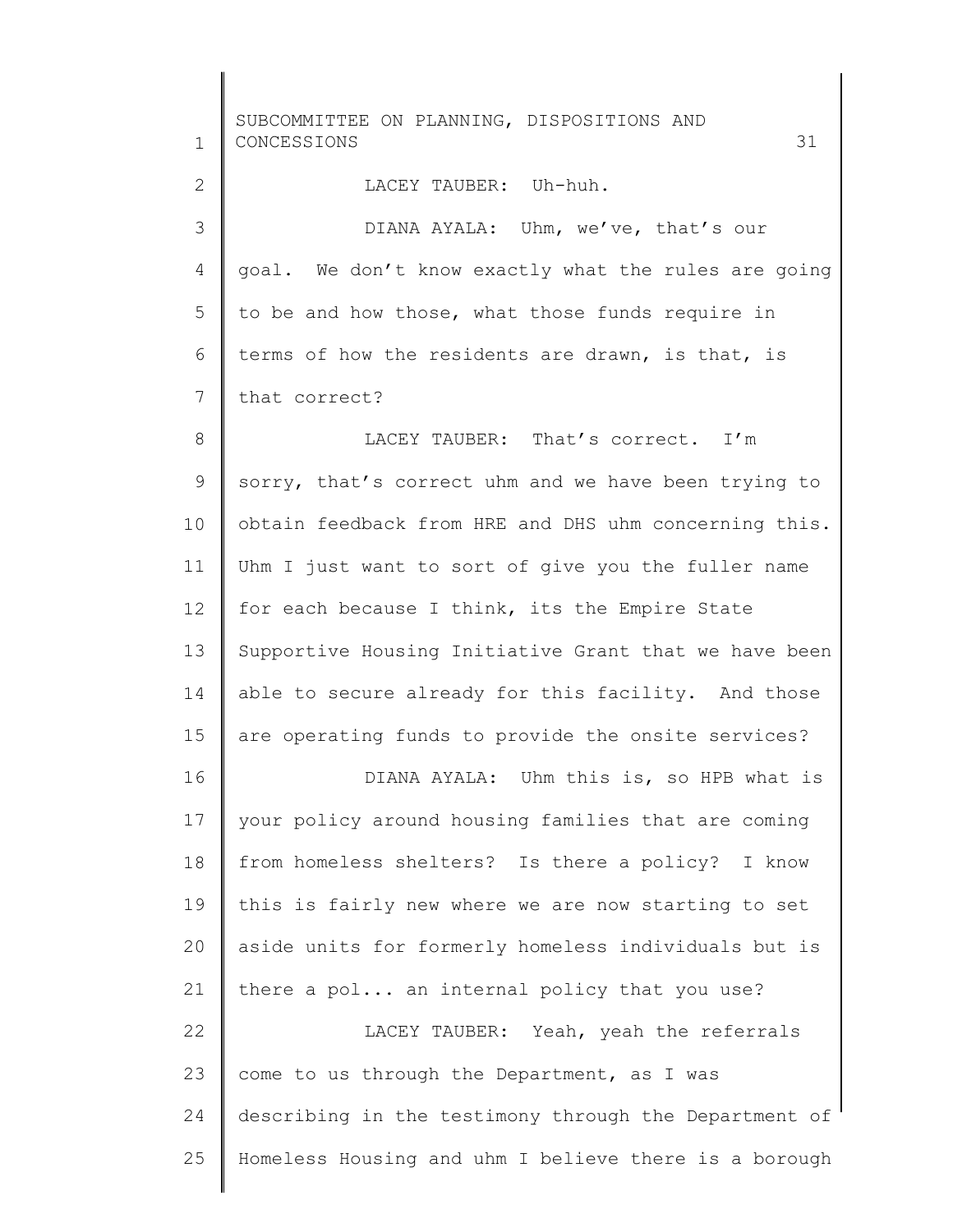1 2 3 4 5 6 7 8 9 10 11 12 13 14 15 16 17 18 19 20 21 22 23 24 25 SUBCOMMITTEE ON PLANNING, DISPOSITIONS AND CONCESSIONS 32 preference expressed by folks in that system but its through HRA so I'm not really prepared to speak to that when it comes to HRA. DIANA AYALA: Okay and you can confirm that HRA does not consider community preference? TED WEINSTEIN: Not on the district level. DIANA AYALA: Okay. Uhm HPBs ELLA Term Sheet has two standard options and this project is currently slated for ELLA Option 2. Have you looked at the viability of ELLA option 1? DESIREE ANDREPONT: Uhm we have uhm I think when we originally submitted the proposal, we wanted to try to provide a critical mass of families that could be served onsite through a service program so we did, all of our focus has been on the option 2 with the 30% formerly homeless, so uhm I think in our original proposal we had 32 units, we have been able to because we have been able to up-zone and include the MIH and the FRESH. We have been able to now include 50 units and so there is some critical mass, of, of families that we would need in order to support onsite services. So, that was our rationale for the 30% homeless.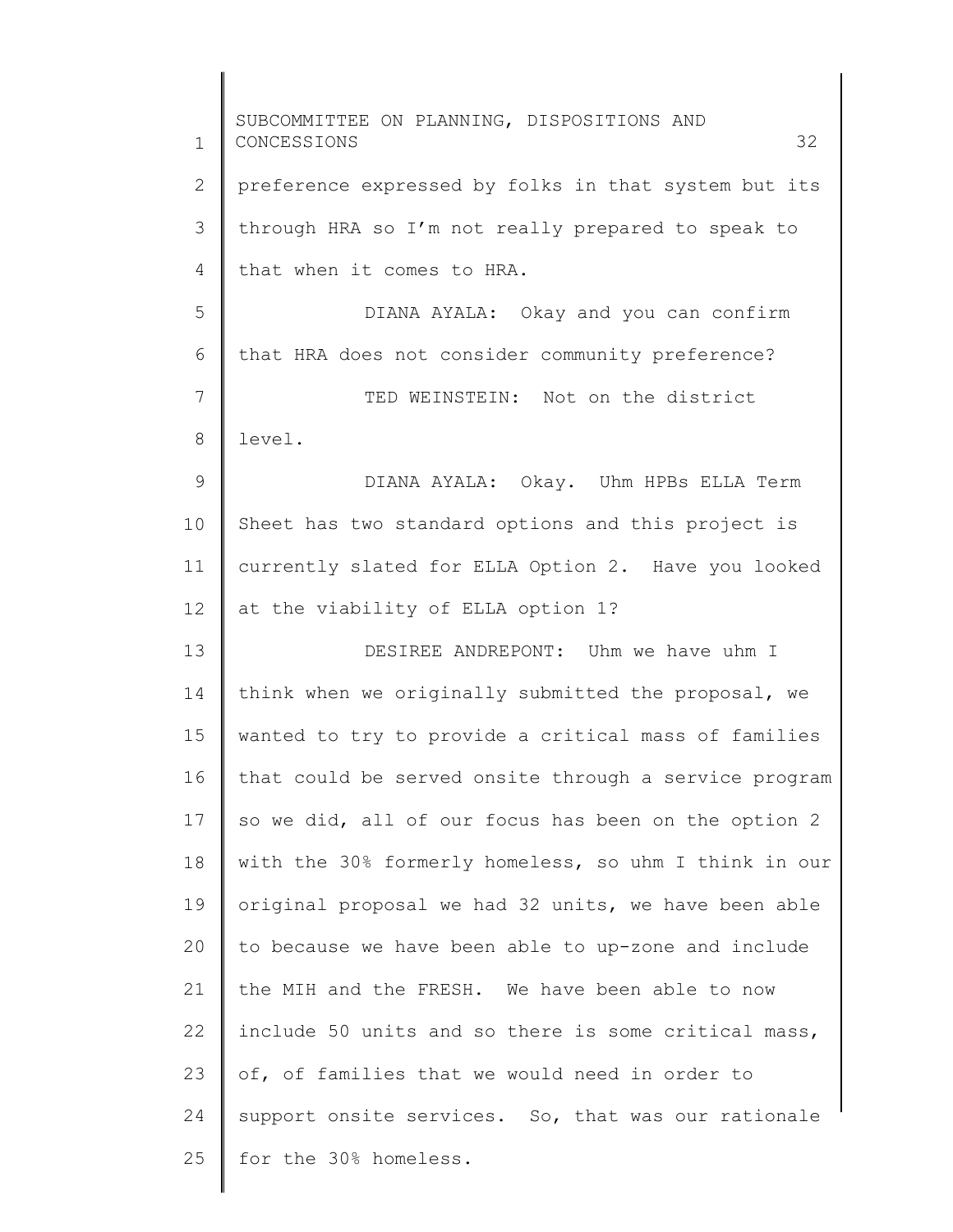1

2 3 4 5 6 7 8 9 10 11 12 13 14 15 16 17 18 19 20 21 22 23 24 25 DIANA AYALA: I just, so my frustration with this project is that, uhm you know, listen, I am in favor of set aside for formerly homeless families, I, that's not in question but I think that in this community where we desperately need affordable housing that this project does not do enough to afford the people that actually live there that are being priced out an opportunity to apply for units that we can afford. This is the poorest congressional district and we are setting aside 5% of the units at 40% of the AMI and 5% of the units at 50% of the AMI because we are saying well we are offering 30% to homeless families but these homeless families in honestly are homeless families that may or may not reside in the South Bronx but at the same time we have families that do live there that are being, that are going into shelter because they have been priced out so I, it just doesn't make any sense to me and uhm and I think that I would strongly you know encourage that you go back and, and, and have a conversation because it think that there needs to be a more equitable distribution of the units that actually, you know meets the needs in this community so that we are servicing families that really need it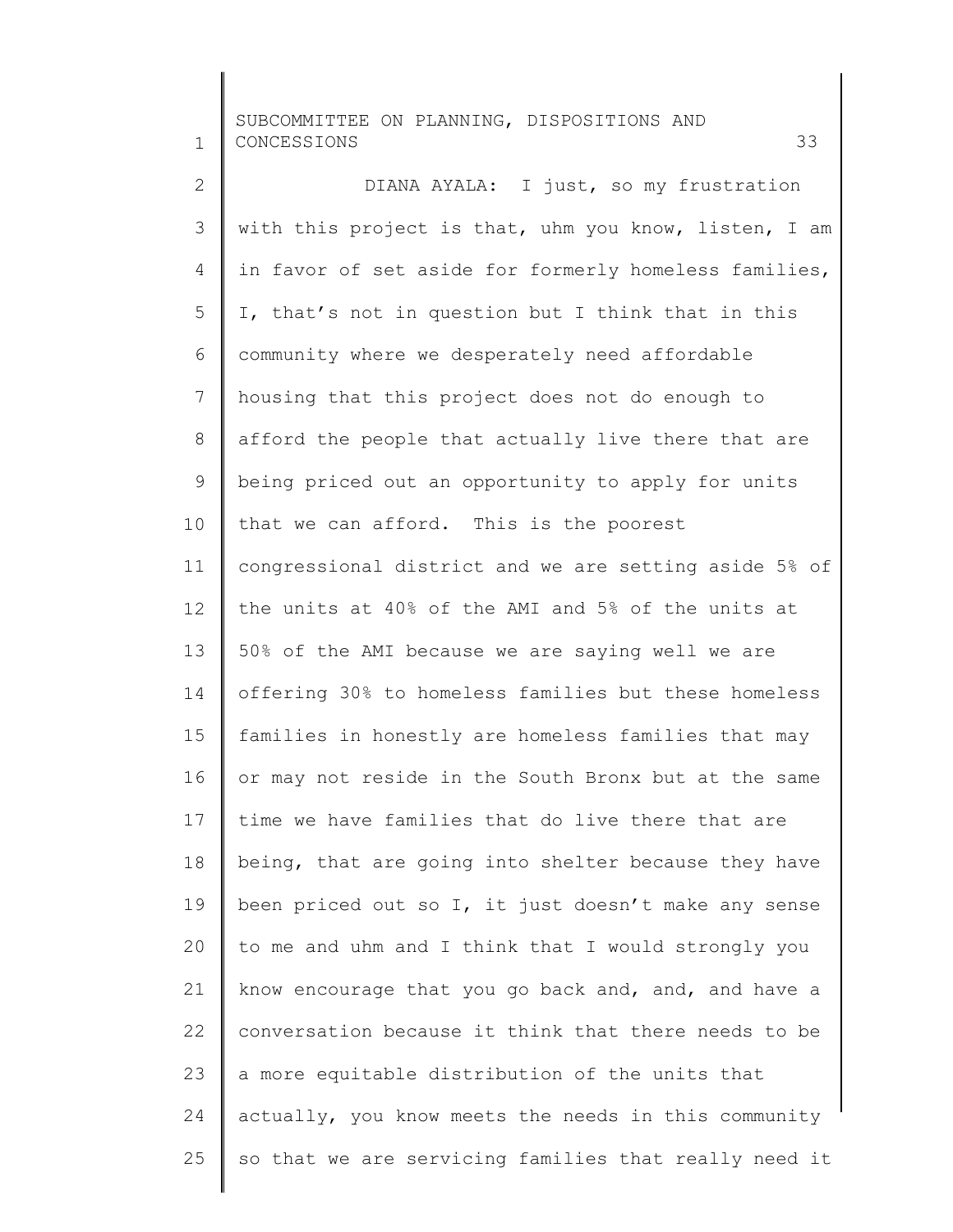2 3 4 5 6 7 8 9 10 11 12 13 14 15 16 17 18 19 20 21 22 23 24 but we are also taking into account that there are families that live there that need it as well. And I don't think that these numbers do that for me and I don't think that they do that for the families of the south Bronx and so I would again strongly urge you to kind of, to go back and I am happy to have further discussion about that but that's really where I am right now. I have a lot of concerns about this, uhm this is a city owned you know lot so it should offer us a lot more flexibility to do this, to go deeper and to make more units uhm permanently affordable and so you know, that is my position in regards to that. But I, I wanted to also ask uhm how much of the, of the projected, how much of this project is slated to receive, how much of the project slated to receive in city subsidies and what percent of the total project cost is this? DESIREE ANDRPONT: Got it. DIANA AYALA: Okay thank you. DESIREE ANDREPONT: The subsidies from the city uhm HPD specifically is \$23.8 million and that's approximately 30% of the development cost. DIANA AYALA: Okay.

1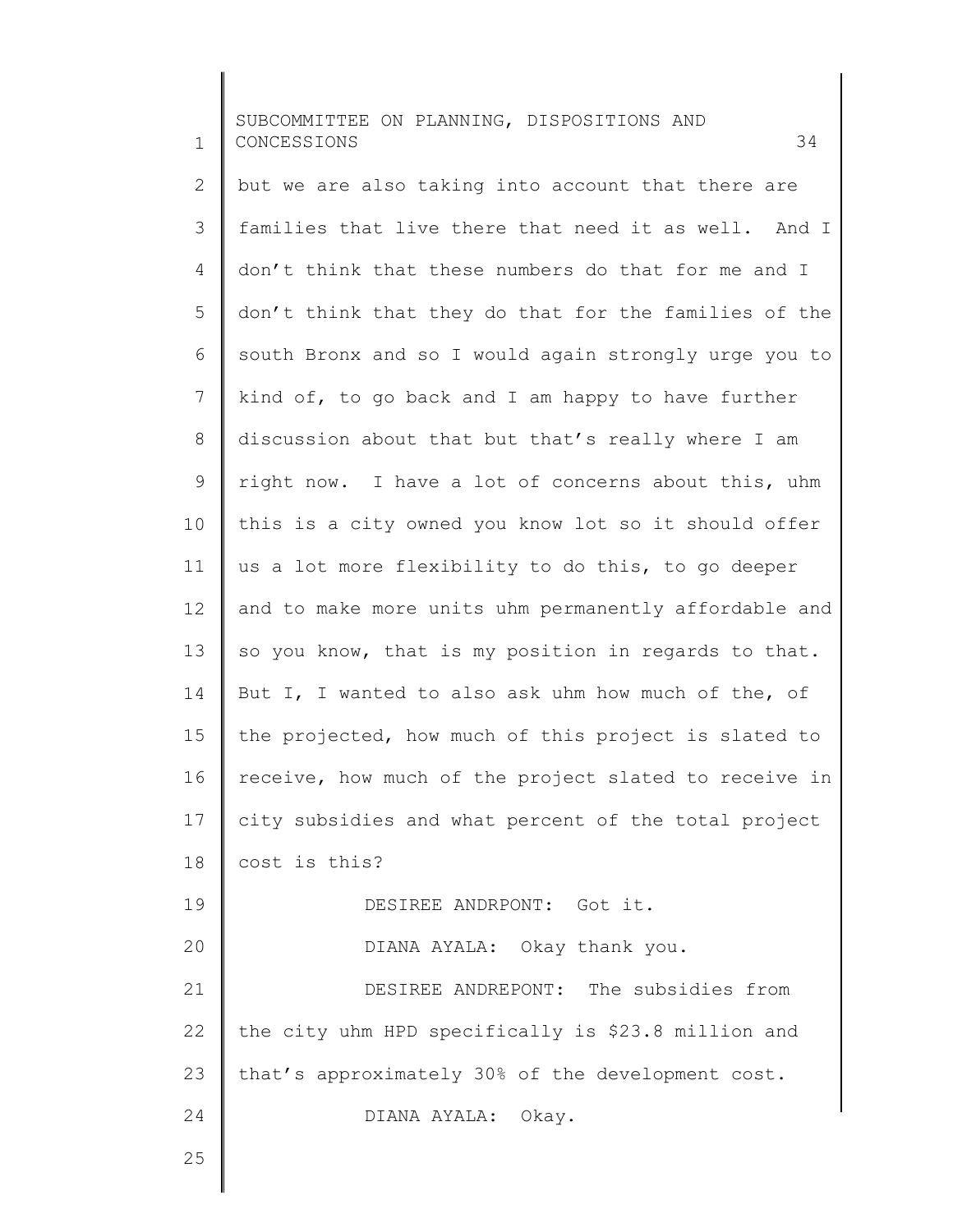1 2 3 4 5 6 7 8 9 10 11 12 13 14 15 16 17 18 19 20 21 22 23 24 25 SUBCOMMITTEE ON PLANNING, DISPOSITIONS AND CONCESSIONS 35 DESIREE ANDREPONT: And then HDC provides a loan of \$11,050,000 and that's, that's approximately 14%. DIANA AYALA: Okay. DESIREE ANDREPONT: Of the funding. LACEY TAUBER: Let me just add that these are estimates and sometimes the financials will change before the project closes. DIANA AYALA: Okay so given that this project is going to receive a significant amount of tax payer subsidy is there a plan to ensure that the permanent jobs created are good jobs that pay prevailing wage? DESIREE ANDREPONT: Uhm I actually did look at the uhm the impact of prevailing wage on the, on the piriformis so what happens is the uhm the increase in the Operating Cost by paying those, those higher wages reduces the amount of supportable debt on the project. So for this particular project I just briefly plugged in what the underwriting standards are for the City's Housing and Finance Agency (HDC) and that change came to about \$650,000 gap. It reduced our supportable first mortgage by \$650,000 so uhm, I know, my understanding is that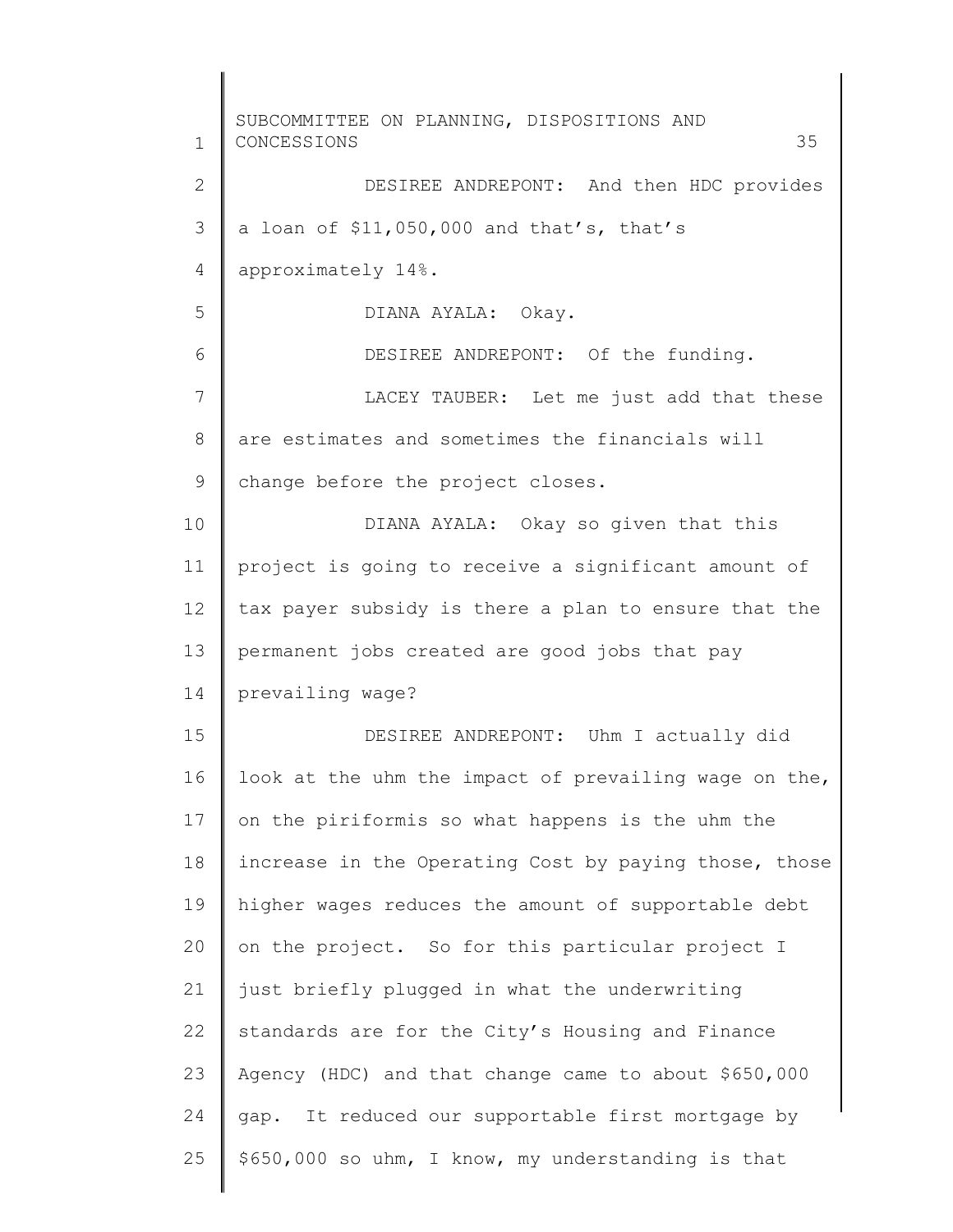1 2 3 4 5 6 7 8 9 10 11 12 13 14 15 16 17 18 19 20 21 22 23 24 SUBCOMMITTEE ON PLANNING, DISPOSITIONS AND CONCESSIONS 36 these ELLA type projects is very low income projects because they have such a, a very low cash flow, they often can't support prevailing wage operating jobs, uhm that said it is something that we can look at but it does have a real impact on the financials of the project and the financial feasibility of the project. DIANA AYALA: I would appreciate it if you could, look, look into that a little bit further. Uhm if you could tell us what are the fees, what fees will the developer earn on this project? DESIREE ANDREPONT: The estimated developer fee is 12.8%, it comes to \$10 million. We are sharing our fee with our partner Bronxworks and I just wanted to also mention I don't think I said this earlier but the Community Builders is a nonprofit affordable housing developer and Bronxworks our partner is also a nonprofit so these fees go back into the communities where we work uhm and I, I just wanted to make sure that that was something that everybody understood. DIANA AYALA: I appreciate that. What percentage of the 12.8 is going to be split with Bronxworks?

25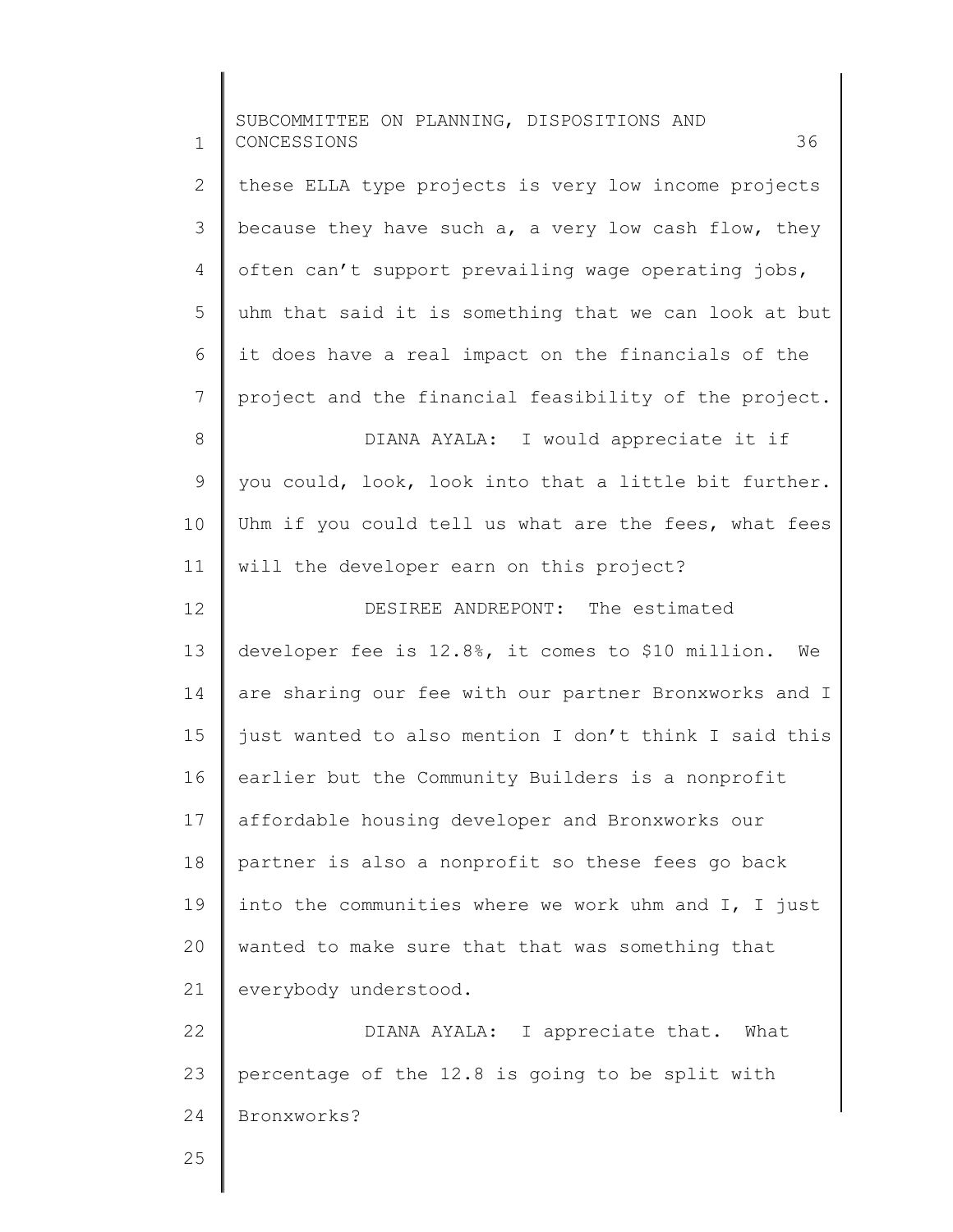1 2 3 4 5 6 7 8 9 10 11 12 13 14 15 16 17 18 19 20 21 22 23 24 25 SUBCOMMITTEE ON PLANNING, DISPOSITIONS AND CONCESSIONS 37 DESIREE ANDREPONT: We have an agreement right now to split 10% with Bronxworks. LACEY TAUBER: Alright and so I do want to emphasize that this is the first agreement that we have with any developer who has been willing to share any fees with us without us guaranteeing any part of the project or taking on any risks, uhm and so all of those fees would then once collected would go right back into all the services that we provide which in turn then goes back to the community. DIANA AYALA: Actually I had a question or you Eileen. So you mentioned that Bronxworks would become the designated payee for. EILEEN TORRES: That is correct. DIANA AYALA: For families coming in, what does that mean? EILEEN TORRES: So for families who receive social security, you know SSI payments what we usually do uhm we have an unsupportive housing facility that we operate, uhm its a voluntary arrangement with them, the family, the head of household would then agree to have us serve as a representative payee so there's an account that we have set up that comes in so it is earmarked for that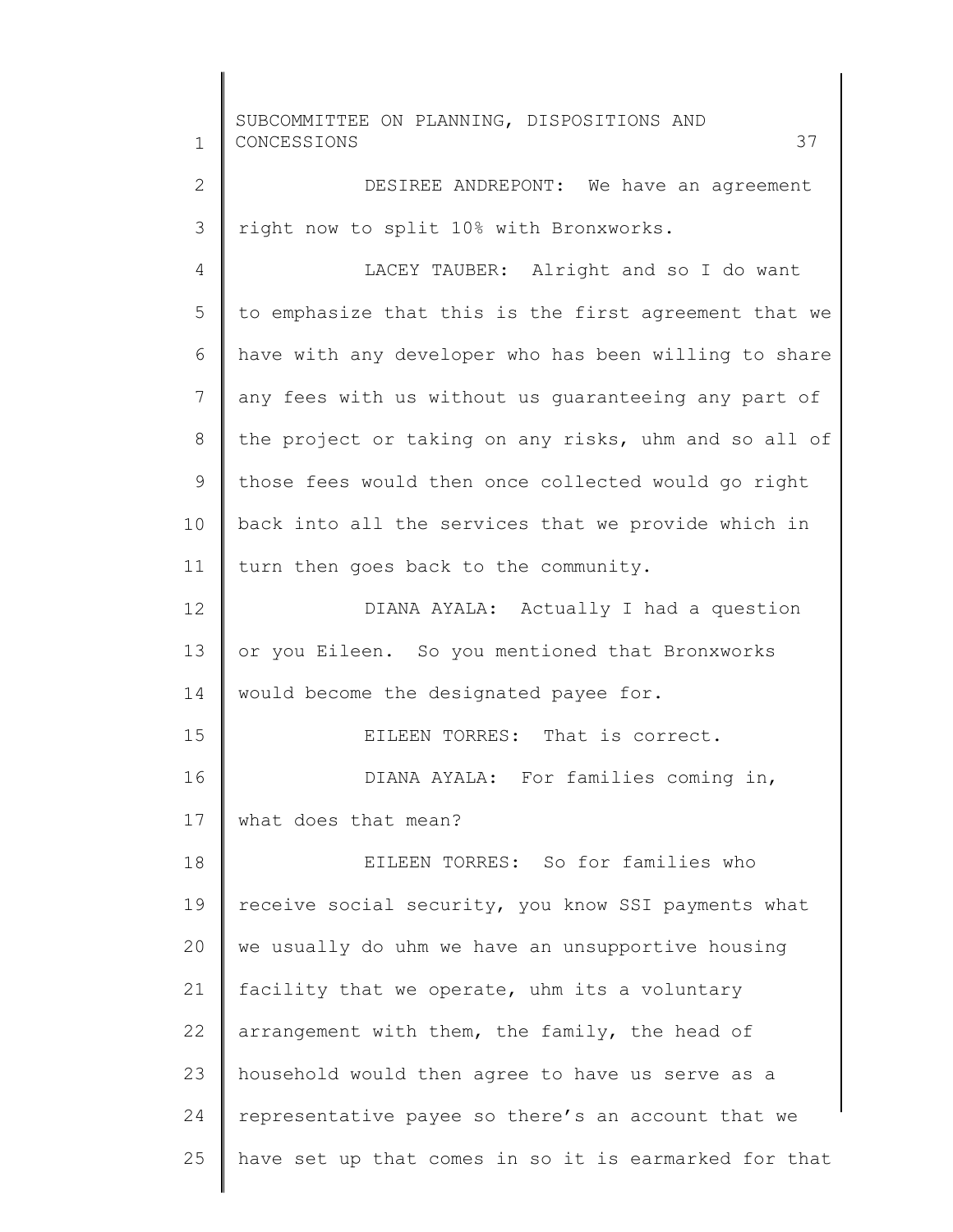1

25

2 3 4 5 6 7 8 9 family member and then what we do is we make sure that we pay their rent first and then they reallocate. We have a spending plan with them that we allocate for the month and so then we give them the money throughout that month just to make sure that we are paying the rent on time uhm and we are paying any expenses that they may have that they need so we can make sure that they stay housed.

10 11 12 13 14 15 16 17 DIANA AYALA: I think I was a little bit confused. I didn't understand in your testimony that it was voluntary so that raised a little bit of a red flag for me. Uhm, I mean, I'm excite again for the possibility of affordable housing, I just need to make sure that is affordable housing that is in the best interest of all of the parties involved and I think that there needs to be further conversation.

18 19 20 21 22 23 24 DESIREE ANDREPONT: We can definitely look into that I think that there are some uhm ways that we can approach it and maybe come to something that can uhm keep our, the critical mass of the formerly homeless units but also meet some of the lower income requirements, we will go back and do some work and see what we can do.

DIANA AYALA: Okay thank you.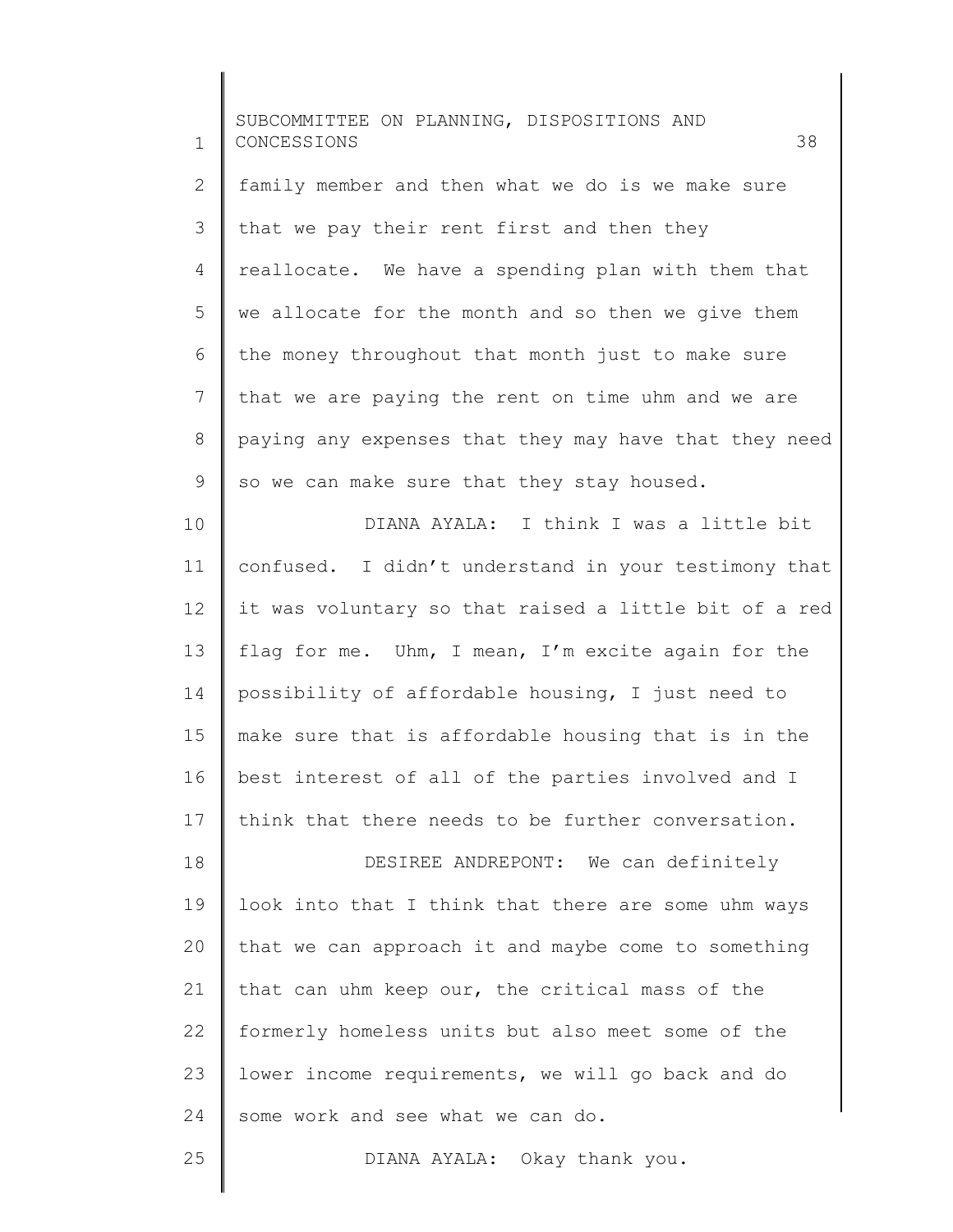1

2 3 4 5 6 7 8 9 10 11 12 13 14 15 16 17 18 19 20 21 22 23 24 25 LACEY TAUBER: Right so I just want to reemphasize a little bit of what Desiree was saying which is the way we are be, we are able to have such intensive case management on site is by having a basic minimum of 50 units within that facility. Uhm if we don't have those 50 units it's not financially feasible to run a program so I just want I just want to sit up and make sure that I made that point. DIANA AYALA: I understand that but we are running in a city, we are running out of city owned lots to building on, right, so we are building higher and higher, here we have a unique opportunity to do that and to do that well and while I appreciate the efforts we made as a formerly homeless person myself uhm to house formerly homeless families, I also have to take into consideration that I have families that are existing families that live in this community that are being priced out and becoming homeless every single day and that we are not doing enough to build affordable options for them to apply for and this project has 9 units that could possibly maybe right, that we are in the poorest congressional district so I will count the 9 that are 40% and only have of that, half of those units are have a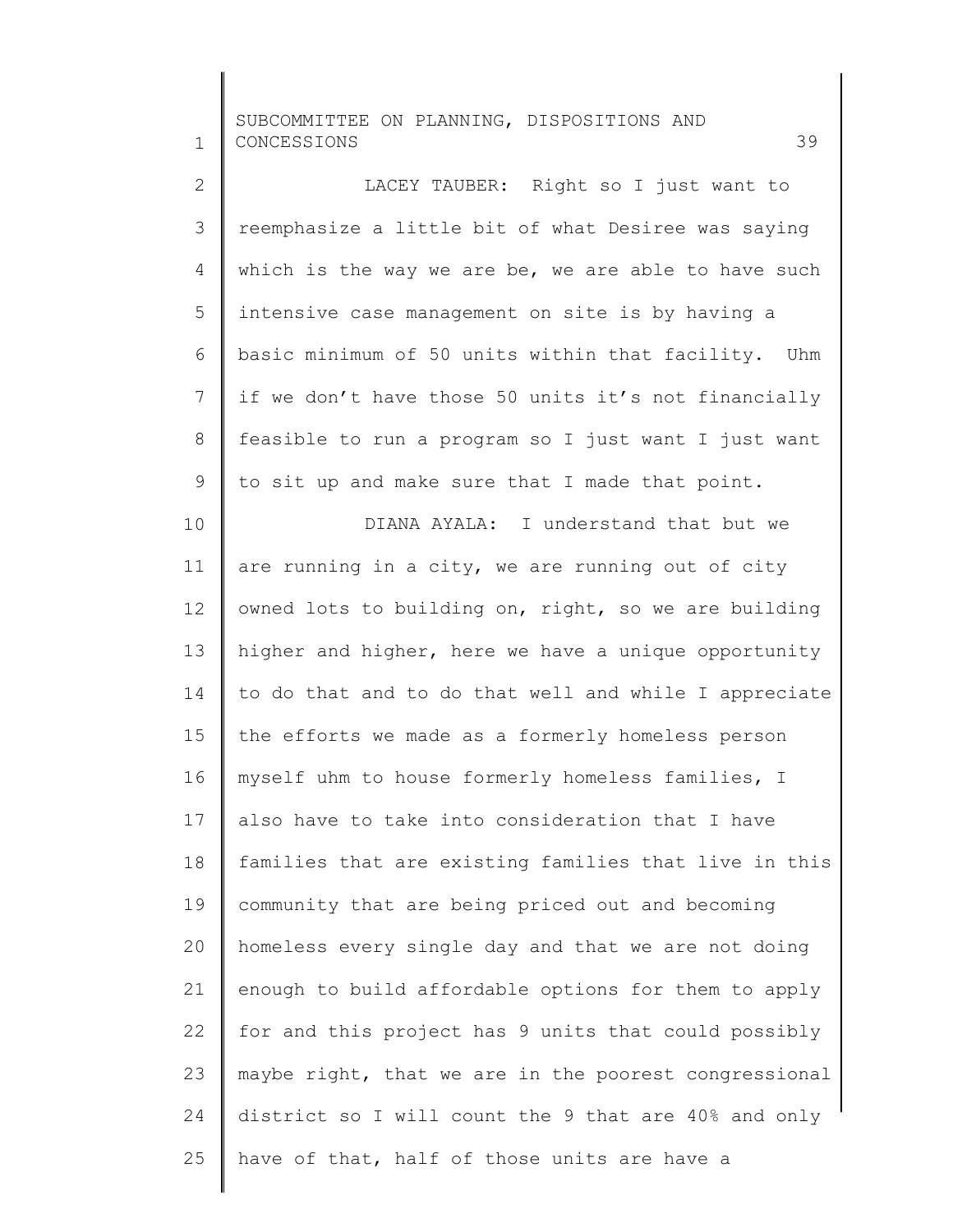1 2 3 4 5 6 7 8 9 10 11 12 13 14 15 16 17 18 19 20 21 22 23 24 25 SUBCOMMITTEE ON PLANNING, DISPOSITIONS AND CONCESSIONS 40 community preference attached to it so I, it just doesn't work for me. So thank you. CHAIR BEN KALLOS: Thank you Council Member Ayala. So it is, I, I think these are some of the concerns that I know we, I also shared when we were in discussions and if I can just add on to it just a little bit. So I guess the, I'm going to take it in a slightly different direction which is just how many lots are being merged as part of this? TED WEINSTEIN: Nine. CHAIR BEN KALLOS: Are there any other additional lots that are unimproved and do not have any structures on them? TED WEINSTEIN: There were two adjacent lots on the 142<sup>nd</sup> Street side that are not developed that appear to be used for storage, they are privately owned lots. Nine city lots those two lots are not city owned. CHAIR BEN KALLOS: And what kind of storage was on those lots, is it like very clean and it just has a storage bin on it or does it appear that there are random parts of auto parts and boat parts and other items just strewn around lots?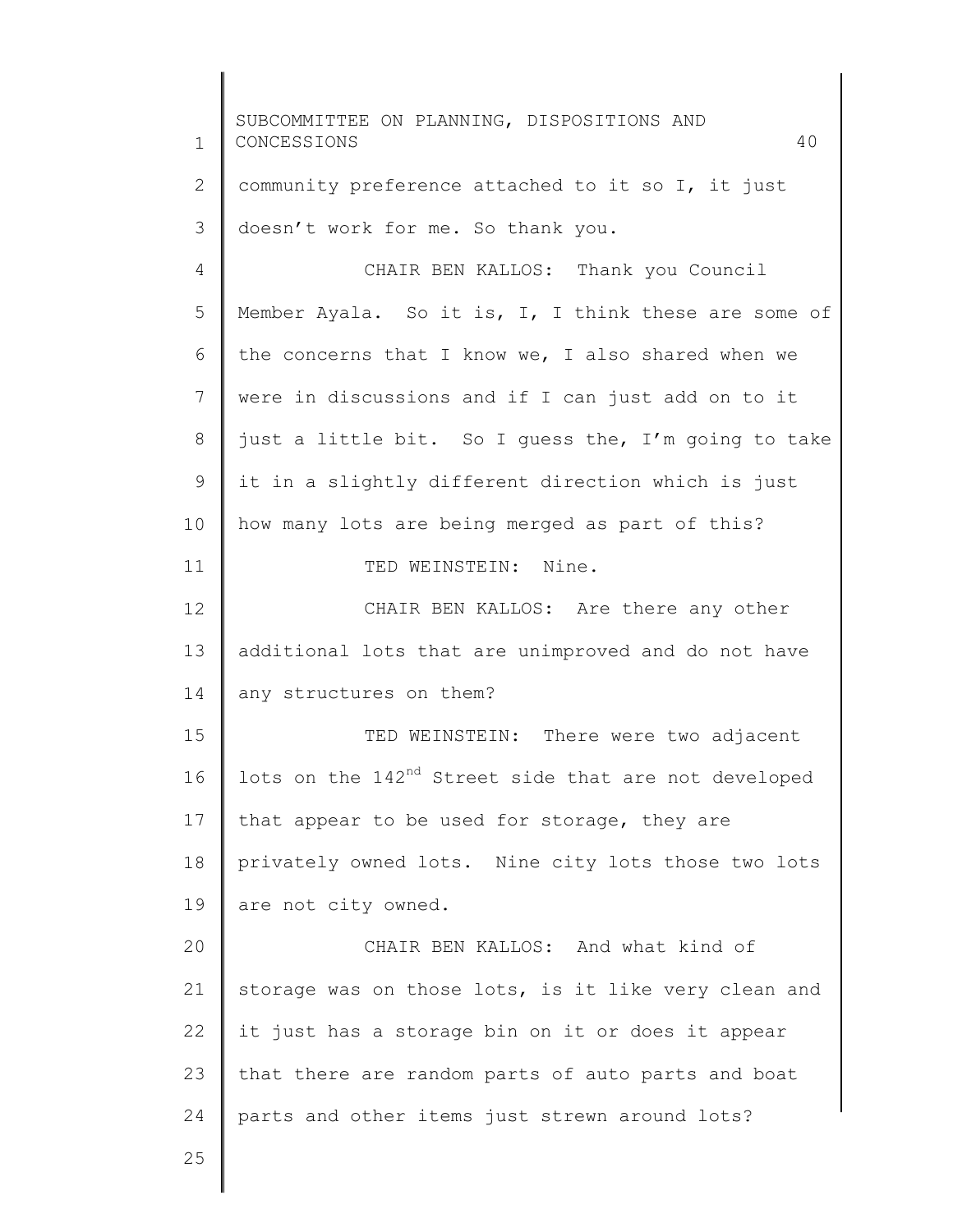| $\mathbf{1}$   | SUBCOMMITTEE ON PLANNING, DISPOSITIONS AND<br>41<br>CONCESSIONS |
|----------------|-----------------------------------------------------------------|
| $\mathbf{2}$   | TED WEINSTEIN: It's not a high life for                         |
| 3              | the neighborhood.                                               |
| $\overline{4}$ | CHAIR BEN KALLOS: Okay so qui now so                            |
| 5              | you've got this whole row of empty lots, some of them           |
| 6              | are owned by the city so bad on us, there are these             |
| 7              | two empty lots that are owned by somebody else, bad             |
| 8              | on them, what, what happened to those lots?                     |
| 9              | TED WEINSTEIN: They've been privately                           |
| 10             | owned and there is no indication. After uhm the                 |
| 11             | Community Builders were selected through a very                 |
| 12             | competitive process, uhm they did try to reach out to           |
| 13             | the owners of those lots but were unsuccessful.                 |
| 14             | CHAIR BEN KALLOS: So they, unsuccessful                         |
| 15             | means? So who reached out to whom and what, what                |
| 16             | happened?                                                       |
| 17             | TED WEINSTEIN: Community Builders tried                         |
| 18             | to track down.                                                  |
| 19             | CHAIR BEN KALLOS: They are right here.                          |
| 20             | DESIREE ANDREPONT: Yes, we tried to                             |
| 21             | track down the owners, we were not successful in                |
| 22             | reaching them or, or hav, or coming to any                      |
| 23             | discussions about acquiring the sites.                          |
| 24             | CHAIR BEN KALLOS: Okay so who are the                           |
| 25             | owners or do you know or?                                       |
|                |                                                                 |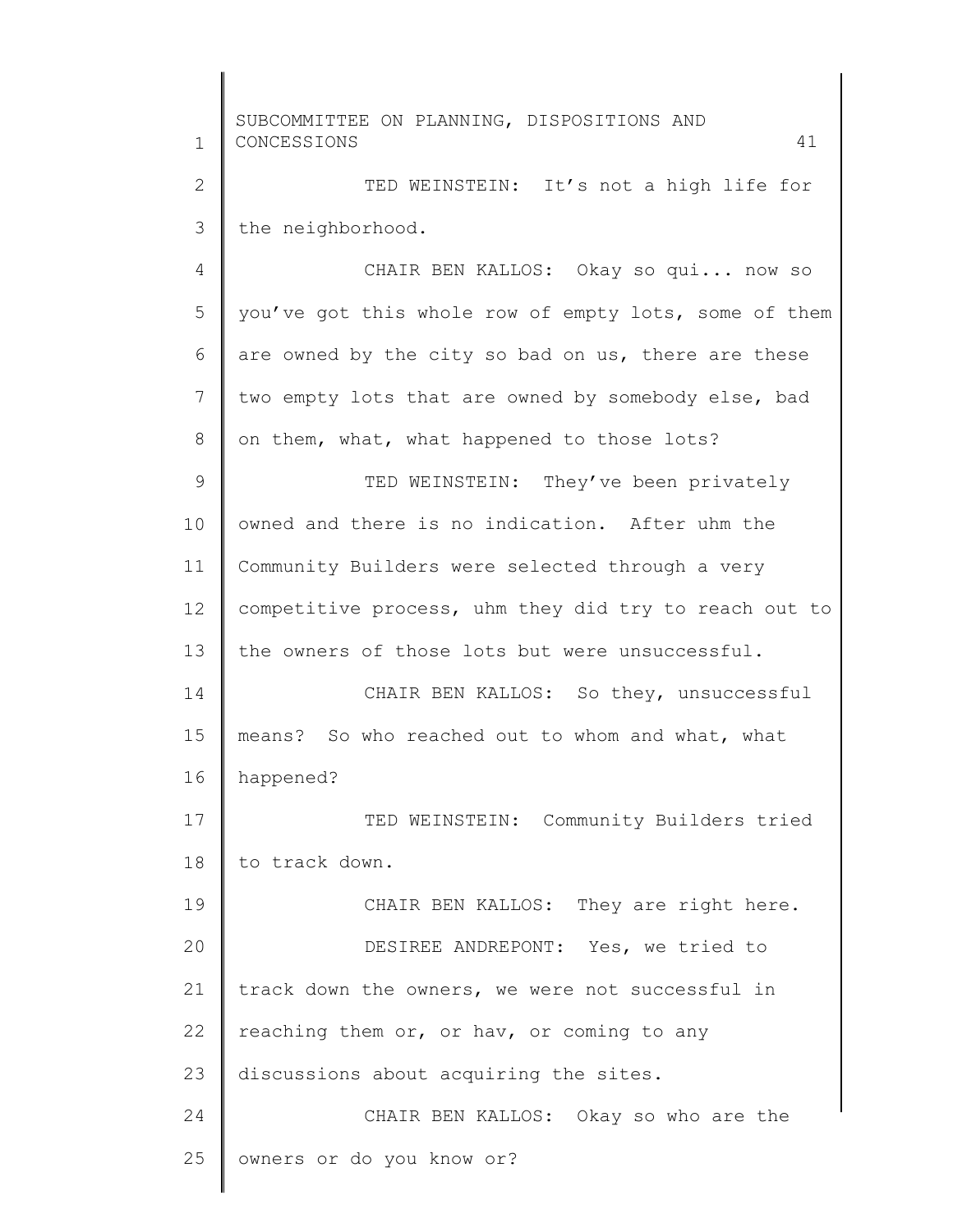1 2 3 4 5 6 7 8 9 10 11 12 13 14 15 16 17 18 19 20 21 22 23 24 25 SUBCOMMITTEE ON PLANNING, DISPOSITIONS AND CONCESSIONS 42 DESIREE ANDREPONT: I don't have that information. CHAIR BEN KALLOS: Are they individuals? Are they LLCs? DESIREE ANDREPONT: They were LLCs. CHAIR BEN KALLOS: Okay. Uhm and so how long have we been trying to do a project here as a city? TED WEINSTEIN: Many years. CHAIR BEN KALLOS: So I believe in some of our conversations we talked about like this goes back to 1998 possibly. TED WEINSTEIN: Yes. CHAIR BEN KALLOS: Uhm how long would it take for the city to use eminent domain to save this location as a light, we are literally doing urban renewal, the purpose for which eminent domain should be used, not for stadiums, not for making money but to actually just dealing with urban light, what is? How does it take for that? LACEY TAUBER: I mean I think it takes longer than we have to talk about it in the context of the approval of this project and I think, you know, we, we care what you are saying about wanting a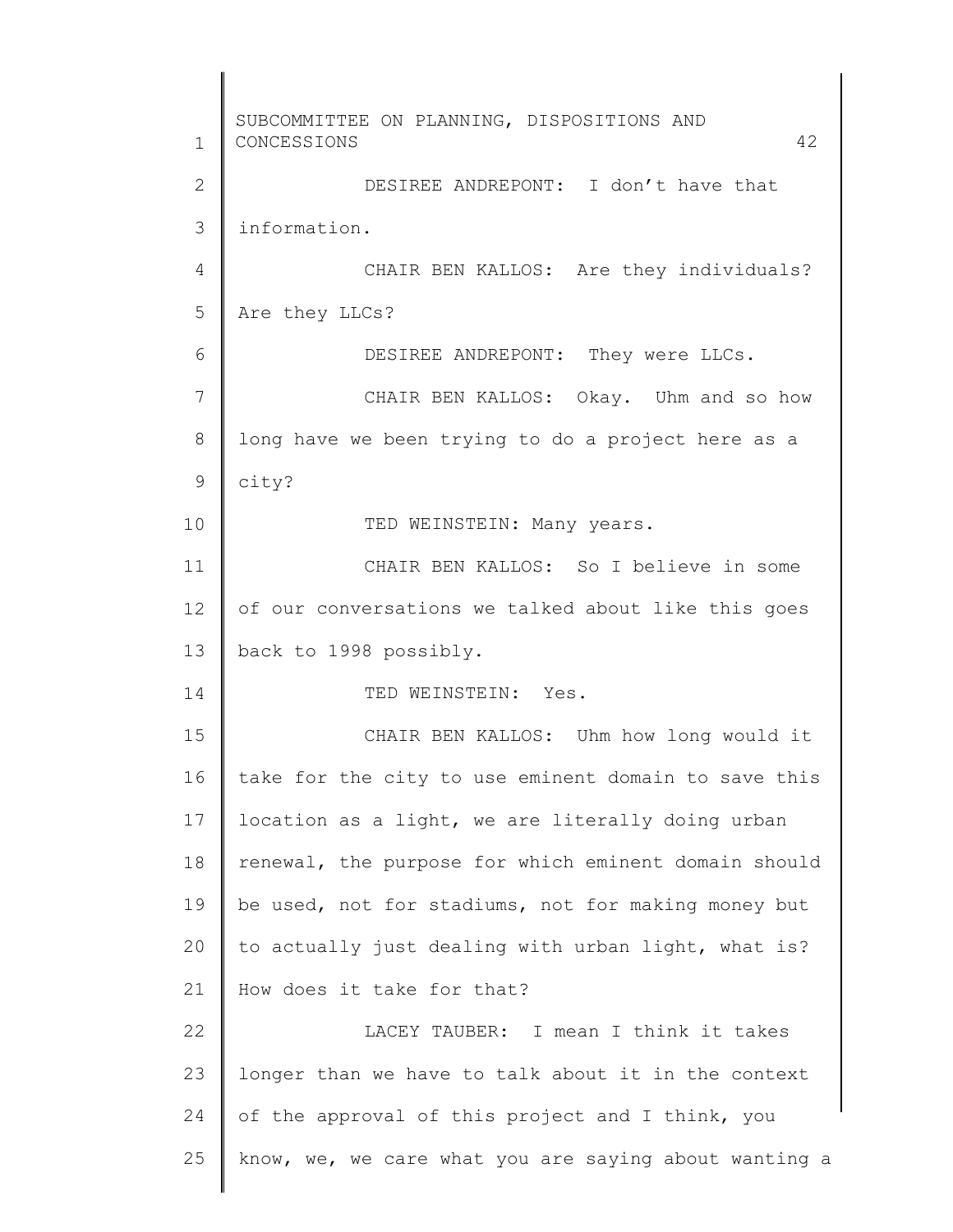1 2 3 4 5 6 7 8 9 SUBCOMMITTEE ON PLANNING, DISPOSITIONS AND CONCESSIONS 43 priority for us to look at this you know moving forward but it's not something that I think makes sense for us to address right now. I mean, it's a, it's a very complicated process and buy in all levels of the administration, you know, we, we are in an affordable housing crisis and we want to move forward with the project as quickly as we can. TED WEINSTEIN: For much of that time

10 11 12 13 14 15 16 17 period, especially the more recent years, the City policy was not to acquire. The policy was dispose of properties and so well large amounts of properties were acquired through Urban Renewal Plans. I mean that is one of the differences that, you know the south Bronx really had numerous Urban Renewal Plans that were adopted which covered large amounts of land, large territories not just two small lots.

18 19 20 21 22 23 24 25 CHAIR BEN KALLOS: And nine lots, two lots would have been a 20% increase uhm so I guess I would like HPD to come back to us and I don't want to see another project coming before us where there is literally vacant lots that are being used for auto storage which I am almost sure is a violation of the law. I don't think you can just use a residential lot and use it for industrial storage, so I am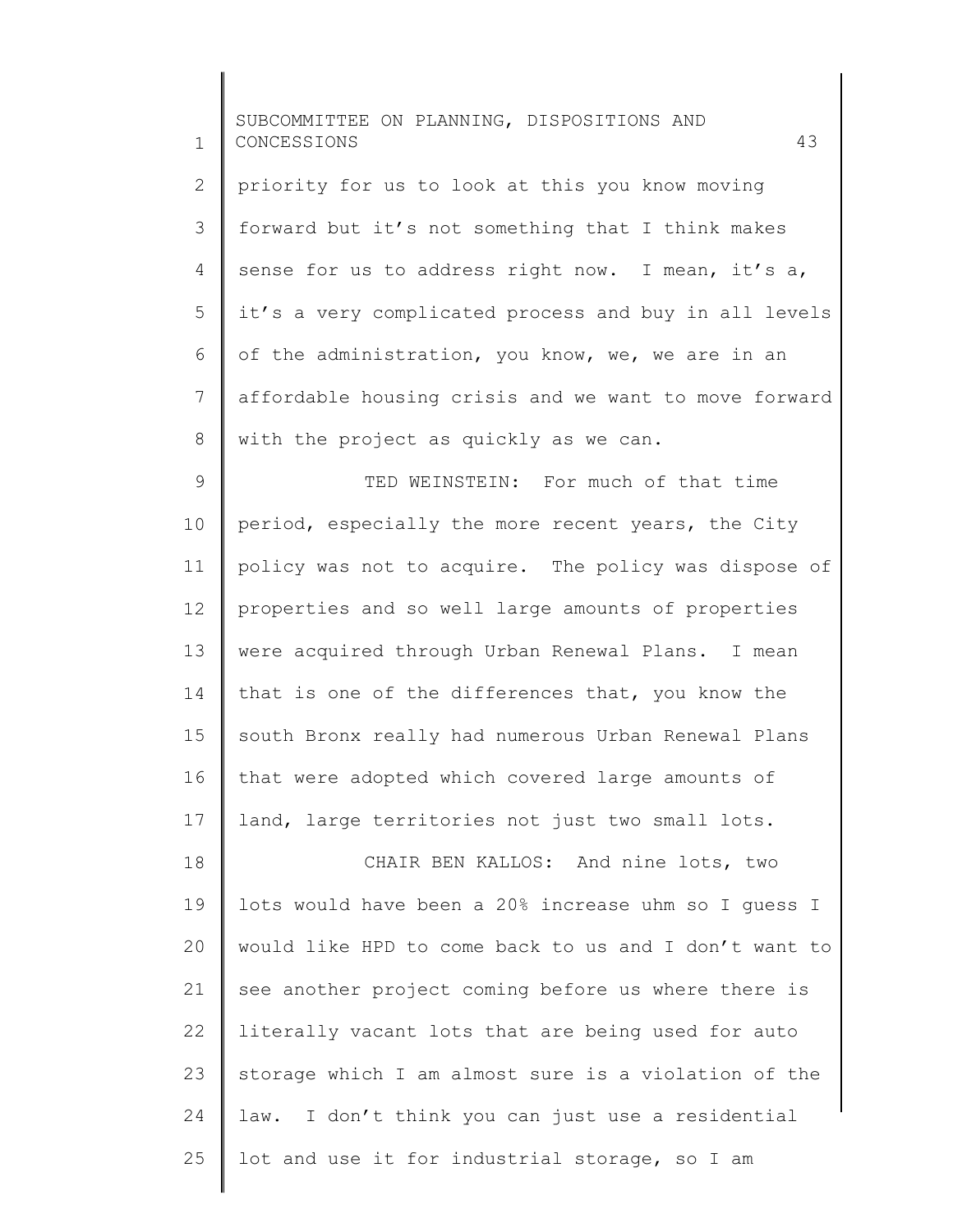1 2 3 4 5 6 7 8 9 10 11 12 13 14 15 16 17 18 19 20 21 22 23 24 25 SUBCOMMITTEE ON PLANNING, DISPOSITIONS AND CONCESSIONS 44 curious why DEP has not issued violations and why HPD possibly has not issued violations but I would prefer not to see that again and I would also know from Community Builders is there a way to build this in such a way that if HPD were to commit to moving forward with emanate domain perhaps the owner might be interested in working with you such that either we could get it done as part of this deal or that the project could be built in such a way so as those two lots became available you could extend properly and seamlessly. DESIREE ANDREPONT: We can certainly look at that for sure. LACEY TAUBER: I say we hear you on projects moving forward, from here, uhm Ted said it is a very different context now than it was in the 90s when we first started looking at this lot, so. CHAIR BEN KALLOS: Similarly there is a People's Park which will be available that is currently used by the community, anytime I see a developer coming in, profit, for profit or non-profit I always wonder about their commitment to the community and whether or not we can get a conservancy working with our Council Member Ayala or others to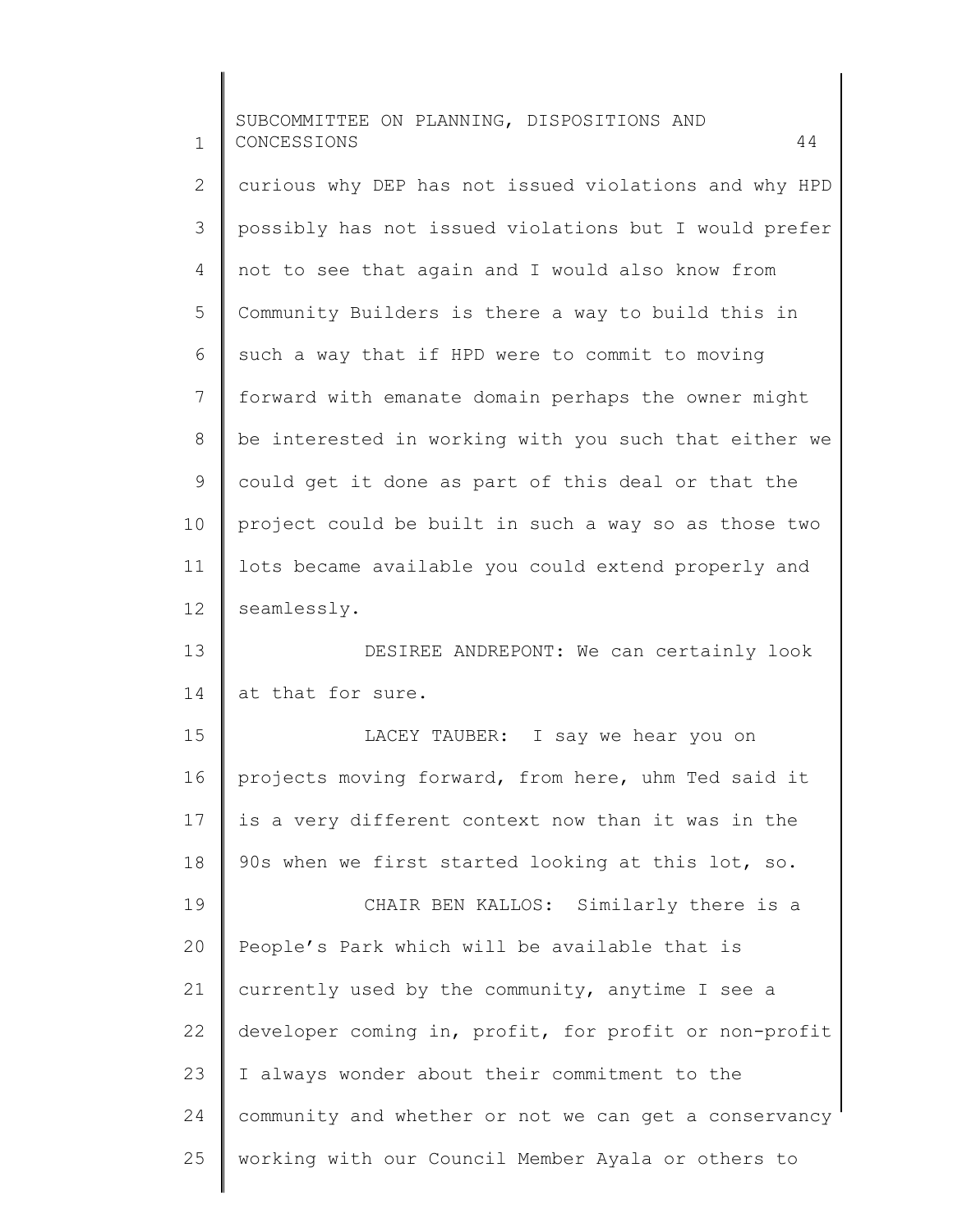1 2 3 4 5 6 7 8 9 10 11 12 13 14 15 16 17 18 19 20 21 22 23 24 25 SUBCOMMITTEE ON PLANNING, DISPOSITIONS AND CONCESSIONS 45 uhm make sure that theirs folks not only caring for your own outdoor pace but for the adjacent space that your tenants will hopefully use. DESIREE ANDREPONT: We uhm are definitely going to be providing fencing around the space that is currently there, Parks Approved fencing and our goal is very much to make the back of the building attractive to the park uhm so when you are looking at the back of the building you can actually see the back of the building from the corner on the next block. So we, again there, again going back to the uhm concerns about cash flow in these types of projects. There is a tremendous amount of cash flow in these low income projects so adding on uhm adding on any kind of maintenance or any kind of program for maintaining the park would significantly increase the cost of the project and change the financials. One thing that we are doing, we have heard a lot of concerns from the community about safety in People's Park, especially in that back corner and we are working uhm, uhm, Bronxworks has former law enforcement on staff that man, that manages their security uhm across their properties and, and places where they operate so one of the things that we have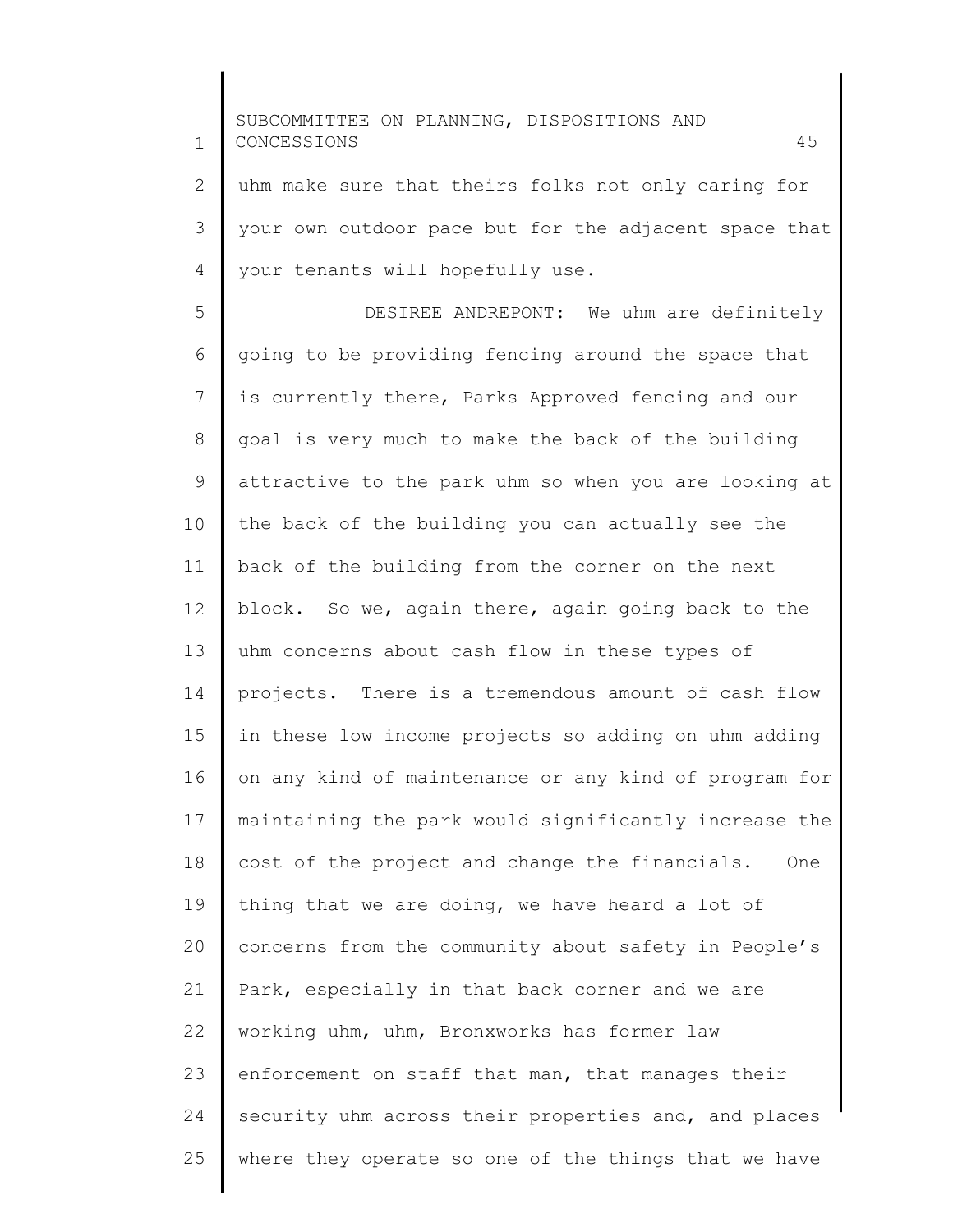1

2 3 4 5 6 7 8 talked about with them is how do we position our security cameras and the security procedures that we have on site to make sure that we are maybe hopefully making that area uhm of the park a little safer. And having eyes on the park too, uhm just have a physical presence there, uhm I think will actually help the safety and improve that park significantly.

9 10 11 12 13 14 15 16 17 18 CHAIR BEN KALLOS: In conversations with Council Member Ayala we discussed the absence of supermarkets throughout different parts of the neighborhood. The fresh grocery on the ground floor, 7500 square feet at grade 6700 below grade but that won't be available to customers, it will be available for storage which makes for a very small supermarket. Is there any opportunity to make additional space available for the grocery and any commitment to making sure that the prices are affordable.

19 20 21 22 23 24 25 DESIREE ANDREPONT: We are definitely exploring uhm how we can provide a little more space to the grocer, they have asked for us to try to find more space so we have been looking at how we can accommodate more space in, on that ground floor. That is something that we are looking at. Uhm, I will tell you that the rent, the, the fresh program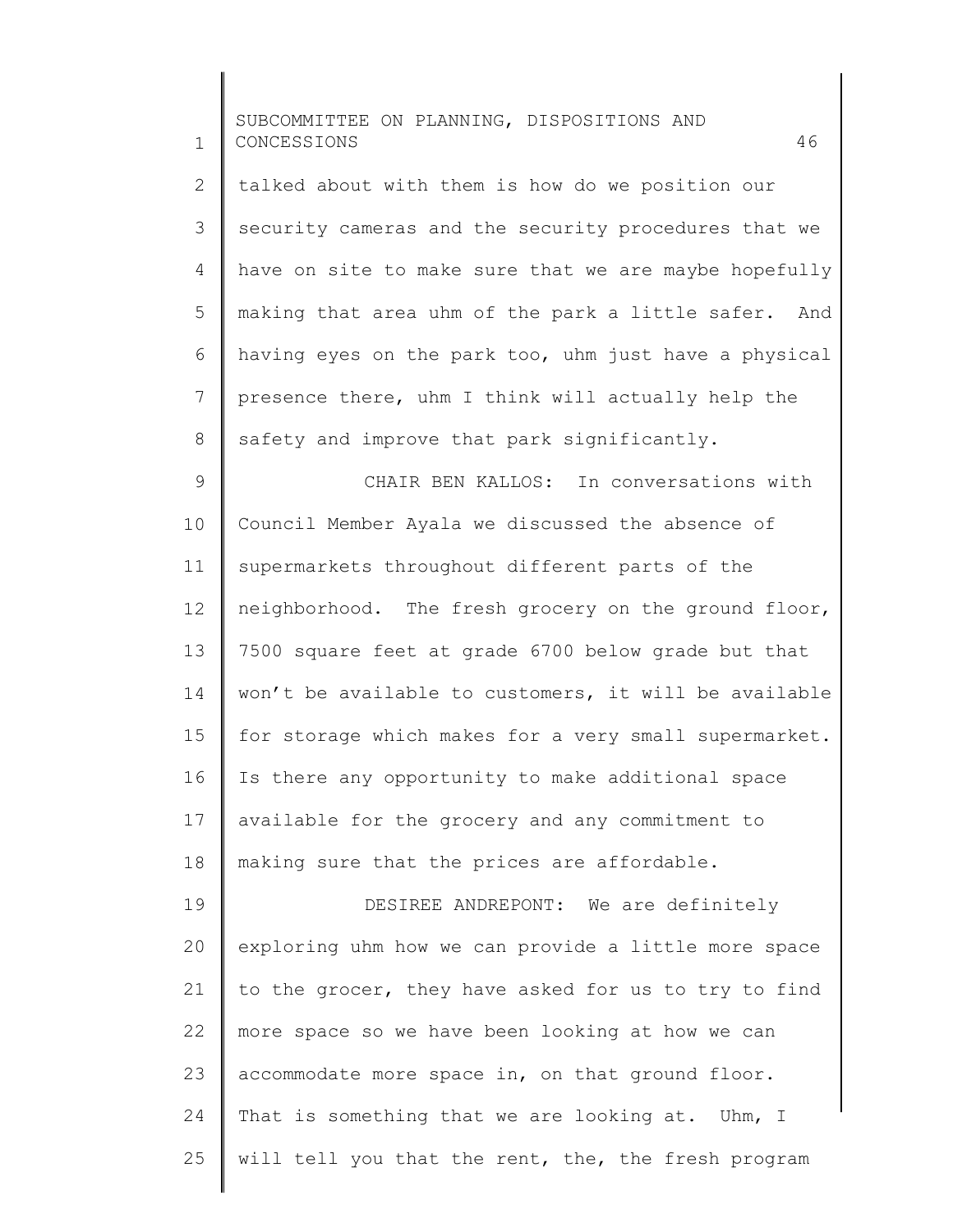2 3 4 5 6 7 8 9 10 actually provides incentives not just to Developer but also to Grocery Operators so the grocer will receive Real Estate Tax benefits that will flow through the property to them as, as tenants and I believes there are some sales tax incentives so the, so the operator actually has incentives to that are helping him keep prices affordable but if you would like I can talk with him and make sure that that it is affordable.

11 12 13 14 15 16 17 18 19 20 21 22 23 24 CHAIR BEN KALLOS: Absolutely, it's up to the uhm local member and you and the the supermarket just about making sure that folks can actually use it as a supermarket I guess. You may have caught my remarks on the way in about being slightly miffed about a park. In my District you can look in and but if you want to step foot in, it's \$180 an hour, so I guess one question is, will your public space be available and open to your neighbors to other cultural or religious institutions in the neighborhood or to folks who are on the other side of that fence who say that, that looks like a pretty garden, I'd love to participate or have a role versus just being stuck at those bars staring in?

25

1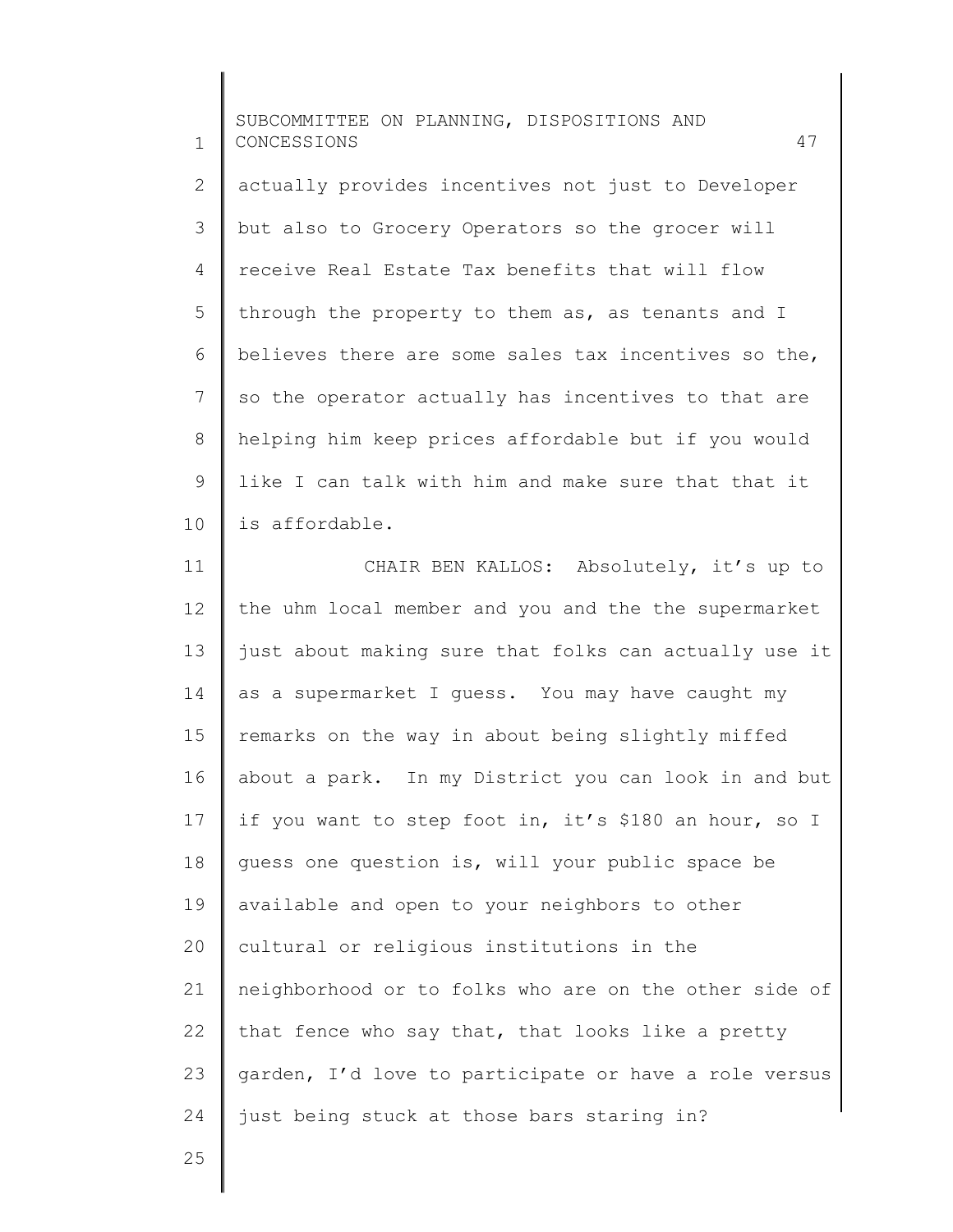1

2 3 4 5 6 7 8 DESIREE ANDREPONT: We have discussed uhm how we can make that open space between the park and the, and the building entrance, uhm how we might be able to use that open space in a way that invites the community in for certain programing so we had talked about I know there's Eileen, you guys have a fresh food market.

9 10 11 12 13 14 15 16 17 18 19 20 21 22 23 24 25 EILEEN TORRES: That's uhm so I did want to I've been trying to jump in a little bit, so sorry about that. So just going back to the park, uhm one of the things we have a very, very strong present in Mott Haven and one of the things that we are actually the lead partner for is Our Healthy Livable Mott Haven and in that, for that project we have actually done a tremendous job in activating St. Mary's Park which is right across the street uhm from this, from where this facility will be. We are hoping that we would be able to do something very, very similar to People's Park uhm and so that is something that we have on our, you on our list of items of wishful funding that we would like to be able to get so we can expand what we currently do in St. Mary's Park and have that in People's Park. Uhm we also have, we also have opened a Farm Stand in front of Belvis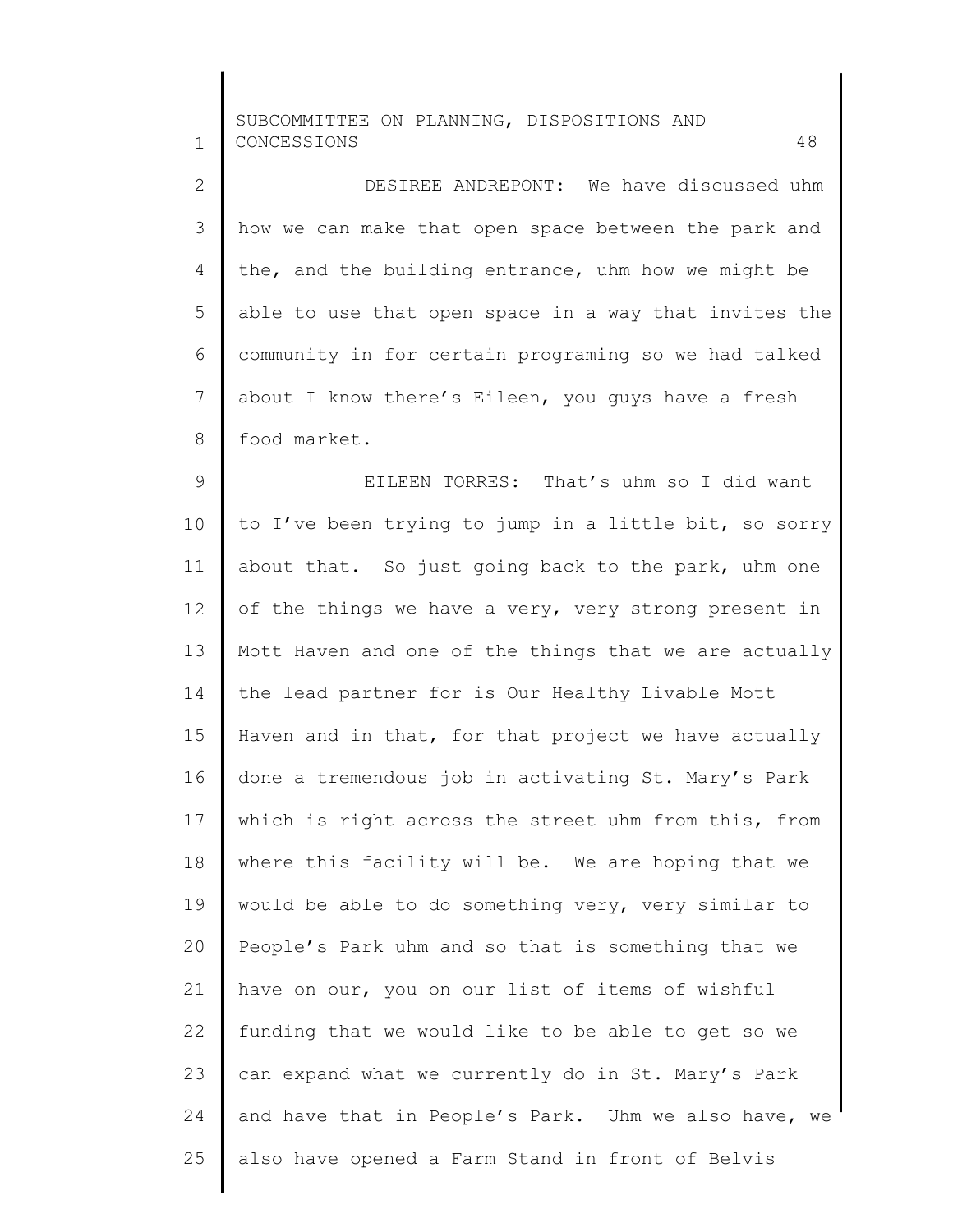1 2 3 4 5 6 7 8 9 10 11 12 13 14 15 16 17 18 19 20 21 22 23 24 25 SUBCOMMITTEE ON PLANNING, DISPOSITIONS AND CONCESSIONS 49 (SP?) which is right near this, where this facility will be as well that offers fresh fruits and vegetables into the community and we would like to be able to expand that too. TED WEINSTEIN: Belvis is a health center. EILEEN TORRES: Right. CHAIR BEN KALLOS: I would like to note that we have been joined by Council Member Chaim Deutsch and just in terms of the developers, what is the make up in terms of minority and women as executives, in terms for development, will you be using MWBE certified contractors, architects, other service providers and in terms of those who are doing the work, will those people receive a wage that is commensurate with the area normal, will those people be getting the health benefits so that if they get injured, they can go to, it sounds like there is a health provider across the street and have that covered and in the event that that injury means that they can't keep working, will they have disability insurance. DESIREE ANDREPONT: And so.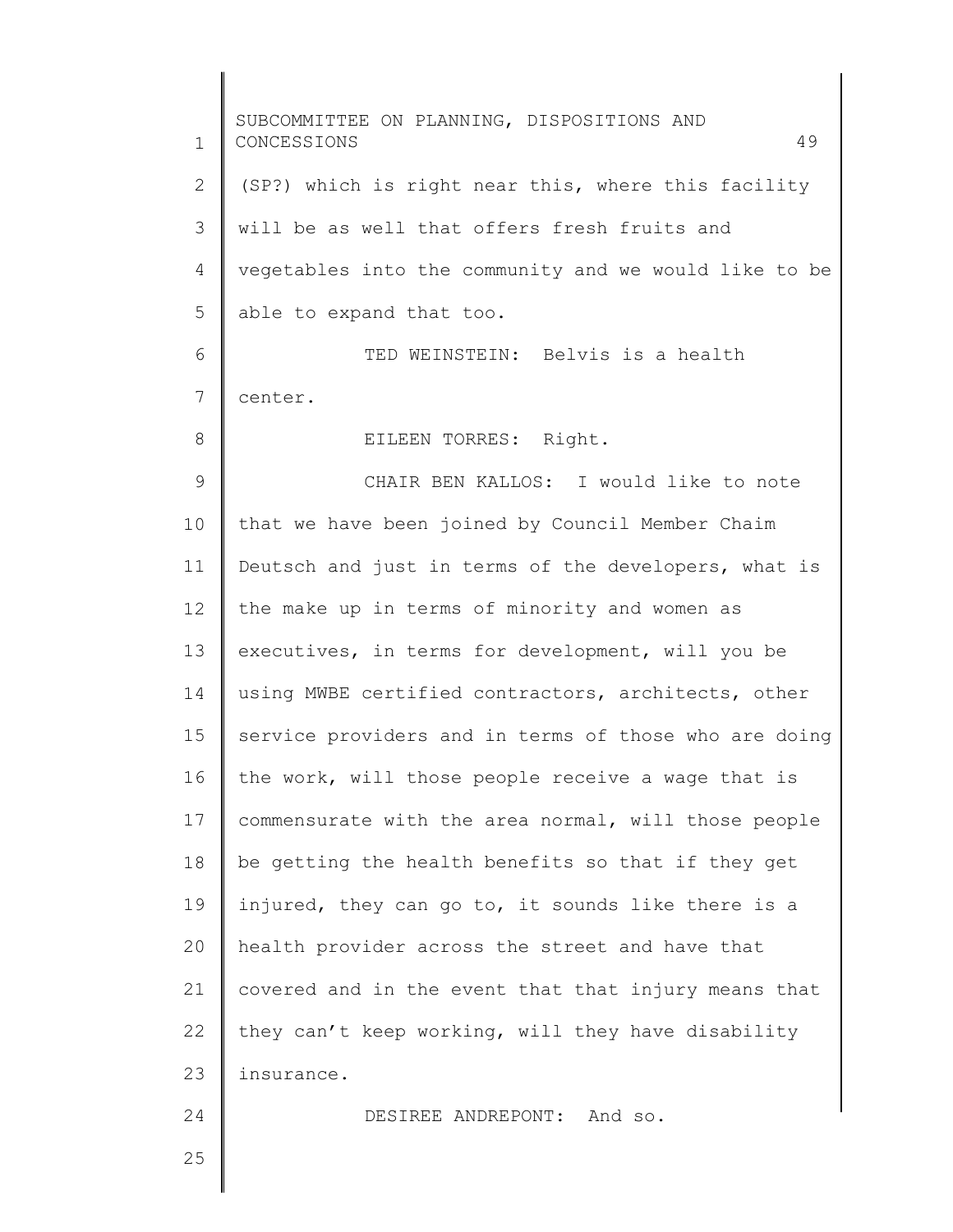1 2 3 4 5 6 7 8 9 10 11 12 13 14 15 16 17 18 19 20 21 22 23 24 25 SUBCOMMITTEE ON PLANNING, DISPOSITIONS AND CONCESSIONS 50 CHAIR BEN KALLOS: For both doing the work to build it and then operate it. DESIREE ANDREPONT: Okay so I'll start with the onsite, uhm there will be approximately 70 full time and part time jobs at this property after it is built. That includes Workforce Development, folks that are already currently employed in another location. We will have grocery, new employees for the grocery. They will have approximately 30 employees full and part time. The support services that BronxWorks will provide, will have, there will be 9, 9 jobs there and then we expect to have 5, at least 5 full time folks on board. We are not going to manage this property but internally as an organization we have a minimum wage of \$15 an hour, that is our minimum across all of our properties and we will, we expect that the property manager who will be working with us on this project will follow those guidelines as well. Also as an organization we have uhm hiring goals that we internally implement. These are not things that are required by uhm municipality or uhm or any kind of funding. These are our own internal requirements so we are, our goals are to have 30% MBE, 10% WBE, 5% DBE, another 5% for small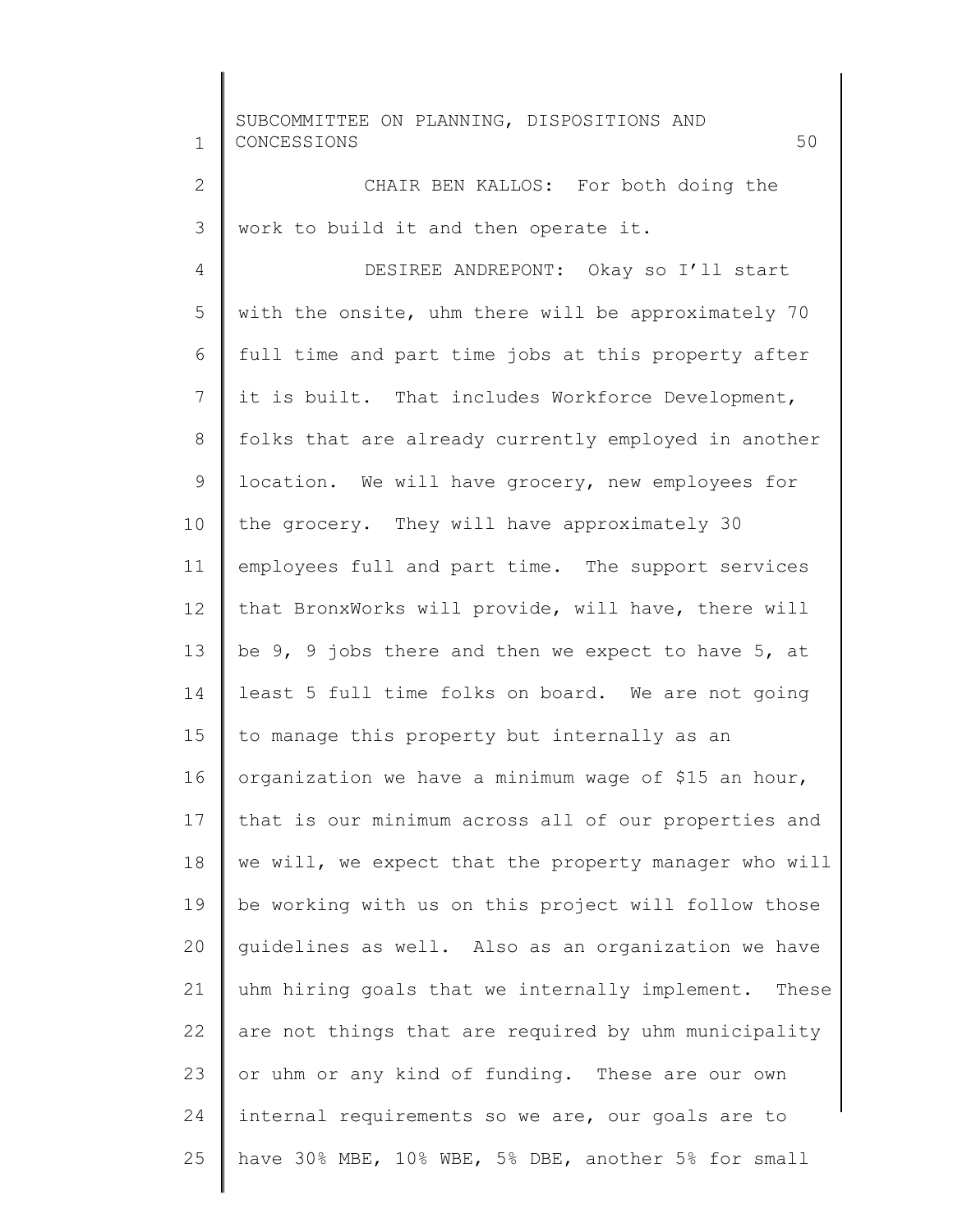1 2 3 4 5 6 7 8 9 10 11 12 13 14 15 16 17 18 19 20 21 22 23 24 25 SUBCOMMITTEE ON PLANNING, DISPOSITIONS AND CONCESSIONS 51 businesses, 3% for DVE and we are required section 3 which is not a requirement here but targeting 10% uhm we are have already had conversations with our contractor who is Managnok (SP?) about meeting these requirements. They have provided us with an outline of how they uhm approach this, uhm and I have, I beli... I have that if you would like it but I believe that he has provided that, uhm Greg Balso (SP?) in testimony earlier in the month or last month but I can, I can, I can provide that to you for how they are going to achieve these. CHAIR BEN KALLOS: Testimony at City Planning Commission or? DESIREE ANDREPONT: No I. CHAIR BEN KALLOS: Was it the first hearing at the council? DESIREE ANDREPONT: I believe it was at the Council but I can find out on another project but I can find out and I can get you the information as well. CHAIR BEN KALLOS: So they may have to testify at another project? DESIREE ANDREPONT: Yeah.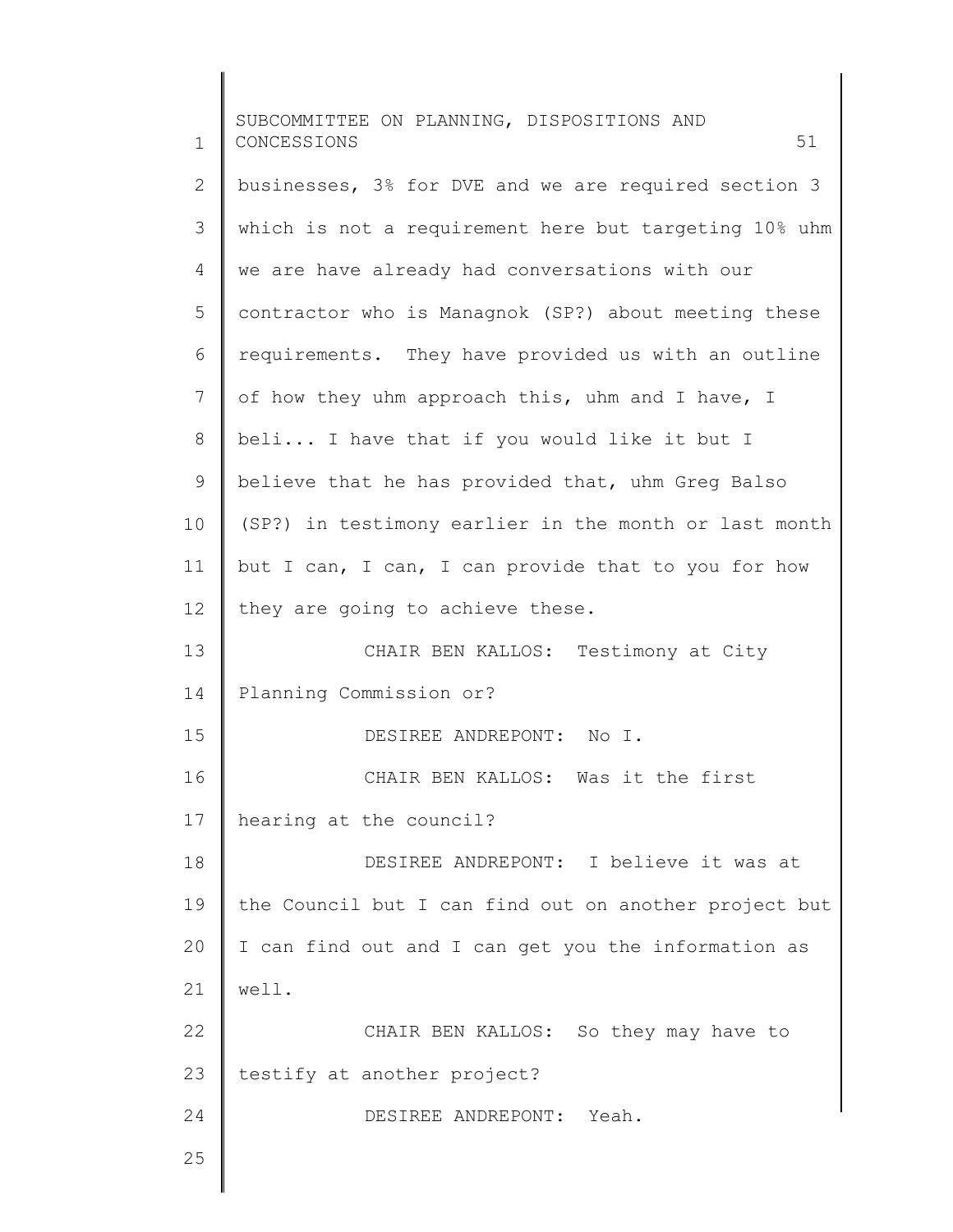1

2 3 4 5 6 7 8 9 10 11 12 13 14 15 16 17 18 19 20 21 22 23 24 25 EILEEN TORRES: I just want to say in terms of BronxWorks uhm you know we have approximately 850 employees uhm and we are committed to hiring those who are from the Bronx and reflect the diversity of those residents that we serve. I myself was born in the South Bronx so it starts in the very top to everyone you know below and so at least count when we did our survey which admittedly was probably at this point about 3 years ago, 70% of our employees were born and raised in the Bronx and currently still live in the Bronx so just to give you an idea of what our commitment. Also we have Workforce Development in the department itself, we have hired in a number of our own participants who are a part of those programs to serve in various capacities throughout the entire organization. CHAIR BEN KALLOS: Uhm there are still outstanding questions in terms of. DIANA AYALA: Yes. CHAIR BEN KALLOS: In terms of... DIANA AYALA: Leadership. CHAIR BEN KALLOS: Yes but I would like to if you can give that to us in writing and...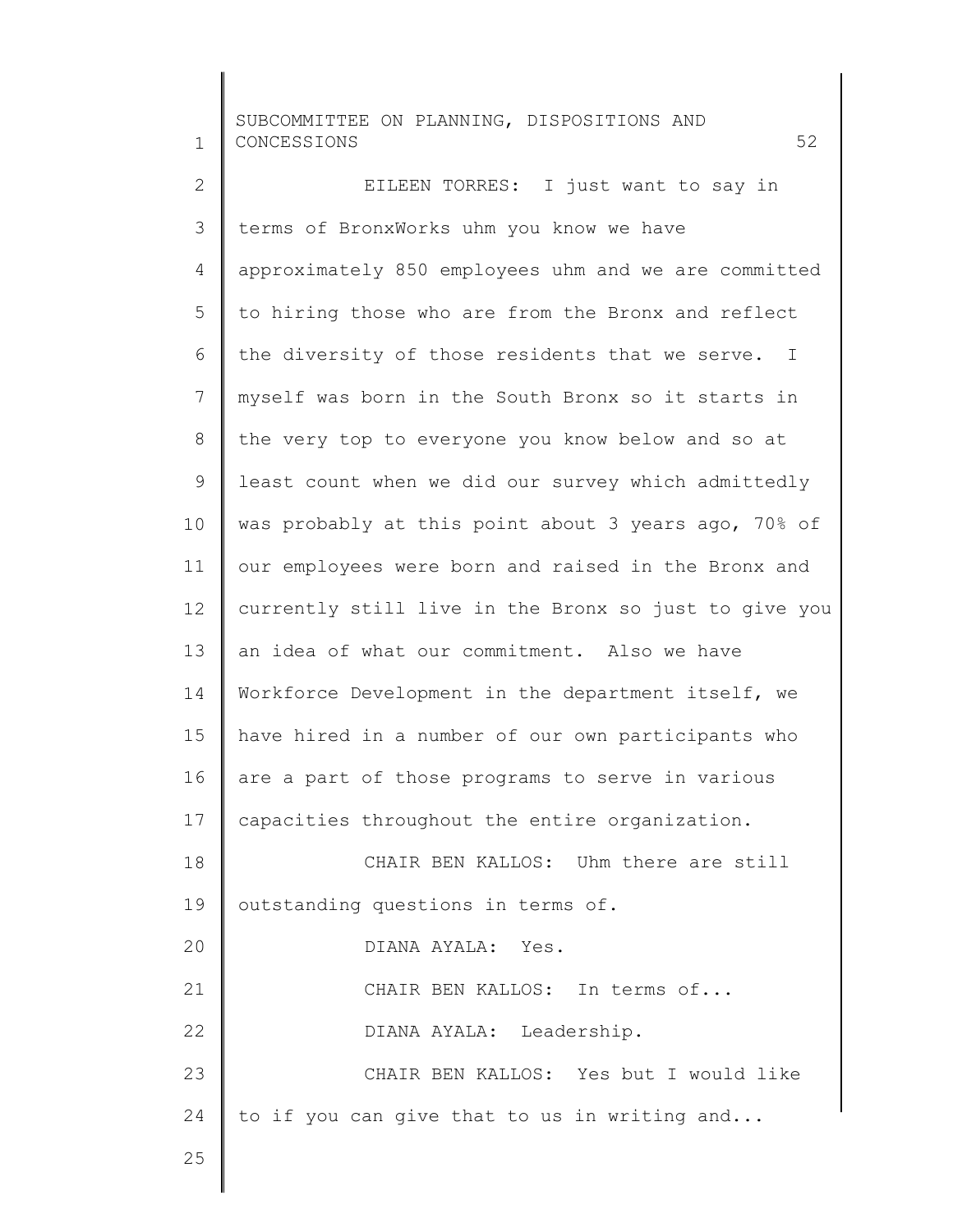1 2 3 4 5 6 7 8 9 10 11 12 13 14 15 16 17 18 19 20 21 22 23 24 25 SUBCOMMITTEE ON PLANNING, DISPOSITIONS AND CONCESSIONS 53 DESIREE ANDREPONT: Okay that would be great. CHAIR BEN KALLOS: So Council Member Salamanca. RAFAEL SALAMANCA: Thank you Chair Kallos. Uhm good afternoon. First I want to acknowledge I have a relationship with BronxWorks you do great work in my community and it's, it's good to see that you are part of this project. Uhm Community Builders, uhm where are you based out of? DEISREE ANDREPONT: We have offices here in New York City and Chicago, D.C., uhm we operate in 14 states from the Mississippi River on east. The headquarters are in Boston. The company was founded in Boston. RAFAEL SALAMANCA: Okay how many, uhm how many uhm developments have you developed in the, in the Bronx. DESIREE ANDREPONT: This will be our fist. RAFAEL SALAMANCA: This will be your first, okay. Uhm, so now, and the reason I bring that up is you would understand my colleagues frustration, she's my neighbor and colleague. We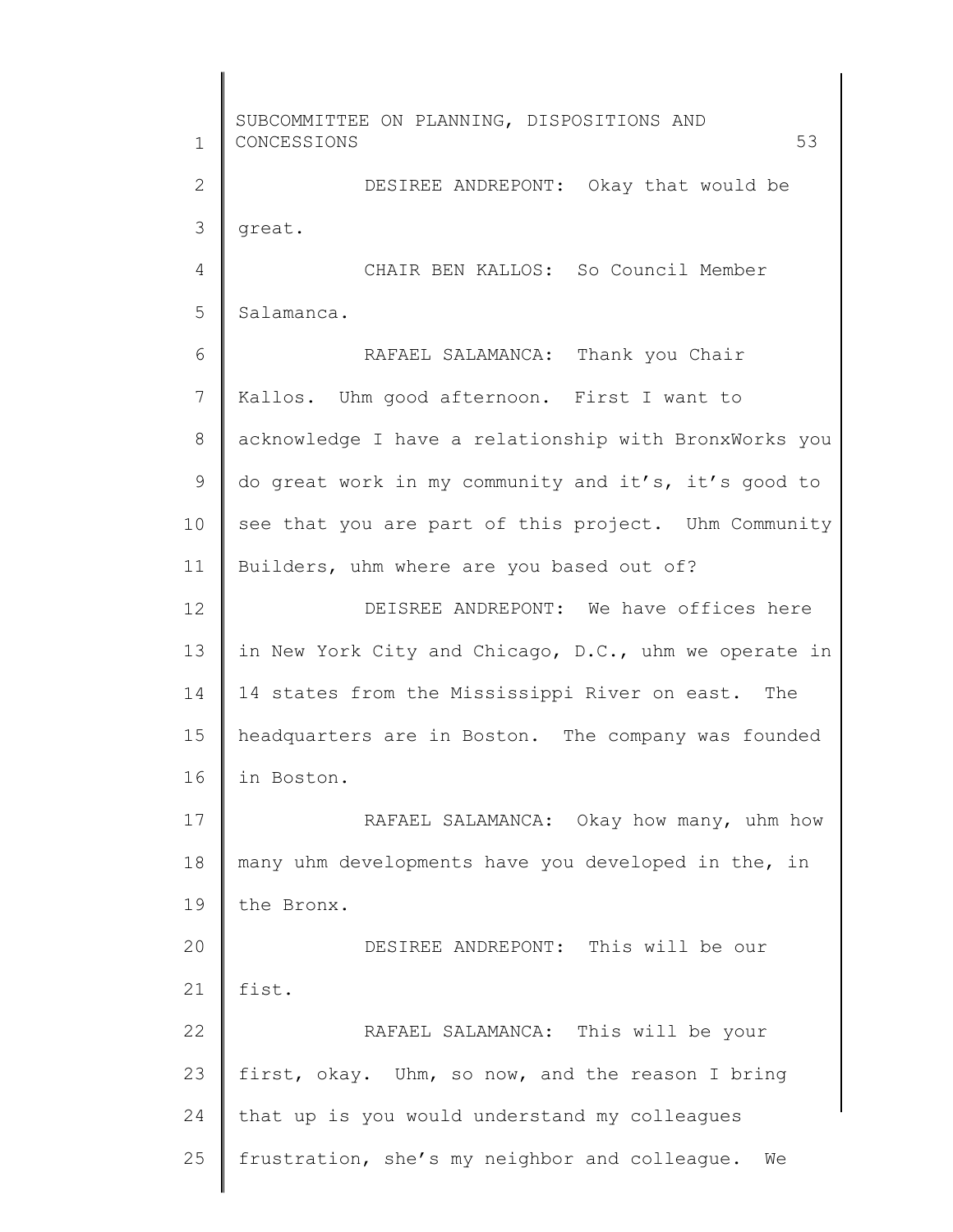1 2 3 4 5 6 7 8 9 10 11 12 13 14 15 16 17 18 19 20 21 22 23 24 25 SUBCOMMITTEE ON PLANNING, DISPOSITIONS AND CONCESSIONS 54 both have the same, uhm we represent the poorest Congressional District in the, in the nation and when I saw that HPD was going to action 2 I was really disappointed in seeing that. You know the needs of this community HPD. You know that option 2 is unacceptable for our community but yet you would want to give this community option 2 and not provide any 30% AMI units to members of the community and I would like you to please explain that to me. TED WEINSTEIN: This was, this was as you know this was the result of an RBC competitive process. RAFAEL SALAMANCA: And this is city-owned land and that's what is most frustrating about this project. TED WEINSTEIN: Uhm, there were 15 submission in response to the RBC, was very competitive, it was a very high number. They obviously then they varied a lot in terms of what they were proposing. This was a project that in many ways was a very attractive project uhm but one of the things that it proposed was uhm doings its part to try to meet not just the affordable housing crisis but also the homeless crisis and so there is a newer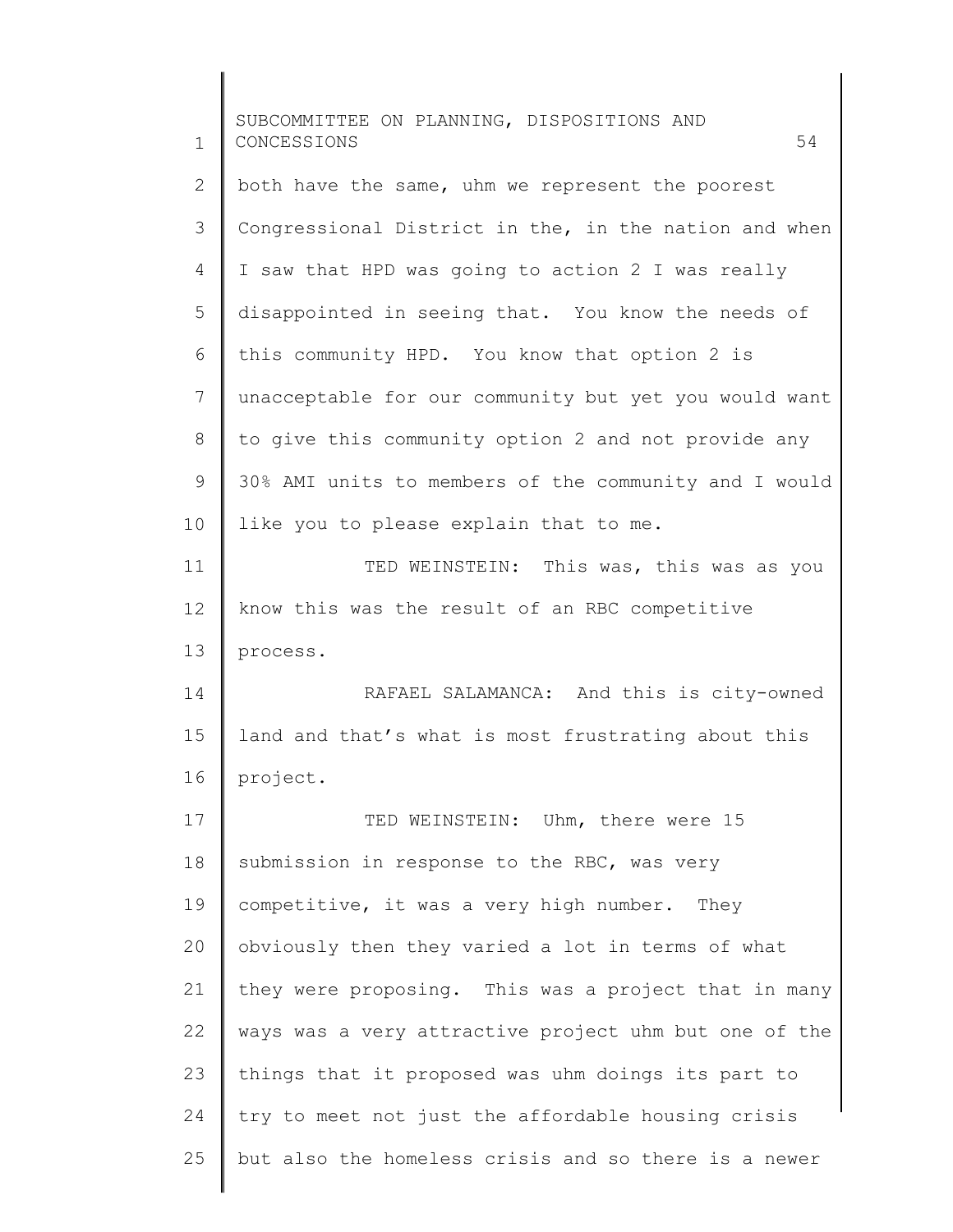2 3 4 5 6 7 8 9 10 11 12 13 program, it is, it is right there on our term sheet. There were all of these two options of how to use the LIP, the low income program and this was a project proposal that was looking to try to meet both of our needs. Uhm sometimes that is difficult uhm, because there are only so many units in a building uhm the point here was that they were able to get state funding through the SIH program which again was unusual uhm and so their wil, their interest and their willingness to try to address that need was something that we thought was worthwhile at this location.

## RAFAEL SALAMANCA: Not every.

15 16 17 18 19 20 21 22 23 24 TED WEINSTEIN: Let me, not every project has that. Not every project would have that but one of the things that we do try to do is through the variety of sites that get developed through our programs, each different proj, different locations serve different needs, some serve some type of needs, some serve other types of needs, some serve old needs. This project, this was considered the opportunity to try to serve the need of addressing the homeless crisis.

25

14

1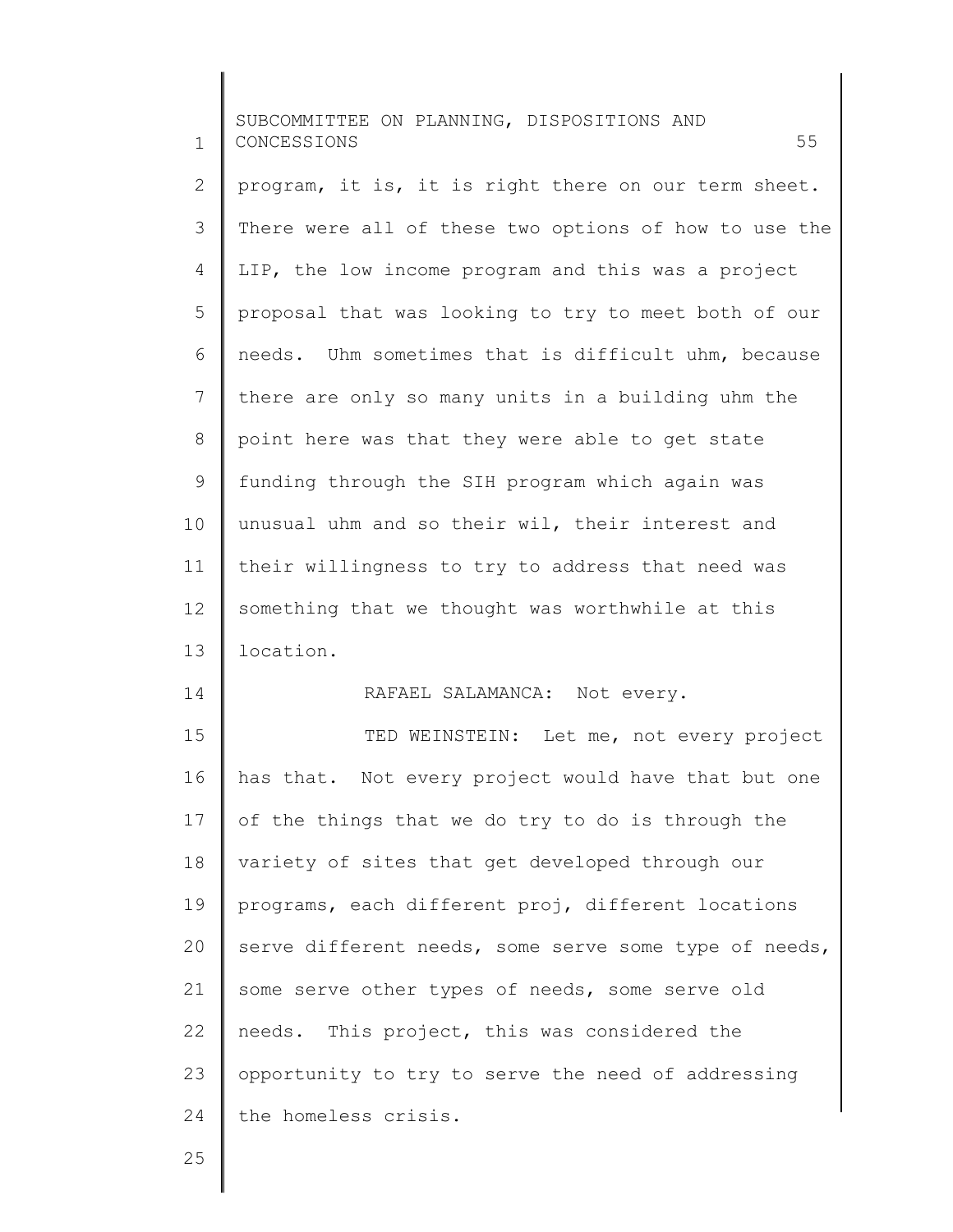1

2 3 4 5 6 7 8 9 10 11 12 13 14 15 16 17 18 19 20 21 22 23 24 25 RAFAEL SALAMANCA: So again, my frustration with lines to address those needs always in poor communities. So you are telling me that you think it is appropriate for 169 units that only 18 units are 40% and 50% AMI? I'm sorry. So you have 9 units which is 5% of the project at 40% AMI and another 9 units which is another 5% of the project at 50% AMI. So you are telling me that in the poorest Congressional District in the state or nation, HPD thinks its appropriate to only provide 10% of 169 units which is 18 units to 50% and 40% AMI and totally excluding the 30% AMI bracket? TED WEINSTEIN: Uhm again this, this is a. RAFAEL SALAMANCA: It's wrong, it's wrong, I. TED WEINSTEIN: I understand what you are saying. RAFAEL SALAMANCA: It's wrong and 40% of your units which is 67 units at 60% AMI and then 20% of your units at 80% AMI. I really encourage when you sit down, another question, Community Builders, how many times have you met with my colleague on this project?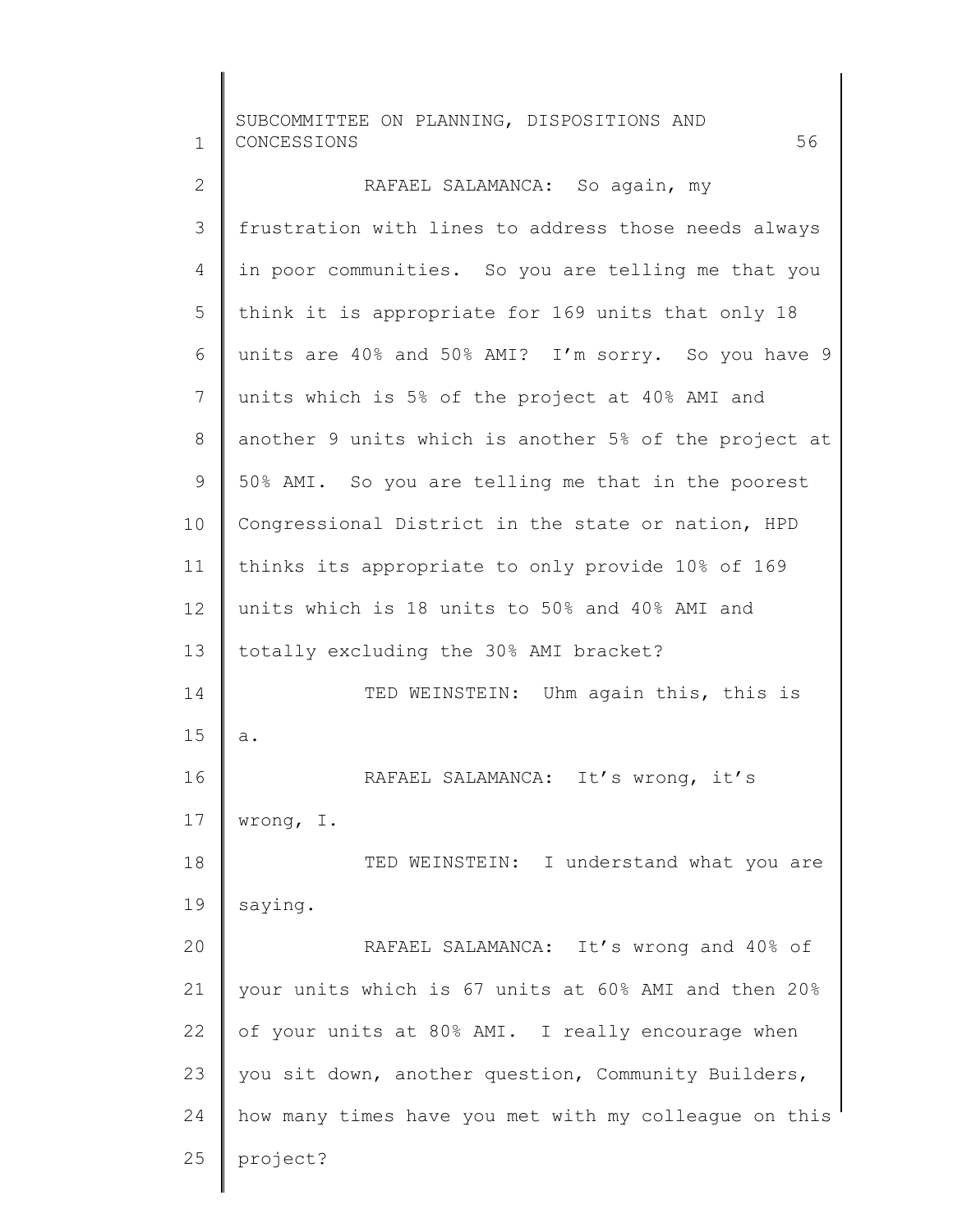1 2 3 4 5 6 7 8 9 10 11 12 13 14 15 16 17 18 19 20 21 22 23 24 25 SUBCOMMITTEE ON PLANNING, DISPOSITIONS AND CONCESSIONS 57 DESIREE ANDREPONT: We've met uhm with Council Member Ayala once since. RAFAEL SALAMANCA: Okay. DESIREE ANDREPONT: She has been in office. RAFAEL SALAMANCA: Well, you know, I'm the new chair of the Land Use Committee and I am getting involved in every project that happens in the City of New York and I will be working with my colleague and I will support my colleague every way possible and I have encouraged my colleague to really look into this, in terms of changing the MIH to option 1 and also changing the composition of the project to getting a mix and match which gives us, which gives her a better opportunity to negotiate what is appropriate for that community. We all know that 10% homeless set aside is what is mandatory in city projects and what is frustrating is that HPD decided to use MIH option 2 at that and then go with a 30% homeless set aside which gives my colleague 0 units at 30% AMI and that is wrong. Thank you Mr. Chair. LACEY TAUBER: Uhm, I just want to reiterate on behalf of HPD that you know, we are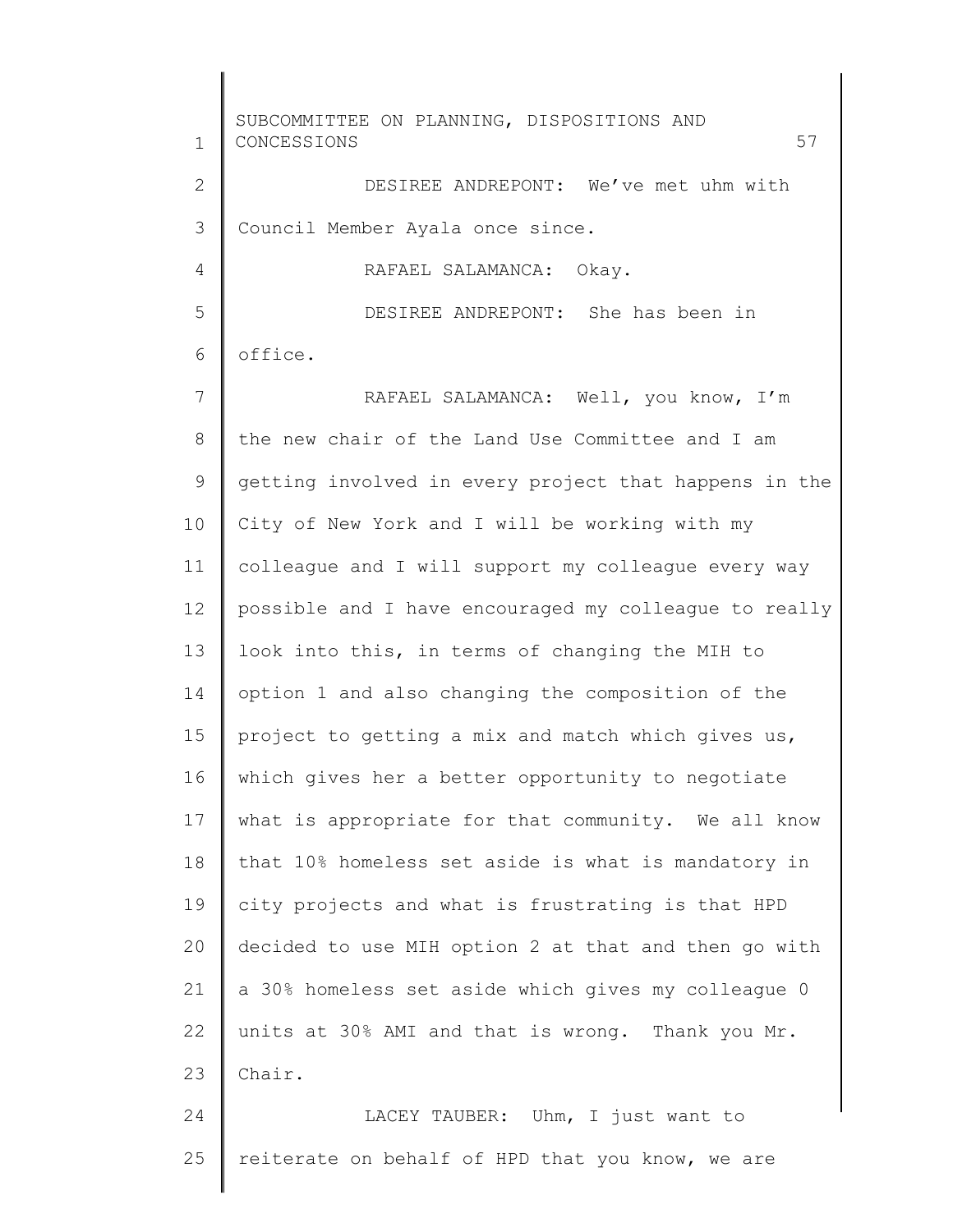2 3 4 5 6 7 8 9 10 11 12 13 14 looking, we have made a commitment already to go back and look at this, uhm what we really want to do is ensure though that we can keep uhm enough of the wholeness set aside to support the work of BronxWorks in this project. Uhm I think that, you know, they've, they've let us know that they need a certain amount in order to do this work and bring that benefit to the community and that is something that we want to also prioritize here but we absolutely hear you about the units for the residents in yoru community and that is something that we are going to look at and see if we can figure something out that works for both.

15 16 17 18 19 20 21 22 DESIREE ANDREPONT: As the developer we are equally committed to making sure that we have something that works for the folks in the community itself. So it is something, I think there are some things that we could look at, what is underwritten here and follows the term sheet guidelines but we can go back and look at how we can address some of the affordability issues that you have.

23 24 DIANA AYALA: Something yeah we can discuss that.

25

1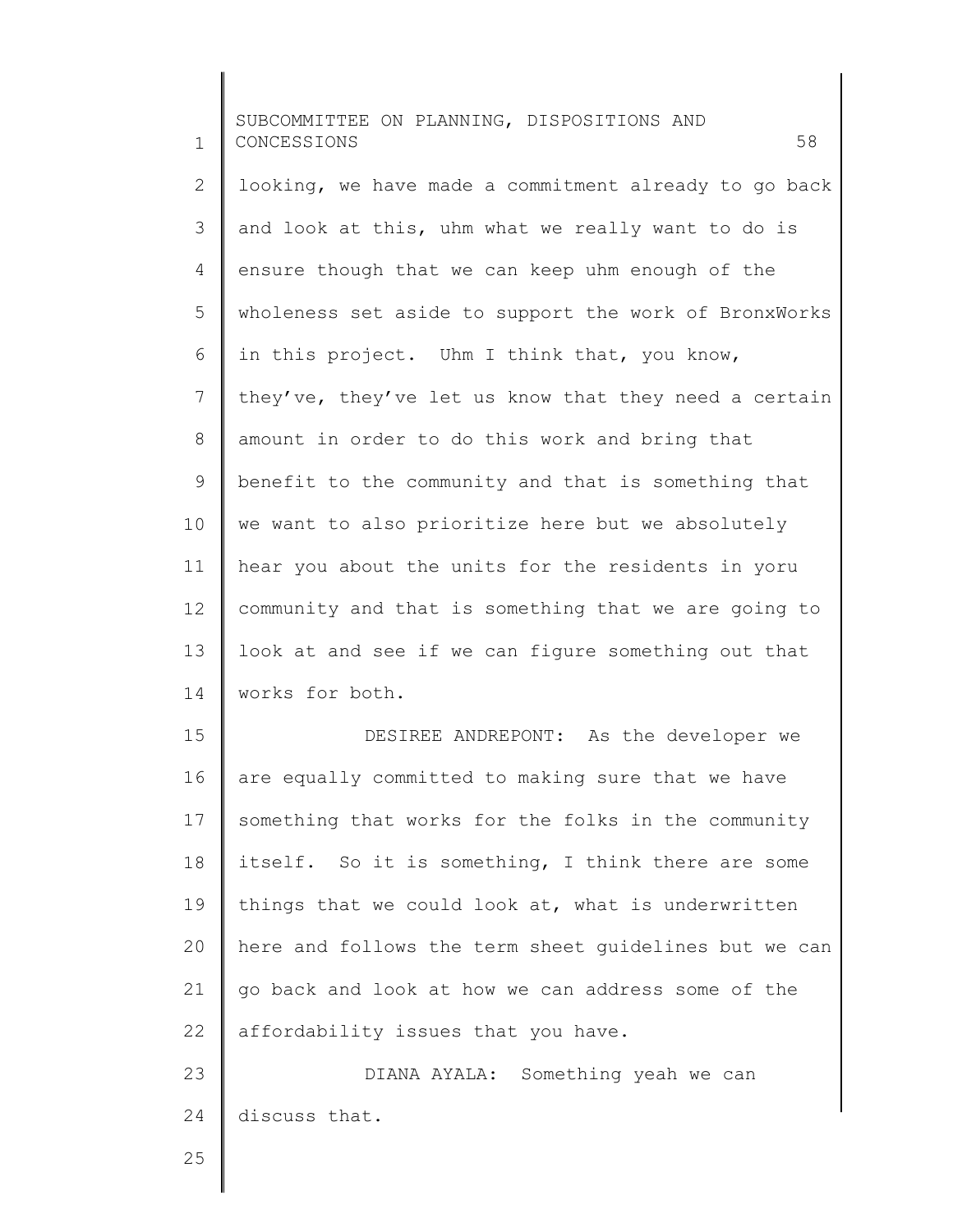1

2 3 4 5 6 7 8 9 10 11 12 13 14 15 16 17 18 19 20 21 22 23 24 25 CHAIR BEN KALLOS: So I believe there are a lot of outstanding questions from the Council Member from the Land Use Chair and also from me, uhm in the time that we have I am hoping that HPD will use its emanate domain powers to reach out to the additional property owners to see if we can free those additional spaces up. They may be the space that we need for a larger fresh site, it may be the space we need to get to lower levels of affordability. I am going to excuse this panel. I am going to recess this hearing briefly so that we can take a vote on two items that have previously been heard by this committee and then we will resume on this very application. The first project that we will vote on is a Special Project Loan for 165 West 80<sup>th</sup> Street Application, Land Use Item 41 in Council Member Rosenthal's District in Manhattan. HPD seeks an Urban Development Action Area Project UDAAP Approval presumed to section 6094 of the General Municipal Law and article 11 40-year full tax exemption approval to section 57z7 of the private housing finance law. These actions will facility the transfer and rehabilitation of 165 West 80<sup>th</sup> Street through the sponsor. She will purchase and redevelop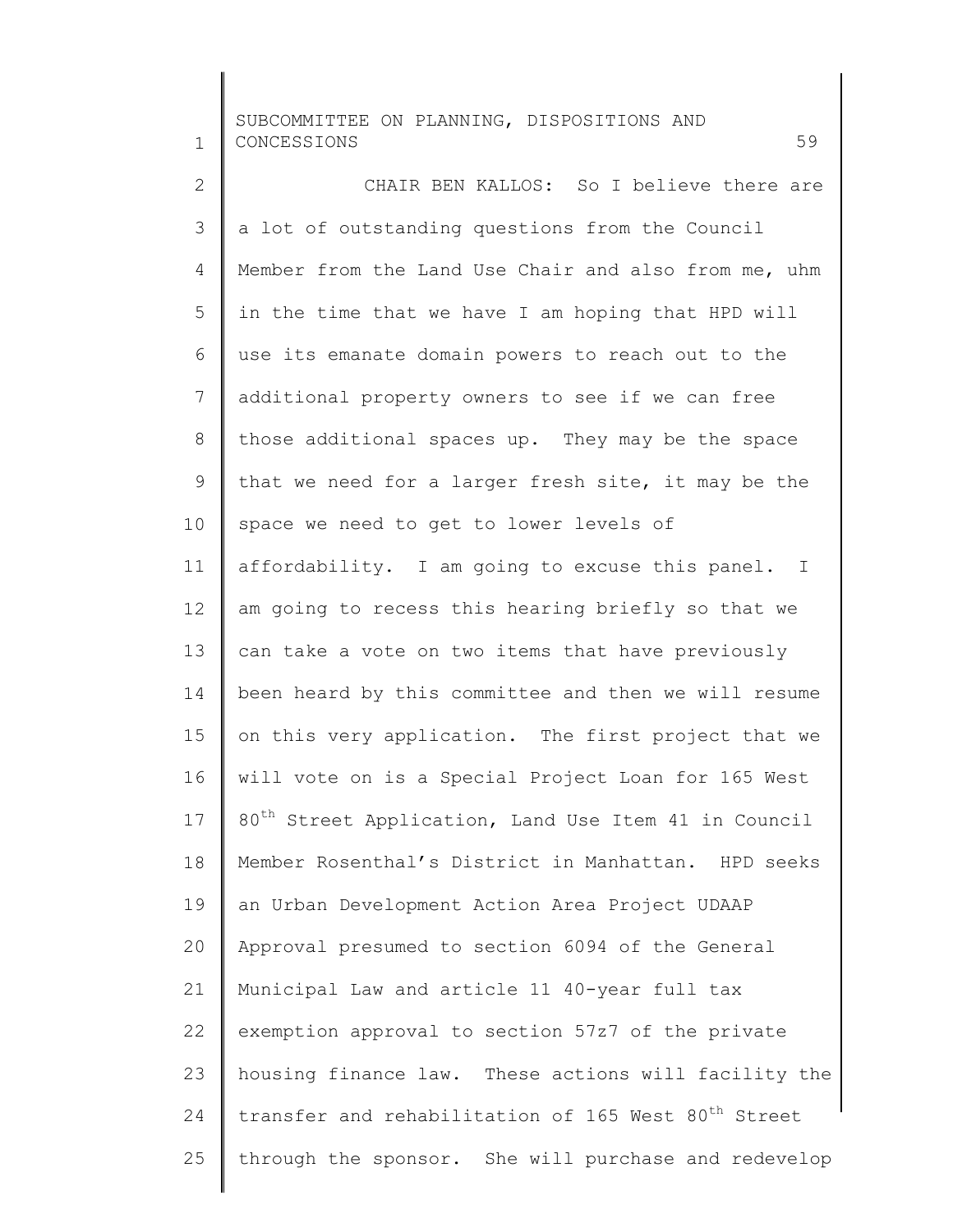1

2 3 4 5 6 7 8 9 10 11 12 13 14 15 16 17 18 19 20 21 22 23 24 25 the building under Special Project Loan Program. The existing building currently contains 39 studio apartments, 15 of which are occupied. The sponsor will rehabilitate the building so that upon completion the project will provide approximately 29 affordable cooperative dwelling units, 20 studios, 9 one bedrooms and one superintendant unit. The occupied units will be sold to the existing tenants to average at 65% to the AMI for \$250 per dwelling unit and vacant units will be sold for a price affordable to family earning no more than 120% of AMI. There is a letter of support from Council Member Rosenthal. We will also be voting to approve Land Use Items 42 and 43, the CUCS West  $127<sup>th</sup>$  Street Supportive Housing Application in Council Member Perkins District in Manhattan. HPD seeks approval of the Urban Action Development Area Project UADAP, Designation of project approval, Disposition of city owned property and special permit to allow community facility floor area ratio to be applied to development to create supportive and affordable housing. These actions will facilitate the development in a 12-story community facility building, 34 units reserved for homeless adults and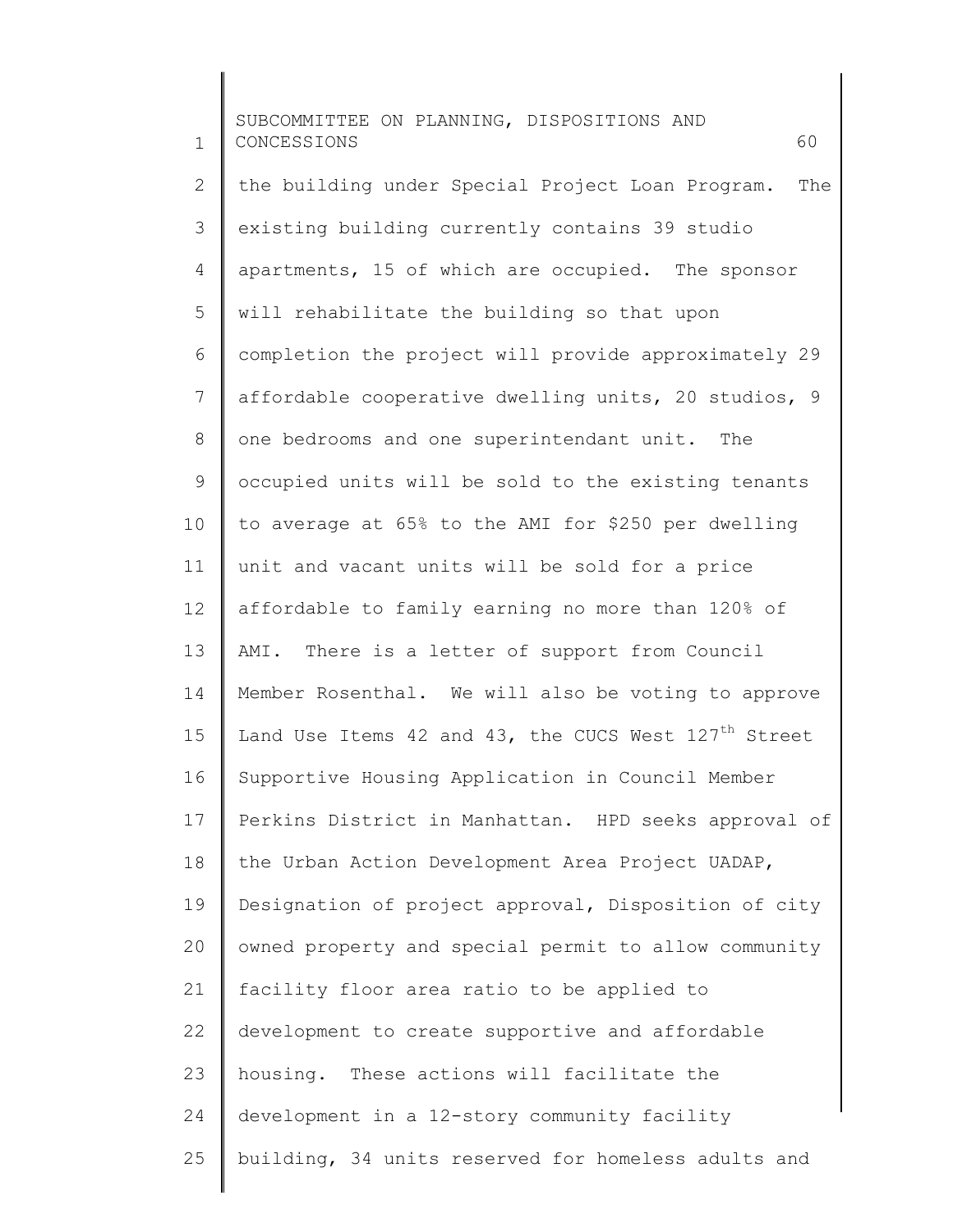1 2 3 4 5 6 7 8 9 10 11 12 13 14 15 16 17 18 19 20 21 22 23 24 25 SUBCOMMITTEE ON PLANNING, DISPOSITIONS AND CONCESSIONS 61 36 units reserved for homeless families all with onsite supportive housing, 46 units affordable to low income individual and families, reserved for households earning 50% to 60% of the AMI and one superintendant unit. There will be a 30 foot outdoor landscaped rear yard with an outdoor patio. Other amenities include fitness room, laundry facility, computer room, teaching kitchen, lounge, community room, rooftop garden and 24-hour security. Uhm Council Member Perkins supports this projects. I will now call for a vote in accordance with the recommendations of Council Member Rosenthal and Perkins to Land Use Items 41 through 43. Counsel please call the roll. COUNSEL: Chair Kallos. CHAIR BEN KALLOS: I vote aye. COUNSEL: Council Member Gibson. VANESSA GIBSON: I vote aye. COUNSEL: Council Member Deutsch. CHAIM DEUTSCH: Aye. COUNSEL: By a vote of three affirmatives, 0 negatives and no extensions the Land Use Items are referred to the full Land Use Committee.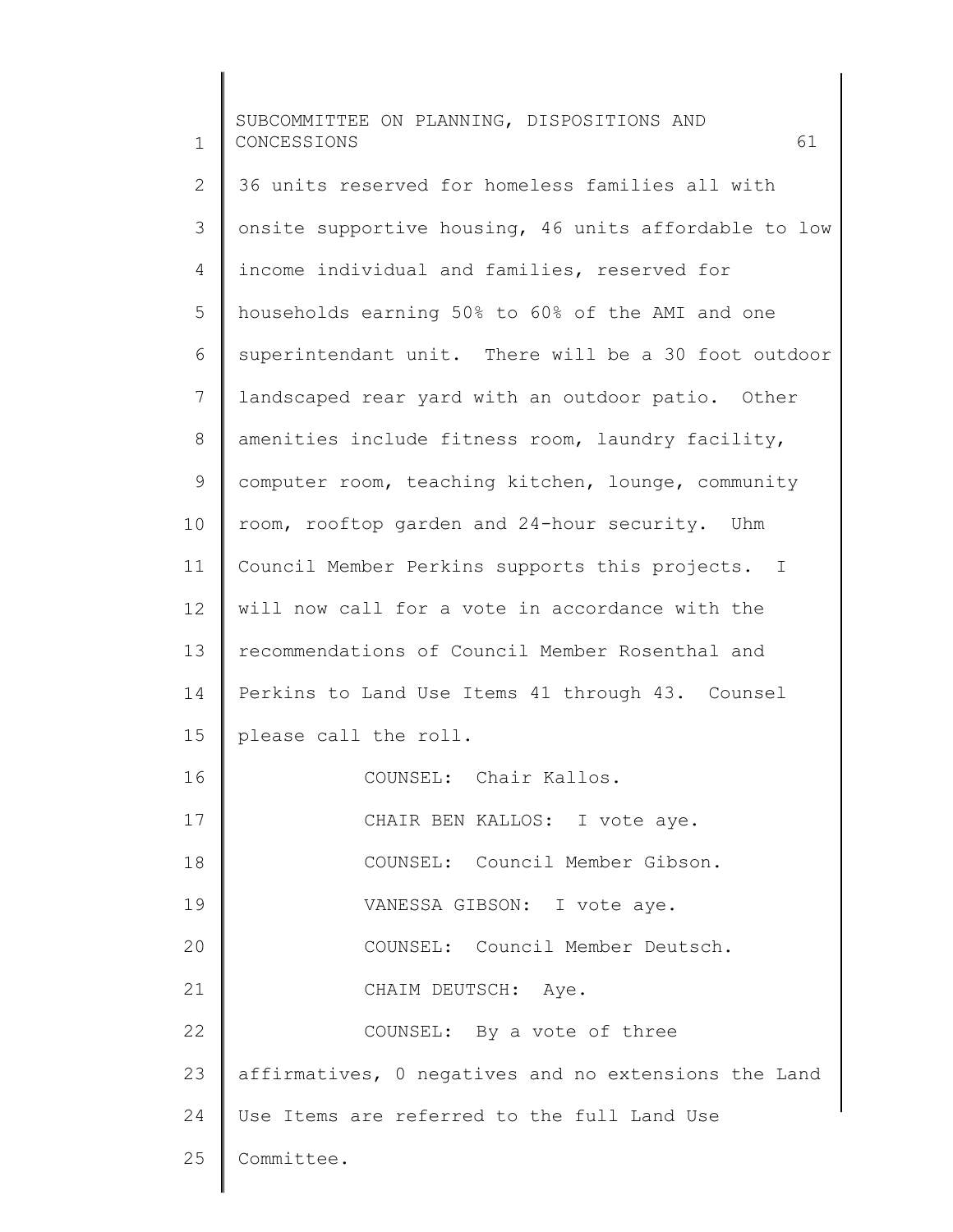1

2 3 4 5 6 7 8 9 10 11 12 13 14 15 16 17 18 19 20 21 22 23 24 25 CHAIR BEN KALLOS: We will leave the vote open until the conclusion of full hearing. I want to thank our uhm Capital Budget Chair, Vanessa Gibson for making her way over and for the chance to go early during the Parks Hearing so I could get here. Excuse you to your next Capital Hearing. So thank you. Uhm, turning back to uhm the Land Use Items Numbers 55, 56 and 57 I would like to now call the next panel. Uhm it appears that we only have uhm 3 members of the public testifying this matter. And we have a very large number of people who will be testifying on the WSHFSH also colloquial referred to WISHFISH, so for this one will be asking folks to limit testimony to 5 minutes on the following, public testimony we will ask for about 2 minutes, so we have Pastor David Serrano. Sorry, Pastor Serrano, Jr. From the adjacent church. We have David Serrano, I imagine Sr. from the adjacent church and we have Mohan Montabeak (SP?) from 32 BJ. Uhm each of you will have five minutes. I imagine that the 32 BJ testimony might be shorter and might not take up the full five minutes so we will start with them. And uhm then we will continue on for the remainder of the panel, yes please.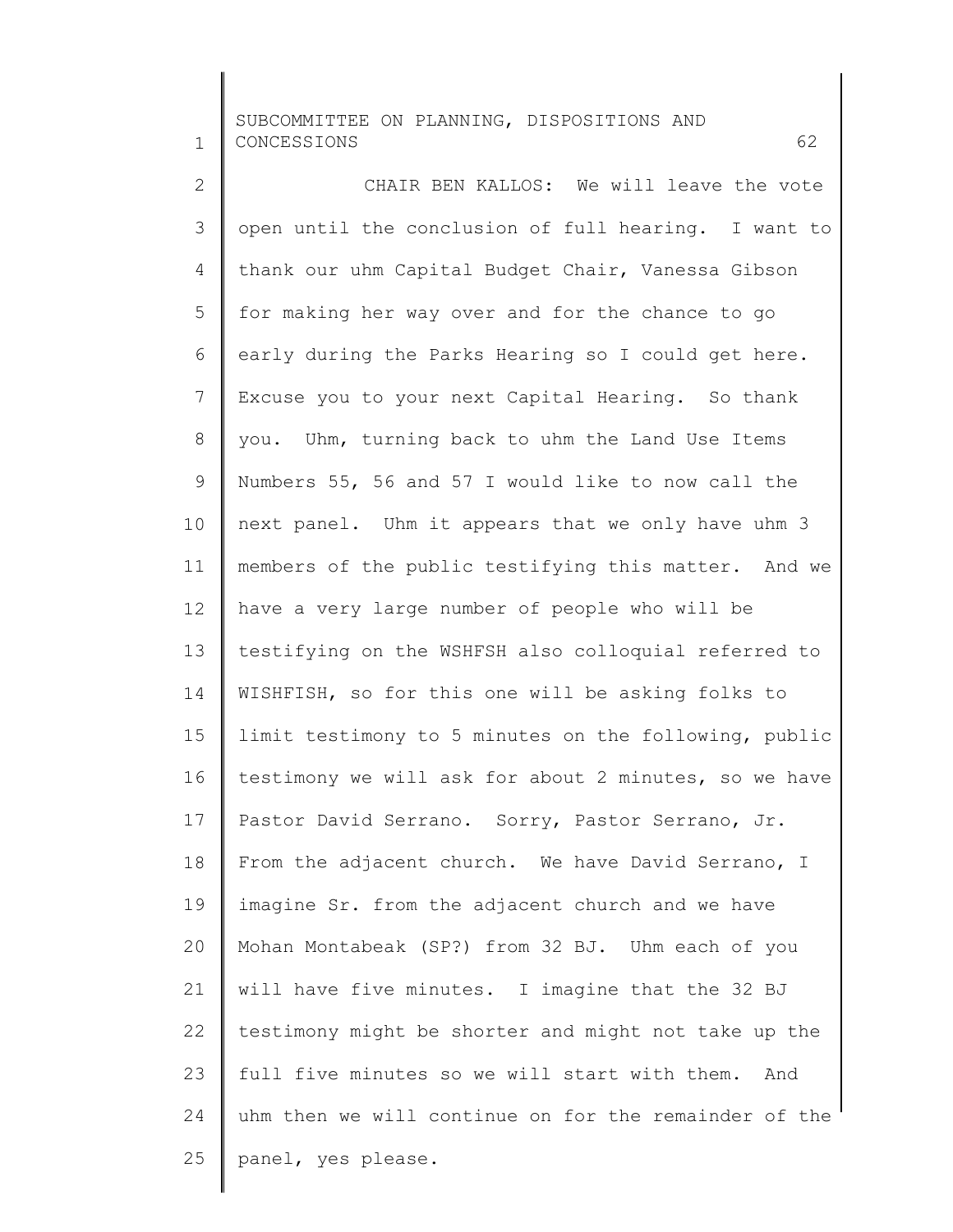1

2 3 4 5 6 7 8 9 10 11 12 13 14 15 16 17 18 19 MOHAN MONTABEAK (SP?): Good afternoon, my name is Mohan Montabeak. I am a Building Service Worker and a member of 32 BJ SEIU. I am here today testifying on behalf of my union. This project is going to create badly needed affordable housing in the Bronx. My union believes that new affordable housing can also create new good jobs. Jobs that pay wages that allow people to afford to put a roof over their head, save for retirement and access health benefits. This should be the city-wide standard. That is why we are urging the subcommittee to urge HPD and the Community Builders to commit to paying the Industry Standard Program Wage to building service workers in the Bronx. My union and I understand how important more affordable housing is for this neighborhood. A good jobs commitment is an important step towards ensuring that this development truly benefits the Bronx. Thank you.

20 21 22 23 24 25 CHAIR BEN KALLOS: Does anyone have any questions for the 32 BJ person. Uhm just so do you know whether or not the Building Service Workers who will be working on this project will be entitled to any uhm any health benefits or any uhm retirement or is that not known at this time?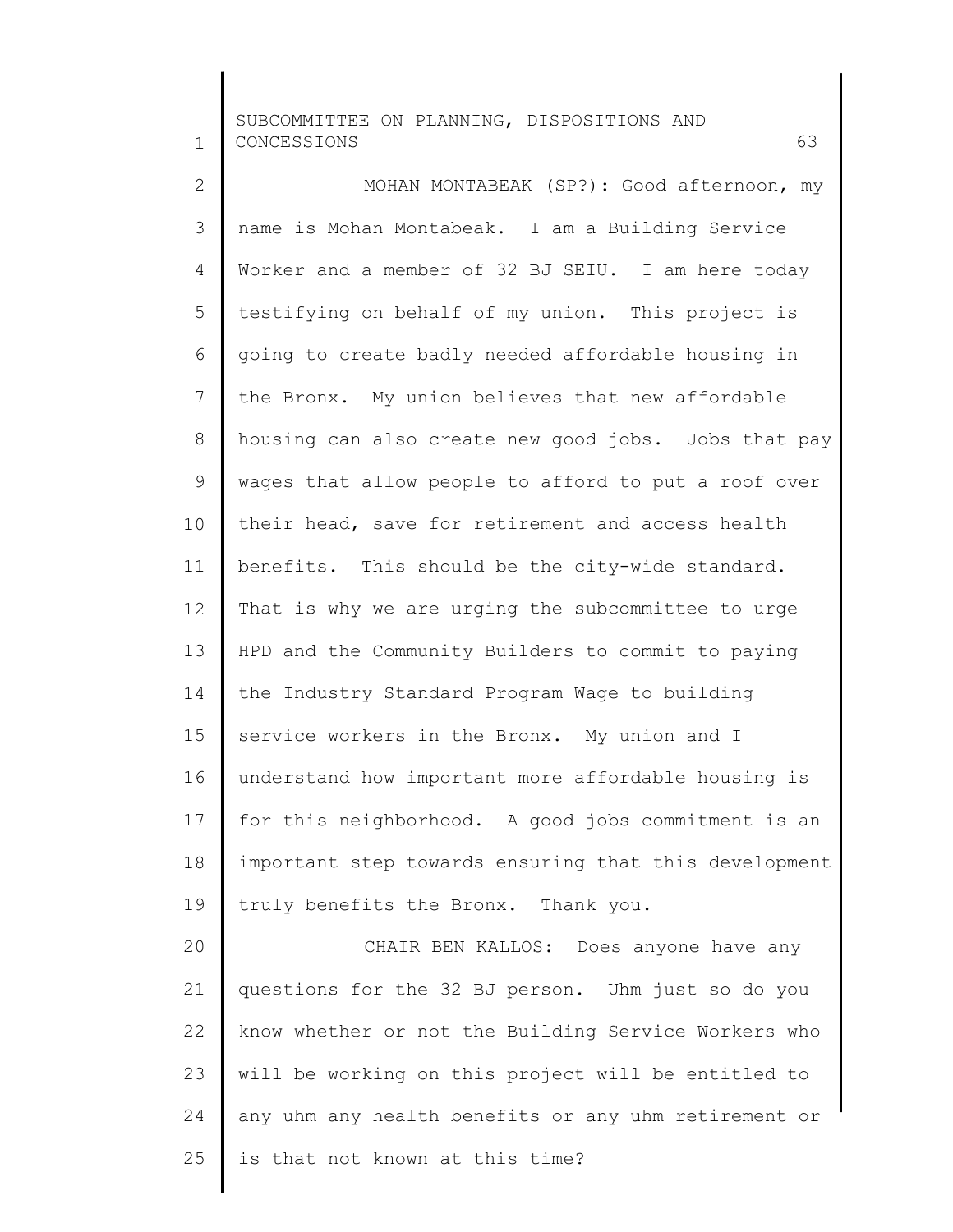| $\mathbf 1$    | SUBCOMMITTEE ON PLANNING, DISPOSITIONS AND<br>64<br>CONCESSIONS |
|----------------|-----------------------------------------------------------------|
| $\mathbf{2}$   | MOHAN MONTABEAK: It is not known yet at                         |
| 3              | this time.                                                      |
| $\overline{4}$ | CHAIR BEN KALLOS: Okay I, I support your                        |
| 5              | cause as I think you have heard some of my questions            |
| 6              | and I will leave it to you to work with the local               |
| 7              | member and the developer on this. I would like to               |
| 8              | excuse you from the panel if that is okay?                      |
| 9              | MOHAN MONTABEAK: You got it.                                    |
| 10             | CHAIR BEN KALLOS: Whoever would like to                         |
| 11             | go first, please identify yourself, feel free to                |
| 12             | scootch (SP?) over there, there's two microphones.              |
| 13             | DAVID SERRANO SR.: Uhm My name is David                         |
| 14             | Serrano I am the pastor of the Thessalonica Christian           |
| 15             | Church for the last 28 years. Uhm but the church is             |
| 16             | serving that community for 79 years, uhm we have a              |
| 17             | lot of programs for the community but our building is           |
| 18             | too small. That's why, in 1992 when I heard that the            |
| 19             | uhm Park Department was going to extend People's Park           |
| 20             | to the lot that we would mention uhm we did a                   |
| 21             | proposal to the Land Use Board to let us use that               |
| 22             | land uhm to build a church and use our building as a            |
| 23             | community center. In 1994, we received the answer               |
| 24             | after meeting with the Commissioner with the State              |
| 25             | and he agreed with us to make what we call a swap,              |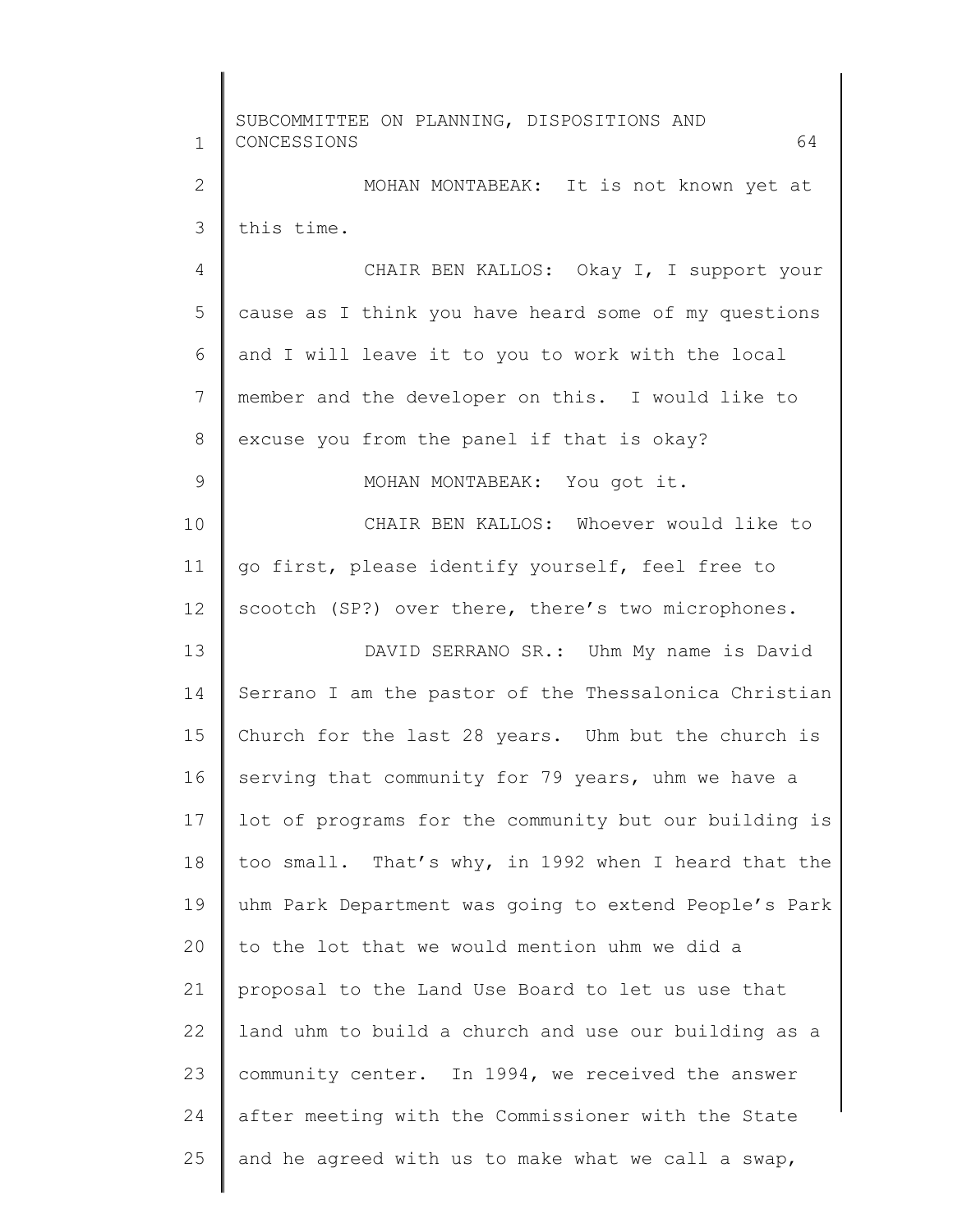1

2 3 4 5 6 7 8 9 10 11 12 13 14 15 16 17 18 19 20 21 22 23 24 25 uhm, David Rosala (SP?) was an Assembly Member at that time so he got a 9 Foot Park and Recreation that is located at Brown Place and 137<sup>th</sup> uhm they still a park there and they agreed to make a swap. What it was going to do, they were going to reuse the property to HPD an uhm and HPD started dealing with us to acquiring the property and we stared doing that. We started working at that but sorry, there was located at Longwood Avenue in the Bronx, they moved to 100 Gold Street but we didn't know anything about it before the moved. They never said to us that they were going to move, eventhough we were in the process to get the property. So when we find out that they move and we contact them, uhm but they said Mr. Weinstein told us that they misplaced our records. Uhm, so you know they are leaders, I believe that. I ask them, what have we got to do. You have to start the process all over again. Uhm, we started the process all over again but until today I didn't know that they found our records, I don't know if they got them back because I think that is a responsible Department from the City of New York. They moment that they get those files back, they were supposed to call me or send me a letter or a fax and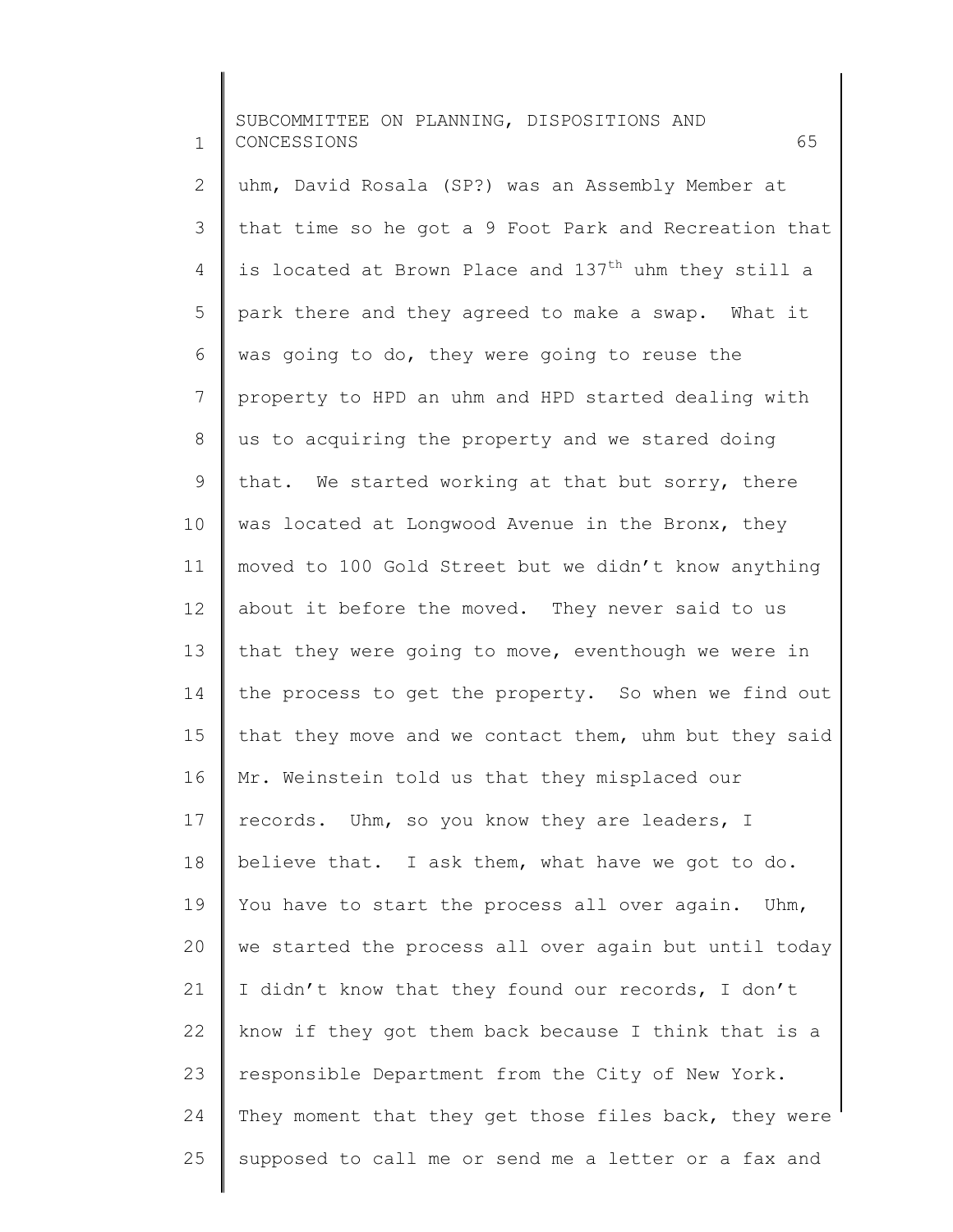2 3 4 5 6 7 8 9 10 11 12 13 14 15 16 17 18 19 20 21 22 23 24 let me know we found your records, let's continue with the process. They never let. So we have to start all over again so by that time, uhm it was 2005, we got a company called OPM, and we start doing uhm, you know the project and we finish with it. We present it to HPD and we don't know what happened because they never called back. They spoke to our, Planning Board Representative and he told me, told me our member going through the process that we rejected the plan. In the meantime, when we had the meeting with them, they liked the plan, they gave us a price for the lot, they said that within a week we were supposed to receive the number to continue the process until today they never did. So you know we keep, we, that was my problem, I keep believing what they were saying, so we went, I called Mr. Weinstein, I told him, listen we want to do the right thing here what are we supposed to do now? Do you have some better person you can let us know who they are that work with you because we don't want to make the same mistake. Okay he gave us three names, we went, we contacted them and we choose Full Spectrum. Full Spectrum by that time was working on a green

25

1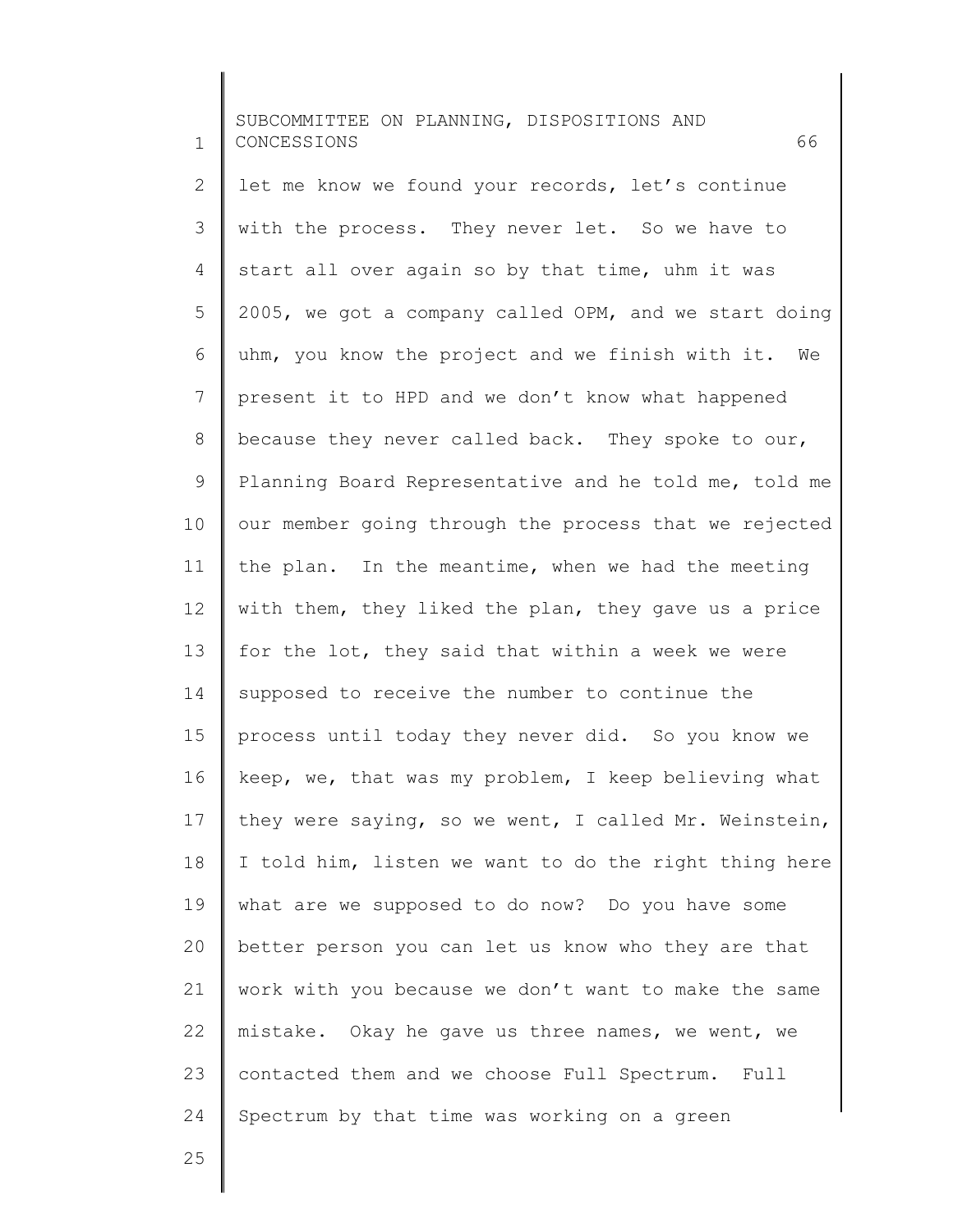1 2 3 4 5 6 7 8 9 10 11 12 13 14 15 16 17 18 19 20 21 22 23 24 25 SUBCOMMITTEE ON PLANNING, DISPOSITIONS AND CONCESSIONS 67 technology so they were, they were highly recommended, when I. CHAIR BEN KALLOS: So I think you have another person who can testify for the remainder of five minutes and if you want to, they can continue with the same testimony or make the, make the case. DAVID SERRANO SR: Okay, thank you. CHAIR BEN KALLOS: Thank you for everything you do in the community. DAVID SERRANO JR: Uhm David Serrano Jr., the son of this man here. I just wanted to uhm I started working heavily with my father in the community when I was about 21. And I am 45, I will be 45 now and so I've been in the South Bronx working in the community for quite a few years and uhm we have helped people get over their addictions, we have helped families get back together. We've been, we've had boots on the ground seeing what the community needs and seeing who the community is and honestly here I'm just here to, to voice or to reiterate some of the concerns that have already been expressed. I have trouble believing that somebody that isn't from here, or from the South Bronx, right, who doesn't live there and see the people there and hug the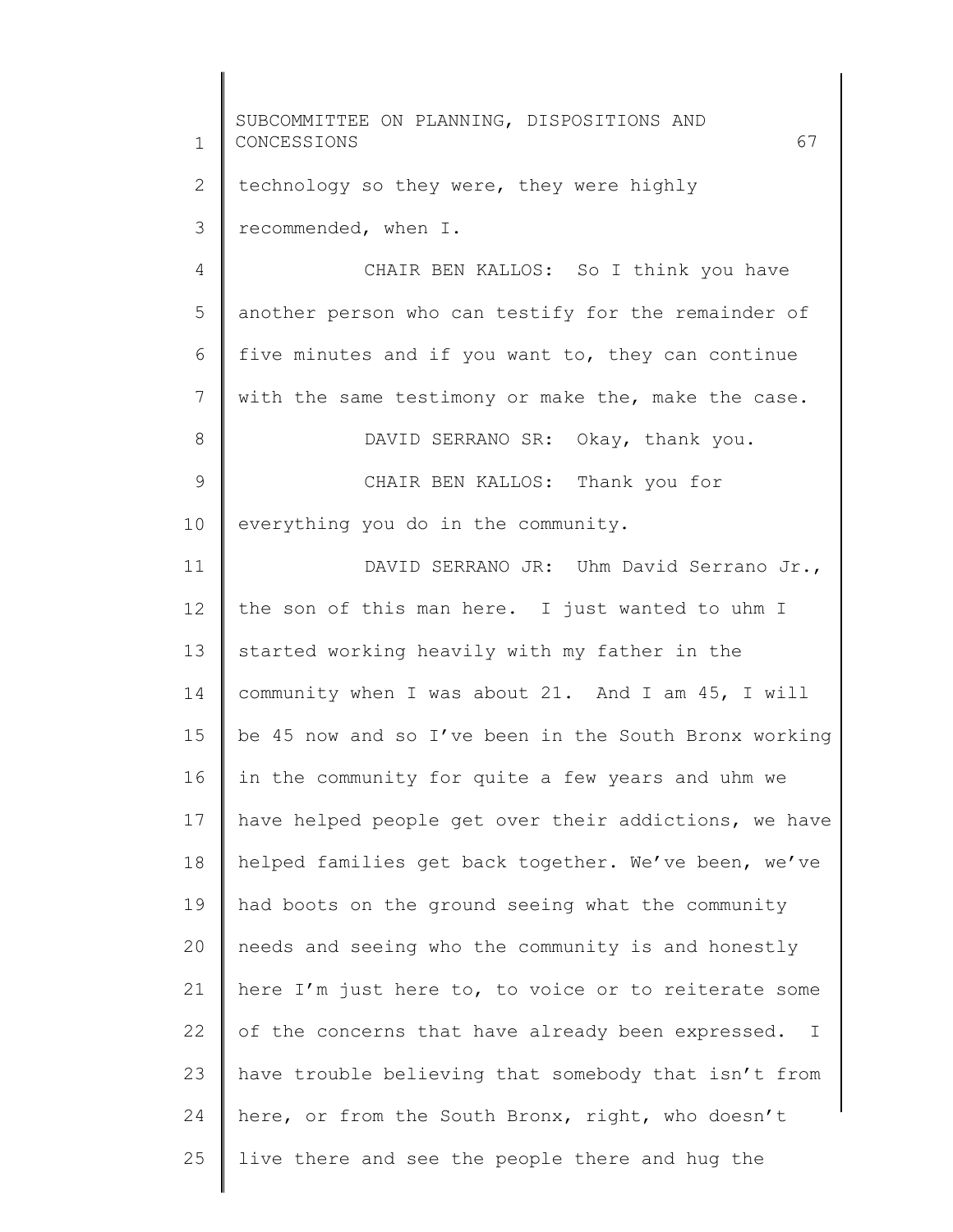1

2 3 4 5 6 7 8 9 10 11 12 13 14 15 16 17 18 19 20 21 22 23 24 25 people there and cry with the people there, how is it that they are qualified to know what our people need? How does that make sense to anybody unless all we are considering is money? If that is all that we are considering then I am going to be disappointed in the decisions that our city is making. If we are really concerned about the people then we've got to look a little bit beyond that. I understand that dollars and cents at the end of the day they are relevant in the matter but you know I agree, we have homeless people, we have homeless vets, we have single moms, we have kids that are struggling, that are, that are involved in serious gangs that are not good for them. What are we going to do about that? Right, a supermarket is not going to help any of those situations at all. Uhm and so my concern and my plea is please let us just not look at just what is financially practical, let's look at what our people need, the members of our community, the citizens of our city, what they need, not what is going to look good at the end of the day. Uhm you know on someone's resume or let's look at what our people need, what our citizens need and let's try to address those concerns. Uhm, I really believe that the City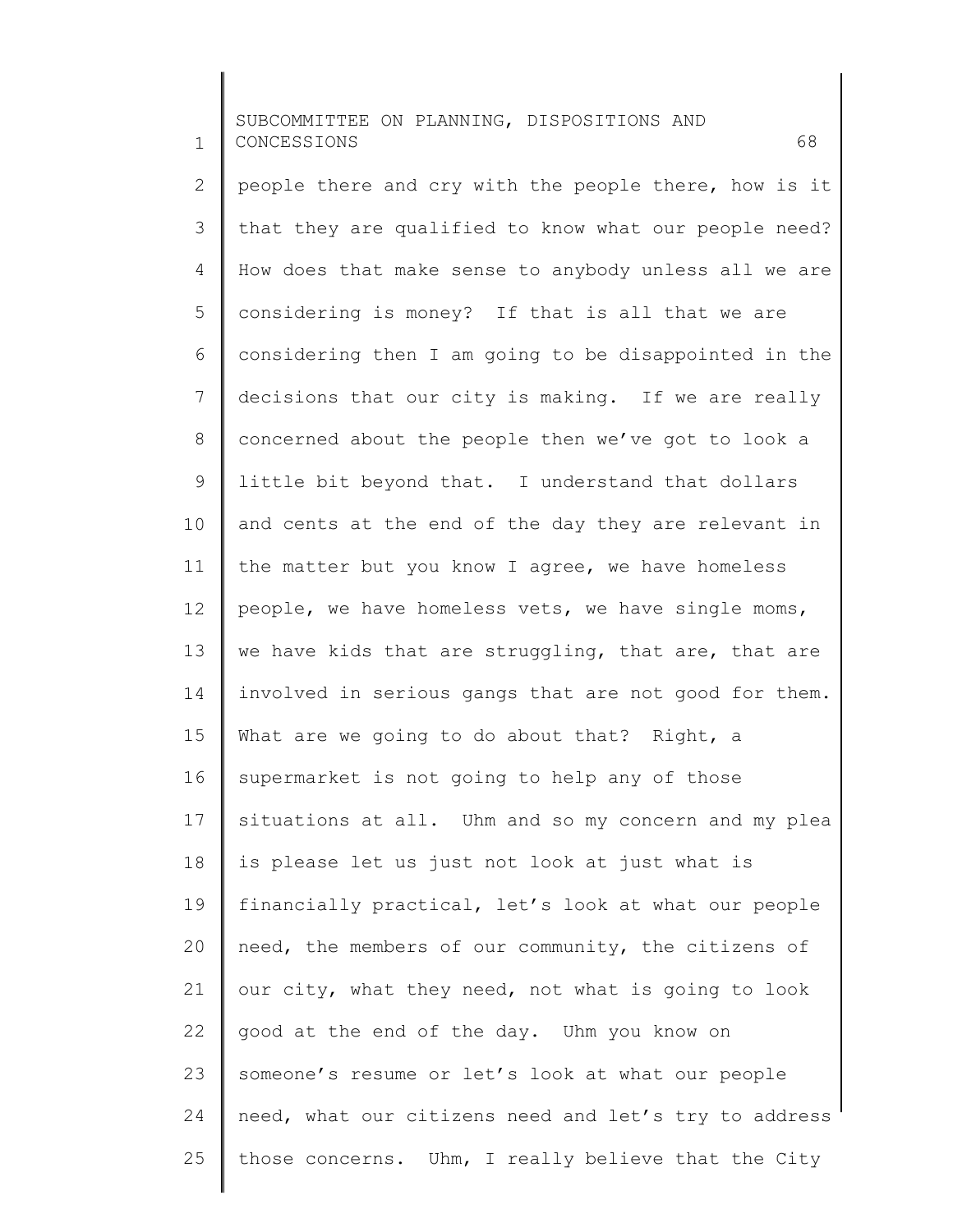1

20

2 3 4 5 6 7 8 9 10 11 12 13 14 15 16 17 18 19 is full of people of honor and integrity that at the end of the day just want to help the people of New York City and I think that has to begin by making sure that the people that are going to develop and build are from New York City. If someone has never walked down St. Anne's Avenue, if you've never purchased milk from the corner store, how are you going to tell me what it is that our people need there. And sorry I'm a preacher so I get a little emotional but the reality is I agree, I agree with our Council Members, right, how are we going to build something that is in essence ignoring the real needs of the people that live there? It seems to me that there is another agenda that doesn't have it at its core the individuals that live in our city and on our streets right now. Thank you. CHAIR BEN KALLOS: Do you want to send the remaining two minutes back to your father?

DAVID SERRANO JR.: Sure.

21 22 23 24 25 DAVID SERRANO SR: Yes, thank you I just want you to know that I have been working in that community for 28 years like I said before and I have been a liaison in the Ricker's Island, I have been a liaison in the service of the 40 Precinct. I have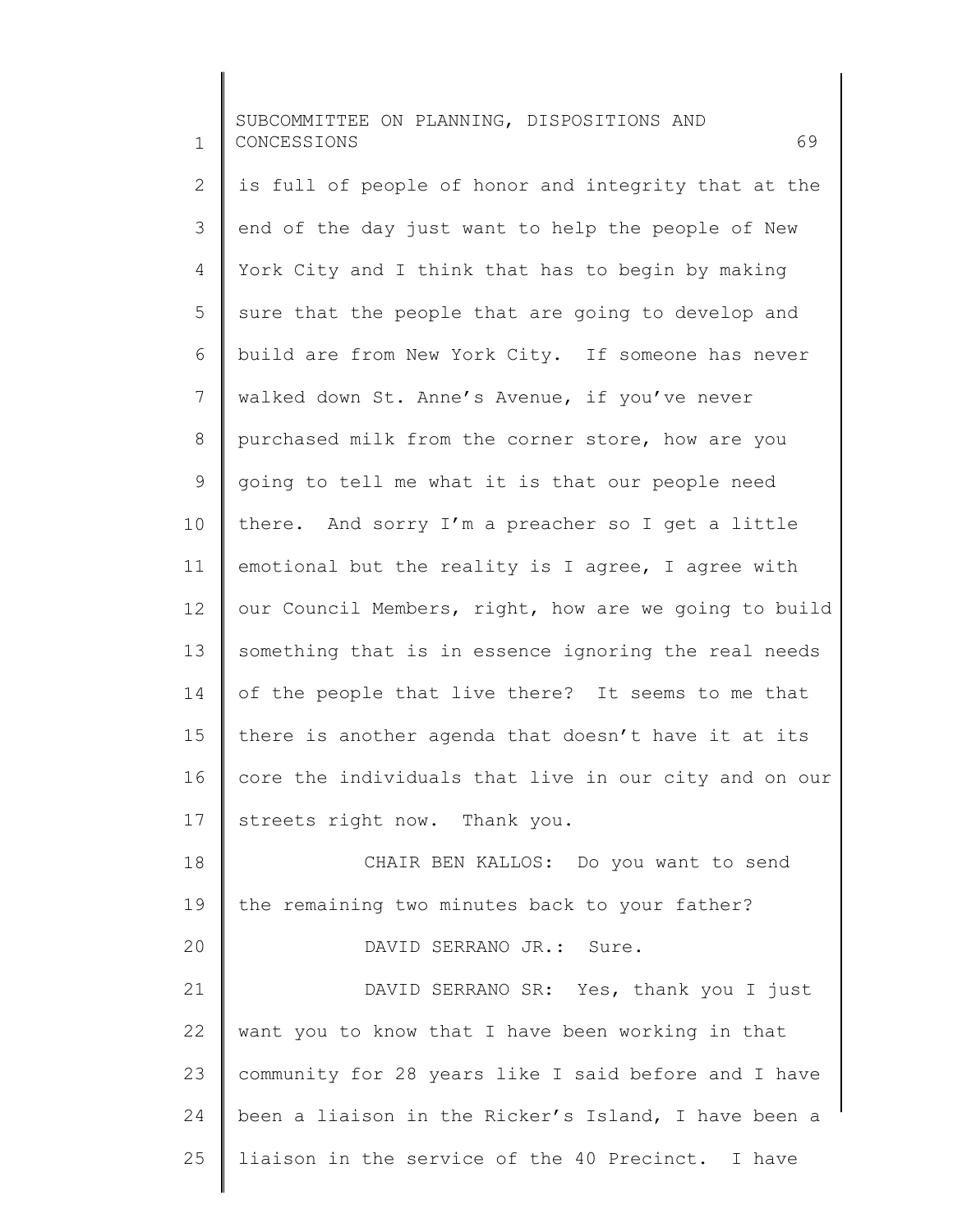1 2 3 4 5 6 7 8 9 10 11 12 13 14 15 16 17 18 19 20 21 22 23 24 25 SUBCOMMITTEE ON PLANNING, DISPOSITIONS AND CONCESSIONS 70 been part of the Community Council, I've been part of the Community Board. I've been working with Habitat of Humanity so I've been working in that community for 28 years. Uhm, I'm here to say that I believe that the process that HPD used it wasn't fair to us to the church, to our community, it wasn't fair. Like I told you. CHAIR BEN KALLOS: How was, did you bid on this as well? DAVID SERRANO SR: Yes we did. CHAIR BEN KALLOS: So in terms of the, uhm what your, your son had said in terms of what the community needs, how, what was your proposal versus the proposal that ended up getting selected? DAVID SERRANO SR: Do you want to answer that? DAVID SERRANO JR: We just, we had a lot of more community, we had a lot more community oriented programming. Uhm afterschool programs for the kids, watching, what's the word I'm looking for, daycare for our single parents, that are in the, in the neighborhood, housing for vets which is a problem, uhm you know, helping to reform individuals that have been incarcerated and now are struggling to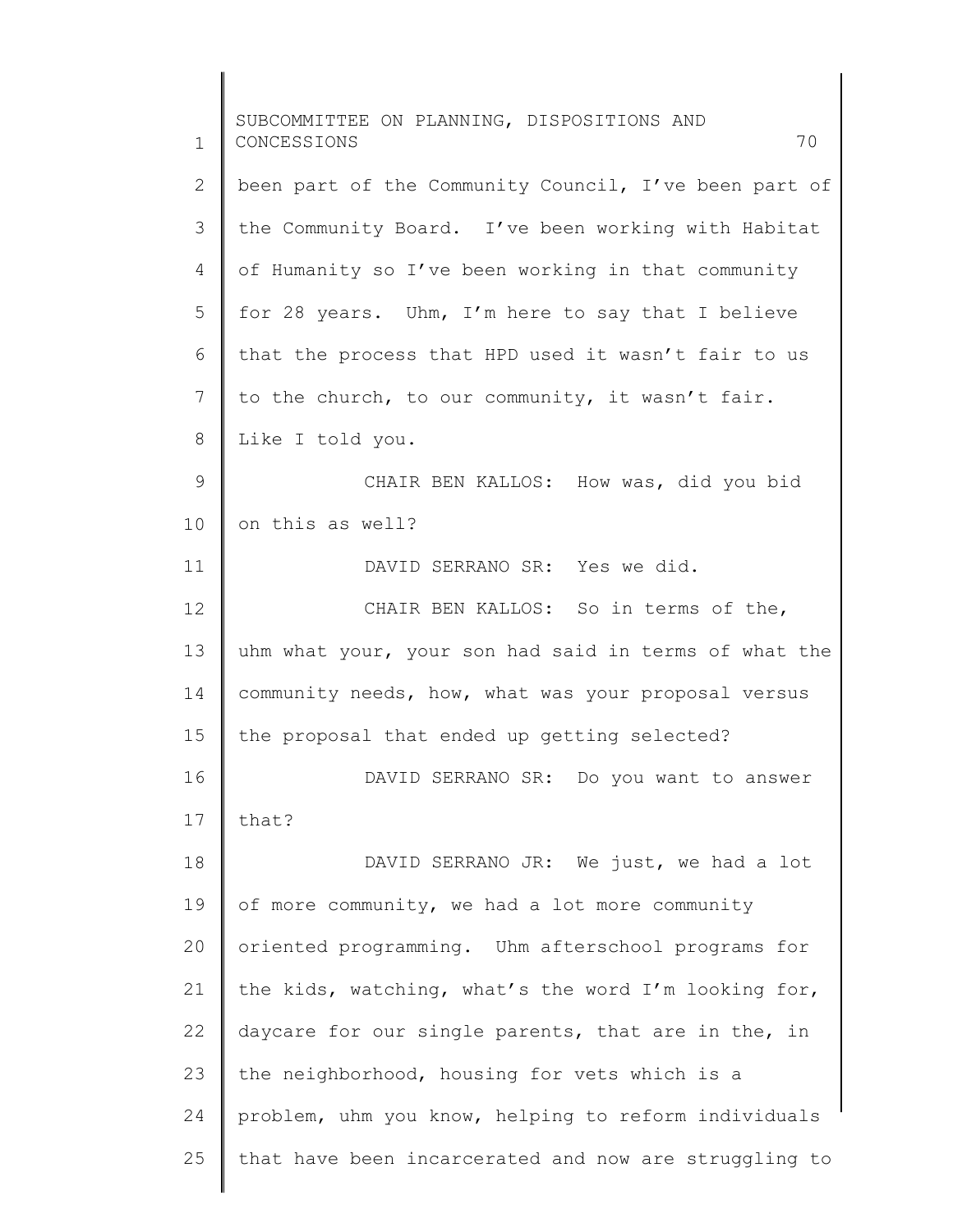1 2 3 4 5 6 7 8 9 10 11 12 13 14 15 16 17 18 19 20 21 22 23 24 25 SUBCOMMITTEE ON PLANNING, DISPOSITIONS AND CONCESSIONS 71 find work. That is a problem. Right? And so but again I'm not sure that we, that you, we can be aware of these problems unless we are walking the streets. CHAIR BEN KALLOS: And so I, how many units of affordable housing were included in your proposal or, you don't have to. DAVID SERRANO SR: In the beginning it was only 80 because of the zoning. But with the change of the zoning we could do more than 150. CHAIR BEN KALLOS: So your proposal may have been a little bit more modest because you didn't include a zoning change? DAVID SERRANO SR: Yes. But that was in 2005 because after that and that's the one that we submitted and they, never answered, at least the church, the community and me, we never know why they rejected. CHAIR BEN KALLOS: And the, and so you bid in 2005 but not on the current RFD? DAVID SERRANO SR: Yes we did. CHAIR BEN KALLOS: Okay. DAVID SERRANO SR: Because after that, what we did is when we went to them they gave us three, like I told you three developers so we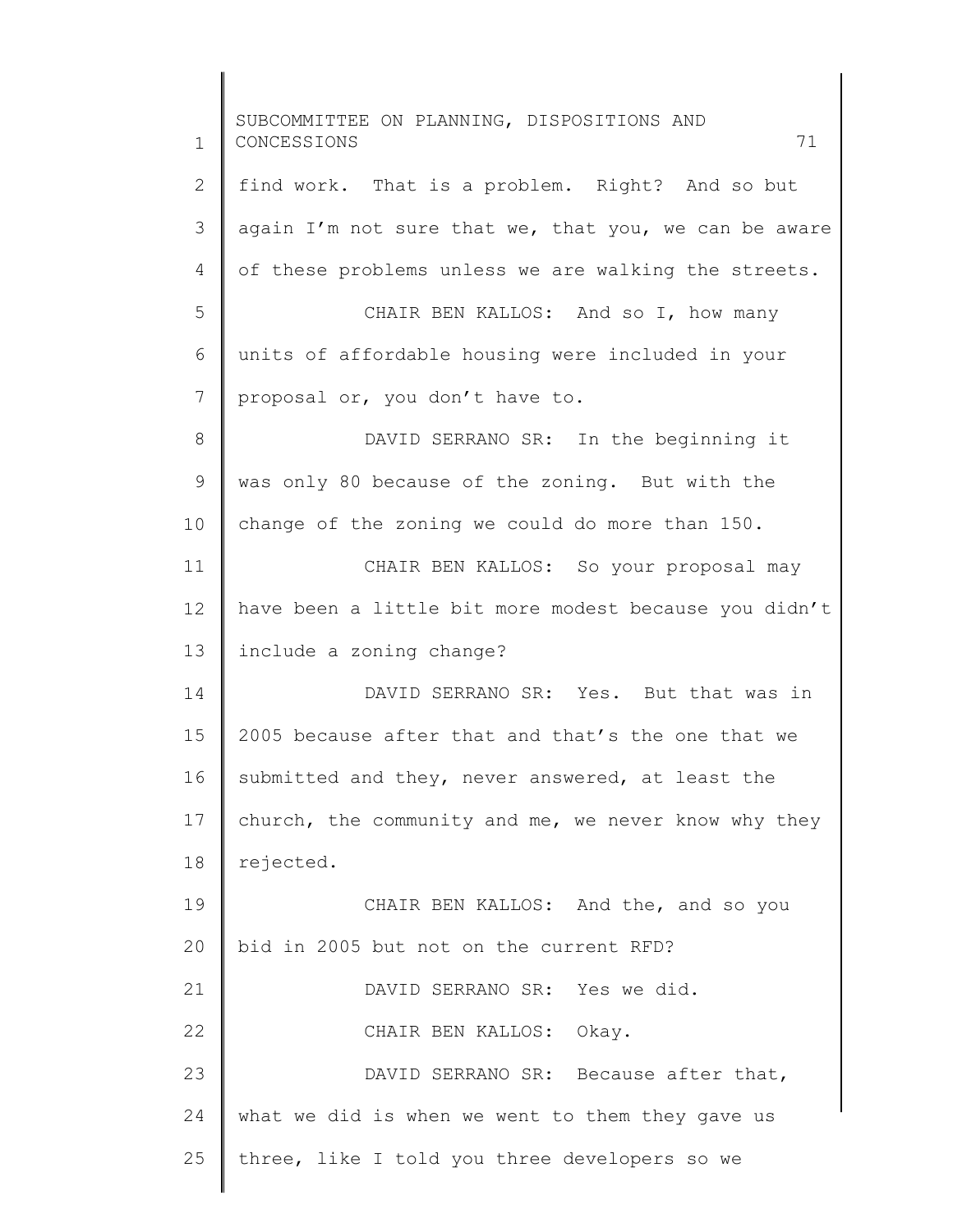1 2 3 4 5 6 7 8 9 10 11 12 13 14 15 16 17 18 19 20 21 22 23 24 25 SUBCOMMITTEE ON PLANNING, DISPOSITIONS AND CONCESSIONS 72 gathered, we spoke to Full Spectrum, we decided with Full Spectrum. When we, we was about the do the presentation to HPD, HPD told our member, that we was unable to use Full Spectrum because they have a financial problem, a financial situation. CHAIR BEN KALLOS: So your frustration, is the folks, the developer that you were introduced to by HPD or one of them wasn't qualified and that ended up being the one that you ended up selecting. Okay. DAVID SERRANO SR: Not only yeah because after that we chose another developer Evan Hart Developer Corporation and when we was about to do the presentation, HPD had a situation with the building and they called Evan Hart to fix the situation. Evan Hart was unable to fix the situation so they told a member of the church, told the pastor he cannot use Evan Hart because he has a problem with us. CHAIR BEN KALLOS: So they said no, so they said no to two out of the three that they recommended? DAVID SERRANO SR: Yes.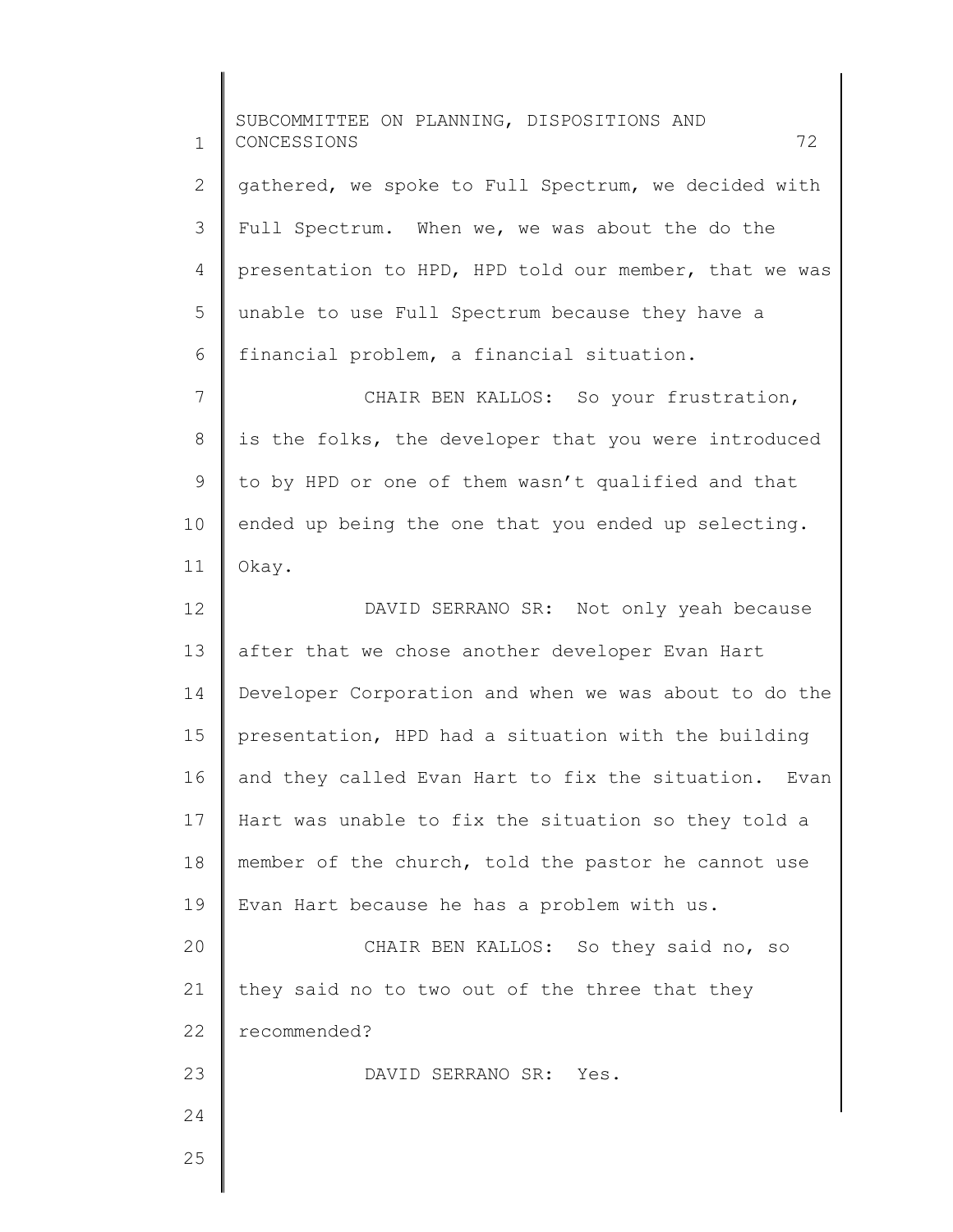1 2 3 4 5 6 7 8 9 10 11 12 13 14 15 16 17 18 19 20 21 22 23 24 25 SUBCOMMITTEE ON PLANNING, DISPOSITIONS AND CONCESSIONS 73 CHAIR BEN KALLOS: Would you, would you forward to this committee the various proposals that you submitted? DAVID SERRANO SR: Uhm sure. CHAIR BEN KALLOS: Perfect. DAVID SERRANO SR: Definitely and although. CHAIR BEN KALLOS: You can send it to [bkallos@benkallos.com](mailto:bkallos@benkallos.com), I'll give you a card. DIANA AYALA: I have questions. CHAIR BEN KALLOS: I would like to turn it to Council Member Ayala for questions? DIANA AYALA: (SPEAKING SPANISH). Pastor so, I have, I mean I'm trying to get to a place where I kind of, where I have a better understanding of how you, you feel that we can be helpful. Uhm this is a complicated uhm issue that dates back to 24 years and so it becomes a little bit difficult for me to kind of you know come in 24 years later into the conversation. Uhm, I'm, I'm just trying to figure out how it, how it is that you feel that we can be helpful? DAVID SERRANO SR: I can give you all the papers, the letter, everything concerning the swap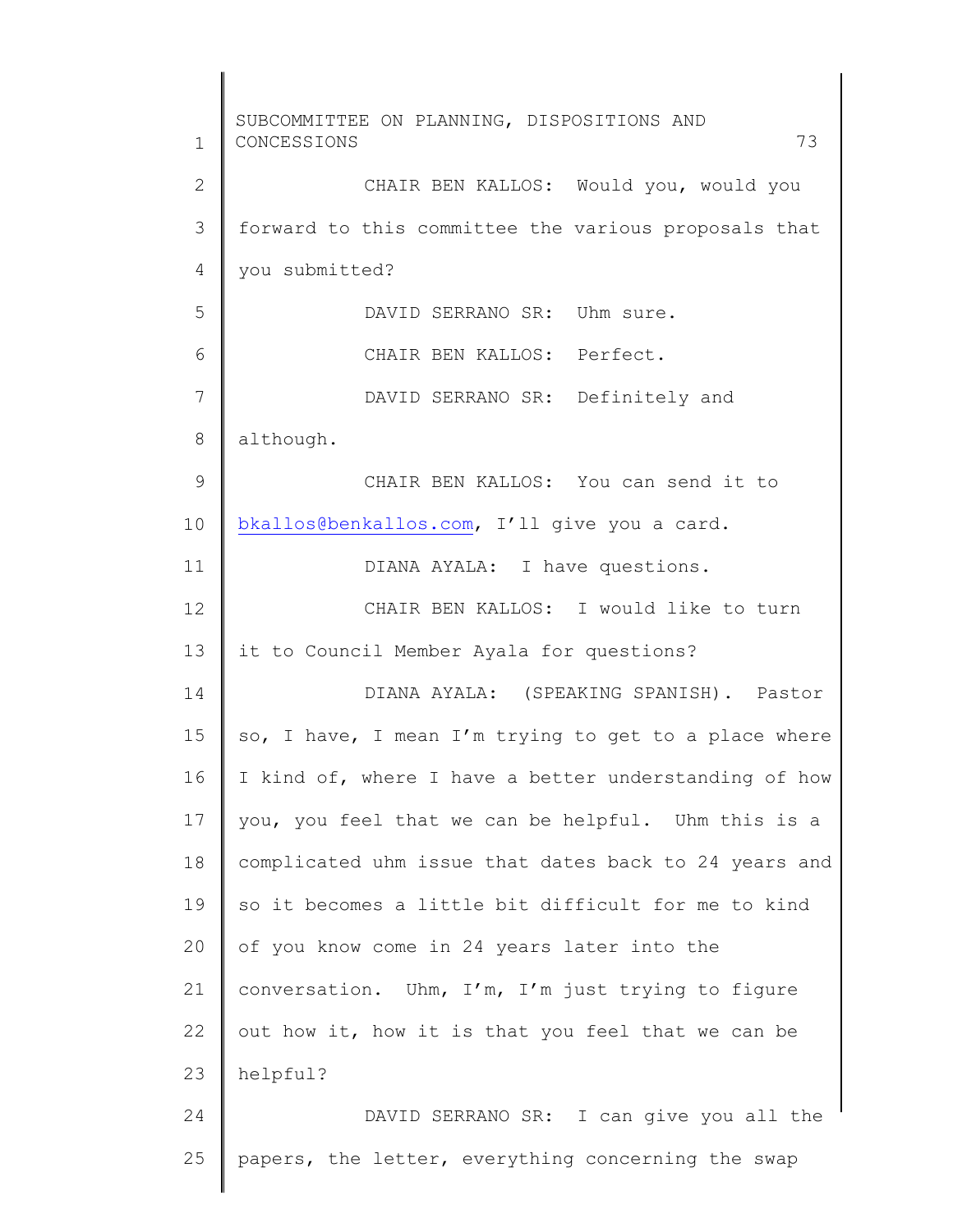| $\mathbf 1$     | SUBCOMMITTEE ON PLANNING, DISPOSITIONS AND<br>74<br>CONCESSIONS |
|-----------------|-----------------------------------------------------------------|
| 2               | that we did with Park and Recreation, everything                |
| 3               | concerning the letters that we sent to HPD, asking              |
| 4               | them to answer what we, the proposal. We have all               |
| 5               | the letters, we have all the information that you               |
| 6               | need. I can give you the package, you can review the            |
| 7               | package and then we can sit down and talk about it              |
| 8               | but whatever you want to ask me you can do it now.              |
| 9               | DIANA AYALA: So we did submit, you                              |
| 10              | submitted, you asked, you sent us a series of                   |
| 11              | questions that you wanted HPD to respond to. We did             |
| 12 <sup>°</sup> | email those to you this afternoon, I don't know if              |
| 13              | you had an opportunity to review them.                          |
| 14              | TED WEINSTEIN: No.                                              |
| 15              | DIANA AYALA: But a lot of them had to do                        |
| 16              | with the swap or the conversation of there ever being           |
| 17              | some sort of an agreement to swap lots. There                   |
| 18              | doesn't seem to be on HPDs part you know any                    |
| 19              | evidence, and uhm physical evidence that there was a            |
| 20              | deal so if you have any information.                            |
| 21              | DAVID SERRANO SR: Yes we do.                                    |
| 22              | DIANA AYALA: In writing that would                              |
| 23              | attest to that you know I am happy to review it. I              |
| 24              | think that I just want to be very clear you know that           |
| 25              | this project before I became Council Member and you             |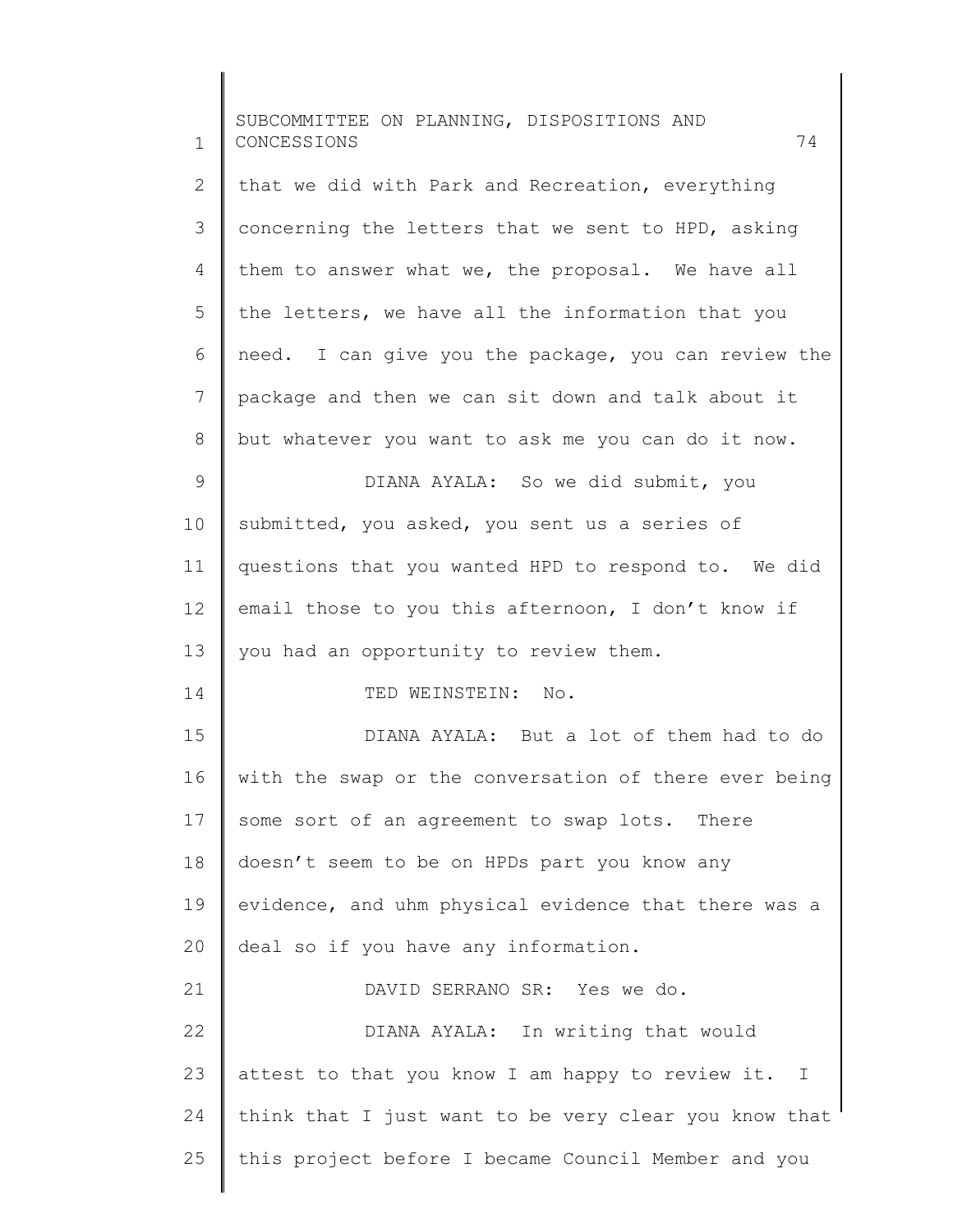1

25

2 3 4 5 6 7 8 9 10 11 12 13 14 15 16 17 18 19 20 21 22 23 24 know it is pretty uhm it's advanced at this point. And even if we, even if assuming that everything you know that could go wrong went wrong tomorrow, uhm we cannot guarantee that the church would be awarded site control and so I want to make that very clear. Uhm I am happy to have the discussion with you but I think that, there has been an opportunity to have this discussion along the way, ULAR processes are on a time clock and so you know you went to the Community Board. I know that you have had conversations with the borough President. I have had conversations with our staff as well regarding this project and you know all parties seem to agree that there was enough time for the church to actually develop this site and that every deal kind of fell through because the church did not, could not, did not have a developer that I guess was suitable or that was eligible I'm not sure because this is 24 years of activity that I was not privy to. DAVID SERRANO SR: Can I just answer you? DIANA AYALA: Yes. DAVID SERRANO SR: Why if that was the case, let's say that we did the presentation and they

didn't like the developer, uhm why didn't call us and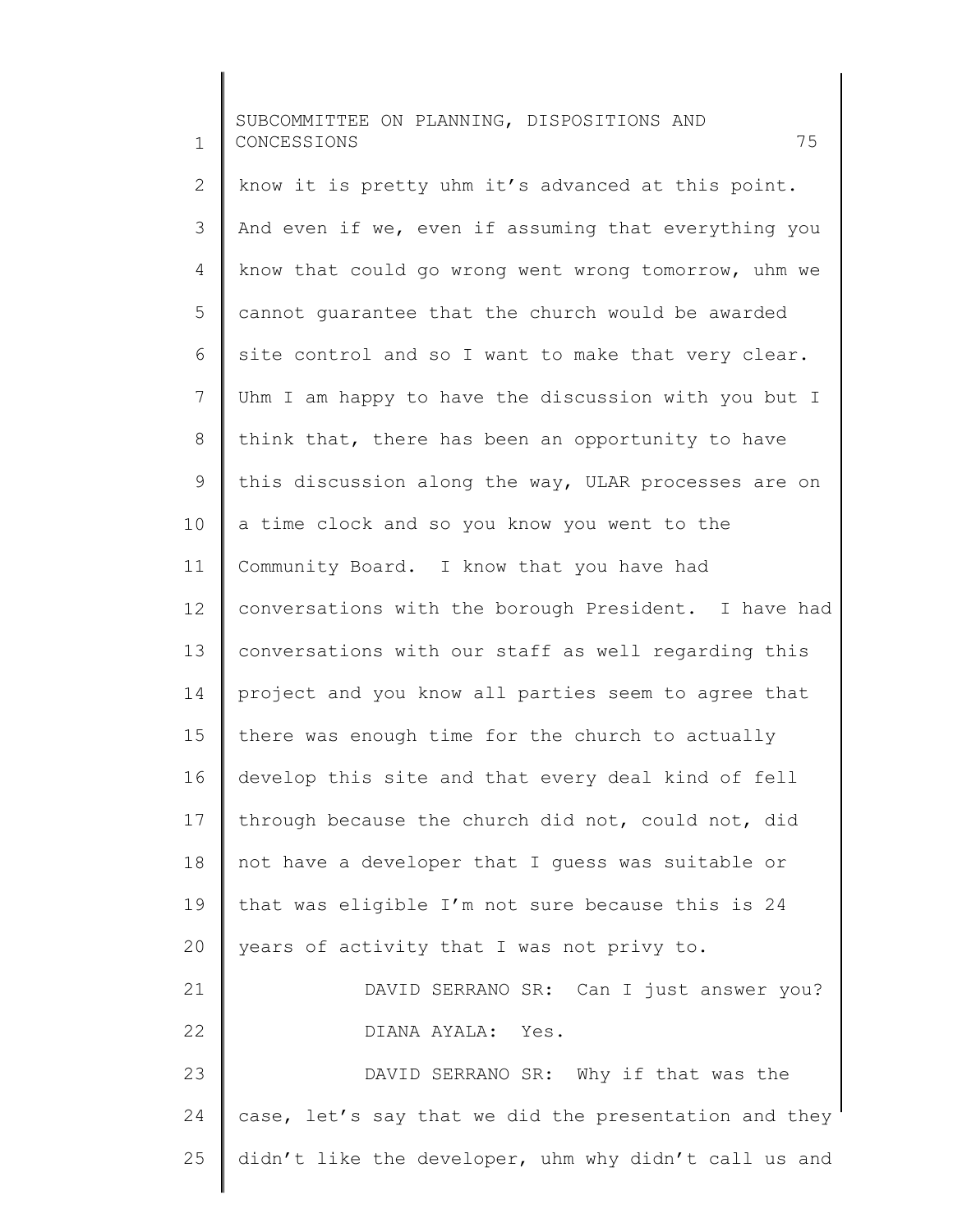1 2 3 4 5 6 7 8 9 10 11 12 13 14 15 16 17 18 19 20 21 22 23 24 25 SUBCOMMITTEE ON PLANNING, DISPOSITIONS AND CONCESSIONS 76 sit down with us and let us know that was a problem because they never talked. We never know until today, HPD never said why they rejected the pro, the project until today. So why didn't call us and set up a meeting and let us know, listen, the developer, the developer that you are going to use is no good, get another one, you know how many developers are crazy to do a project like that there. DAVID SERRANO JR: If I could add, I mean really what is the worst case developer that we get somebody outside New York City that has never developed here. DIANA AYALA: I guess in HPDs perspective that you got a developer that doesn't have the financial means to really support this, this type of project, that's what I mean and I think that that is what they saw and and again  $I$ , we can have a further conversation but I want to be very clear about expectation here and that you know this is a project that has accelerated to the point where we are almost finalizing the ULAR process and that is on a clock and that is very difficult to stop it once it already begun unless there is a real, you know, a real reason to do that but even if I did that, even I had the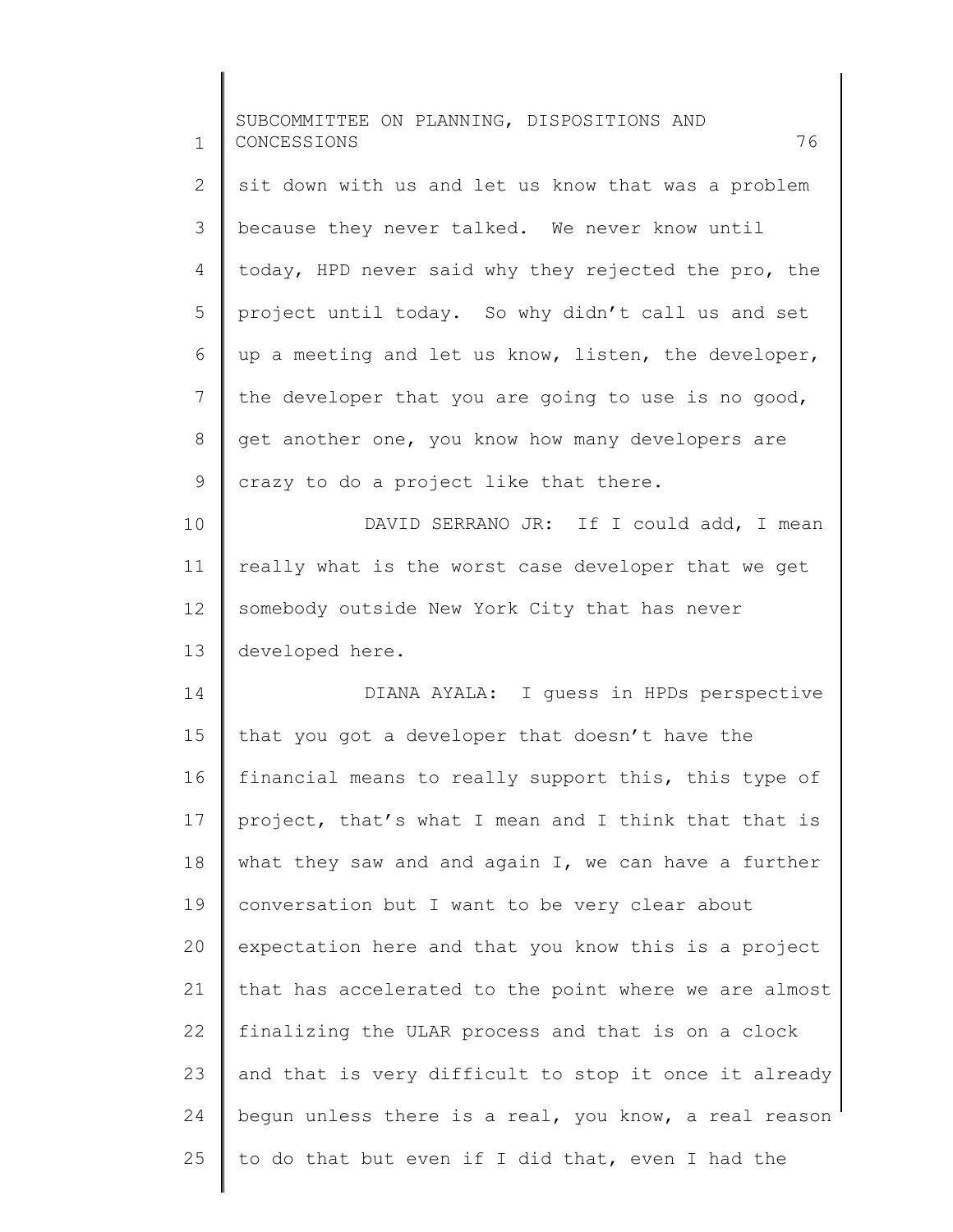1

2 3 4 5 6 7 8 9 10 11 12 13 14 15 authority to do that I could not guarantee that this site is going to be turned over to the church and so I would like to add that as part of this process the church would benefit from additional air space. I believe the Land Use, the Zoning Law would also impact your lot and so that it would afford the church an opportunity to build on their lot and you can build the affordable housing that you are looking for, you can build yourself a brand new church as part of this agreement but I cannot guarantee, so that's an added plus to this because it you know it wasn't, I don't know if that was originally part of the plan but that's exactly what will happen. DAVID SERRANO SR: So what you are saying

16 17 18 19 is that even though we find out that it was no fair, it wasn't fair that what they did even though we prove you that we get everything ready for them to do it with us uhm you can stop this?

20 21 22 23 DIANA AYALA: Well you, you haven't proven that yet. You can submit to us, you can submit to, to our chair, whatever documentation you have and we will seriously review that.

24 25 DAVID SERRANO SR: Okay I left the book. DIANA AYALA: Who has the book?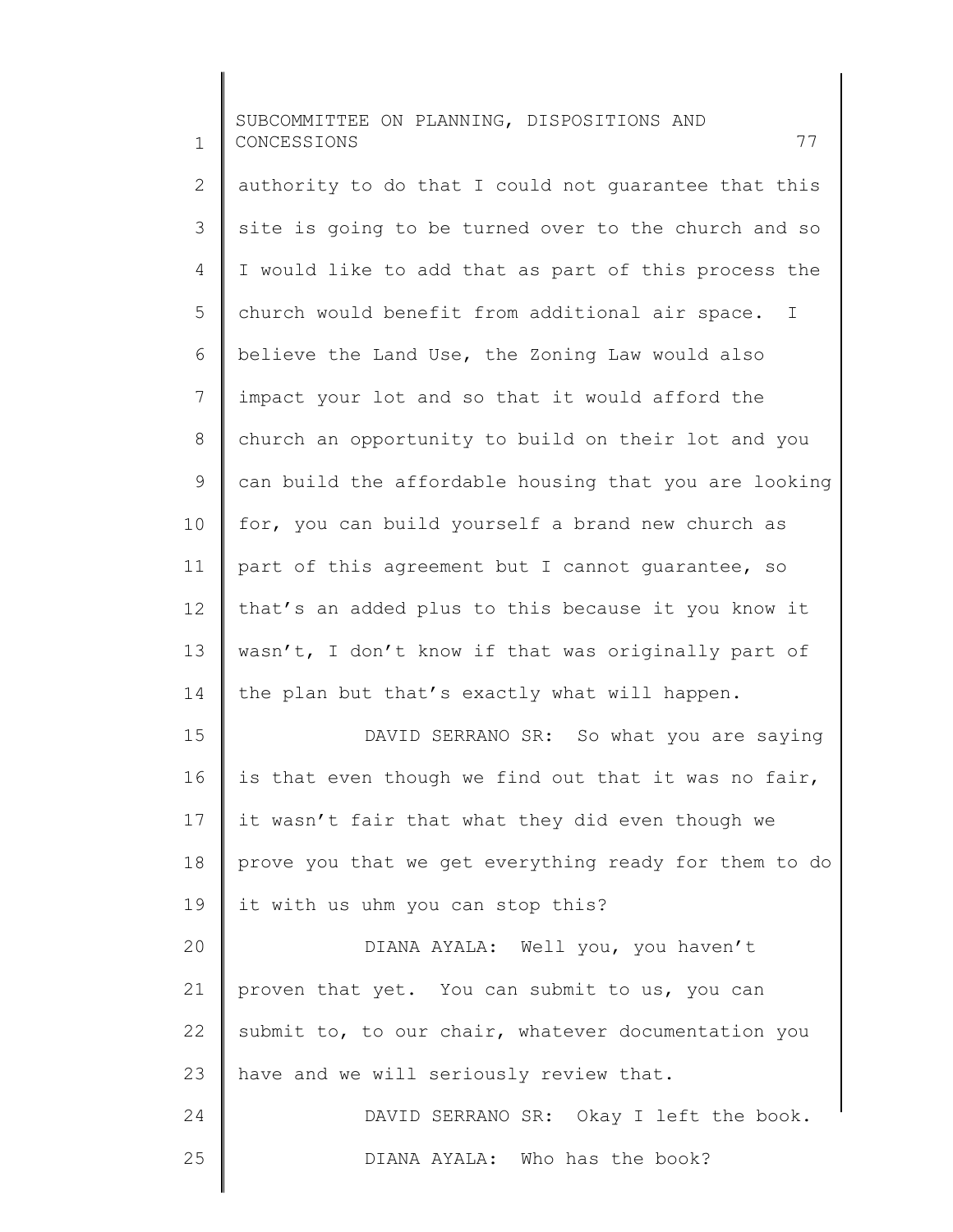1 2 3 4 5 6 7 8 9 10 11 12 13 14 15 16 17 18 19 20 21 22 23 24 25 SUBCOMMITTEE ON PLANNING, DISPOSITIONS AND CONCESSIONS 78 DAVID SERRANO SR: I don't know who has the book. DIANA AYALA: Our Land Use Division has the book we will review it and we will have a conversation with you. DAVID SERRANO SR: Okay please of course, you know what I am saying is if we have, if the process was unfair. DIANA AYALA: Then we will catch that. DAVID SERRANO SR: Good. CHAIR BEN KALLOS: I want to thank you for being a quite long hearing that started late. I wanted to thank Council Member Ayala for her leadership on this. She has the full support of the Land Use Chair, myself and the Land Use Staff and we look forward to supporting you on this. Are there any other members of the public who wish to testify on this matter? Seeing none I will close the public hearing on this application. I will actually turn this over briefly to Council Member Levine who will lead us on Land Use Item 58 prior to getting to a matter in his District. MARK LEVINE: Okay. This is Mark here to reek havoc on this Subcommittee. Free housing for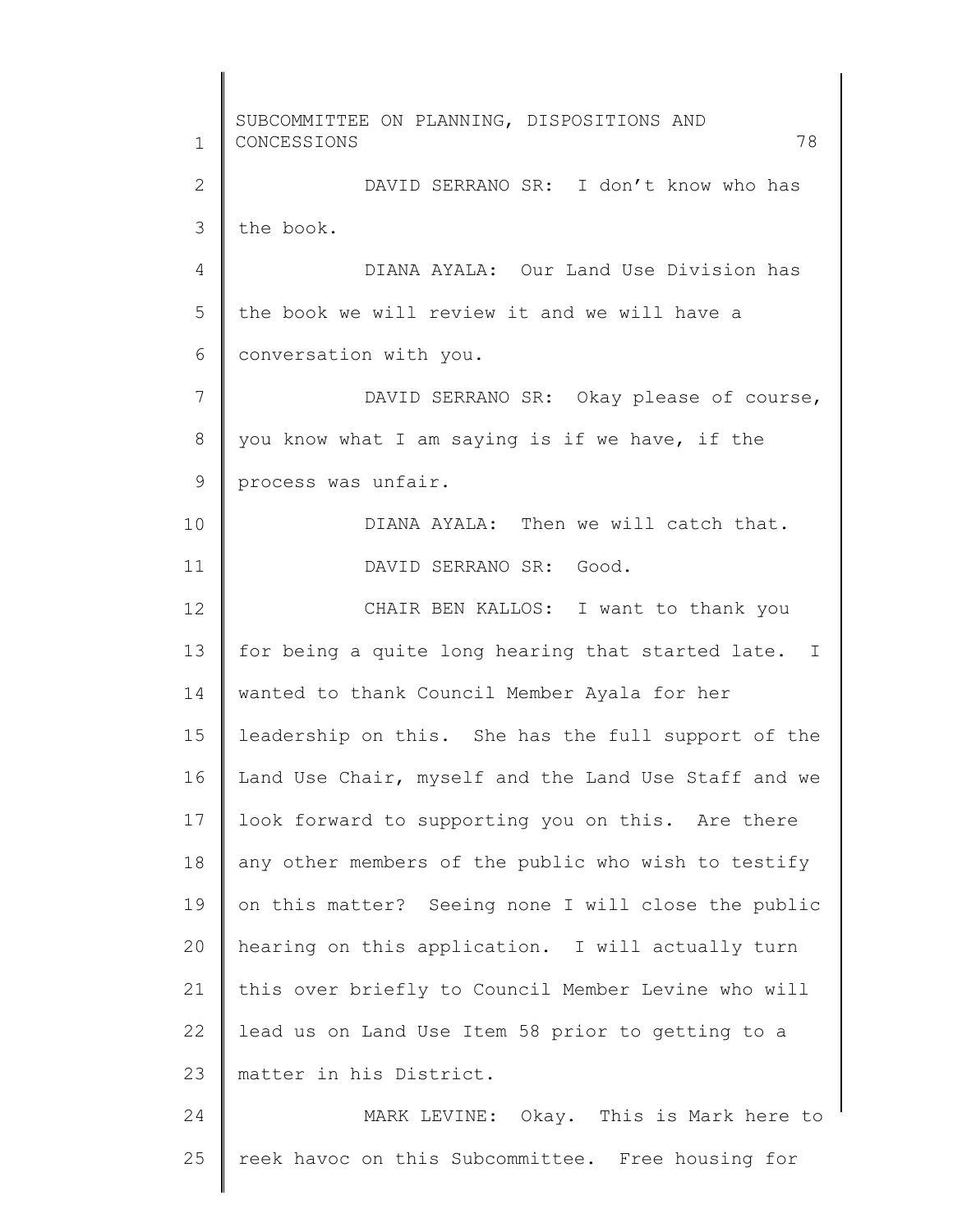1 2 3 4 5 6 7 8 9 10 11 12 13 14 15 16 17 18 19 20 21 22 23 24 25 SUBCOMMITTEE ON PLANNING, DISPOSITIONS AND CONCESSIONS 79 everybody. Uhm, I wish I had that power. Uhm, forgive me while I read the more boring official text. Our next hearing is on Land Use Item 58, which is 500 West 174<sup>th</sup> Street and HDFC Tax Exemption Application for property located in Council Member Rodriguez's District in Manhattan pursuant to article 11 of the Private Housing Finance Law. This 40-year tax exemption would not only facilitate the renovation of the building but also remove the property from the list of buildings slated for  $3^{rd}$ Party Transfer Round 10 Foreclosure Actions. So I will now open up the public hearing on Land Use Item 58. We have Artie Pearson, who has asked to testify, well not asked to. Is testifying from HPD. Please. ARTIE PEARSON: Afternoon, I'm Artie Pearson. COUNSEL: Let me just do the affirmation. Please state your names. ARTIE PEARSON: Artie Pearson. MALCOLM MORSE: Malcolm Morse. COUNSEL: Do you affirm to tell the truth, the whole truth and nothing but the truth in your testimony before the Subcommittee and response to all Council Member questions?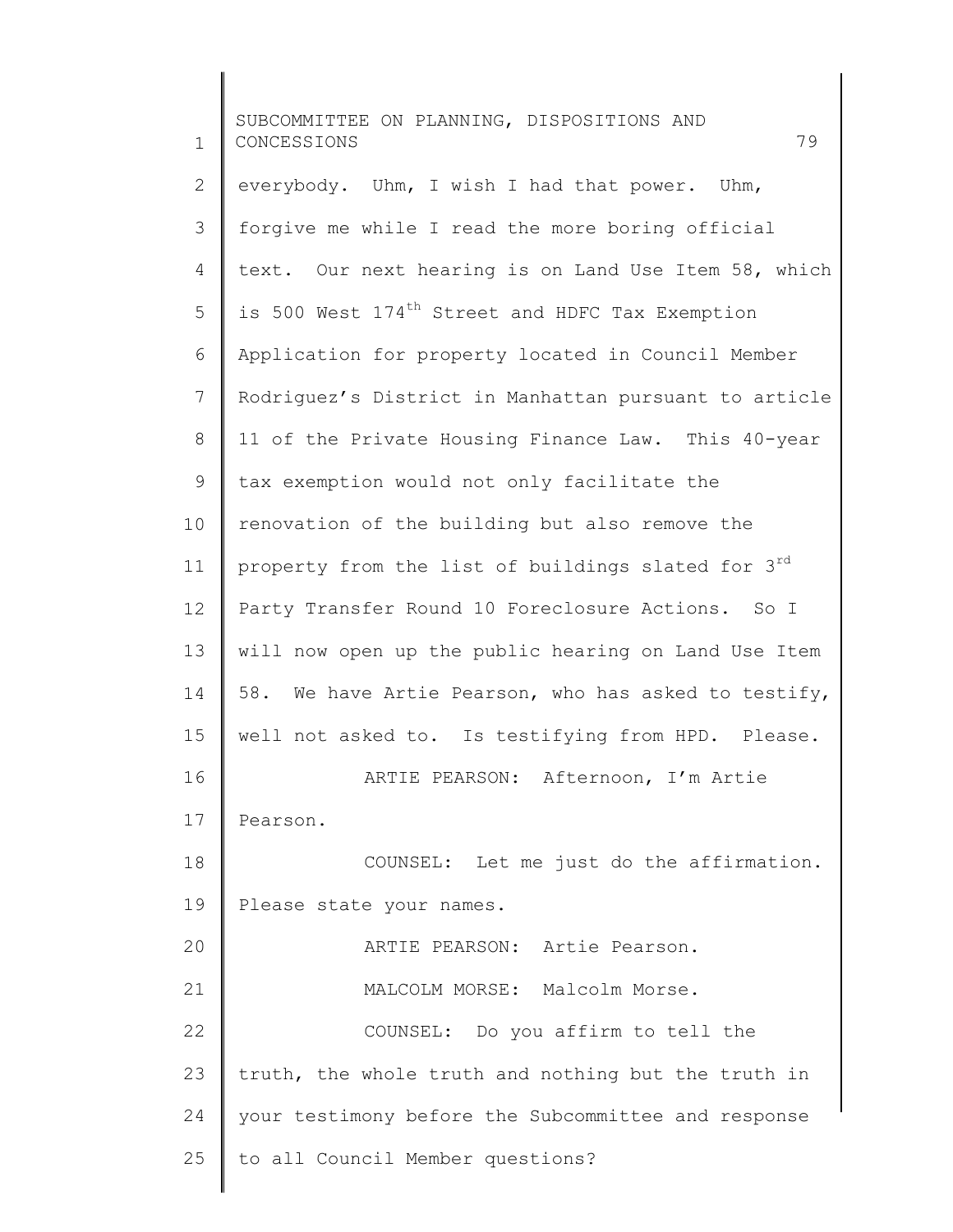1 2 3 4 5 6 7 8 9 10 11 12 13 14 15 16 17 18 19 20 21 22 23 24 25 SUBCOMMITTEE ON PLANNING, DISPOSITIONS AND CONCESSIONS 80 ARTIE PEARSON: Yes. MALCOLM MORSE: Yes. ARTIE PEARSON: Land Use Number 58 consists of an exemption area containing one privately owned building located at 500 West 174<sup>th</sup> Street that is block 2130 lot 44 in Manhattan Council District 10. This property is the candidate for the End Foreclosure Action 3<sup>rd</sup> Party Transfer Round 10 and Realm Action 51 for which HPD is seeking article 11 Tax Benefits. 500 West 174<sup>th</sup> Street was taken into city ownership in 1978 and subsequently entered in to the Tenant Interim Lease Program. On October 27, 1992, HPD conveyed the property to the existing occupants as a low income cooperative with no household earning more than 120% of AMI. The building is a mixed use 6-story walk up with 27 residential units and 3 commercial spaces. It is fully occupied and comprises 51 buildings, one bedrooms, 17 two bedrooms, and 5 three bedroom apartments and shareholders have either passed away or moved the HDFC had fewer resources to draw from in order to meet tax obligations and other operating expenses. Therefore the property became a candidate for foreclosure. Currently the shareholders have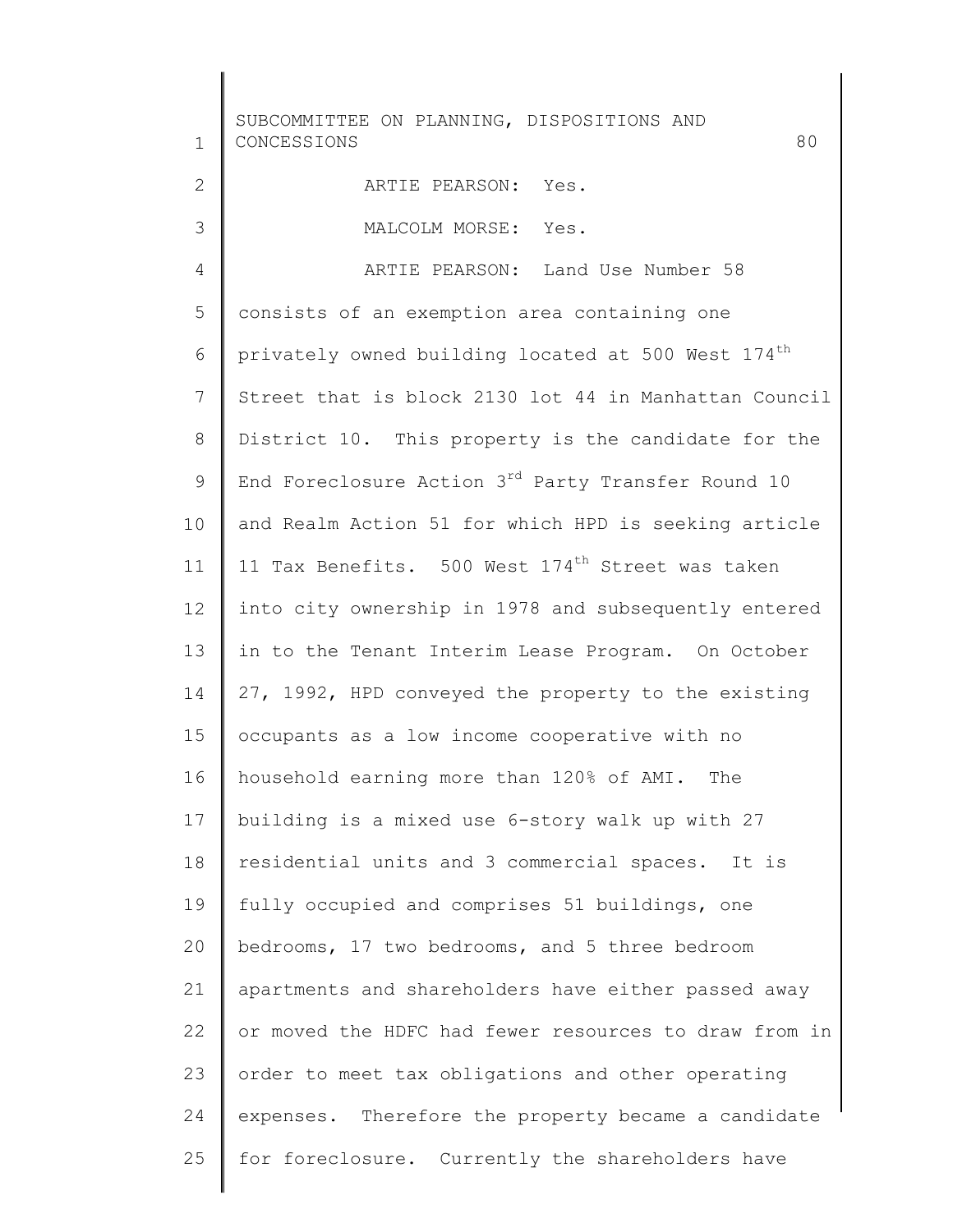2 3 4 5 6 7 8 9 10 11 12 13 14 15 16 17 18 19 20 21 22 23 worked out a plan to help save their buildings which includes entering into an installment with the Department of Environmental Protection in order to address arrears. The building has been working with a new property manager and within the last 12 months worked toward resolving outstanding repair issues as well as vacant units to bring in more revenue. It recently receives a DAMP Partial Abatement and no preservation loan is needed, I'm sorry they currently have a DAMP CAP Partial Tax Abatement and no Preservation Loan is needed. With the required 2% increase of maintenance fees under program guidelines and the timely collection of such fees the HFC will have sufficient reserve funds for future needs. An effort to help maintain affordability and stability in the building, HPDs for the Council, is before the Council seeking an article 11 Tax Exemption for a term of 40-years that will coincide with their Regulatory Agreement. Approval of the Tax Benefits will facilitate removal of 500 West 174<sup>th</sup> Street HDFC from consideration as a candidate for Round 10 Aiding and Long-Term Home Ownership by the shareholders.

24 25

1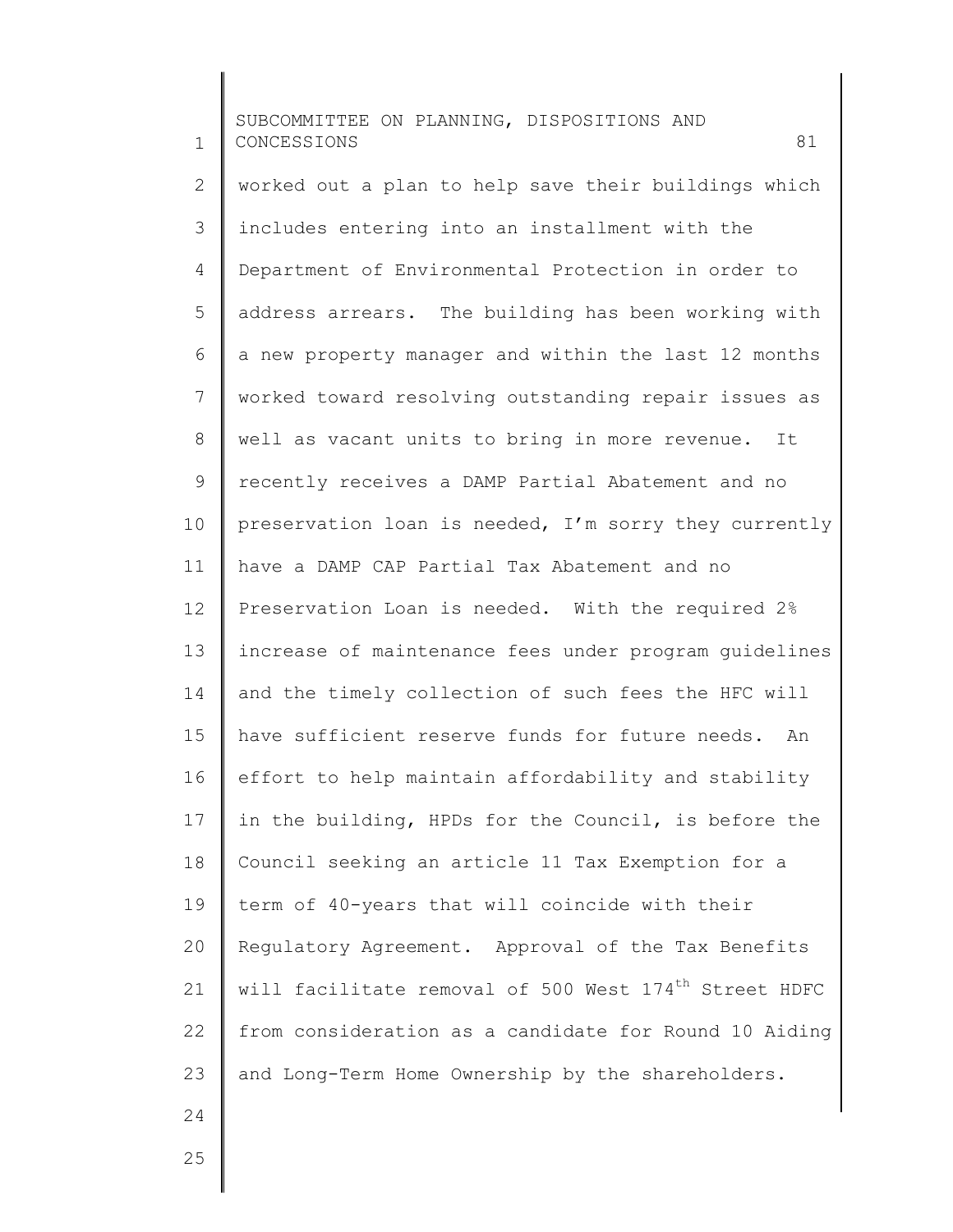1 2 3 4 5 6 7 8 9 10 11 12 13 14 15 16 17 18 19 20 21 22 23 24 25 SUBCOMMITTEE ON PLANNING, DISPOSITIONS AND CONCESSIONS 82 MARK LEVINE: Thank you Director Pearson, thank you both and we are going to move on to our next panel. ARTIE PEARSON: Okay thank you. MARK LEVINE: We appreciate you very much and that will be Eva Hermida Ramos (SP?) here to testify on this same Land Use Item if she is still here. Okay. EVA HERMIDA RAMOS (SP?) Okay I am Eva Hermida Ramos. (SPEAKING SPANISH). Thank you. Okay. I am Eva Hermida Ramos I live in 500 West 174 for a long time ago. Before the building became a corporation. I think so more than 32 years old to live in there. Uhm, my building is, my building is 27 units, 3 business. Uhm my reason that I coming over here because I didn't know about the meeting somebody told me last night at 8:30 a... uhm p.m. that building or the that place has a big meeting to discuss or to talk about something or a solution that HPD have so for that, 11, extension 11 but I was called to Mr. Moses from HPD and then he told me it's true the meeting will be coming over here to present my building problem or the building problem. My issue that I coming over here is because I am very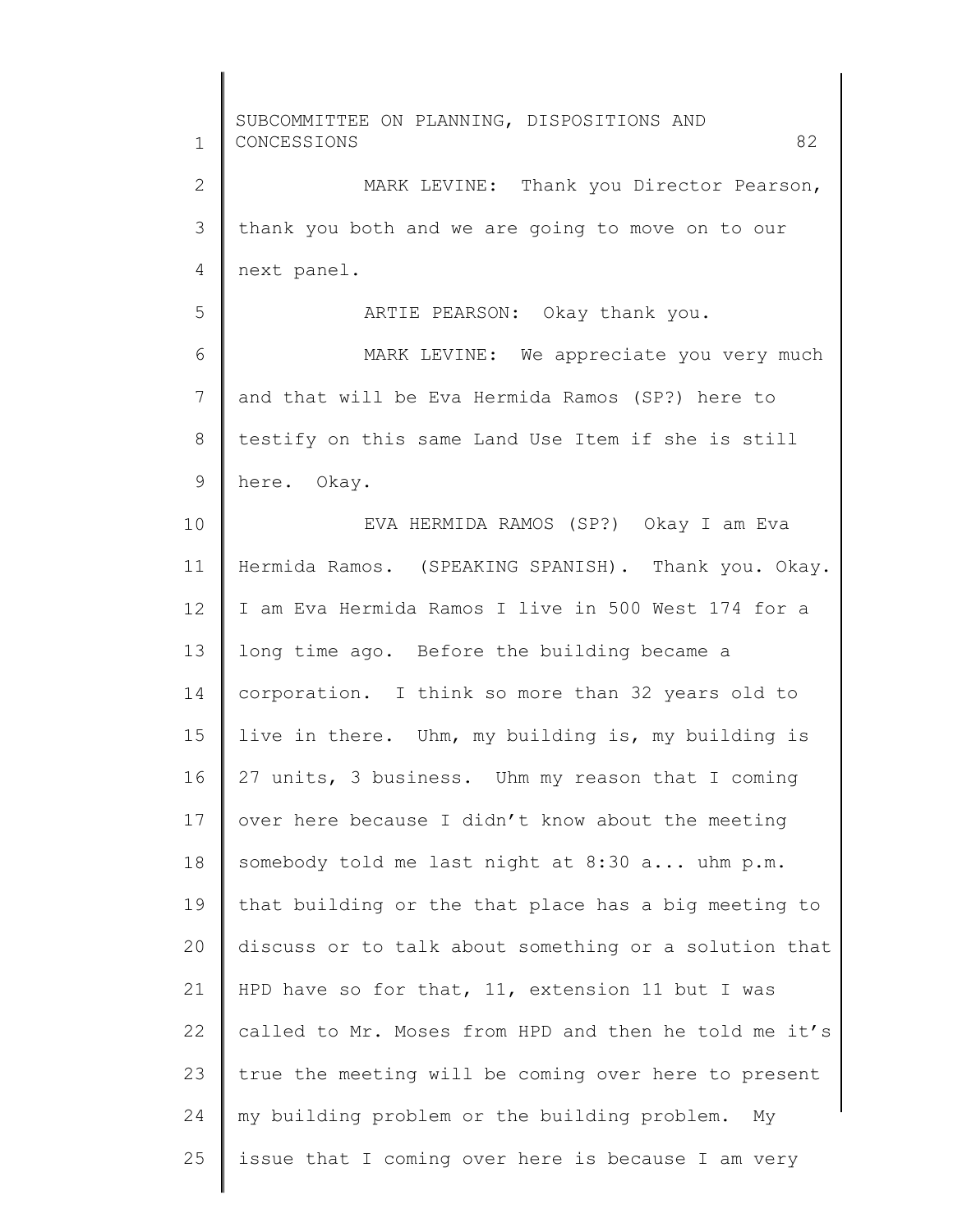1 2 3 4 5 6 7 8 9 10 11 12 13 14 15 16 17 18 19 20 21 22 23 24 25 SUBCOMMITTEE ON PLANNING, DISPOSITIONS AND CONCESSIONS 83 frustrated for a long time ago, always I will go to HPD to try to get the best solution for my corporation but I never receive any help. Many people in HPD gave it to me or to show me, many solutions but when I went over there to try to resolve every single problem that we have in the corporation, economy problem because the building is okay. Nobody help me. Nobody didn't tell me the problems that the big problems and big solution that HPD have for building like my building. And then I went, I went to different places, I went to different, I went to different, different political people to try to get the best solution for us and never nobody didn't care. I think is because that people to live in there is the Spanish people. Nobody didn't help us. Nobody didn't. MARK LEVINE: (SPEAKING SPANISH). (SPEAKING SPANISH). Some of the issues that you are raising are beyond the scope of this hearing. (SPEAKING SPANISH). EVA HERMIDA RAMOS: Uh-huh. MARK LEVINE: (SPEAKING SPANISH). EVA HERMIDA RAMOS: Uh-huh. MARK LEVINE: (SPEAKING SPANISH).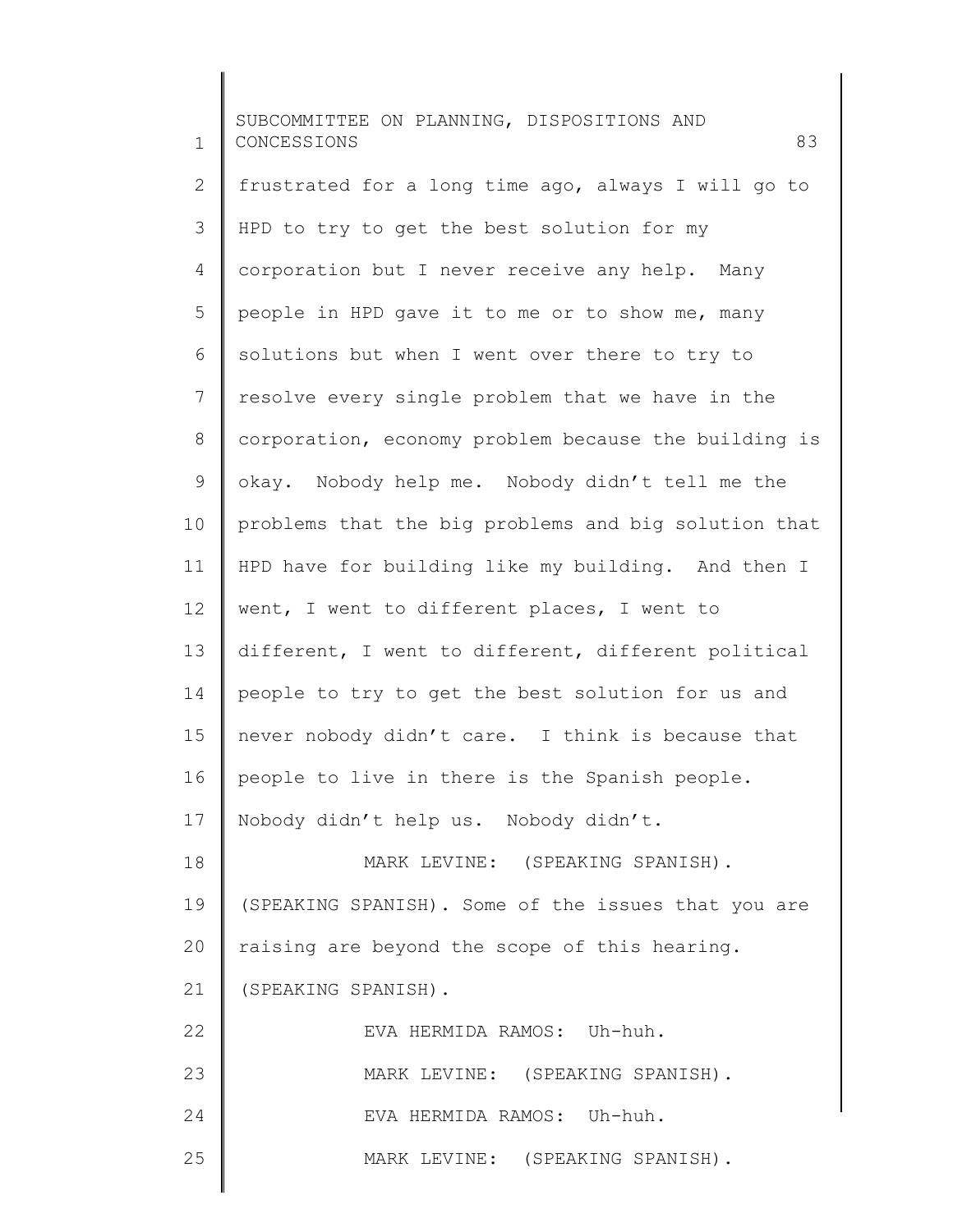1 2 3 4 5 6 7 8 9 10 11 12 13 14 15 16 17 18 19 20 21 22 23 24 25 SUBCOMMITTEE ON PLANNING, DISPOSITIONS AND CONCESSIONS 84 EVA HERMIDA RAMOS: (SPEAKING SPANISH). MARK LEVINE: Okay. EVA HERMIDA RAMOS: (SPEAKING SPANISH). MARK LEVINE: Okay, let me just pause and explain, we do unfortunately have to move on. I'm very sorry you weren't informed of the hearing. In order for this matter to have come so far in the Land Use process your board would have a did agree to a Regulatory Agreement one that by, by all appearances will be a great financial benefit to the building uhm which will provide I believe 40-years of Tax Relief to the building so I'm sorry to hear about challenges that you have had accessing HPD services and local elected officials. Uhm, I'm not your Council Member, I'm your member to the south and I'm happy to help uhm support you in that role in any way that I can. (SPEAKING SPANISH). We do have to move on. (SPEAKING SPANISH). EVA HERMIDA RAMOS: Okay but can you give it to me, your office, your place that I have to go to next because I think, everything, my building to have to decide, where do I start to go to find somebody to help us.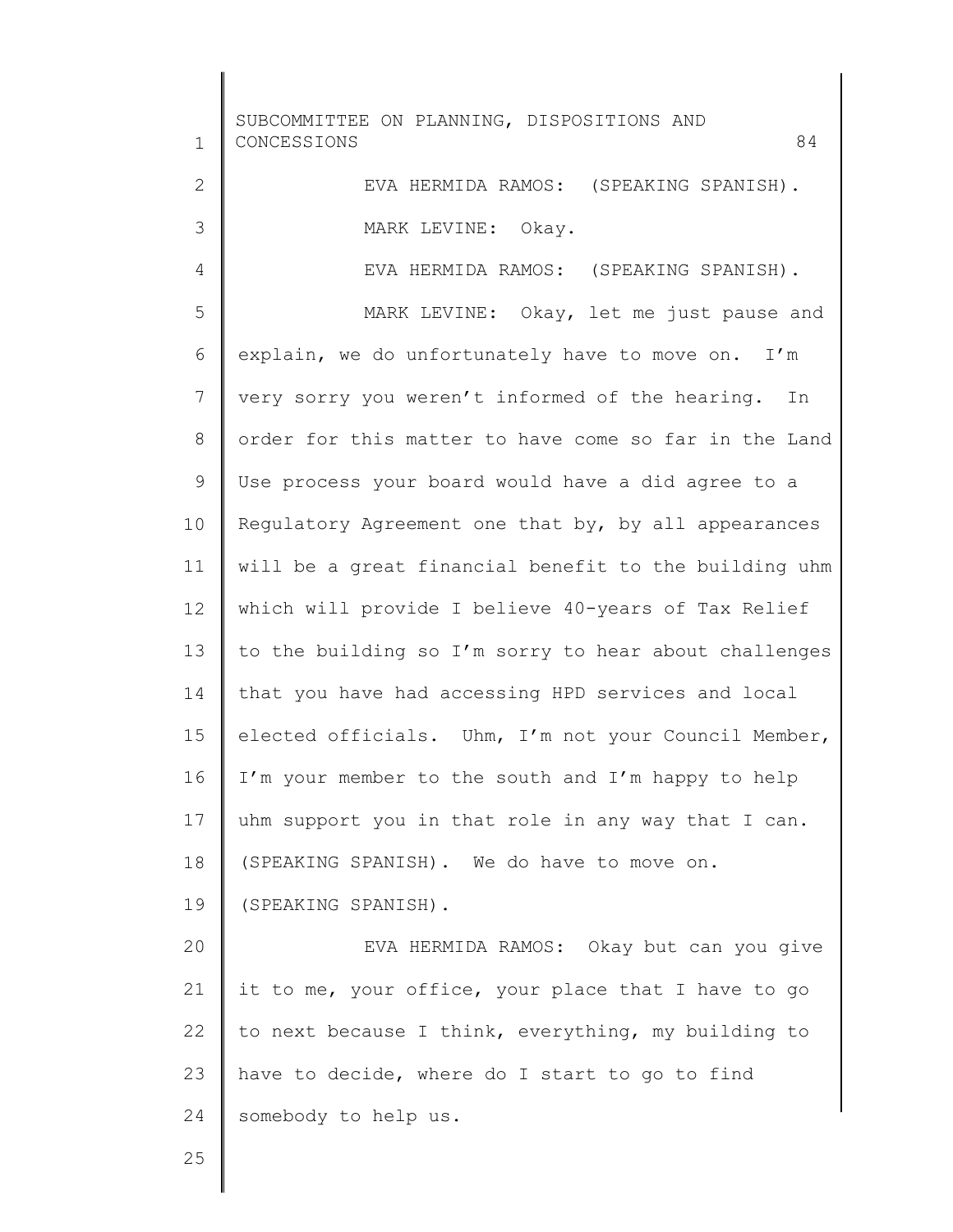1

6

2 3 4 5 MARK LEVINE: I will give you my card, again I'm not your Council Member but happy to support you, I truly believe in HDFCs. (SPEAKING SPANISH).

EVA HERMIDA RAMOS: Thank you.

7 8 9 10 11 12 13 14 15 16 17 18 19 20 21 22 23 24 25 MARK LEVINE: Thank you very much. Okay we are going to move on to our. Forgive me. Are there any more members of the public who would like to testify on this matter, this Land Use Item. Oh no, thank you for coming. Seeing none I'm now going to close the hearing on this application and we are going to move on now uhm to the main event. We've been through the undercards, now the prize fight which is uhm Land Use Item 52 through 54. Three Land Use Items we are going to be considering uhm which is our West 108<sup>th</sup> Street an Application by the Westside Federation for Senior and Supportive Housing aka WSFSSH and its in my own District, Council Member Levine's District, the applicant HPD seeks a Zoning Map Change, a Zoning Text Amendment to MAP the area as a Mandatory Inclusion Area Housing area utilizing option 2 and an Urban Development Action Area Project Approval including the authority to sell city owned property for this project. If approved, a community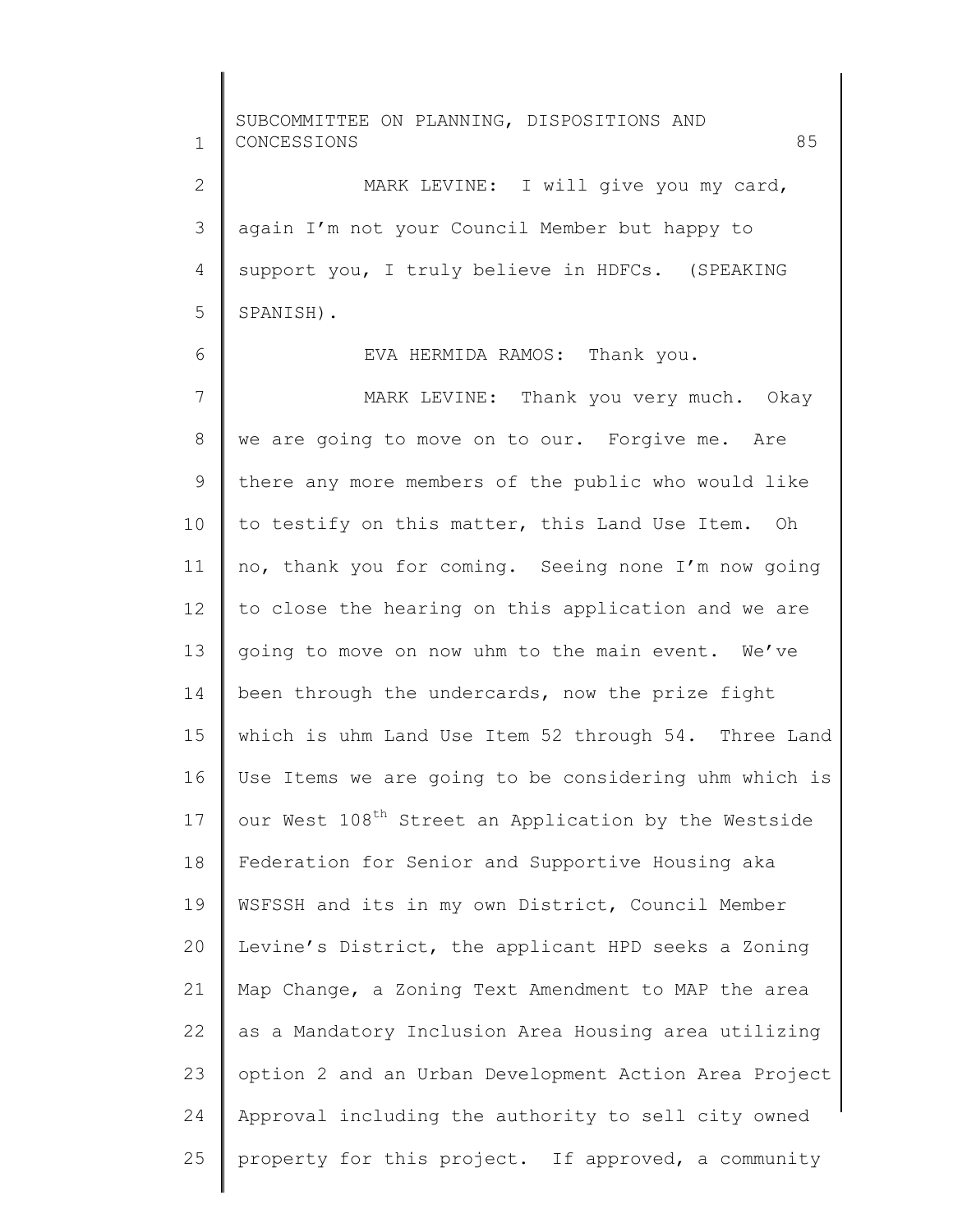1

25

2 3 4 5 6 7 8 9 10 11 12 13 14 15 16 17 18 19 20 21 22 23 24 facility containing approximately 280 supported and affordable residential units would be developed as a new transitional shelter with approximately 110 beds and replacement ambulance parking. In a later phase of the project approximately 80 senior housing units would be developed. Under the current zoning RAB, a community facility has a floor area ratio of 4.1 and is limited to 75 feet in height. Under the proposed, RAA zoning a community facility would have a floor area ratio of 6.5 and a height of 145 feet or 14 stories with a qualifying ground floor. The residential floor area ratio would increase under the proposed zoning from 4.0 to 7.2. I am now going to open up the public hearing on Land Use Items 52 through 54 and we have here I believe our, staller representative from HPD, Kevin Parris, Paul Freitag from WSFSSH, Ross Karp from HPD and our own Lacey Tauber from HPD and I am going to ask the Committee Counsel to administer the affirmation. COUNSEL: Please state your names. LACEY TAUBER: Lacey Tauber Government Affairs and HPD. ROSS KARP: Ross Karp, HPD.

KEVIN PARRIS: Kevin Parris, HPD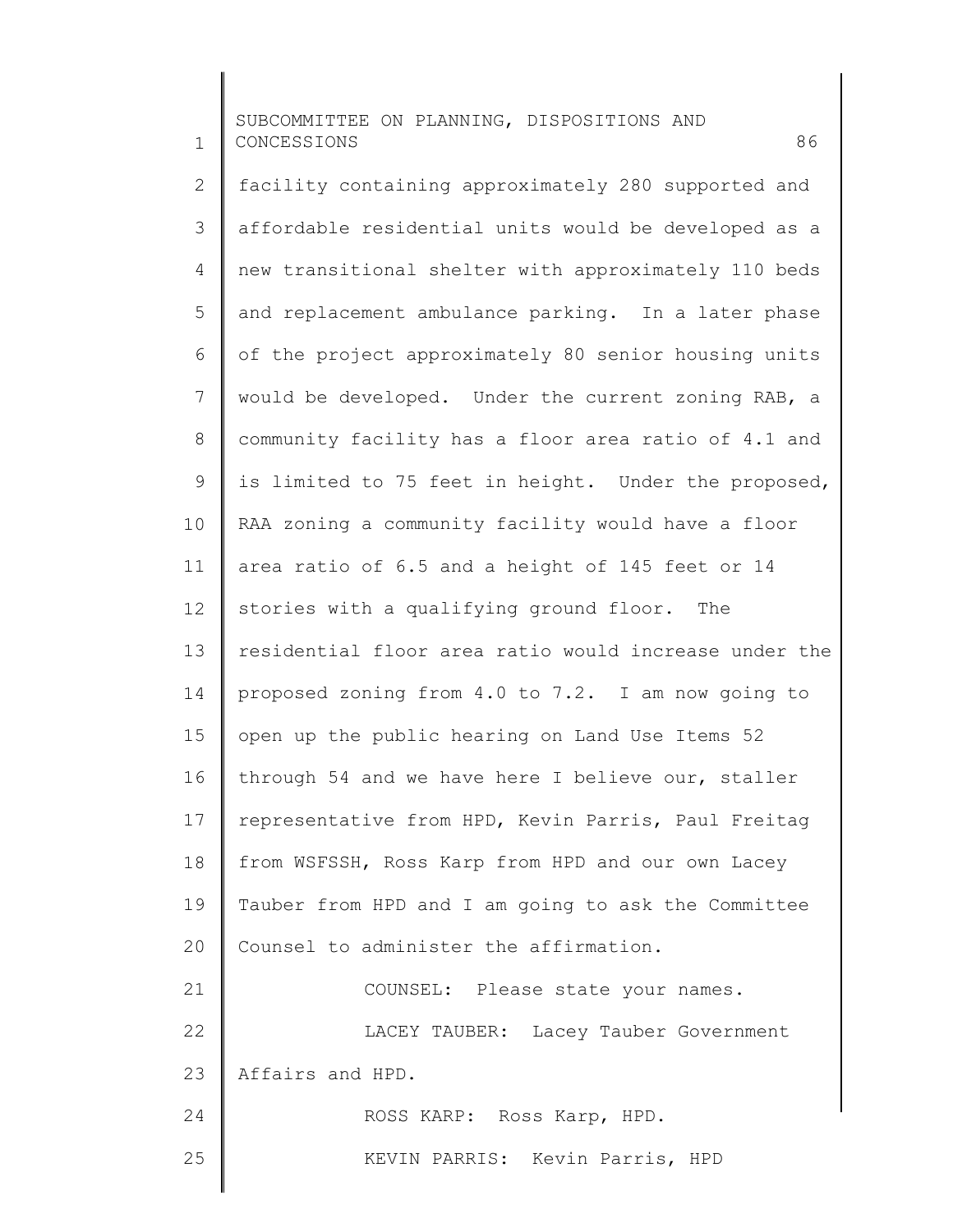1 2 3 4 5 6 7 8 9 10 11 12 13 14 15 16 17 18 19 20 21 22 23 24 25 SUBCOMMITTEE ON PLANNING, DISPOSITIONS AND CONCESSIONS 87 PAUL FREITAG: Paul Freitag, WSFSSH. COUNSEL: Do you affirm to tell the truth, the whole truth and nothing but the truth in your testimony before the Subcommittee and in response to all Council Member questions? LACEY TAUBER: Yes. ROSS KARP: Yes. KEVIN PARRIS: Yes. PAUL FREITAG: Yes. COUNSEL: Thank you. You may begin. MARK LEVINE: Alright you may begin. LACEY TAUBER: Land Use numbers 52, 53, and 54 are related unit of actions seeking a zoning map amendment, establishment of a Mandatory Inclusion Housing Area, UDAP Designation and Project Disposition Approval for three city owned sites located at 103-107, 137-143 and 151-159 West 108<sup>th</sup> Street in Manhattan. Council District 7, the project is known as WSFSSH at West 108<sup>th</sup> Street to be developed under the Supportive Housing Loan Program. The Supportive Housing Loan Program provides funds for the rehabilitation of existing buildings or for new construction buildings that provide supportive housing for the homeless, people with special needs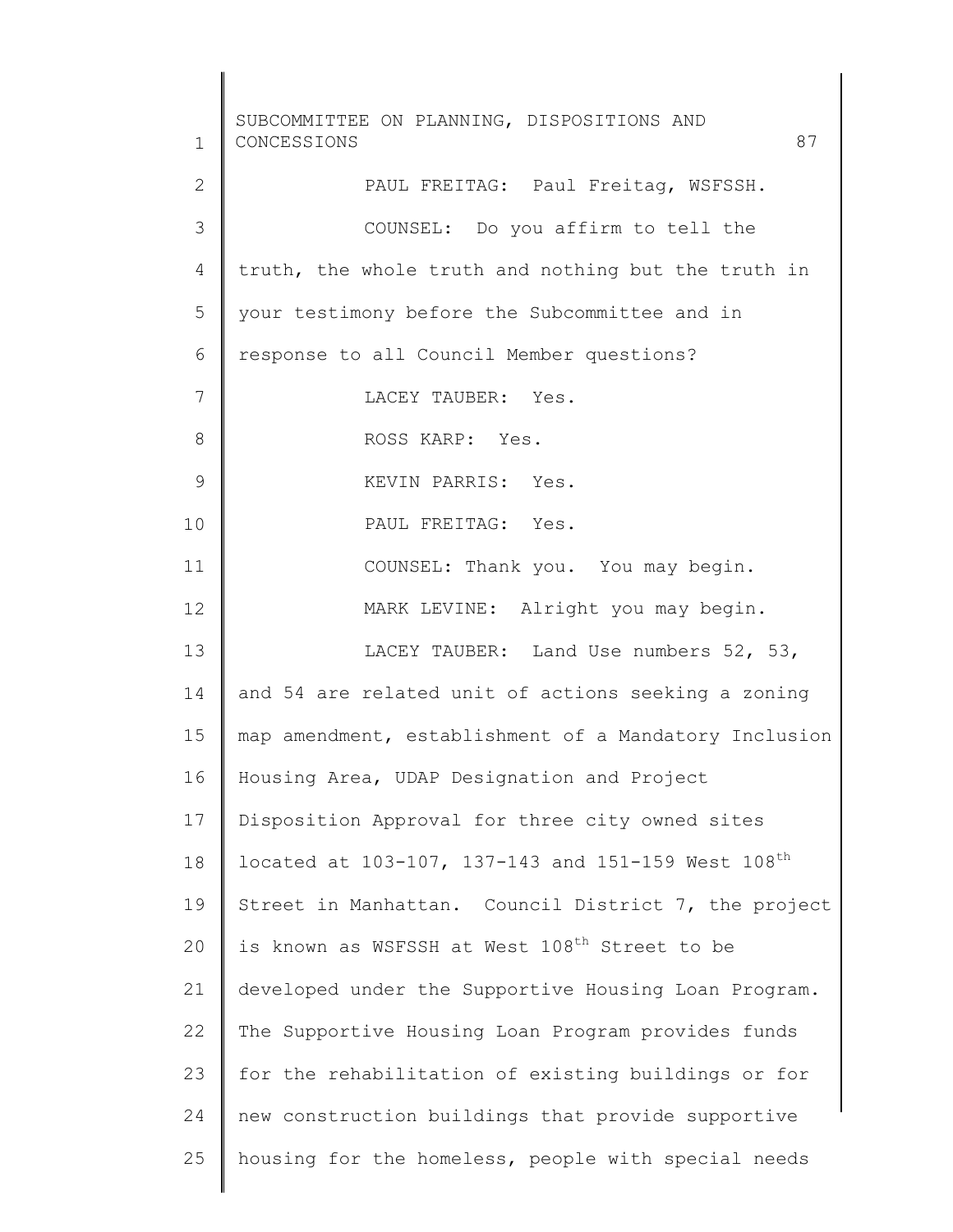1

2 3 4 5 6 7 8 9 10 11 12 13 14 15 16 17 18 19 20 21 22 23 24 25 and other persons of low income. HPD works with the Department of Homeless Services as well as other public agencies to ensure that the completed projects meet programmatic guidelines. The sponsor of the project West Side Federation for Senior and Supportive Housing WSFSSH was selected through a competitive process and proposes to combine the city owned lots with a privately owned lot located at 183 lot 10 forming the project area. The city owned lots contain active public parking garages all of which operate on a month to month leave between the city and garage operators. The private lot, lot 10 is the current location of the Valley Lodge Shelter and provides transitional housing for homeless seniors with a capacity of 92 shelter beds. Under LU54, the sponsor plans to construct two 11 story buildings with affordable and supportive housing units as well as community facility spaces on the disposition area and adjacent private lot. The project will be build in two phases, an eastern building and a western building. In total, there will be approximately 279 units for occupancy by homeless and low income persons plus 2 units for superintendants as well as a new transitional housing facility containing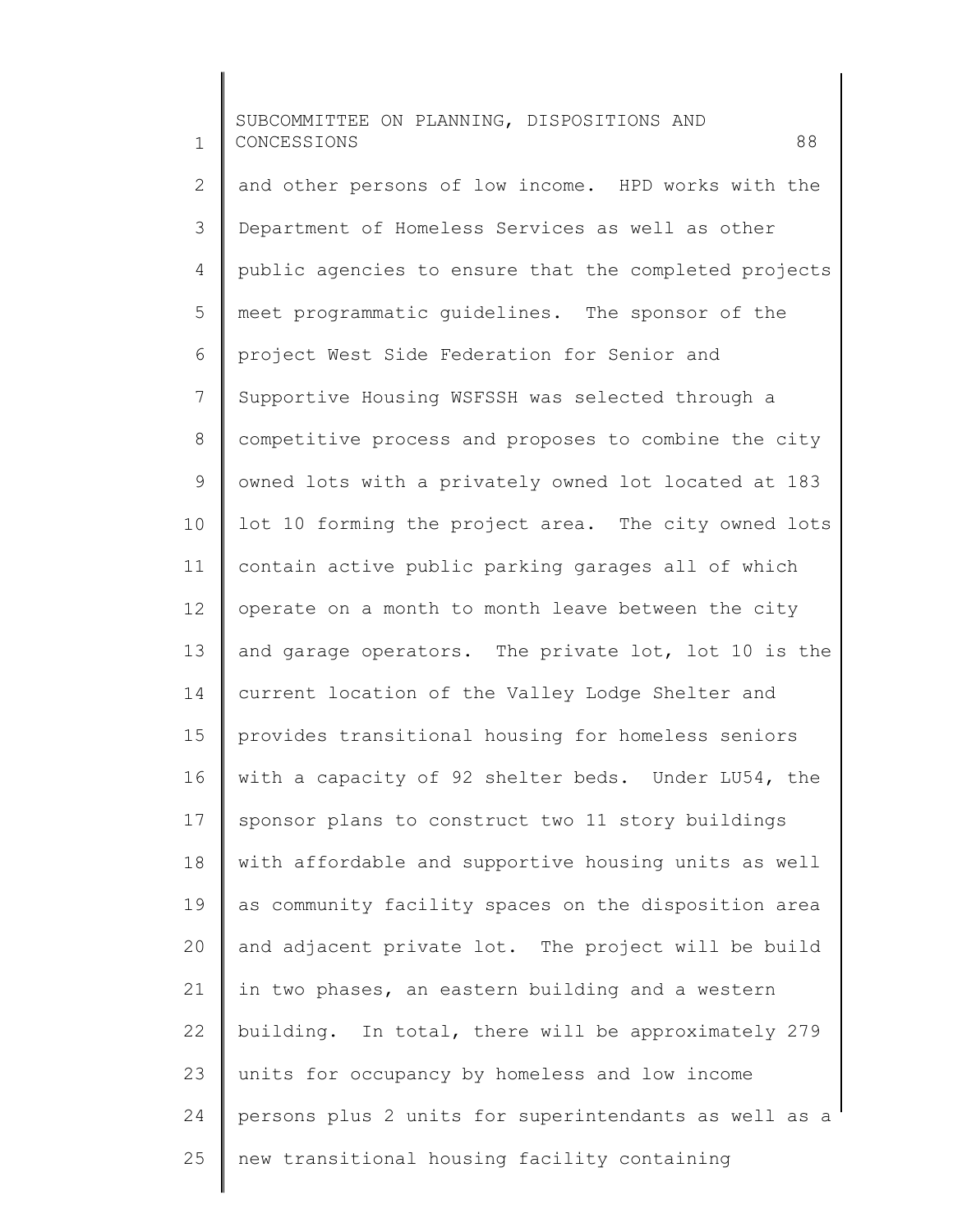1

2 3 4 5 6 7 8 9 10 11 12 13 14 15 16 17 18 19 20 21 22 23 24 25 approximately 110 shelter beds. Formerly homeless tenants referred by DHS and other city agencies will pay up to 30% of their income as rent. Other tenants will pay rent set up to 30% to 60% of the Area Median Income (AMI) on an annual basis. The, I think that was suppose to be 32 not 30F. The western buildings will be the first phase and includes 119 supportive units all of which will be studios and 79 affordable units that breakdown as follows, 53 one bedroom, 18 two bedroom and 8 three bedroom apartments. Rents will vary from \$191 for a supportive studio at the 30% AMI tier to \$1321 for a three bedroom in the 60% AMI tier. The building will be energy efficient and amenities will include 24 hour security, community room, administrative offices, social service offices and will also contain space for the Central Park Medical Unit (CPMU) which is a volunteer ambulance service offering free emergency medical care throughout Central Park. The space will be for an office and enclosed parking for approximately 3 CPMU ambulances when not in use. The building would also include a new public restroom and storage area for the adjacent Anibal Aviles Playground as a federally qualified health center that is available to the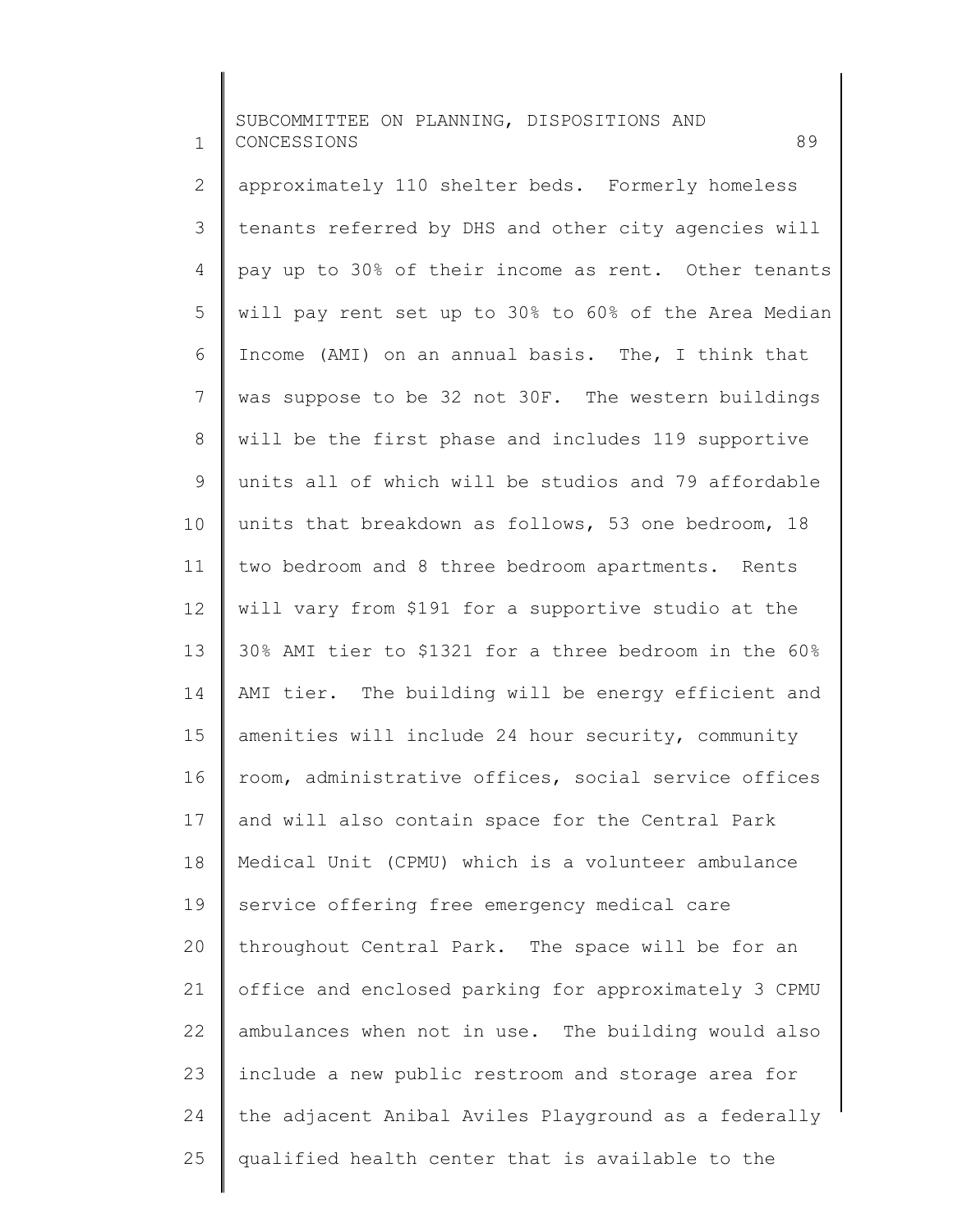1

2 3 4 5 6 7 8 9 10 11 12 13 14 15 16 17 18 19 20 21 22 23 24 25 residents and the public in partnership with the Institute for Family Health. On site social services will be available to all residents. During the construction period, residents of the Valley Lodge Shelter will be relocated to a facility in community District 7. Post construction, the shelter will be returned to the West 108<sup>th</sup> Street location and will contain 110 beds. It should be noted that the proposed shelter enlargement for Valley Lodge exceeds 25% of its current floor area meeting the requirement for a Fair Share Analysis which was conducted by the Department of Homeless Services in conjunction with this application. The Fair Share Analysis determined that the use of the site is appropriate and consistent with the criteria for the location of city facilities. The second phase of the project includes the construction of the eastern building that will provide 81 units of Senior Supportive Housing and one superintendants unit. The building will also contain community event spaces and an office suite for WSFSSH's support service. LU number 52 seeks a Zoning Map Amendment to change an R8B Zoning District to an R8A District that will provide sufficient floor area for the intended design and use of the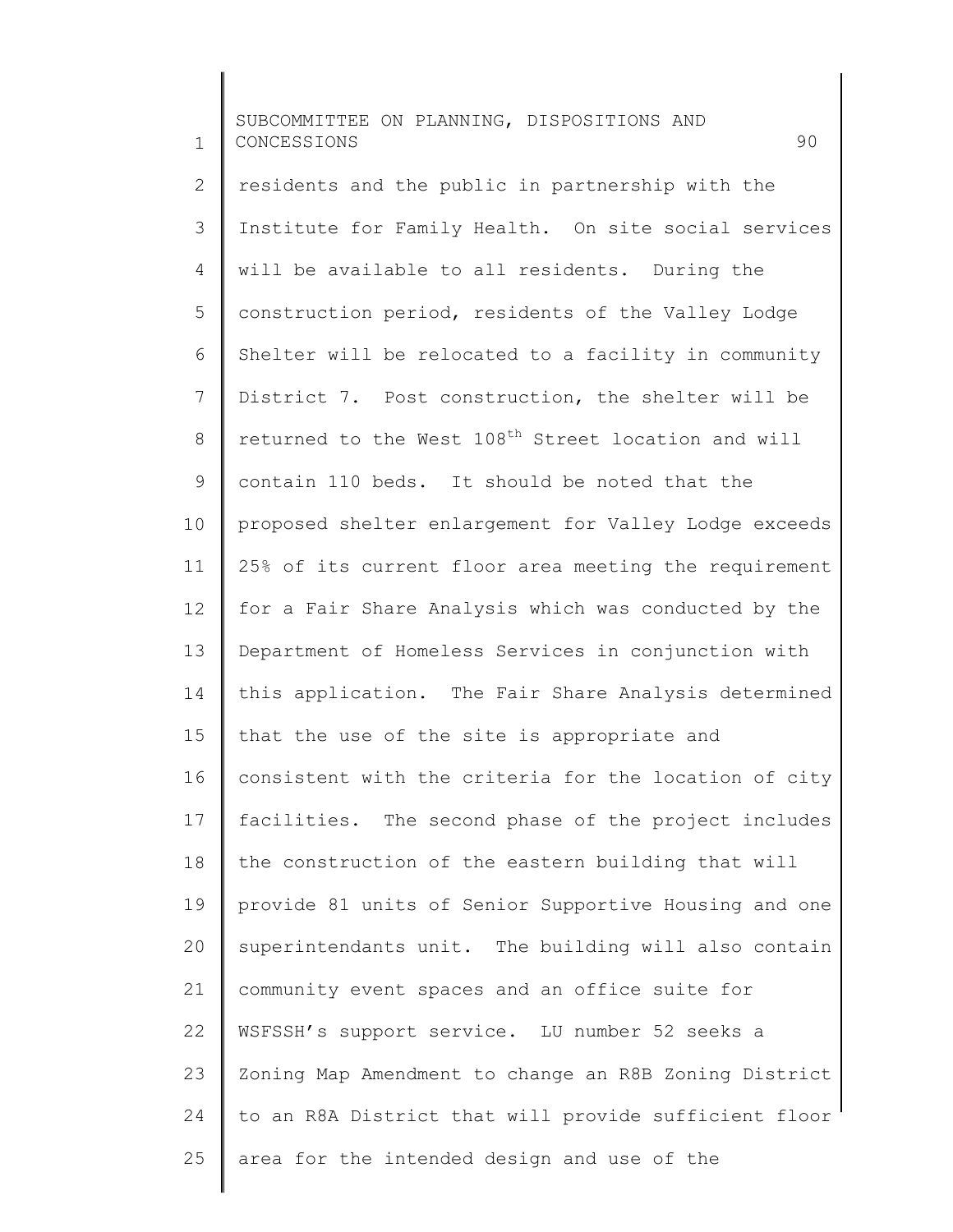1 2 3 4 5 6 7 8 9 10 11 12 13 14 15 16 17 18 SUBCOMMITTEE ON PLANNING, DISPOSITIONS AND CONCESSIONS 91 development. LU number 53 seeks a Zoning Text Amendment to MAP an MIH area utilizing option 2. Because the proposed project would be community facility use group 3 which is for profit or nonprofit institutions with sleeping accommodations it would not required MIH compliance. However, if a site were to be developed for residential use in the future, compliance with option 2 would be required. In order to facility construction of the WSFSSH at West  $108^{\text{th}}$ Street Project HPD is before the Planning Subcommittee requesting approval of LU numbers, 52, 53, and 54 and now I am going to turn it over to WSFSSH to talk through more details of the project. PAUL FREITAG: Okay. Good afternoon, my name is Paul Freitag I am the executive director of the West Side Federation for Senior and Supportive Housing otherwise known as WSFSSH. Last year WSFSSH

19 20 21 22 23 24 25 celebrated our 40<sup>th</sup> Anniversary of providing housing and services to older New Yorkers on the upper West Side. We have a very, very long term commitment to this community. Uhm beginning with our very first building the Marseilles Apartment located at Broadway and 103<sup>rd</sup>. WSFSSH has now grown to include 26 buildings located on the West Side in Harlem and also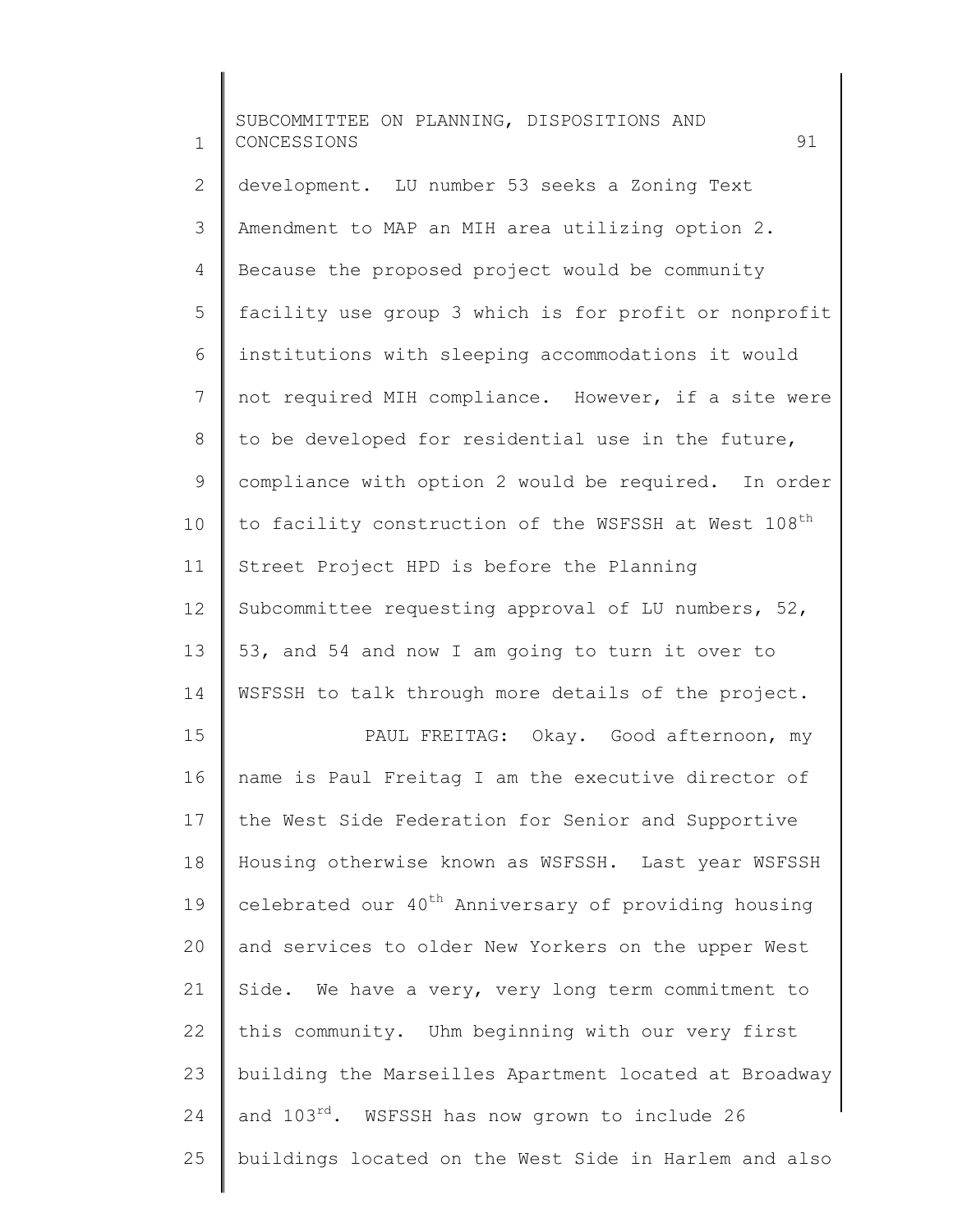1

2 3 4 5 6 7 8 9 10 11 12 13 14 15 16 17 18 19 20 21 22 23 24 25 in the South Bronx with over 2000 apartments. We develop, we own, we manage and we provide services in all of our buildings and I believe that the comprehensive nature of our mission is the key to our success. I would like to say that during our 40 year history we have seen a reduction in the need for affordable housing but unfortunately this is not the case. Today there are over 200,000 older New Yorkers on waiting lists for affordable housing apartments and WSFSSH has actually had to close almost all of our waiting lists because the time that you would be on a waiting list often exceeds the expected life span of the resident on the waiting list. In community District 7 and 9 it is estimated that there are 44,000 seniors currently on waiting lists that would have them waiting more than 10 years. So first to talk about the project. This was already introduced but just to go through it uhm quickly. We are proposing that, I would like to first talk about the program for this project. So this is a 100% affordable development which includes 275 permanently affordable apartments uhm in a mix of studios, one and two bedroom apartments, one two and three bedroom apartments. Additionally, the development will allow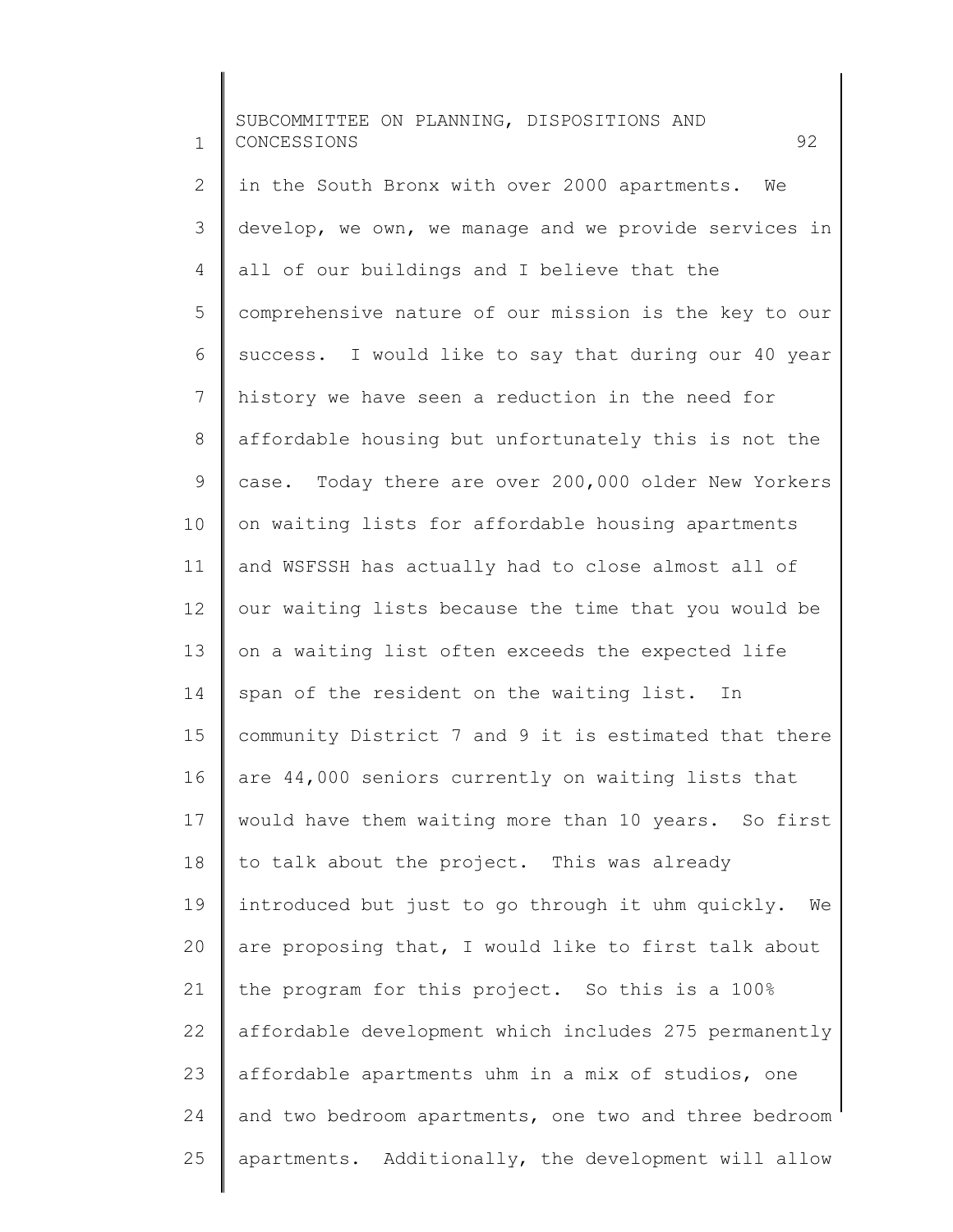1

2 3 4 5 6 7 8 9 10 11 12 13 14 15 16 17 18 19 20 21 22 23 24 25 us to expand Valley Lodge our transitional shelter for older New Yorkers which is operated at this location on West 108<sup>th</sup> Street for almost 30 years. During its 30 year history, Valley Lodge has helped literally thousands of older New Yorkers transition from homelessness to permanent housing with services. Uhm, this chart shows the distribution of the units and the proposed rents. Uhm the two phase, this is a two phase development with 198 units being built in the first phase and 81 in the second. The Senior Supportive Units will be targeted for older New Yorkers earning 30% of AMI which is affordable to Seniors who are living on a fixed Social Security income. The majority of the family apartments will be for families earning at or below 60% of Area Median Income with a percentage also for individuals at 30% of AMI. For household consisting of a single individual, 60% of AMI is an income is about \$40,000 a year. It just as a point of reference and the family units will have a 50% preference for Community Board 7. One of the aspects of this project that I am most excited about is a plan to not only provide high quality affordable housing services but also to bring program elements that will benefit the entire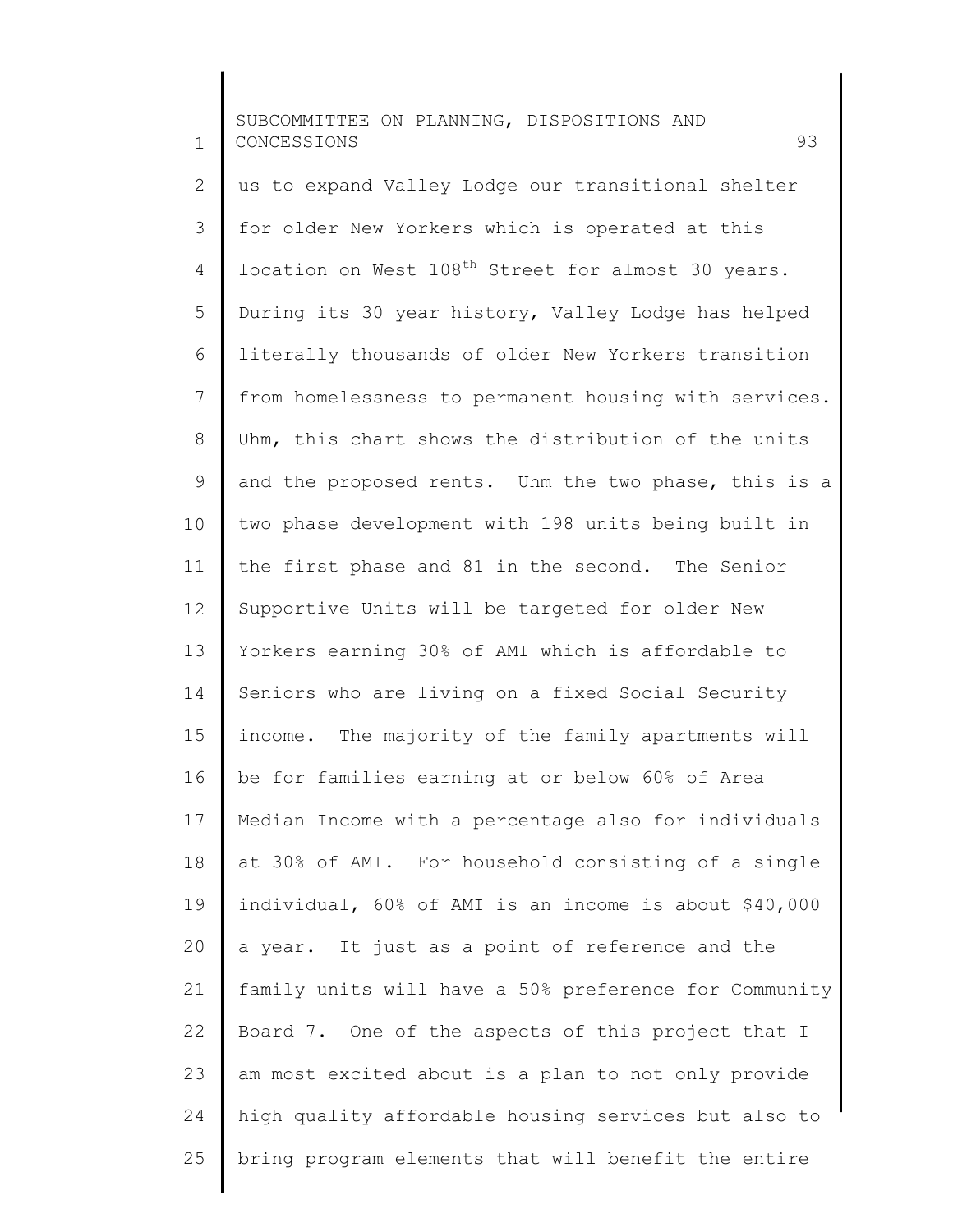1

2 3 4 5 6 7 8 9 10 11 12 13 14 15 16 17 18 19 20 21 22 23 24 25 community not just our residents. Our commitment to serve the greater community has been a focus of our conversation for various community groups during the last two years and I am so pleased to be able to incorporate their feedback into our plans. WSFSSH at West 108 will include the following community services 1) We will be working with the Institute for Family Health, a partner of WSFSSH for almost 30 years who will provide a 5,000 square foot community health center where all residents of the upper West Side can receive primary care medical services for themselves and their families. This healthcare will be affordable to all who need it. 2) We heard from the local community about the needs for restrooms in the Anibal Aviles Playground immediately to the west of the phase 1 site and we are incorporating these restrooms into our design. We are happy to learn from our conversations with the Parks Department that with the addition of the restrooms to the playground will allow Parks Department to staff the playground associate who can then provide supervision and programming. 3) In our conversation with Bloomingdale Family Services we learned having a place for them to store equipment near the playground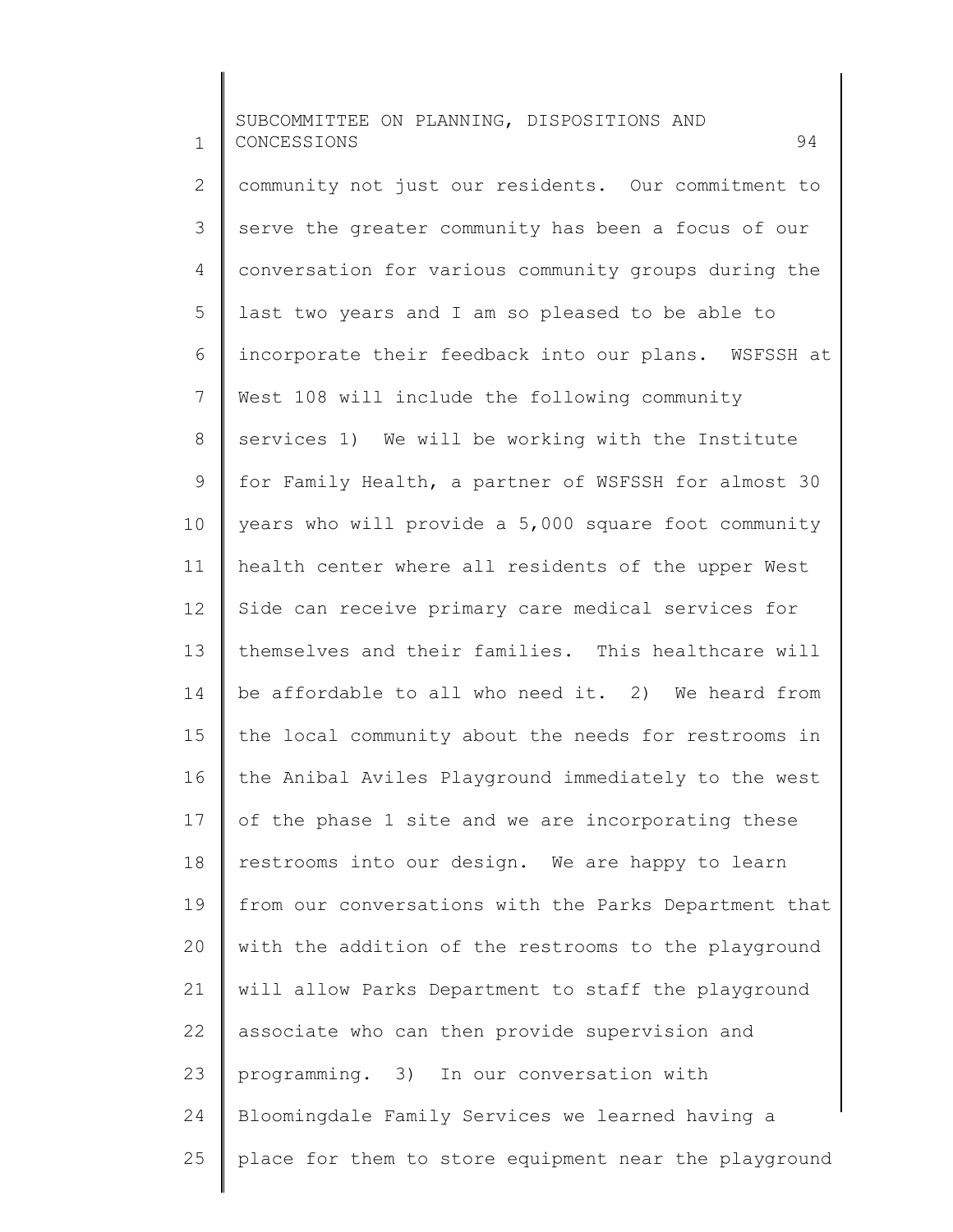1

2 3 4 5 6 7 8 9 10 11 12 13 14 15 16 17 18 19 20 21 22 23 24 25 would help them provide a richer experience for the children in their daycare and headstart programs that use the playground on a daily basis. We are happy to report that the storage space into our design. 4) During our conver... during our public conversations we learned at the Central Park Medical Unit, a not for profit ambulance corp that provides services in Central Park was seeking a location to store their ambulances when they are not in use. We are happy to provide this for the Central Park Medical Unit and have even had additional conversations with them about how they could use our new building in order to provide first aid classes and other safety focused trainings to uhm to their members and to the community at large. Finally, we have heard from many organizations about the need for public meeting spaces. The proposed building will include a number of meeting spaces of different sizes and we are designing them in such a way so that they can be directly accessed from the sidewalk for use by the greater community for a range of functions and meetings. WSFSSH currently provides community meeting space in several of our existing buildings and we are happy to also provide this community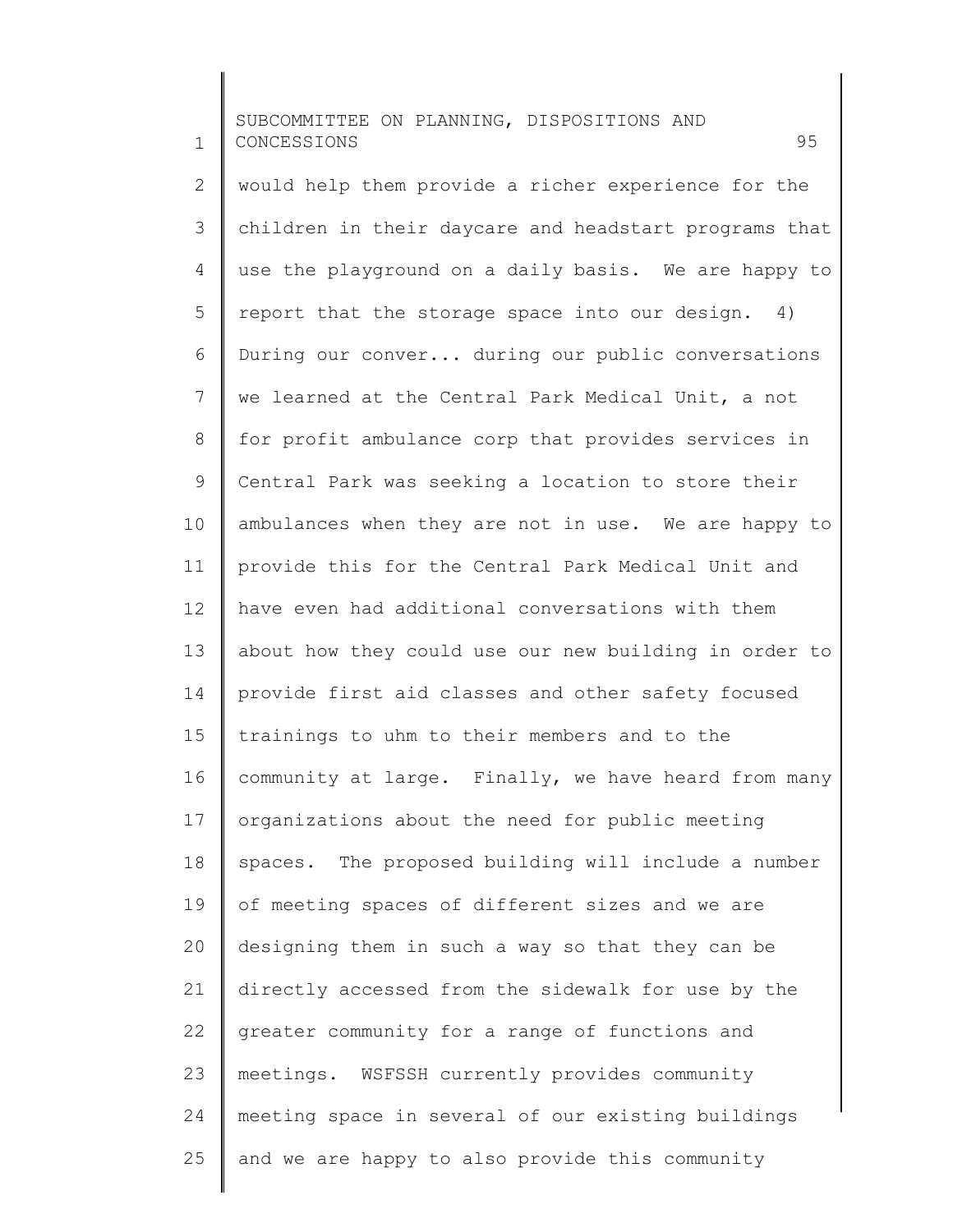1

2 3 4 5 6 7 8 9 10 11 12 13 14 15 16 17 18 19 20 21 22 23 24 25 service in this new development. So these two plans show the ground floor level and the lower level, in blue are those spaces that will be dedicated to community serving services and in the orange are those shared WSFSSH and community meeting spaces. So now I would like to move on from the program to the site itself. Uhm this slide shows the existing conditions on West 108<sup>th</sup> Street between Amsterdam and Columbus. On this is a very a unusual block currently in comparison with the mostly residential East, West blocks on the upper West Side. The north side of the block consists of the three city owned parking garages and WSFSSH's Valley Lodge Transitional Housing and the Anabil Aviles Playground. The southern side of the block is occupied almost entirely by MS 54 and its associated ball fields. Between the playground and the ball fields, a very large percentage of the block consists of open space and both the playgrounds and the ball fields are mapped as parks and will remain as open space into the future. Also of note, is that the existing garages are noncompliant with the current required rear setbacks and extend all the way to the rear lot leading only to the rear of the lot line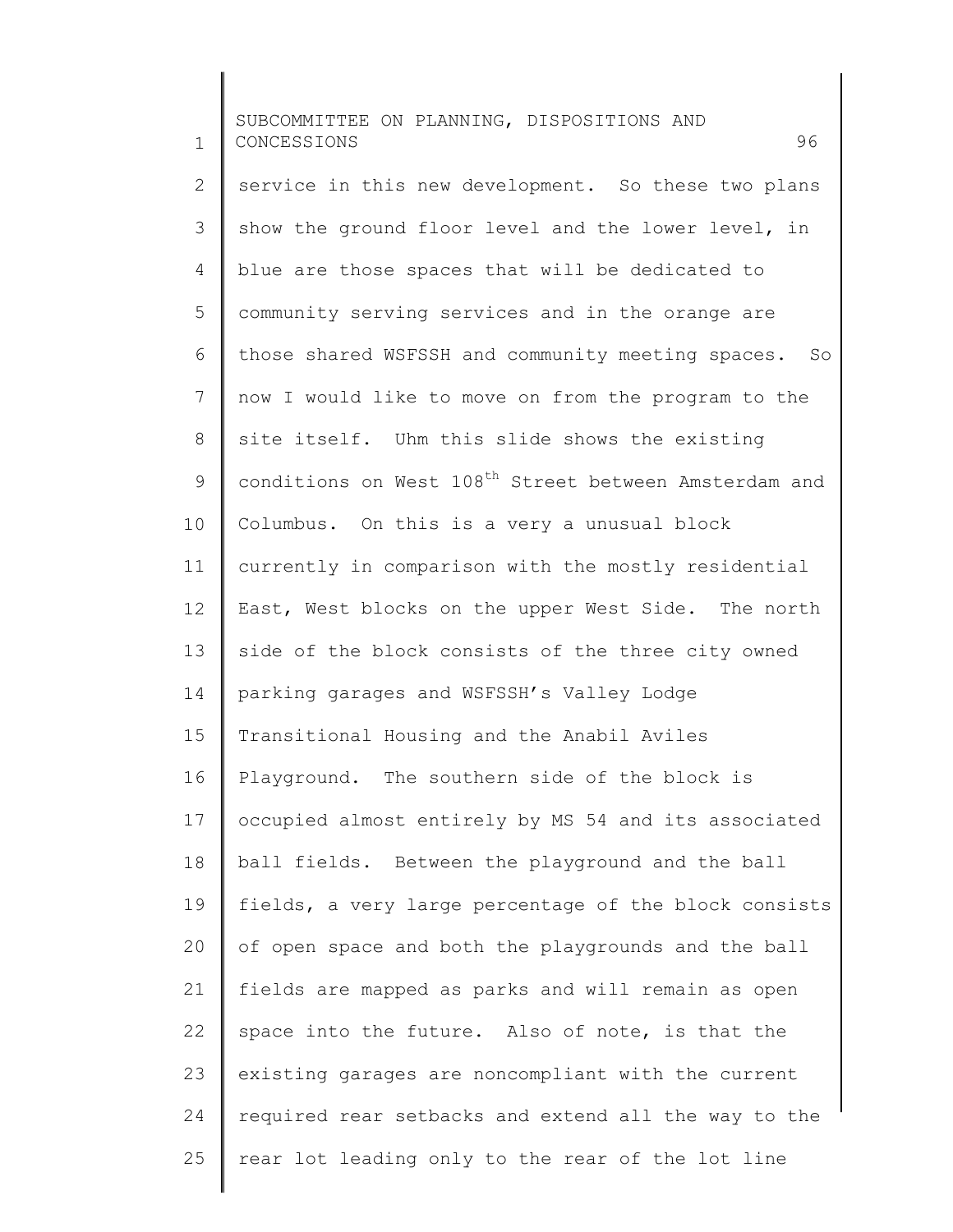1

2 3 4 5 6 7 8 9 10 11 12 13 14 15 16 17 18 19 20 21 22 23 24 25 leaving only a very narrow slot between the rear of the garages and the buildings on West 109<sup>th</sup> Street. This slide shows the proposed site plan, so to the west of Anabil Aviles Playground we have the phase one development and to the east we have the phase two development. Uhm the proposed uhm the proposed phase one building heights, the proposed phase one building heights along the street will range from six to nine stories and after a 15 foot setback will rise to 11 stories. Of note is that the proposed building will conform with the required rear setbacks and provides between 30 and 40 feet of breathing room between the rear of the building and the back lot line. This year yard will be landscaped. Go to the beginning. Uhm so this shows the street elevation of the building looking south. Given the length of the facade, of the building, the facade has been organized in a manner to reduce the overall masking along the street. If we look at the far west, the building at the far end, this is actually an existing building. Our building has taken its que from the existing height, stepped up one story to seven stories then sets up to nine stories in the middle and then steps back down to six stories immediately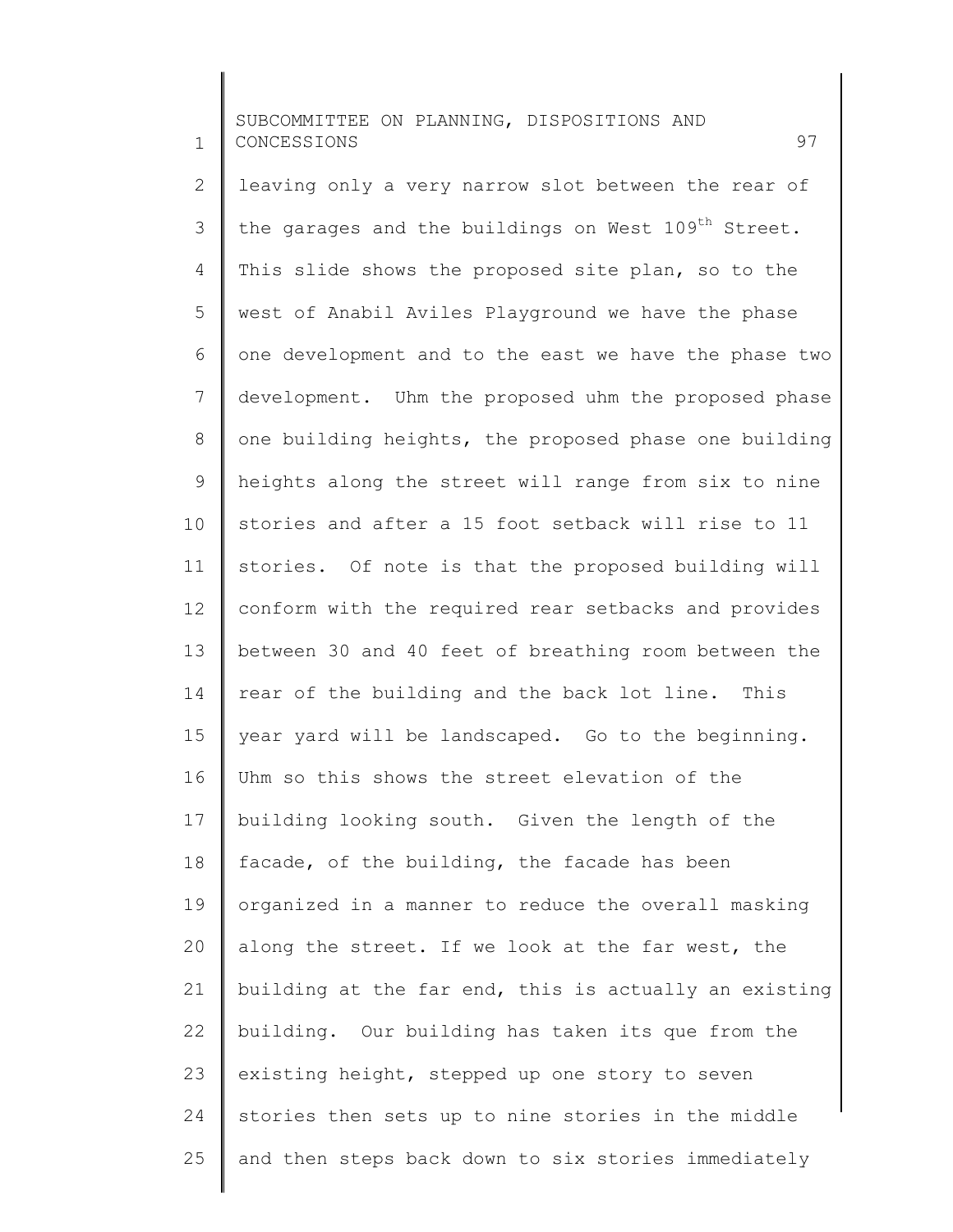1

2 3 4 5 6 7 8 9 10 11 12 13 14 15 16 17 18 19 20 21 22 23 24 25 adjacent to the playground. Of note, is that the six story portion of the building next to the playground is only marginally taller than the existing garage in that location and therefore will no additional impact in terms of shadows on the playground. Uhm you can see that after a 15 foot setback the building does rise to 11 stories. Let's see. Uhm you can also see in this rendering in the back, the 22-story cathedral tower building which is on the block between 109<sup>th</sup> and 110<sup>th</sup> street and not shown in this view is a 17story residential building down at the corner of Amsterdam and 108 so our proposed building is significantly less high than other buildings in the vicinity. Our goal here was to create a building which would match the scale and context of the existing block but also allow us to maximize the affordable housing apartments and also provide for a very rich blend of community services. In order to do this, we are requesting a Zoning Change from R8B to R8A. However, although R8A could have an allow FAR 7.02, the proposed building will use only an FAR 5.3. This lower FAR would be enforced through a land disposition agreement with the city. Uhm this shows the how the facade of the building will appear at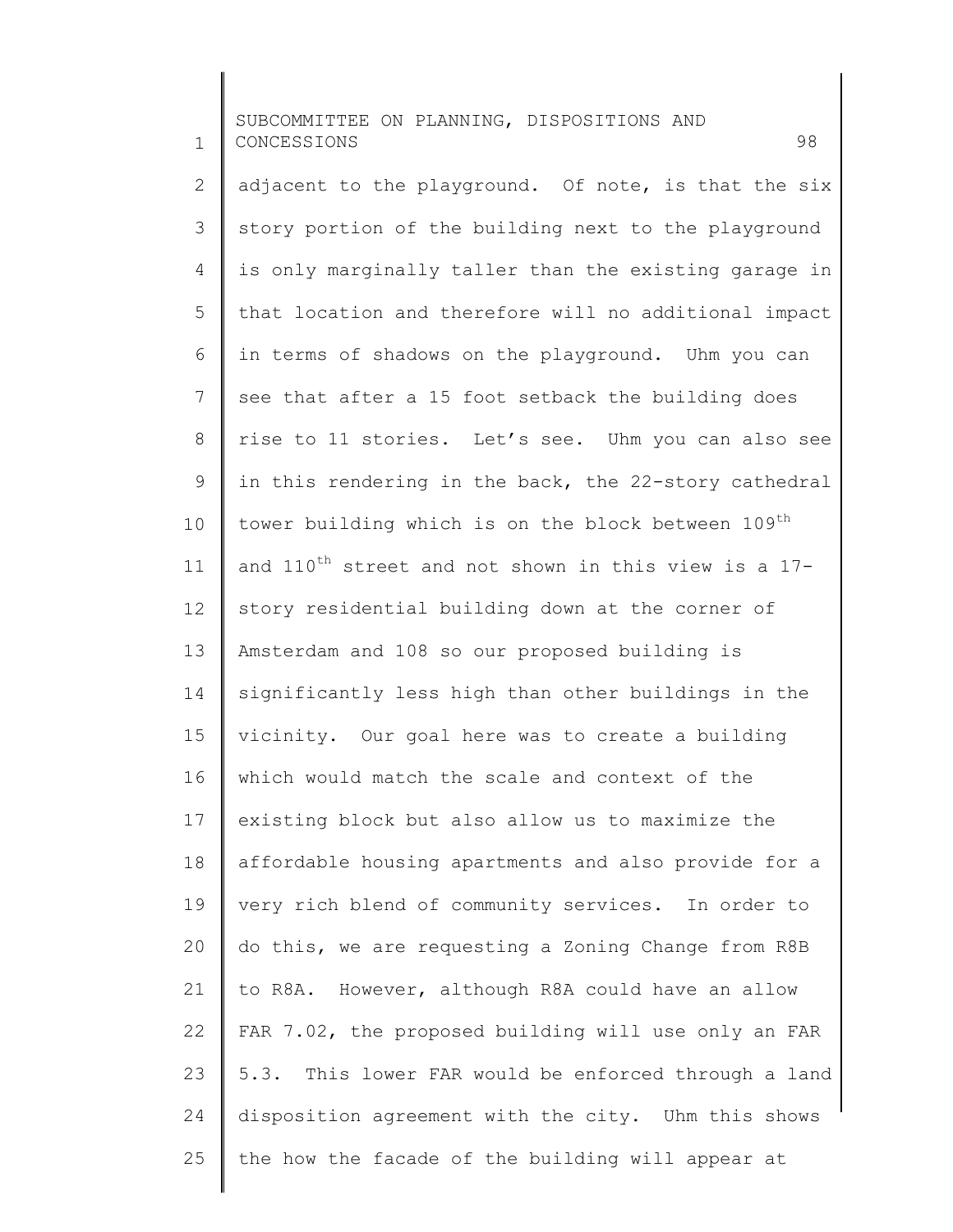1 2 3 4 5 6 7 8 9 10 11 12 13 14 15 16 17 18 19 20 21 22 23 24 SUBCOMMITTEE ON PLANNING, DISPOSITIONS AND CONCESSIONS 99 sidewalk level. The ground floor has been designed with a great deal of transparency to animate the sidewalk and allow views in and out of the spaces. The building has been designed with numerous entrances into the residents, into the community health center with specific entrances that can be used to access the community meeting spaces. Overall, this development will unlading a block that currently is dominated by blank facades and by multiple curb cuts to provide access to the garages. The building that we are presenting here today is the result of a two year process of reaching out to community organizations to present our plans and get their feedback and ideas. Specifically this input has lead to our program of community services that we are proud to have incorporated into this project. I am very grateful for the time that organizations have taken to meet with us and as of today we have 33 organizations who have signed on to support our efforts to create affordable housing with community services on West 108<sup>th</sup> Street. Thank you. CHAIR BEN KALLOS: Thank you Council Member Levine you want to ask any questions.

25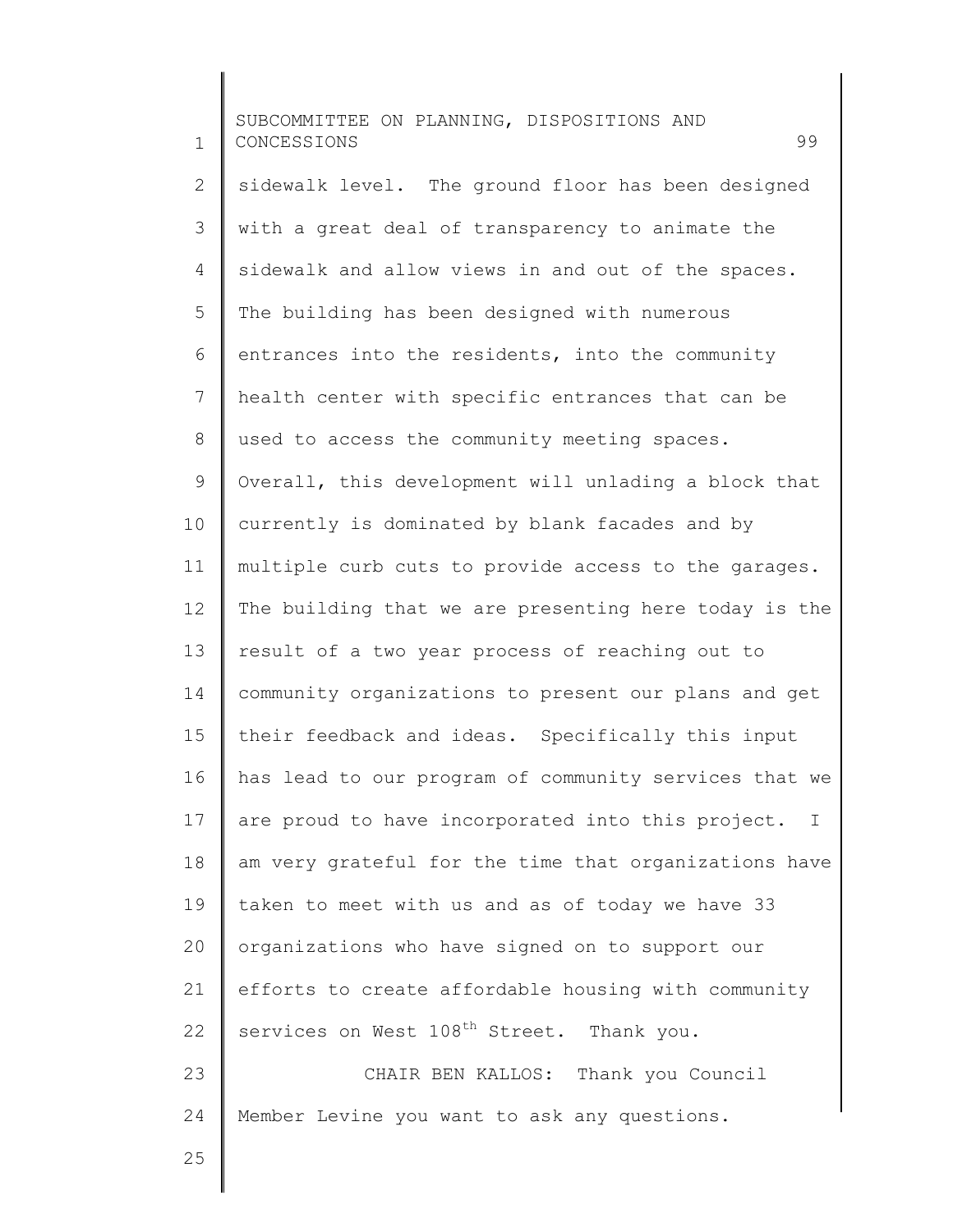2 3 4 5 6 7 8 9 10 11 12 13 14 15 16 17 18 19 20 MARK LEVINE: I really enjoyed that power while I had it. Alas, back to being a regular Council Member. I do have several chair of the Health Committee, there is that. I do have several questions uhm for you after a very thorough presentation, uhm could it would perhaps be an HPD question, could someone explain the status of Avilla's Playground, which I understand uhm is not entirely clear the extent of which is mapped as city parkland or not and what implications that might have for future development in the vicinity. ROSS KARP: Sure, I will speak to that. You are current it is not currently mapped as a park but it is, uhm it is property that is within the jurisdiction of the Department of Parks so it is treated as a park by the Department of Parks and Recreation. So it has, it carries with it all of the designation that a particular park would have it is just not currently mapped as a park.

21 22 23 MARK LEVINE: Is it, is there DPA, there Department of Parks and Recreation documentation to confirm that?

25

24

1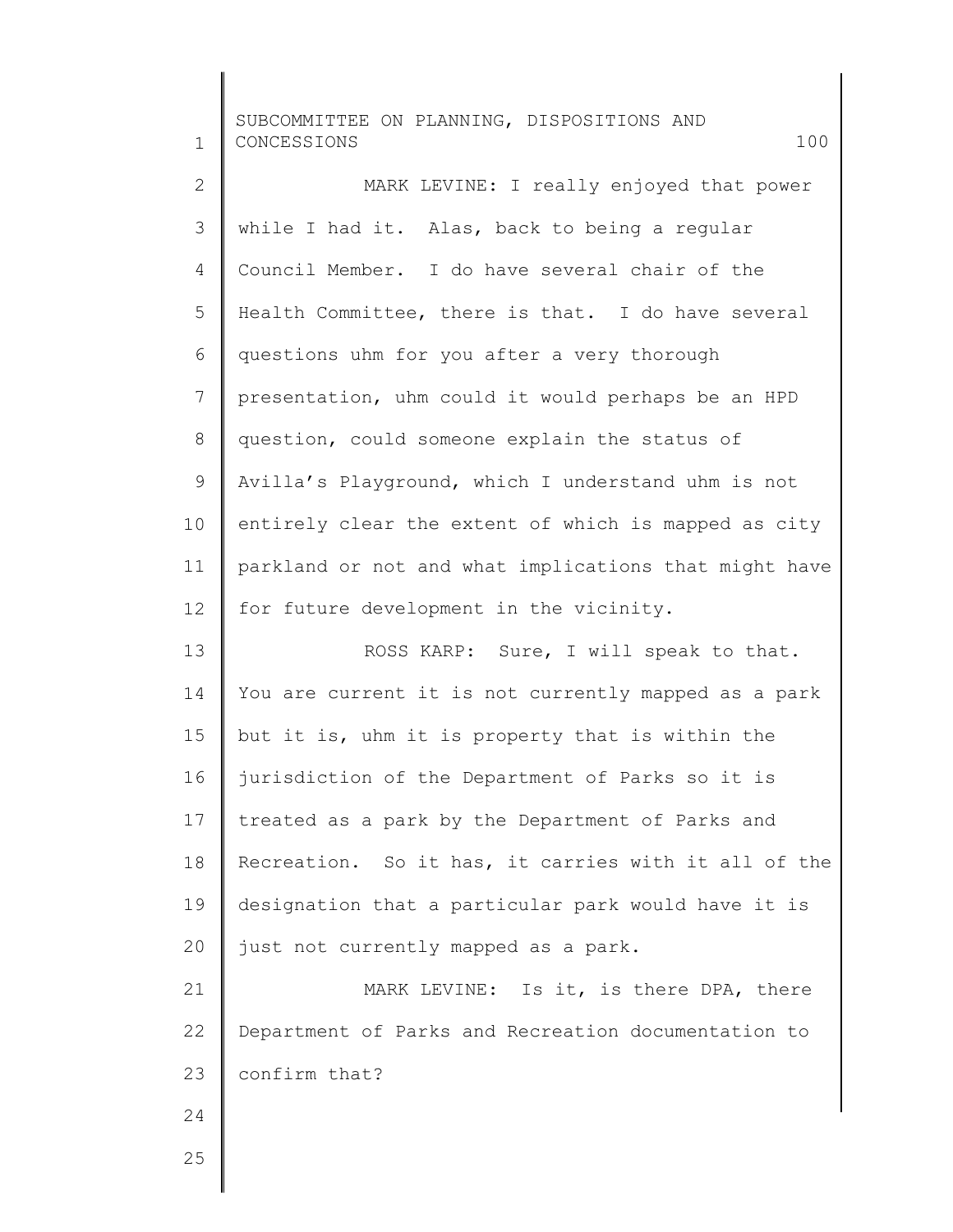1 2 3 4 5 6 7 8 9 10 11 12 13 14 15 16 17 18 19 20 21 22 23 24 25 SUBCOMMITTEE ON PLANNING, DISPOSITIONS AND CONCESSIONS 101 ROSS KARP: I can, I can send you some clarification documentation about that, in our conversations with parks. MARK LEVINE: And would this then generate, floor, even though it is not mapped as park land would it generate floor area for future adjacent development? ROSS KARP: It would not because its, because it's in the jurisdiction. MARK LEVINE: We lost, we lost audio. Roger. We lost audio. We are back. Alright. ROSS KARP: So just to finish my response so because this is a property that is under the jurisdiction and management of parks it doesn't carry any zoning designation. MARK LEVINE: Is it what is known as a JOP, a Jointly Operated Park. ROSS KARP: Uhm I'm not clear if it's under that designation, I can find out for you though. MARK LEVINE: Okay, we are just concerned that if it generates floor area and uhm god forbid WSFSSH would change its plan for the eastern building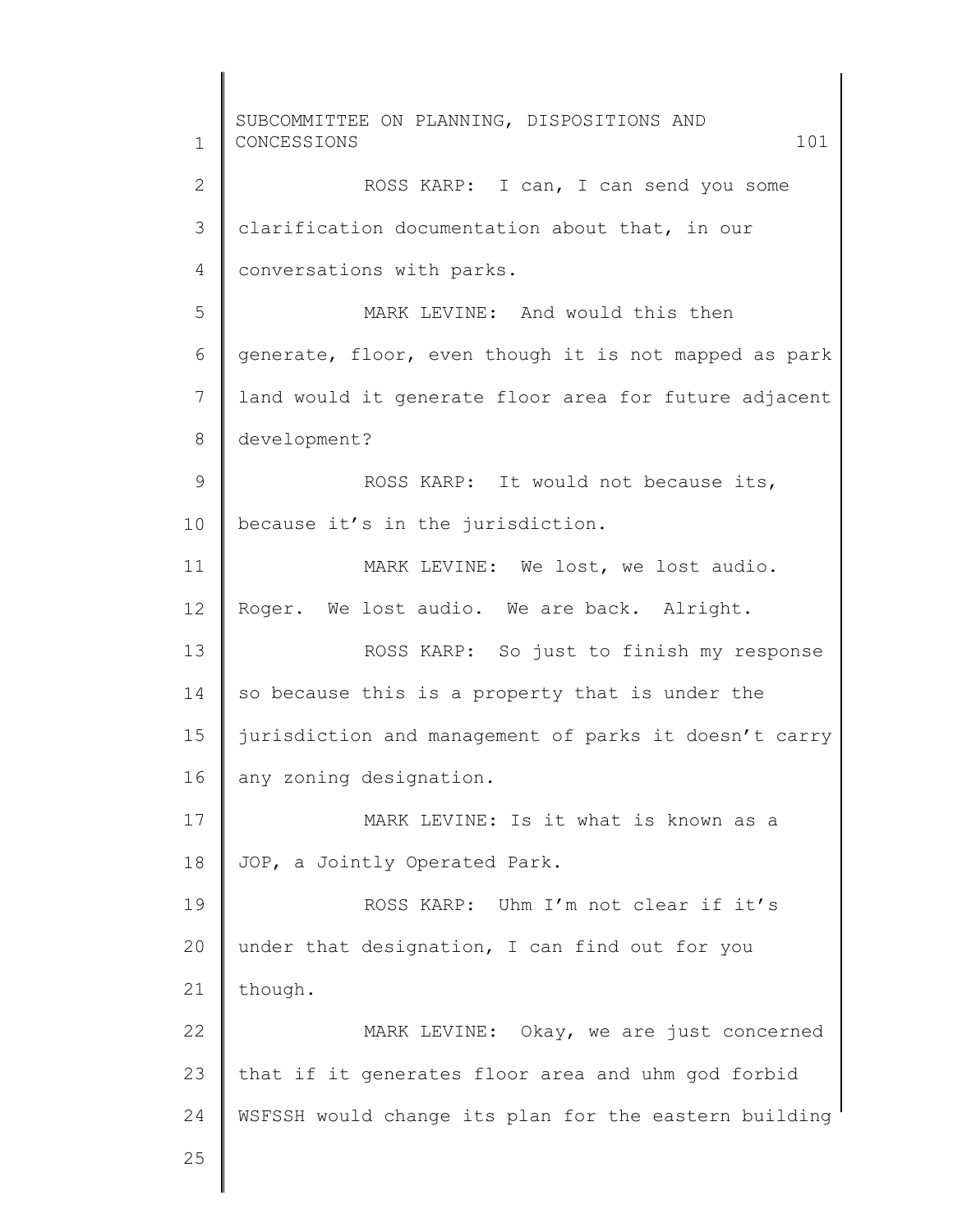1 2 3 4 5 6 7 8 9 10 11 12 13 14 15 16 17 18 19 20 21 22 23 24 25 SUBCOMMITTEE ON PLANNING, DISPOSITIONS AND CONCESSIONS 102 that then we could wind up with a very, very, very tall structure there. ROSS KARP: Understood. I can get back to the Council with or conversations with Parks about this site. MARK LEVINE: Okay and can you explain which phases of this project trigger MIH and to which you could explain one would or would not. ROSS KARP: So because this property is falling under Use Group 3 which is community so with sleeping accommodations, it's not considered, it's not considered residential and you need to be, you need to be, your project needs to be a residential project that is using residential FAR to trigger MIH. MARK LEVINE: But for the eastern building, phase 2, we would trigger MIH because it's. ROSS KARP: That's correct. MARK LEVINE: Even though it would be presumed 100% affordable, I'm not sure what the program there is so. LACEY TAUBER: Right so, oh, sorry, uhm. I don't know what to do here. So yes so we are using the SARA Term Sheet which actually provides deeper affordability levels. This is something about the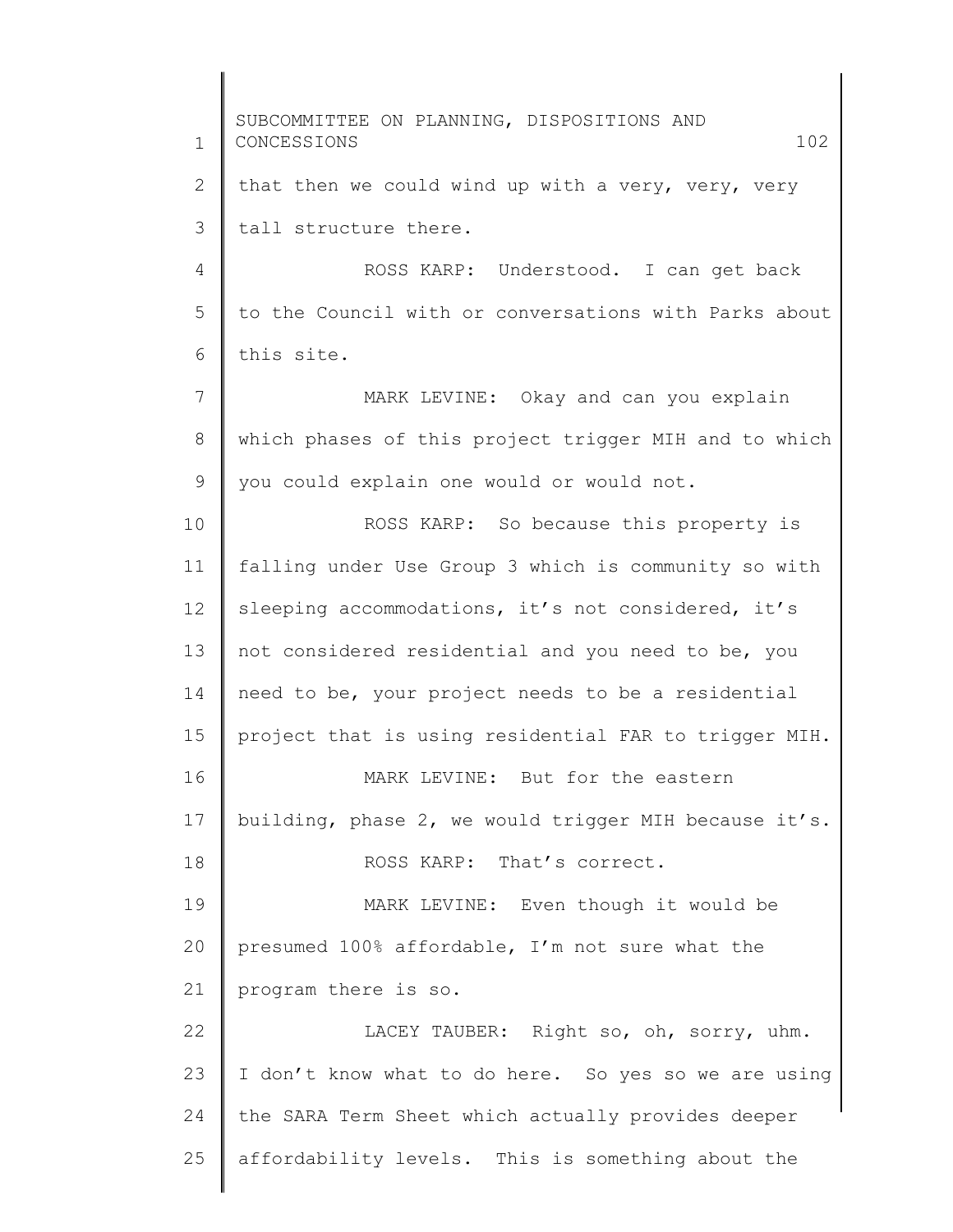1 2 3 4 5 6 7 8 9 10 11 12 13 14 15 16 17 18 19 20 21 22 23 24 25 SUBCOMMITTEE ON PLANNING, DISPOSITIONS AND CONCESSIONS 103 way I talk yes, okay, oh, but you know what here, let me move my phone, maybe that's the problem. Nope, okay, uhm, so it's really more about what would happen after the Regulatory Agreement would expire if that, if there were something different that would happen. You know, I mean we assume we are going to be working with WSFSSH for as long as we can, you can plan for but I think the idea is for both phases that we would be looking at what would happen after the Regulatory Agreement. I'm going to stop talking. MARK LEVINE: Sorry about the microphone. Uhm, just, just to understand so we are concerned about the question of why the phase two site would trigger MIH, only in the eventuality that this 40 year Regulatory Agreement is expired and then and then a future owner could develop it but that even if WSFSSH they had a radical change of mission, hypothetically in the next couple of years, that uhm, this that would still be held to restrictions on the site. Is that correct? ROSS KARP: Yes so, I am Ross Karp, I am the HPD project manager, Special Needs Housing so the first building is being financed with a Supportive Housing Loan Program which because 60% of the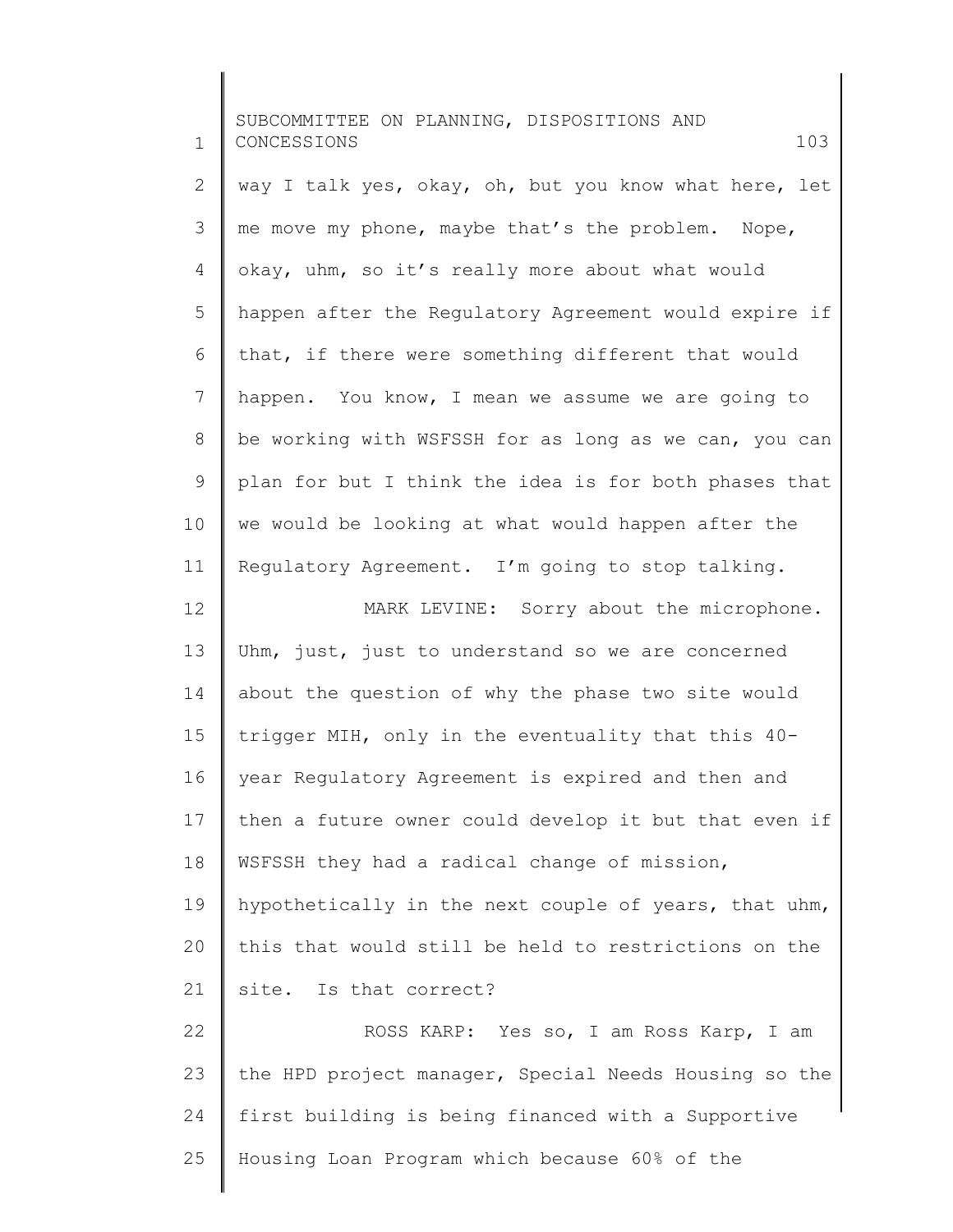1 2 3 4 5 6 7 8 9 10 11 12 13 14 15 16 17 SUBCOMMITTEE ON PLANNING, DISPOSITIONS AND CONCESSIONS 104 building is being set aside for formerly homeless tenants it's classified by DOBS a community facility. The second pha... and so that this building will have a 60-year Regulatory Agreement so whatever happens for the first 60 years Mandatory Inclusionary Housings won't necessary be irrelevant just because the building will be restricted to that use as we build it when we close, the first 60 years. The second phase, the financing has not been fully developed, uhm, we are expecting it to be 100% senior building and so those are often financed under a different loan program where it wouldn't be classified as a community facility and if that is the case then it is classified as a residential building then it will be subject to Mandatory Inclusionary Housing.

18 19 20 21 22 23 24 MARK LEVINE: Got it. But to the extent now that we are debating about over which open if MIH we choose, it would have no impact on the program for this building as currently envisioned. Again it is only for the eventuality of this as the agreement expires. ROSS KARP: Yes.

25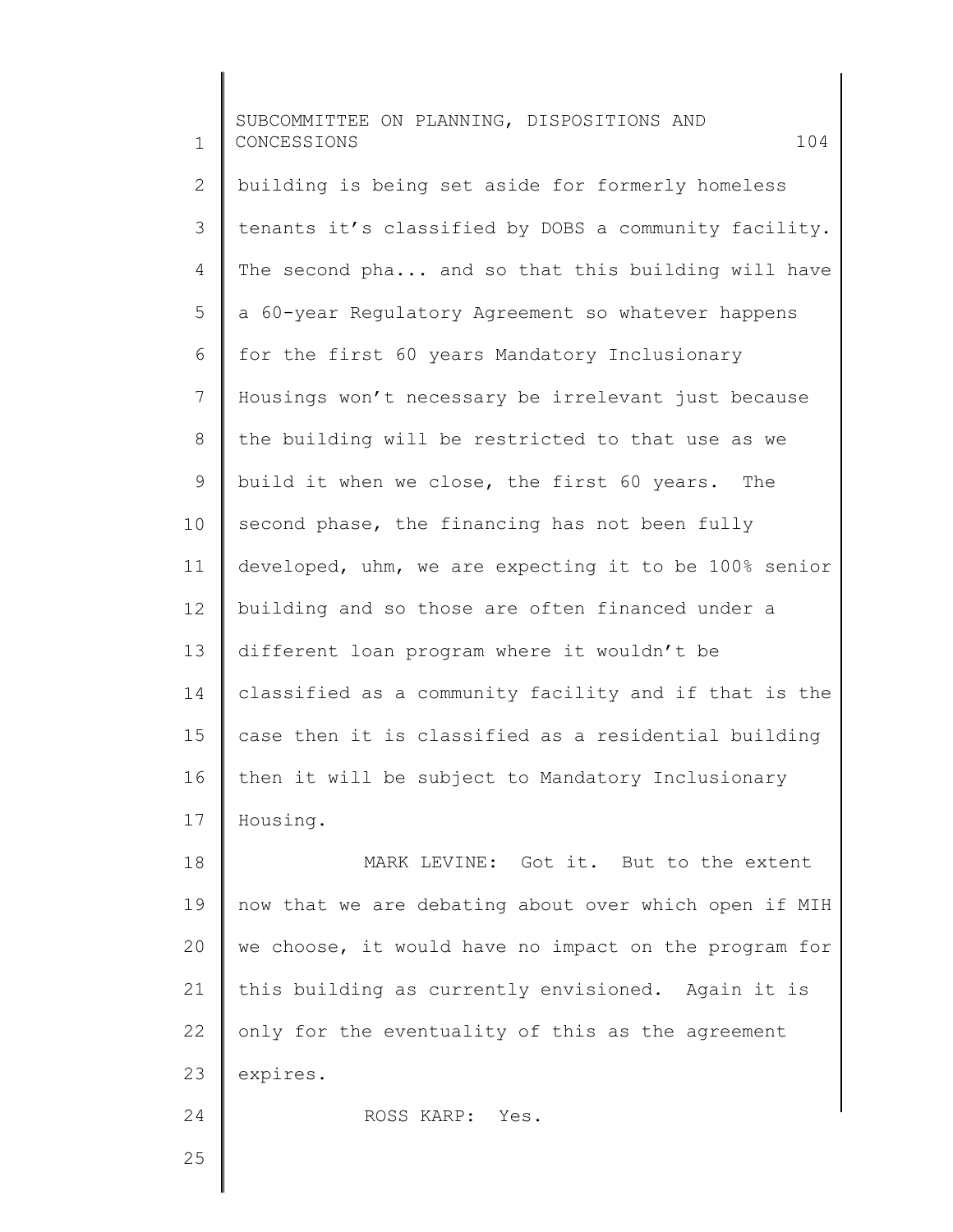1 2 3 4 5 6 7 8 9 10 11 12 13 14 15 16 17 18 19 20 21 22 23 24 25 SUBCOMMITTEE ON PLANNING, DISPOSITIONS AND CONCESSIONS 105 MARK LEVINE: So for phase two the plan is that I think that project begins or construction would begin in 2023, do I have that right? Or maybe demolition begins in 2023? So that's a five year period in which presumably the garage is still going to operate but the site will be owned by WSFSSH is that right? CHAIR BEN KALLOS: No because we are not doing a disposition today on that. Someone can explain that? ROSS KARP: Correct, so the intent is for the first phase we would be doing the disposition for the first garages and then subsequently disposing of the third garage at the time that that project is ready to close? MARK LEVINE: So this ULAP would authorize you to dispose but you wouldn't do that? ROSS KARP: Correct. MARK LEVINE: So it would be status quo on that lot until, until presumably 2022 or whenever? ROSS KARP: Correct. MARK LEVINE: Okay understood. Uhm, how many building service jobs will this project create?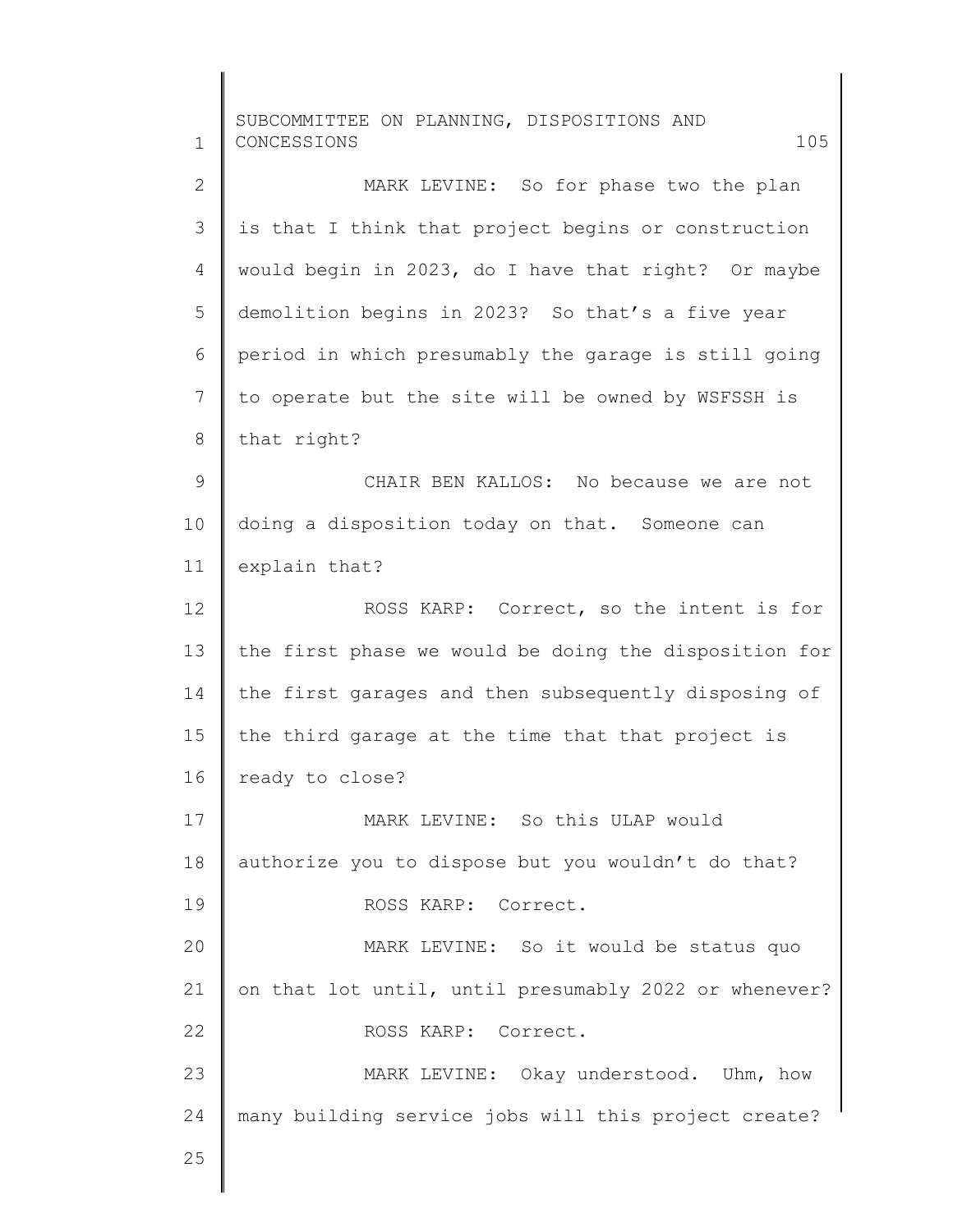1 2 3 4 5 6 7 8 9 10 11 12 13 14 15 16 17 18 19 20 21 22 23 24 25 SUBCOMMITTEE ON PLANNING, DISPOSITIONS AND CONCESSIONS 106 ROSS KARP: So our estimate is that there will be approximately 17 uhm positions created, building service positions created by the two building. The one building being the shelter and the other being the Permanent Affordable Housing. MARK LEVINE: And have you, estimated phase two? ROSS KARP: We have not estimated phase two. MARK LEVINE: Okay so 17. ROSS KARP: Phase one. MARK LEVINE: On phase one from the two building. Uhm will prevailing wage apply? ROSS KARP: No we will not use prevailing wage in the, for the building service employees, uhm we actually. This is a project that has a great deal of community benefits, we are providing a lot of our community space free of rent and as because it is 100% affordable project, obviously we are constrained, we cannot raise the rents in order to generate additional revenue and so for that reason the project has actually been planned in a way that it would not provide prevailing wage for the maintenance workers.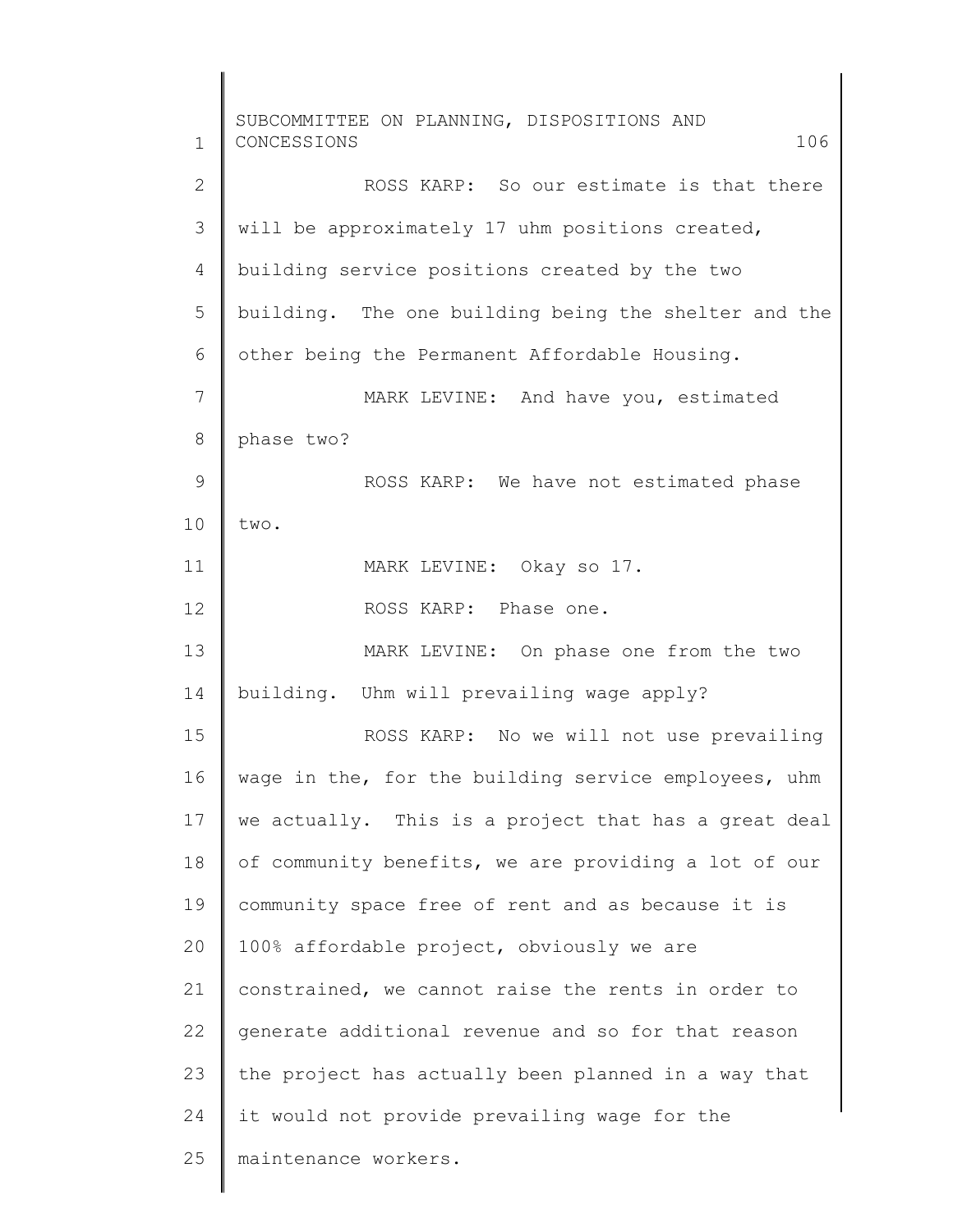1

24

25

2 3 4 5 6 7 8 9 10 11 12 13 14 15 16 17 18 19 20 21 22 23 MARK LEVINE: WSFSSH is not a deep pocketed developer. Your providers in Support of Housing and Homeless shelters so I understand that you are under financial constraints. The City however has a stated mission of creating and supporting good paying jobs with good benefits and this is an opportunity to do that. Building service work has been that kind of employment sector for the city, providing the kind of jobs that people can build a career off of and provide for their families and, and prepare for retirement, etc. There are other projects other ULURPs that have been approved in the last term where we were able to find the funding to provide Prevailing Wage for the Building Service Workers, why can't the City not asking WSFSSH, why can't the City put in the extra funding to make that a reality in this site? ROSS KARP: So uhm, the Supportive Housing Loan Program is already putting in a little bit over our Term Sheet for this project because of the all the community benefits and to be able to provide extra units and 30% AMI which is not

something we usually see in our projects. We can of

course continue to look into this but I think it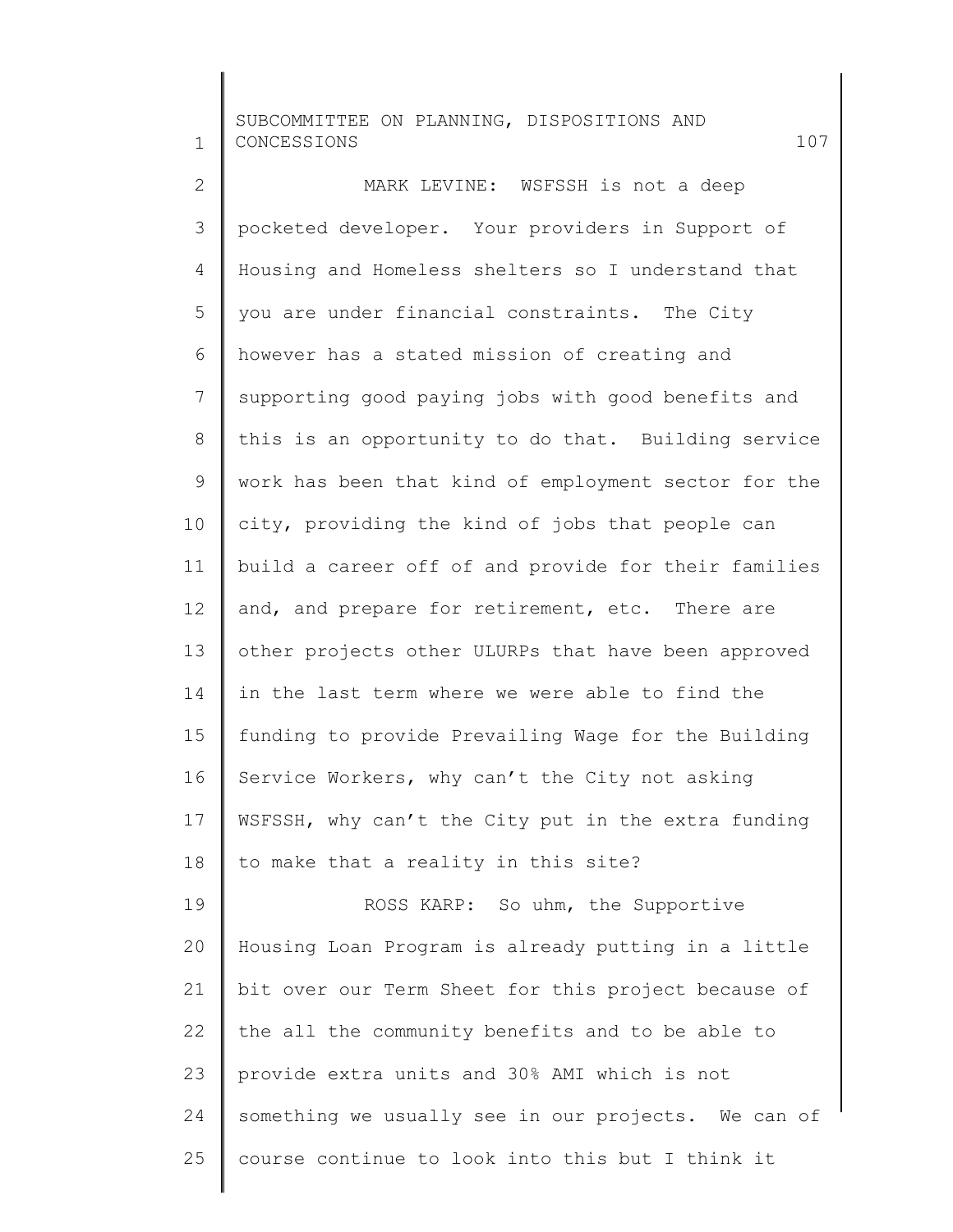1 2 3 4 5 6 7 8 9 10 11 12 13 14 15 16 17 18 19 20 21 22 23 SUBCOMMITTEE ON PLANNING, DISPOSITIONS AND CONCESSIONS 108 would be very hard for HPD to put in more funds in this project. LACEY TAUBER: I think some examples of that can happen when there is an opportunity to add more units at higher AMIs which there is just not an opportunity to do in this project because of the way that this loan program works and also doing Senior Housing on the, on the second phase, uhm and then there is actually also an issue with the, the fact that there is a shelter there and it's not super clear uhm what kind of workers in the project would be covered under an agreement and think there are some concerns about, uhm you know from DHS about hiring agreements that could interfere with their ability to enforce their own requirements for building staff, I don't want to speak for DHS but that was something that was brought to our attention and uhm I mean it is something that definitely something that we have looked at but we just don't, we don't really have the opportunity to budge here like we do in some other, some other Term sheets, some other types of financing.

24 25 MARK LEVINE: Alright this is a City with an \$88 billion Budget, we will see what we approve in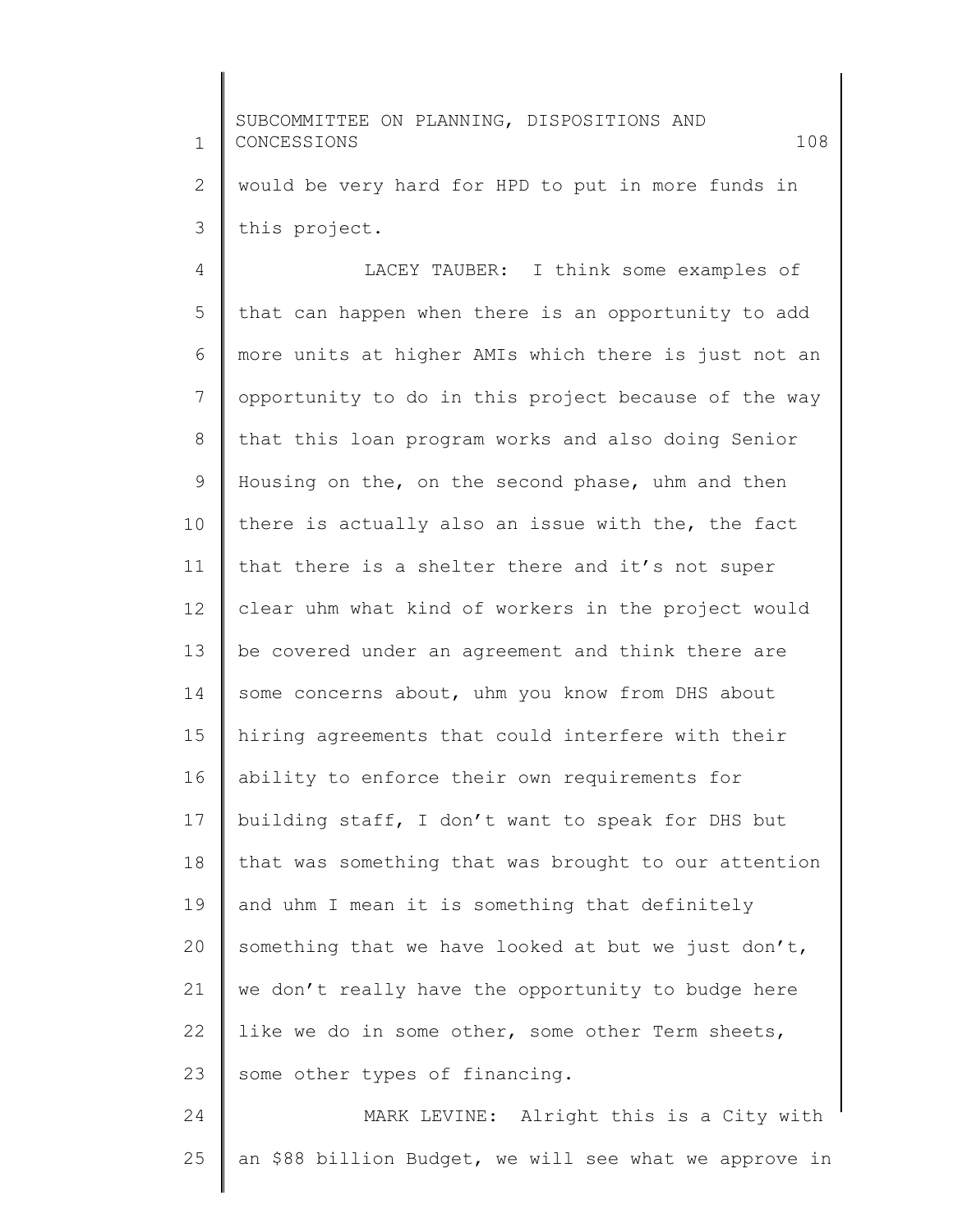1

2 3 4 5 6 7 8 9 10 11 12 13 14 15 16 17 18 19 20 21 22 23 24 25 June. We are talking about uhm probably sub six figures here is the differential in providing the kind of good paying jobs that we, that we know you believe in and the administration believes in, I believe in and the Council believes in so this, this is doable from a funding perspective if we take the big picture on HPDs Budget and the City's Broader Budget and I would employ you to continue to explore creative ways to make that happen. There is, there is something important at stake here that are values are on the line and I think we need to push the envelope to make that happen. Uhm, there is a school across the street from this site, uhm, Booker T. Washington MS 54, has an artificial turf athletic field which is very, very degraded and uhm that's really in need of replacement and I have been strongly advocating that as part of this project to bring back this block to life and to do right by the school which is going to suffer through a difficult construction period that there be a replacement for that turf uhm and I do appreciate one of the very positive signals that I am receiving from the administration on that. Can you say anything about the timing of when such a turf would be installed?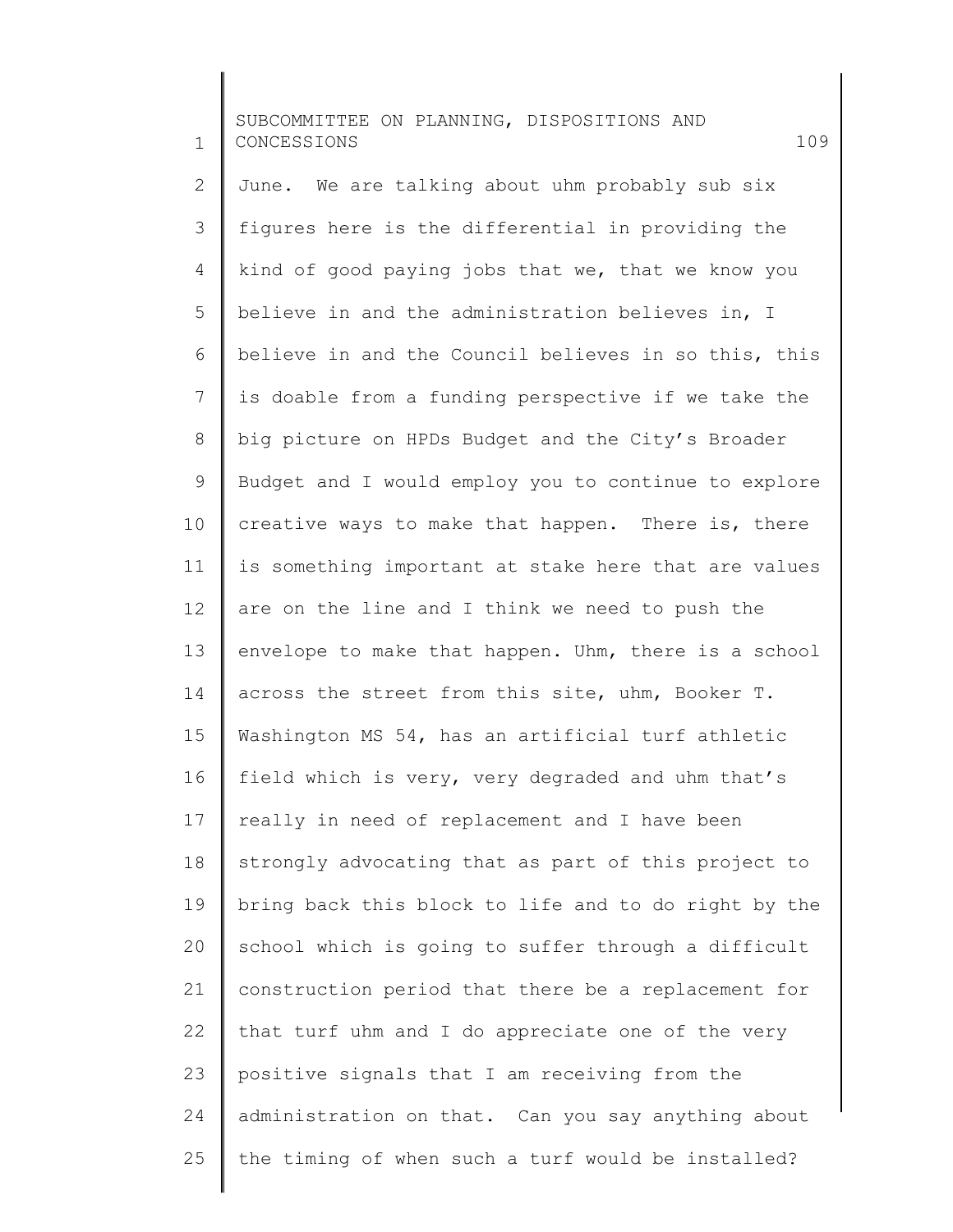2 3 4 5 6 7 8 9 LACEY TAUBER: Yeah so the funding for the turf is secured uhm and we researched on the timing and they told us that the installation is estimated to begin in 2020, uhm which reflects their Capital Process which includes about a year for design which is set to begin this spring and six to nine months for procurement uhm which includes the bidding period. So.

10 11 12 13 14 15 16 17 18 19 20 21 22 23 24 25 MARK LEVINE: Okay that lead time is very frustrating. I just came from the Parks Capital Budget Hearing, I'm unfortunately quite fluent in the long time it takes to do a Parks Capital Budget but boy this is, this is about as cut and dry as I would think a design project could be. You are, it is a little bit more than unrolling some green carpet but you, you are not talking about a lot of complicated elements here. Uhm, there is no building. There is no comfort station, there is not a ton of horticulture involved. I don't think there is a lot of like regrading on the site needed if any, you are essentially, I am over simplifying but you are replacing a worn out carpet. Uhm I know there will be drainage issues and more as long as we are doing the project but I just don't understand why you would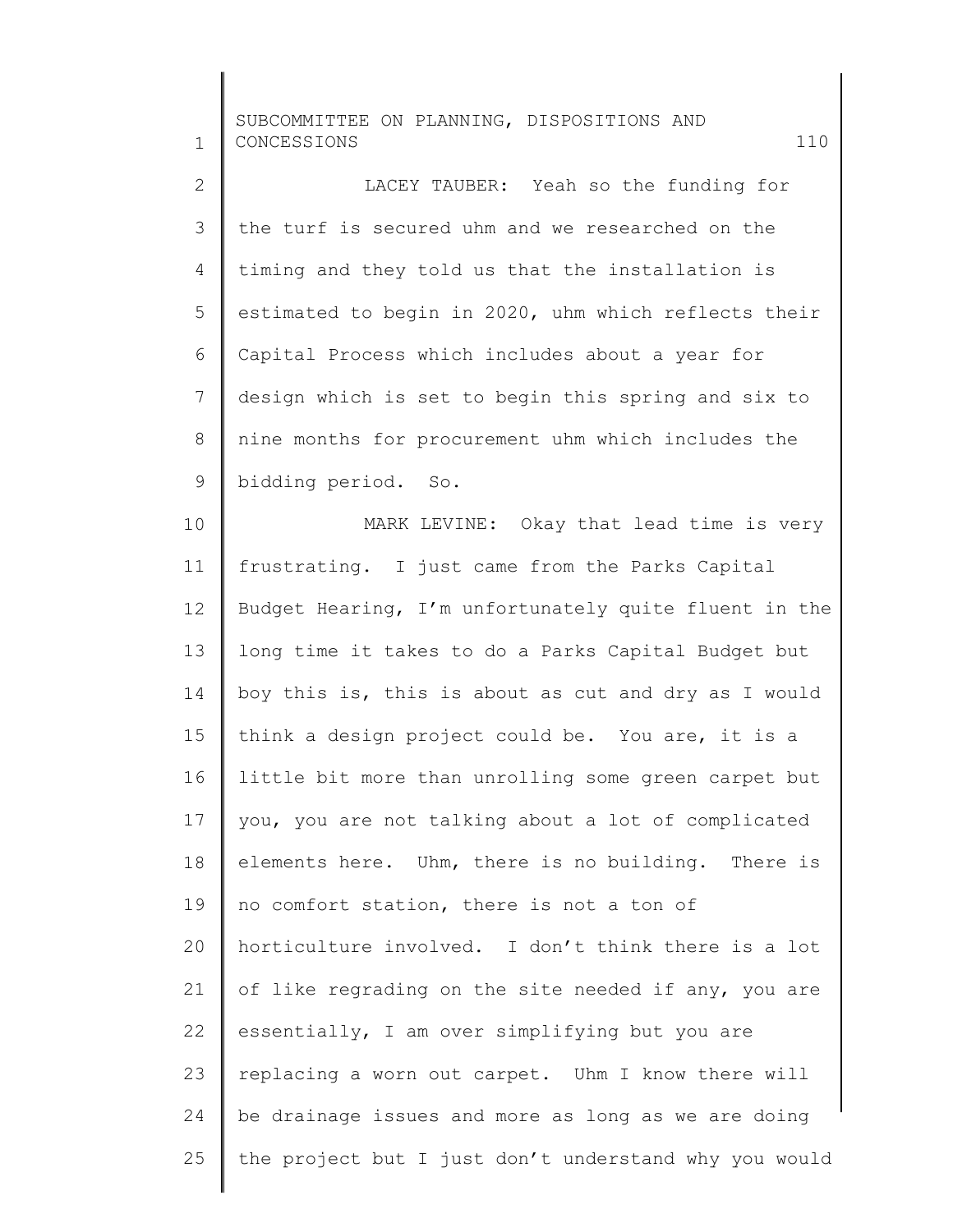1 2 3 4 5 6 7 8 9 10 11 12 13 14 15 16 17 18 19 20 21 22 23 24 25 SUBCOMMITTEE ON PLANNING, DISPOSITIONS AND CONCESSIONS 111 need two years lead time to start work, right, I think that's what you told me, two years lead time to start work, not, not even to complete it. Is that right? LACEY TAUBER: Yeah I mean this is, we hear you and this is something that we can take back to Parks and see if there is any opportunity to speed it up. MARK LEVINE: Alright, we are going to continue to push on that. Uhm, so the, the proposed R8 Zoning which would allow 6.5 FAR, uhm sorry the R8A Zoning that we are proposing would allow a 6.5 community facility FAR; uhm, however it appears that you are not intending the use the full FAR, you are intending to go up to 5.3, uhm that must not be a common thing in these kinds of processes but uhm, uhm, again looking to the long-term here, how do we ensure that there is no future development that would exceed the 5.3 FAR? ROSS KARP: So as it relates to the WSFSSH Project uhm and our disposition documents and our Land Disposition Agreement Documents we, we are going to, uhm mention or it's going to be in those documents that this project is going to be utilizing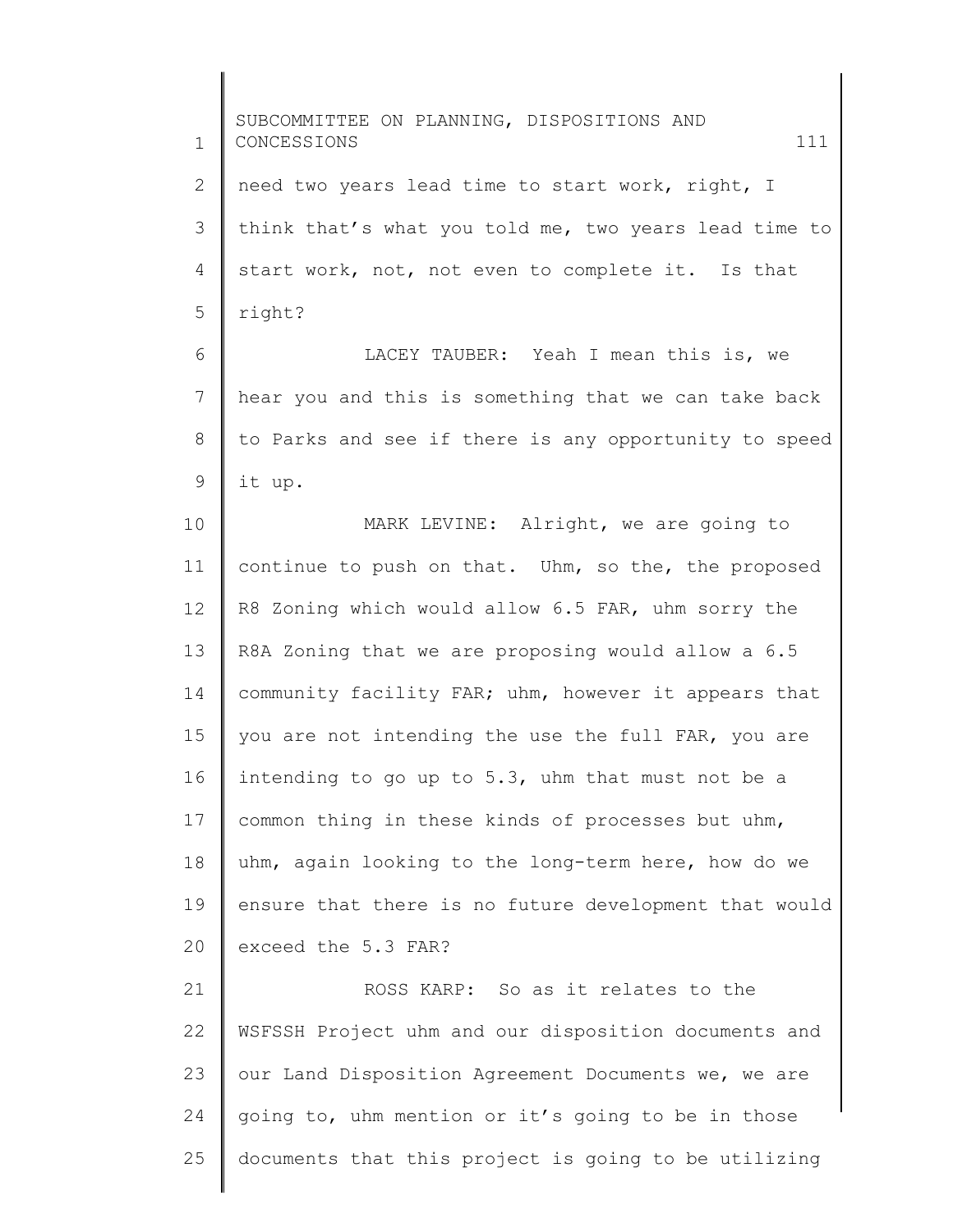1 2 3 4 5 6 7 8 9 10 11 12 13 14 15 16 17 18 19 20 21 22 23 24 25 SUBCOMMITTEE ON PLANNING, DISPOSITIONS AND CONCESSIONS 112 only the 5.3 FAR and so we are going, we are going to memorialize it in those documents. And as it relates to future projects, correct me if I am wrong, I believe that even in the future project even though we will be disposing to WSFSSH there may be some HPD oversight as far as future developers on this site. MARK LEVINE: Great. Uhm, we have raised real concerns uhm acknowledging the priority of affordable housing amongst the city's needs uhm of what the loss of the parking would be mean for the surrounding community and I have advocated for DOT to identify on street parking that could be added in the surrounding vicinity to help ease the transition and I am wondering if you can update us. It looks like Lacey you have something to say on that? LACEY TAUBER: Yes, I think the mic is working again, that's nice. Uhm so DOT is going to be adding angled parking on 104<sup>th</sup> Street. There will be a gain of 33 parking spaces, uhm I mean we know that's a fraction of the total that uhm our in the garages now but also WSFSSH has done a really thorough job of assessing parking opportunities within a one mile radius of the site so that if folks who are parking in there now reach out, you know,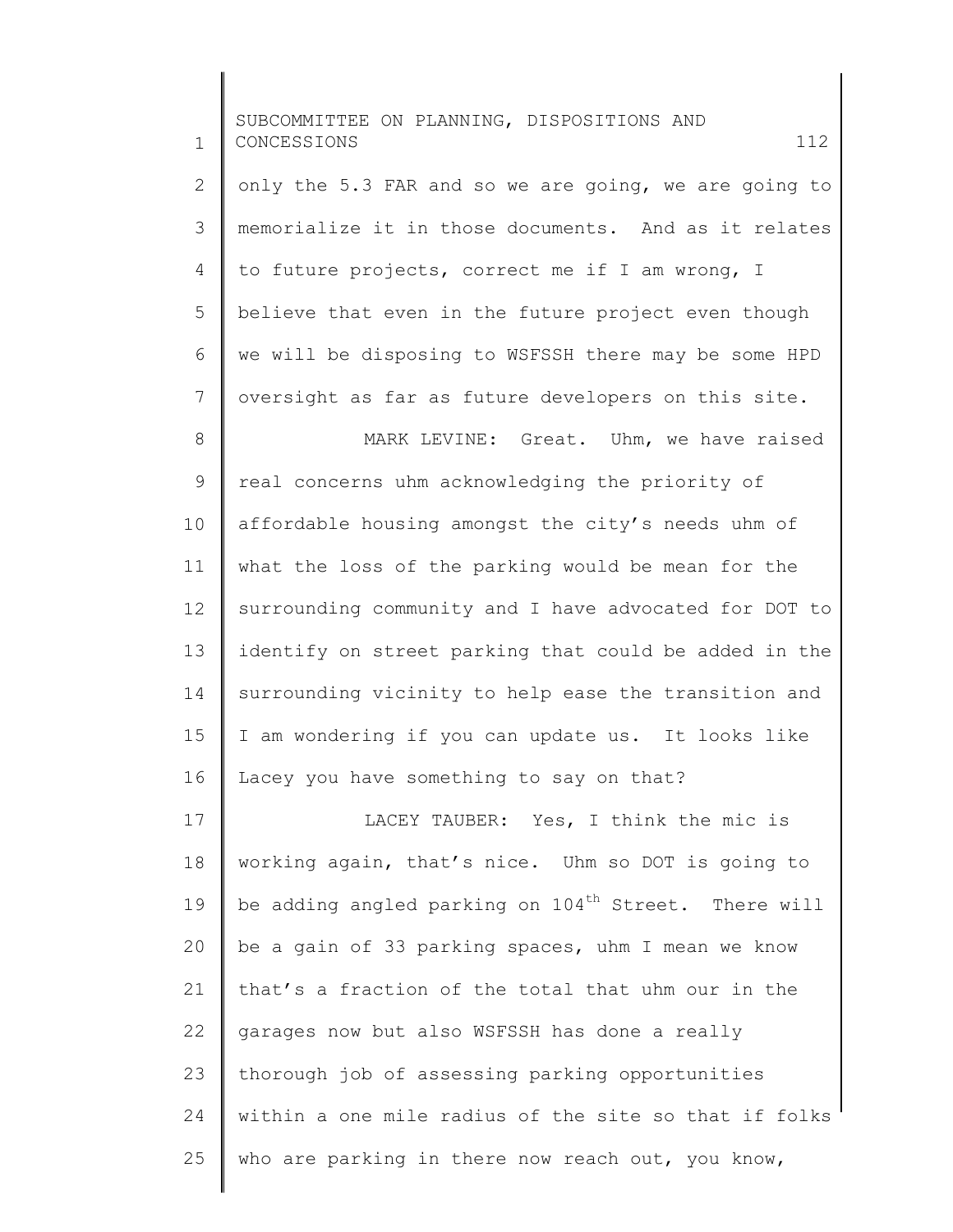1 2 3 4 5 6 7 8 9 10 11 12 13 14 15 16 17 18 19 20 21 22 23 24 25 SUBCOMMITTEE ON PLANNING, DISPOSITIONS AND CONCESSIONS 113 your office or the VPs office of whomever can assist them with finding alternatives. MARK LEVINE: Okay so what can you say about the timing of creation of new on street parking? LACEY TAUBER: Uhm as far as I understand they are ready to go and uhm you know, we can make that happen whenever you feel the timing is right. MARK LEVINE: Right, I would certainly want to open the Community Board before there was any action on the ground there, but as I mentioned given the loss of parking in the garages, some mitigation seems warranted. LACEY TAUBER: Yea, absolutely we can take that back to DOT and make sure that they arrange to talk to the Board. MARK LEVINE: I will also mention that as another mitigation step or another way to give people alternatives, I've worked with DOT to secure expansion of car sharing in the neighborhood which will allow people who might only need a car on the weekends or a trip or two a week uhm to to uhm avoid the burden of having to pay for a car all week when you can just use the car share if it is local and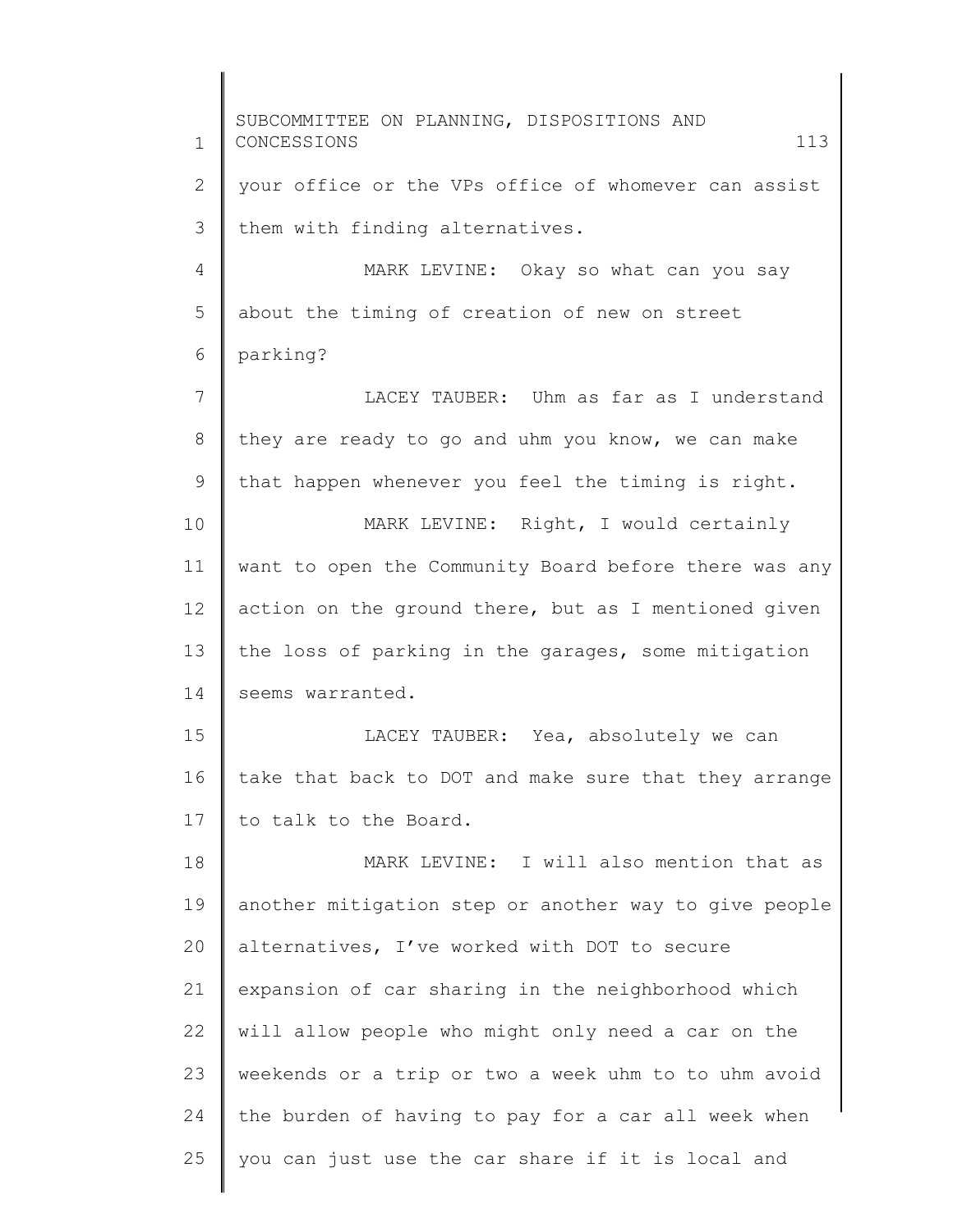1 2 3 4 5 6 7 8 9 10 11 12 13 14 15 16 17 18 19 20 21 22 23 24 25 SUBCOMMITTEE ON PLANNING, DISPOSITIONS AND CONCESSIONS 114 convenient. That doesn't work for everybody but we have heard from constituents who want that so we are adding that to the menu of options. LACEY TAUBER: I would just add I think there is an opportunity to add a few more spots if the city bike stations get moved around but may, I think that is something they can discuss with the Community Board. MARK LEVINE: Okay yes, I, I had actually asked DOT to look at that, there are probably as you said probably a chance to move docks from the street to sidewalk and with concentration of the Community Board we should pursue that as well. Uhm the Chair raised a good question which is given concerns about the, the long term fate of the property and we are thinking here very far ahead uhm would it not be appropriate to put a Deed Restriction to Supportive Housing and/or other such uses? ROSS KARP: I don't think any of us probably will be the. Well I think we can get back to you on that as far as the agency's perspective on doing a Deed Restriction at this site to that affect. MARK LEVINE: Okay but we would appreciate you getting back to us on that. Uhm, I, I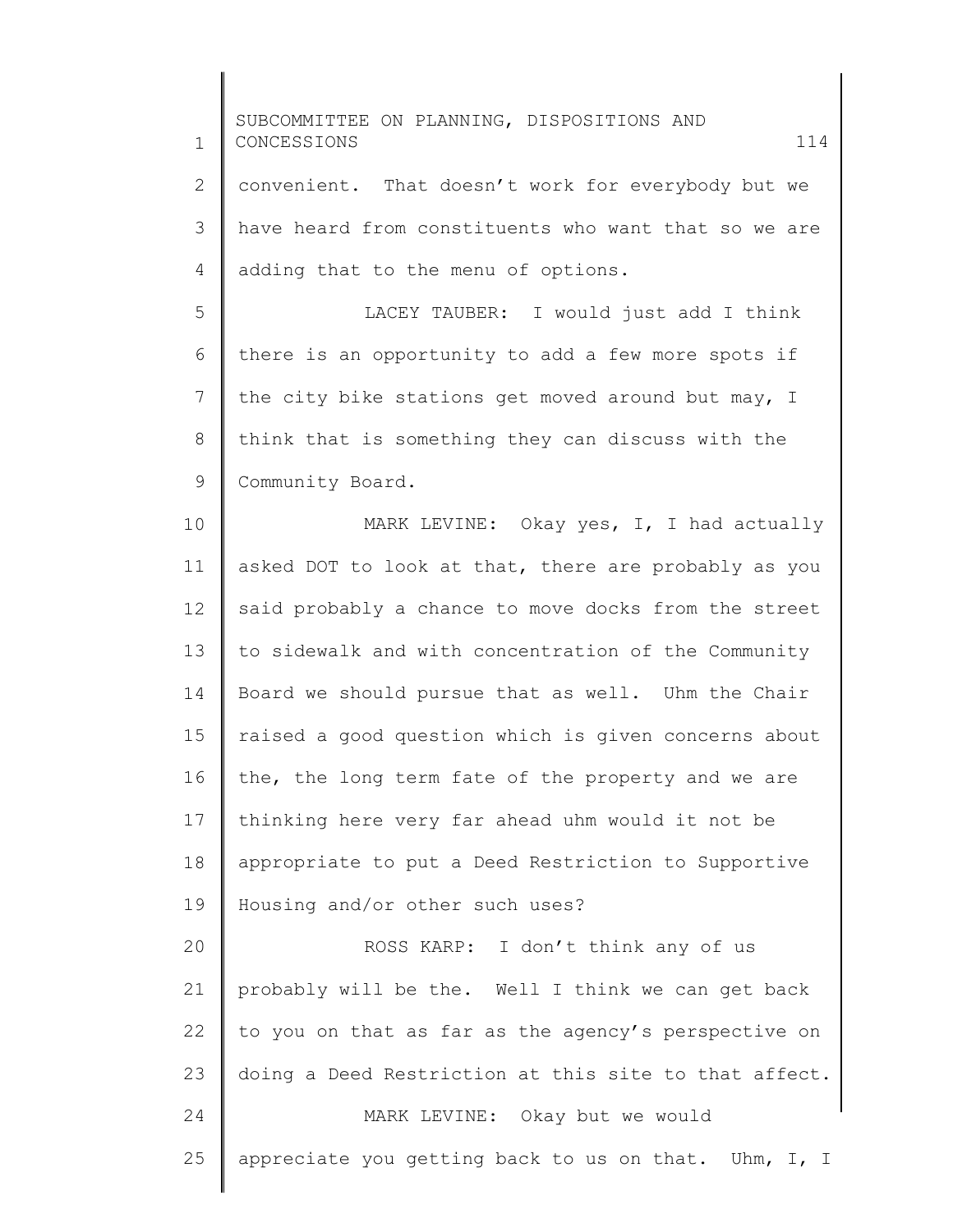1

2 3 4 5 6 7 8 9 10 11 12 13 14 15 16 17 18 19 20 21 22 23 24 25 have worked to advocate for the broader community in this process and Paul mentioned a few little things that I think will matter to people who live nearby or, or go to school nearby or have the kids school nearby, I just want to reemphasize them because they are things that we have fought for and we are very excited that WSFSSH has now been able to include and/or HPD including bathroom for Aviles' Playground just sorely needed which would trigger we hope provision of a playground associate by the Parks Department, a staff person who not only cares for the bathroom, that is an important function but runs programming for young people play groups and summer learning activities and it is an extra pair of eyes on the playground so it is just wonderful to have that kind of staff person there on site. I believe Paul also mentioned that they were going to be able to secure storage space for a great early childhood education center, Bloomingdale Family Services that does often bring their kids to the park to play and to have a little bit of storage for their materials and their playgrounds would be very nice for them and we are, we are certainly excited about that. Uhm there is a great need for more meeting space in the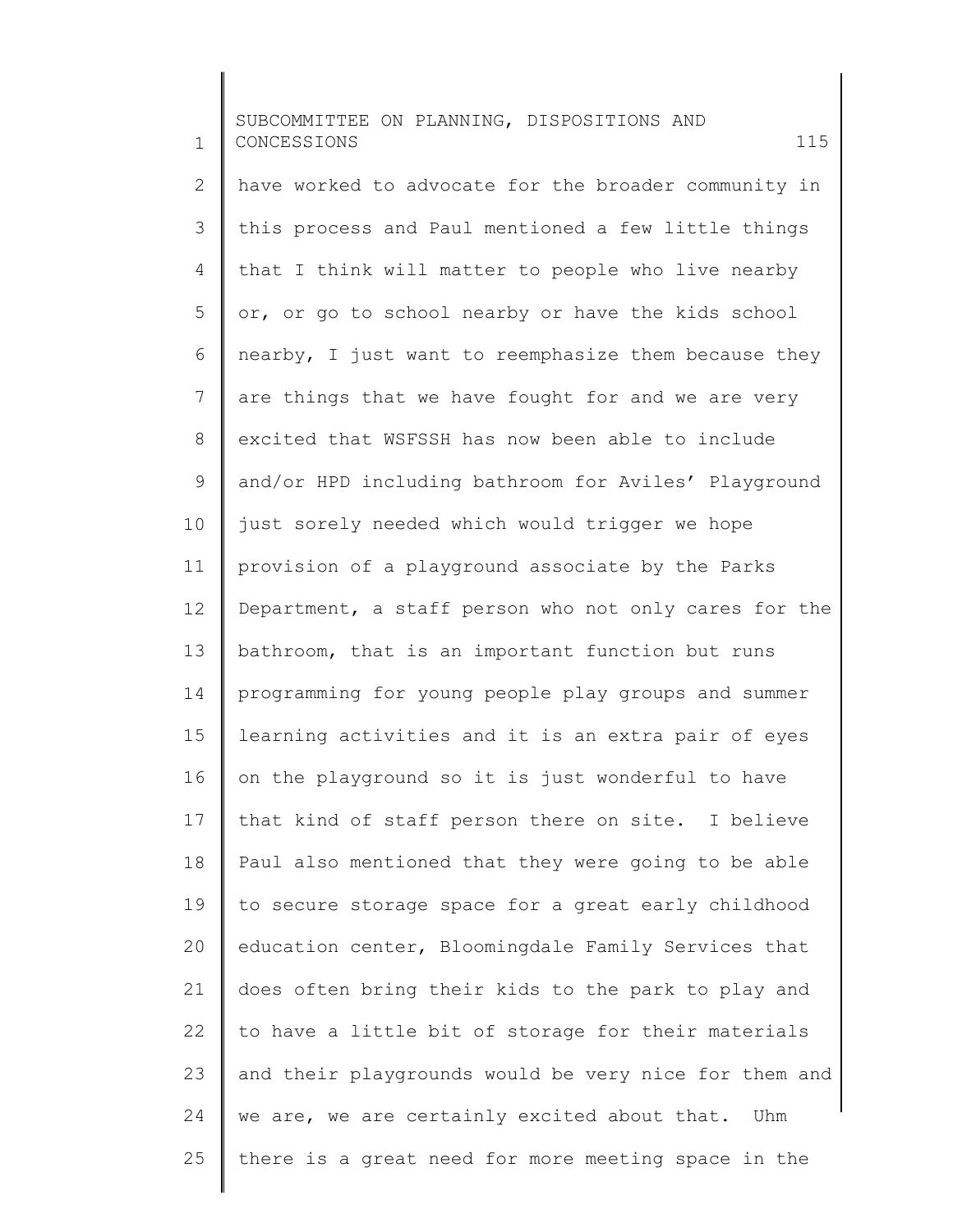1

2 3 4 5 6 7 8 9 10 11 12 13 14 15 16 17 18 19 20 21 22 23 24 25 community and the fact that you are designing kludes (SP?) of meeting space which has a separate street entrance so it really could feel like something the community could be at home at uhm I think will be welcomed and the Central Park Ambulance Corp is just one of these great, great, great little groups that doesn't get the credit it deserves but these are all volunteers who are providing emergency medical care through the park and sometimes in adjacent lots and to have a permanent home for them, a modernized home, uhm is really a great benefit to park users in the Broader Neighborhood and we are very happy that that is going to be part, it is currently part of the design and the uhm the uhm the establishment of a new community clinic, federally qualified health facility is going to provide very much needed low cost medical care services that are going to be available to residents regardless of income and ability to pay and regardless of immigration status and so we are, uhm very excited about that benefit for the community as well. Uhm again I think it is important to consider the broader impact on the community and the needs of the community and they can make an ultimate determination of the project. That is all the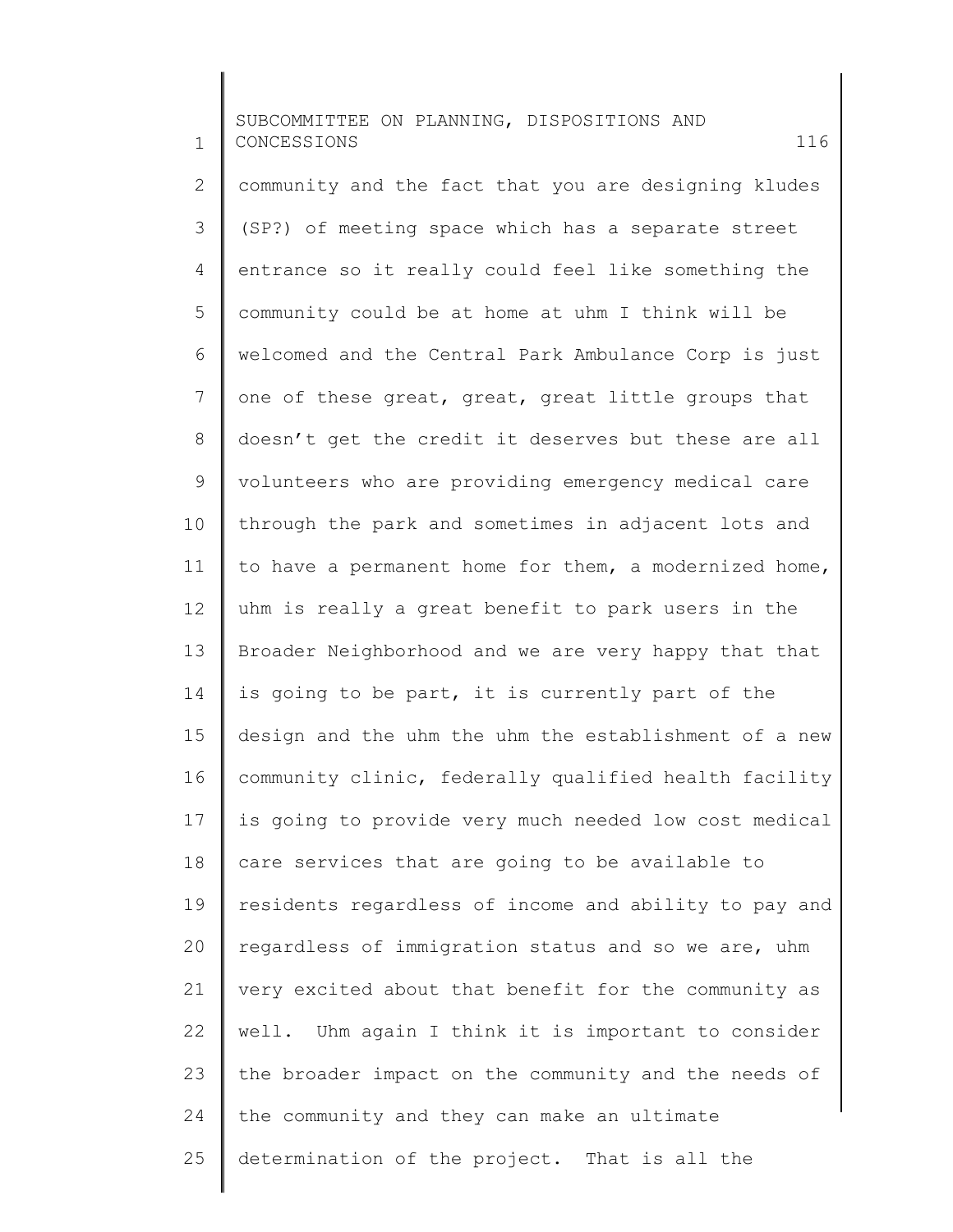1 2 3 4 5 6 7 8 9 10 11 12 13 14 15 16 17 18 19 20 21 22 23 24 SUBCOMMITTEE ON PLANNING, DISPOSITIONS AND CONCESSIONS 117 questions I have, uhm, I'm going to pass it back to the chair, uhm to perhaps move on to the next panel, I am anxious to hear from the public and/or proceed with his own questions. CHAIR BEN KALLOS: So I just want to reiterate Council Members Levine's great questions, and I fully support them and they need to be addressed if it is going to move out of this committee and I do appreciate the idea of throwing a Deed Restriction on there to say that it has to be a nonprofit, that it has to be supportive housing so that if anyone does come as a successor agency and does decide that they want to use the additional FAR that you are being gifted but not using then it will continue with the land. With that being said I do want to just echo Council Member Levine. It seems that what you need is an R7D not an R8A, I am not sure if we received from you the list of changes, the list of waivers that you would need in order to build an R8A it also seems that there appears to be a problem with MIH as designed that should be brought to City Planning and that Supportive

Housing being built in an MIH zoned location

25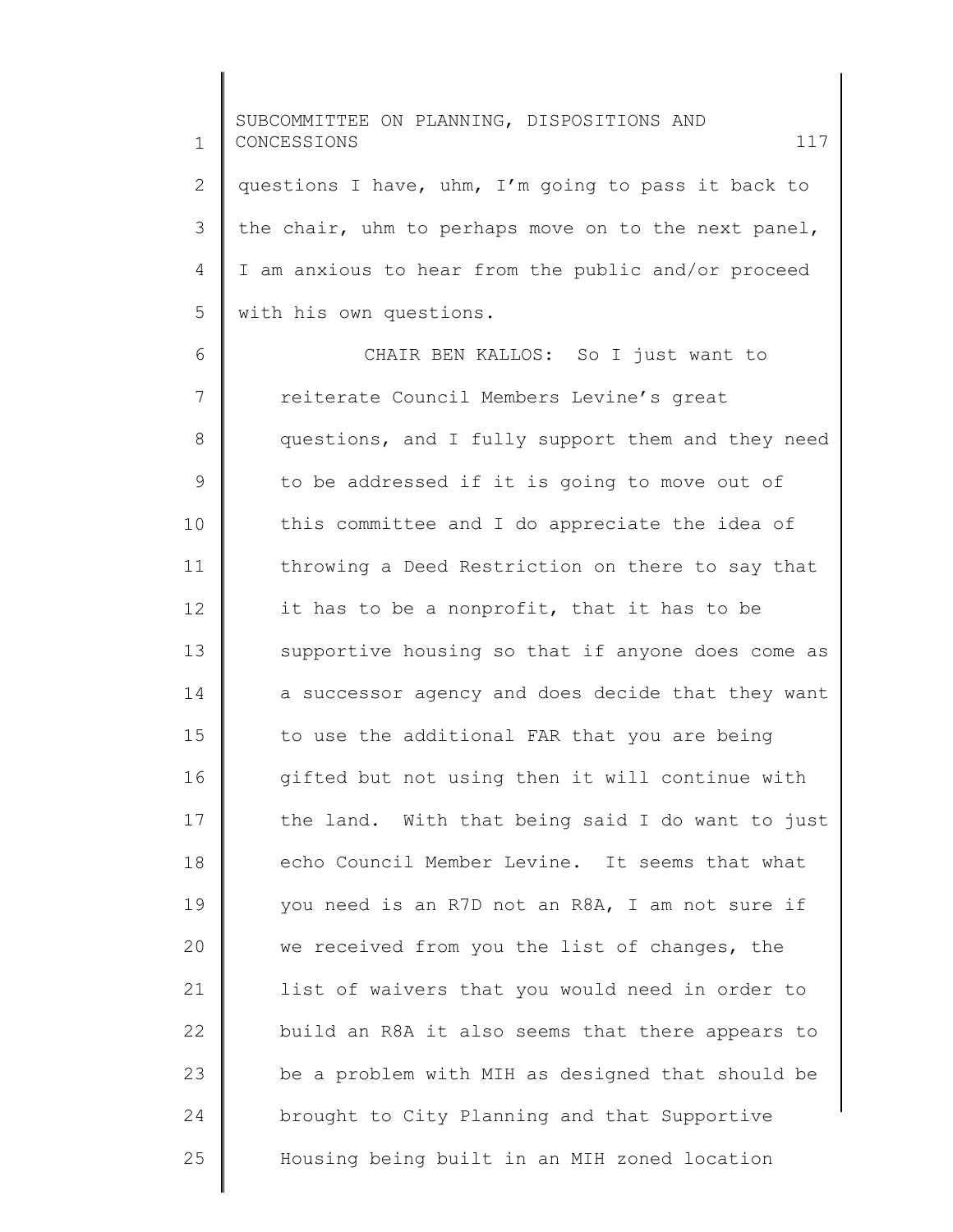2 3 4 5 6 doesn't get the MIH bonus which seems strange so this may be an opportunity to fix that so that if you build 100% Supportive Housing that that should satisfy MIH requirements. Feel free to correct me if I am wrong.

7 8 9 10 11 12 13 14 ROSS KARP: I did want to speak, you were referring to the R8D I just want to clarify the distinction that for the zoning purposes this project needs to utilize the community facility FAR that's uhm part of the zoning designation so with the R7D understanding is that the community facility FAR is only a 4.2 and this project needs to utilize 5.3 FAR to, to realize its.

15 16 CHAIR BEN KALLOS: And an R7D what is the Inclusionary Housing Bonus.

17 18 ROSS KARP: Uhm I believe it brings you up to a 5.6 probably.

19 20 21 22 23 CHAIR BEN KALLOS: And this whole project is in the, in the first building that you are putting up which is use group 3 by nature of being supportive housing any market rate. Do you have any market rate in any of this development?

ROSS KARP: No.

25

24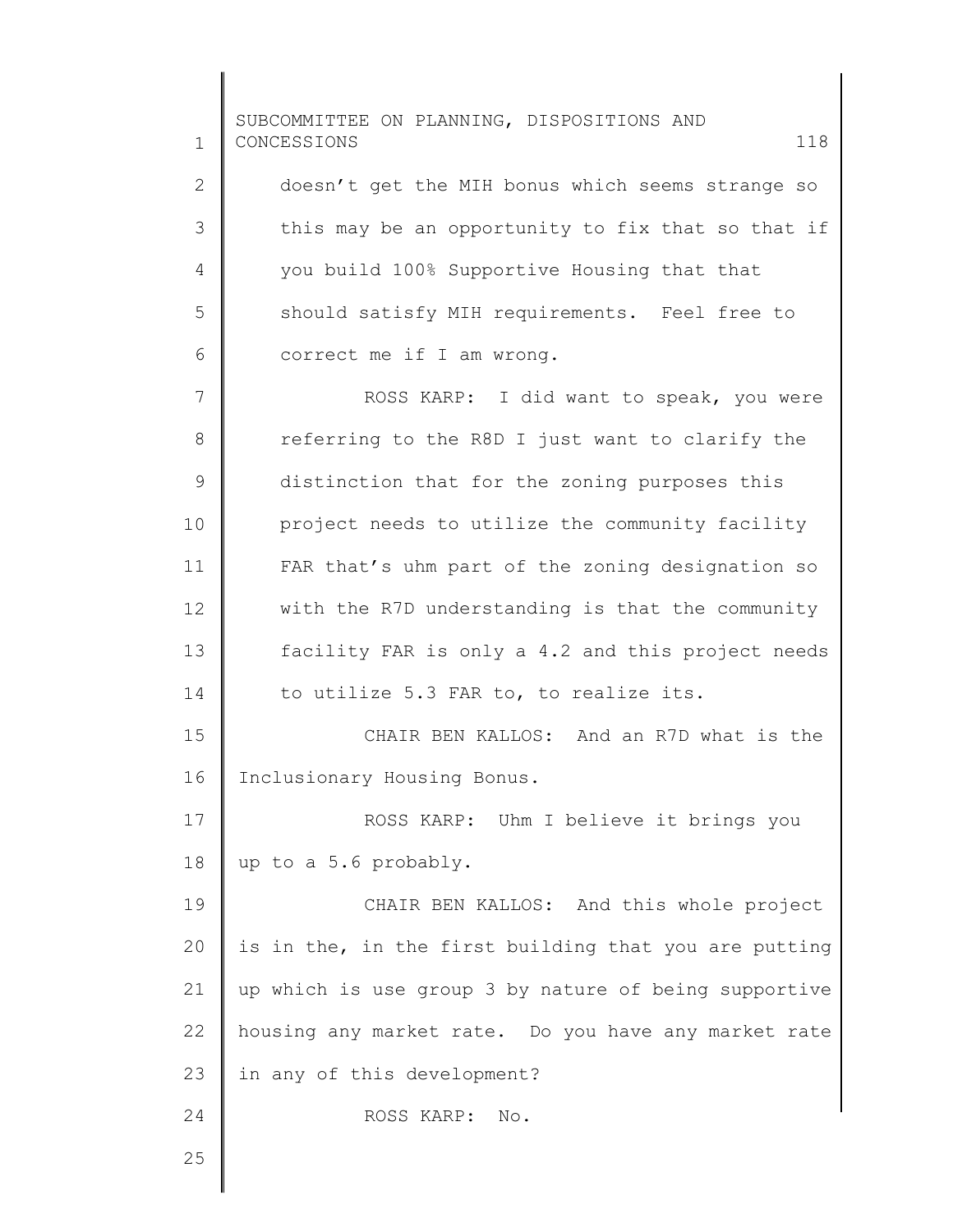1 2 3 4 5 6 7 8 9 10 11 12 13 14 15 16 17 18 19 20 21 22 23 24 25 SUBCOMMITTEE ON PLANNING, DISPOSITIONS AND CONCESSIONS 119 CHAIR BEN KALLOS: Uhm so the question would be that I am asking HPD to bring back to City Planning is why if we build a shelter or if we are building supportive housing why that doesn't satisfy inclusionary housing especially if all the beds are close to each other and there are no separate doors for different people. ROSS KARP: MIH was designed for residential, so but you. CHAIR BEN KALLOS: But the folks are going to be sleeping there, right, they are going to be part of the community, they are going to live there. ROSS KARP: Understood. CHAIR BEN KALLOS: But for the fact that article 2 section Chapter 2 says specifically that nonprofit sleeping accommodations in non R8, R9, and R10 Districts are a different use group than a would be residential. So okay. LACEY TAUBER: And if it was residential, to be clear the MIH would apply. CHAIR BEN KALLOS: Right but the MIH only requires a certain percentage be affordable so yeah, just tack on the Deed Restriction it still has to be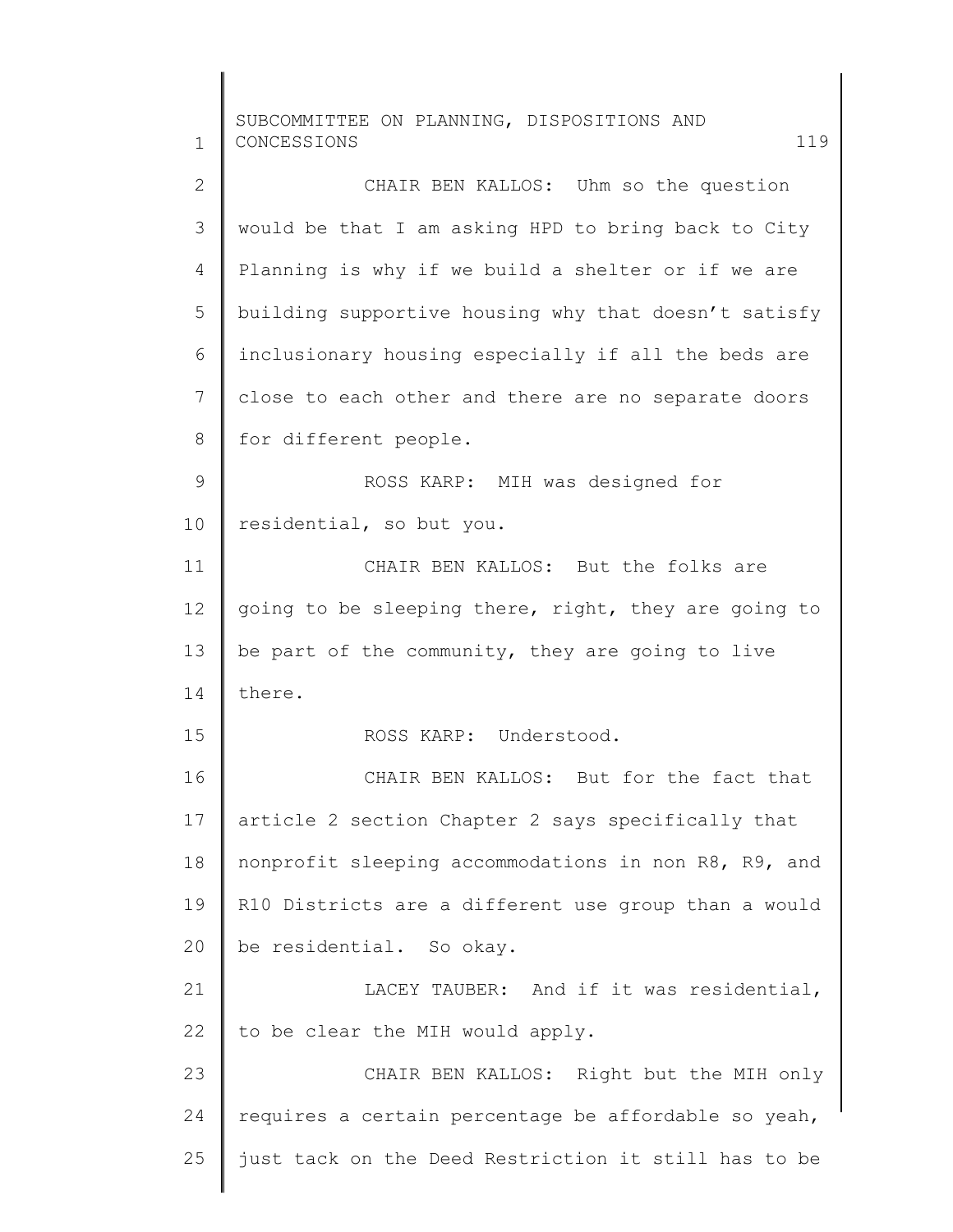1 2 3 4 5 6 7 8 9 10 11 12 13 14 15 16 17 18 19 20 21 22 23 24 25 SUBCOMMITTEE ON PLANNING, DISPOSITIONS AND CONCESSIONS 120 maintain, let's restrict it to 100% affordable supportive housing or shelter and/or all. Okay I would like to excuse this uhm panel and we have our next panels. As mentioned before there are a lot of folks testifying. It appears uhm okay, we have many, many people testifying in favor so we are going to ask those people if they don't mind doing two minutes. We have the DAMCONE(SP?), Friends of Anabil Aviles Playground, Ellen Finney from DOROT, Reverend Alistair Drummond from the West End Presbyterian Church and Lynn Wishert (SP?) from the  $5<sup>th</sup>$  Avenue Presbyterian Church, slightly out of that neighborhood but welcome and please begin. ALLEN ADANTU (SP?) FRIENDS OF ANABIL AVILES PLAYGROUND: Greeting Chairman Kallos, Council Member Levine, uhm I am here as President of Friends of Anabil Aviles Playground in support of the West 108<sup>th</sup> Street Development proposed by WSFSSH. I was a member of Community Board 7 when the garages were previously up for consideration some 15, 20 years ago and at the time I voted in favor of keeping them as garages rather than allowing them to be sold off to private developers. That was the right decision then but the circumstances have changed now. Now we have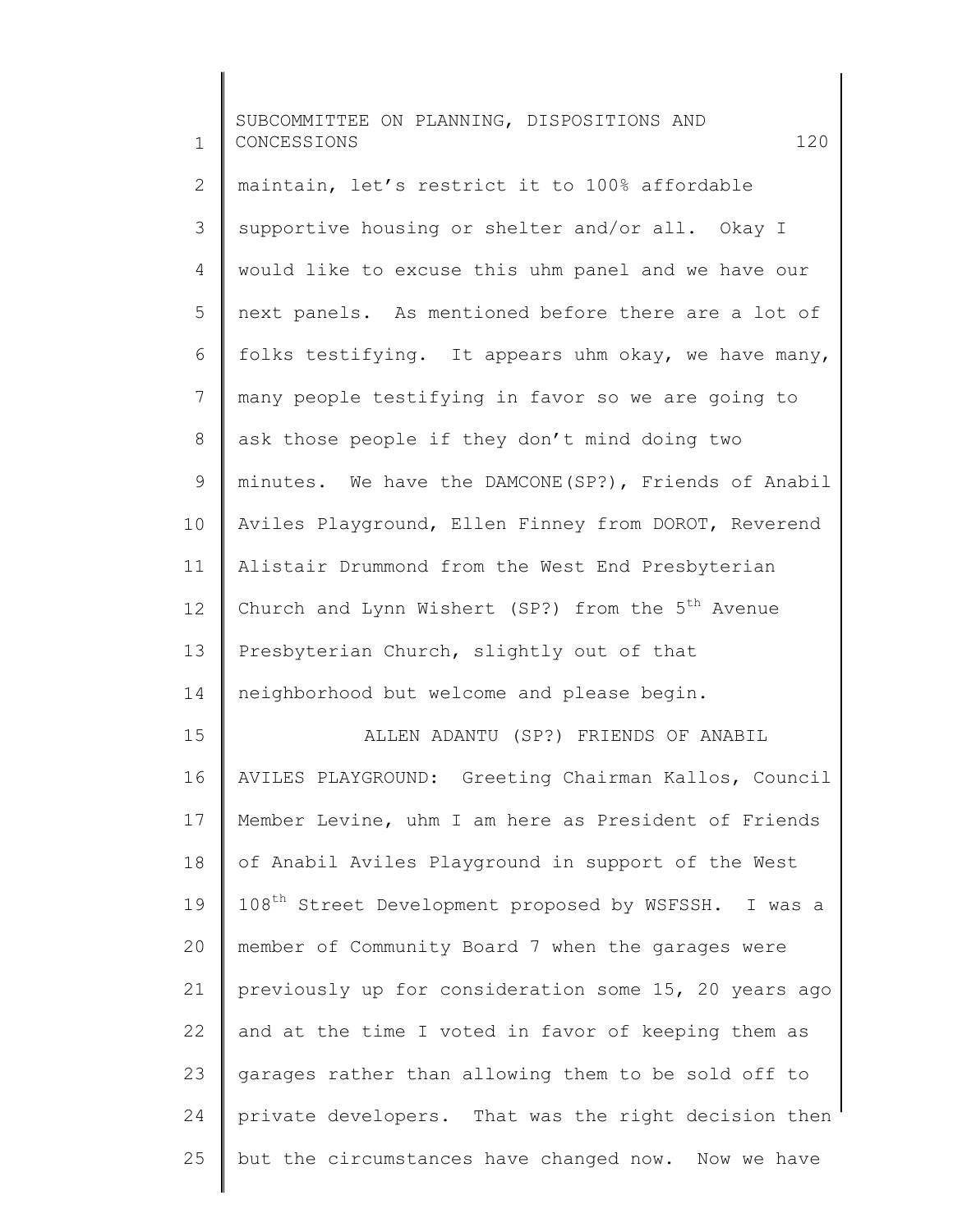1

2 3 4 5 6 7 8 9 10 11 12 13 14 15 16 17 18 19 20 21 22 23 24 25 a community besieged by Market Rate Development, a record loss of affordable units every year and a proposal from which will restore the nonprofit to build 100% affordable project. The time has come for the garages to go. The playground is going to be the beneficiary of the project with a new bathroom which will enable to Parks Department to staff our playground, provide storage space for Parks Maintenance and provide daily oversight, programming and activities for our children during warmer months. But even without the restrooms FOAAP would still support this project. The park is on a recent upswing. A safety fence, repainting and replanting and increased use of the park have breathed life into the playground. I might also by the generous support of the Council Men as well but it is not too long ago that drug paraphernalia was routinely found on the playground surrounded on two sides by parking garages and the third side by the shrouded rear yards of West 109<sup>th</sup> Street tenants. It has regularly attracted drug dealers and users who could operate at night in relative darkness and largely undisturbed. The new development will put people with east facing windows overlooking the park, discouraging illegal activity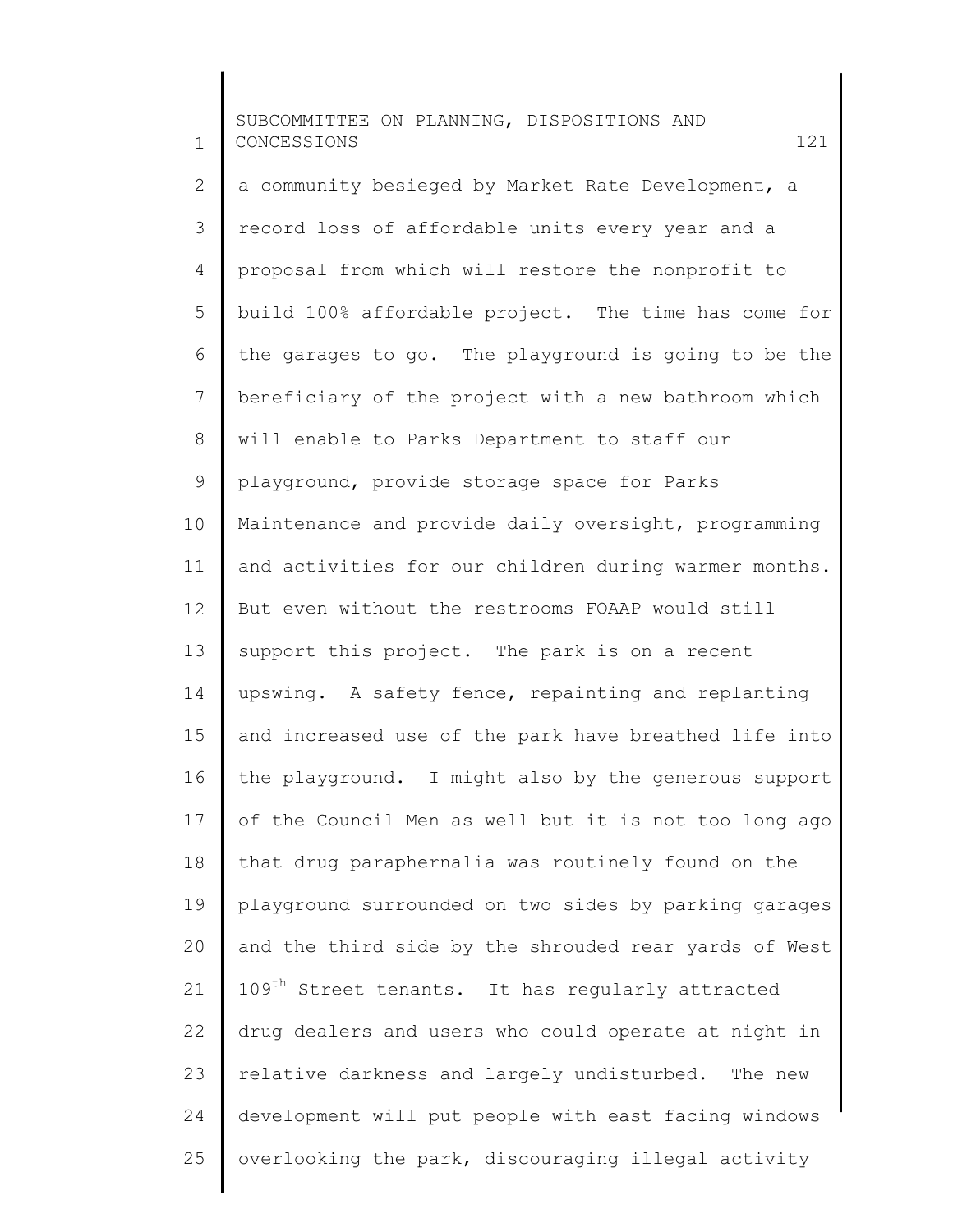2 3 4 5 6 7 8 9 10 11 12 and increasing security and safety in the playground. It will also improve 108<sup>th</sup> Street overall currently with two parks, a playground and little housing by augmenting the number of pedestrians putting eyes on the street and further enhancing the block. I park my car nearby at  $110^{th}$  Street in the Avalon Building where I live with my family. No doubt my parking rates will increase with the reduction of the spaces in this garage but the increased safety and security, new affordable units and a new bathroom for the playground, the choice is clear. Thank you.

13 14 15 16 17 18 19 20 21 22 23 24 25 ELLEN FINNEY: Good afternoon, I'm Ellen Finney, Community Outreach Social Worker at DOROT representing Mark Meridy, Executive Director of DOROT and Resident of Community Board 7. DOROT would like to reaffirm our steadfast support of WSFSSH and the development of the West 108<sup>th</sup> Street Housing Project. DOROT has been serving older adults on the upper West Side and Manhattan Valley for over 40 years, our mission is to alleviate social isolation and provide services and support and to enable older adults to live independently as valued members of the community. We are familiar with the challenges face by older people in this community, particularly with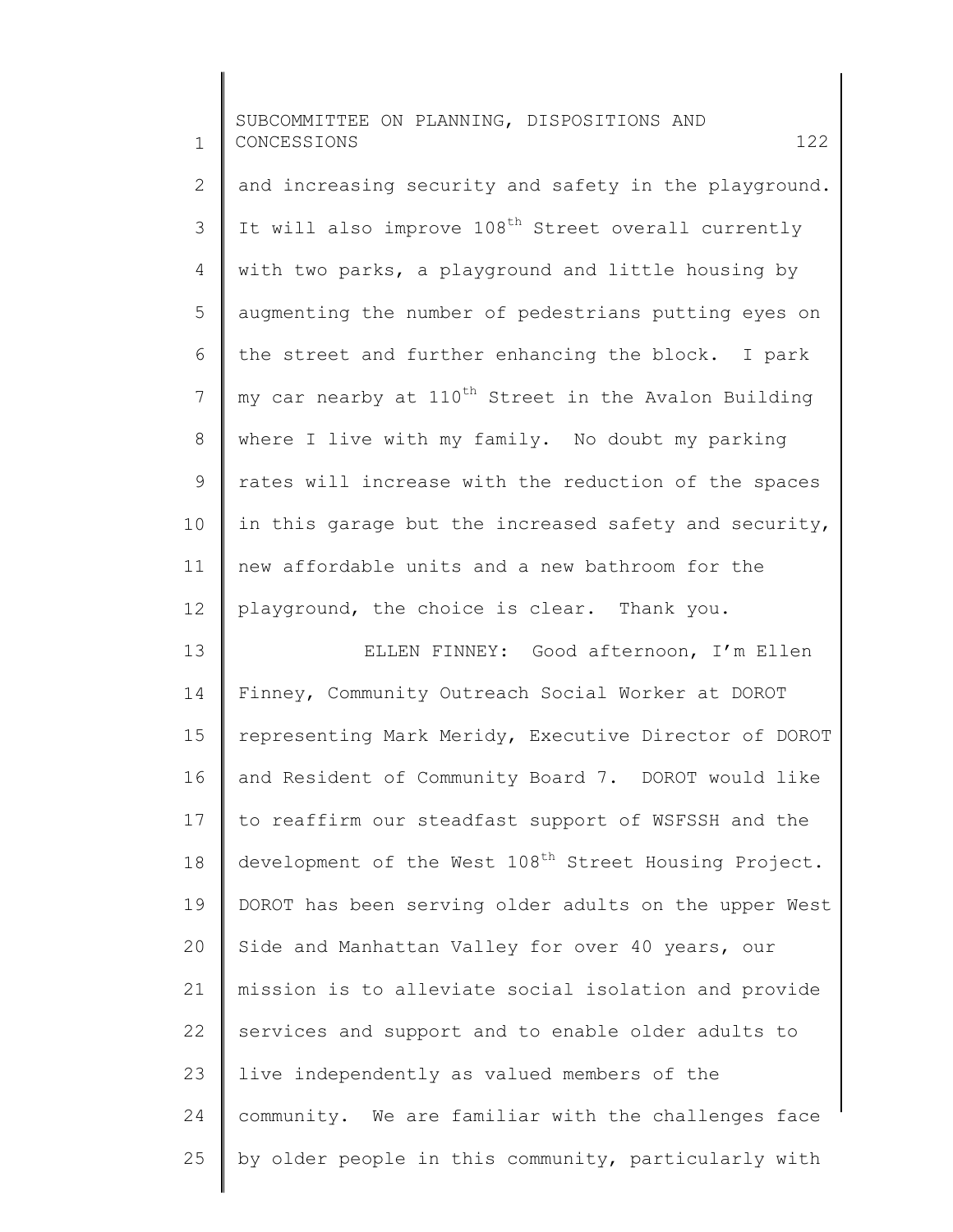1

2 3 4 5 6 7 8 9 10 11 12 13 14 15 16 17 18 19 20 21 22 23 24 those who struggle to maintain housing. For over 35 years, DOROT has partnered with WSFSSH to operate our Homeless Prevention Program. The program has saved hundreds of neighborhood seniors from homelessness by offering them transitional houses and a range of services. WSFSSH has been an outstanding partner in our shared mission of supporting seniors and preventing homelessness and the seniors who come to us are ordinary New Yorkers. In recent years we have struggled to find them housing in this neighborhood or in any neighborhood in the City. At this time over 200,000 New York City Seniors are on the waiting list for affordable housing. Waits are typically five years or longer, far too long for a Senior Citizen to wait. The West Side Federation Project at West  $108<sup>th</sup>$  Street will create a much needed affordable housing for seniors and families and invaluable community assets such as space for healthcare, social services and recreation that are vital to our community. In our experience, WSFSSH is the most qualified and responsible organization to fulfill this need, thank you. REVEREND ALISTAIR DRUMMOND: Good

25 afternoon I'm Reverend Alistair Drummond. I am the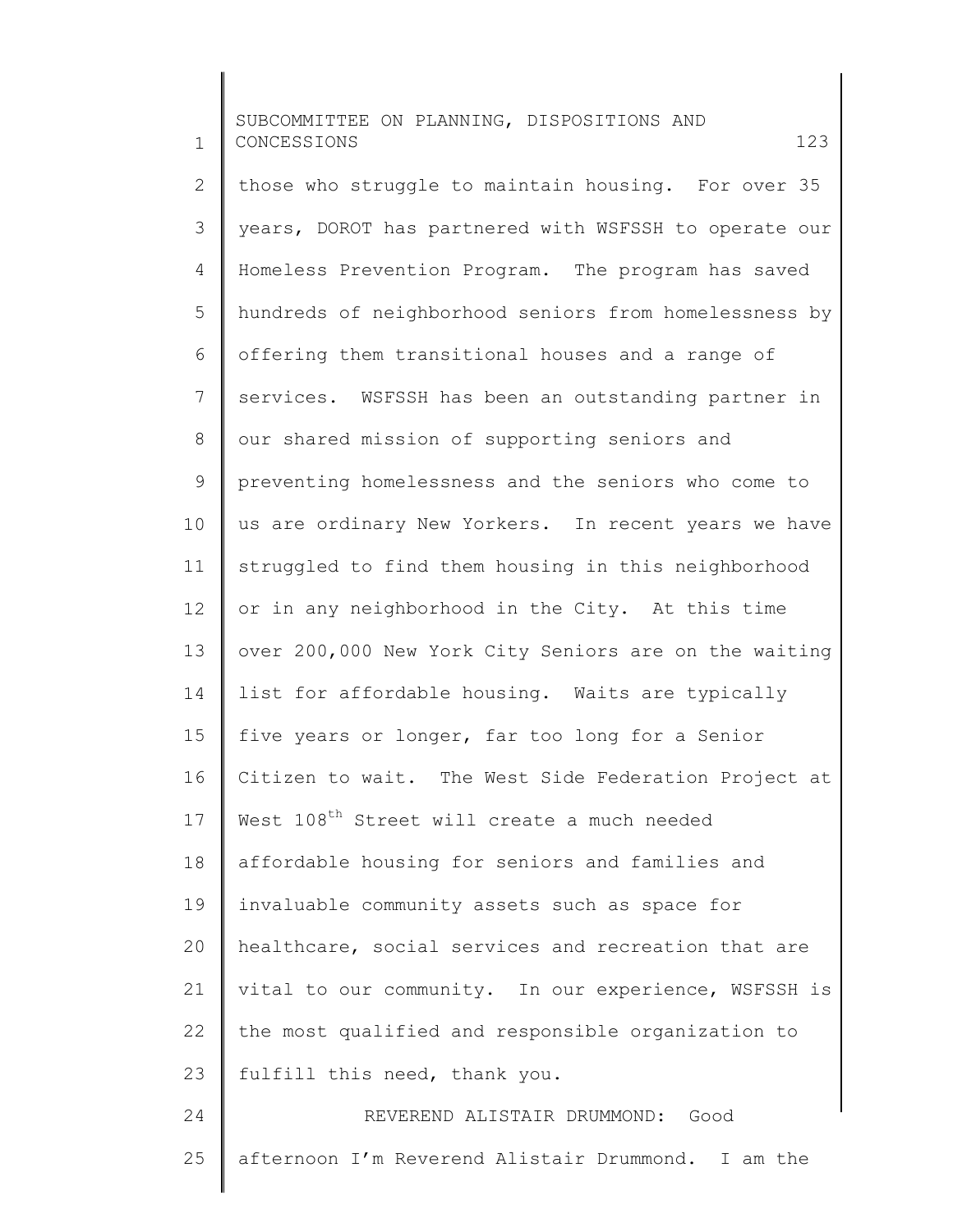1

2 3 4 5 6 7 8 9 10 11 12 13 14 15 16 17 18 19 20 21 22 23 24 25 pastor of the West End Presbyterian Church which is 3 blocks south of Valley Lodge on  $105<sup>th</sup>$  Street. I have been pastor there for 24 years and as a neighbor of Valley Lodge and a Board Member of WSFSSH for 12 of those years and as being involved with WSFSSH I know the way being a gooder responsive member of the community for all of these years. With 40 years of experience WSFSSH can clearly manage big complex construction projects in residential neighborhoods including the Red Oak Building on 106<sup>th</sup> Street and Tres Puentes in the Bronx and WSFSSH is part of, always part of the community operating, very responsive to residents disputes that may arise. Valley Lodge has operated on West 108<sup>th</sup> Street successfully for more than 30 years. WSFSSH on West 108<sup>th</sup> is a very necessary resource for our neighborhood. New York City continues to wrestle with housing affordability especially in Manhattan. As Paul said earlier, 200,000 seniors are on wait lists for affordable housing units alone. The need is very real. WSFSSH is the kind of top tier responsible provider that can help protect our neighborhood from the effects of rapid gentrification and help to preserve the income diversity that makes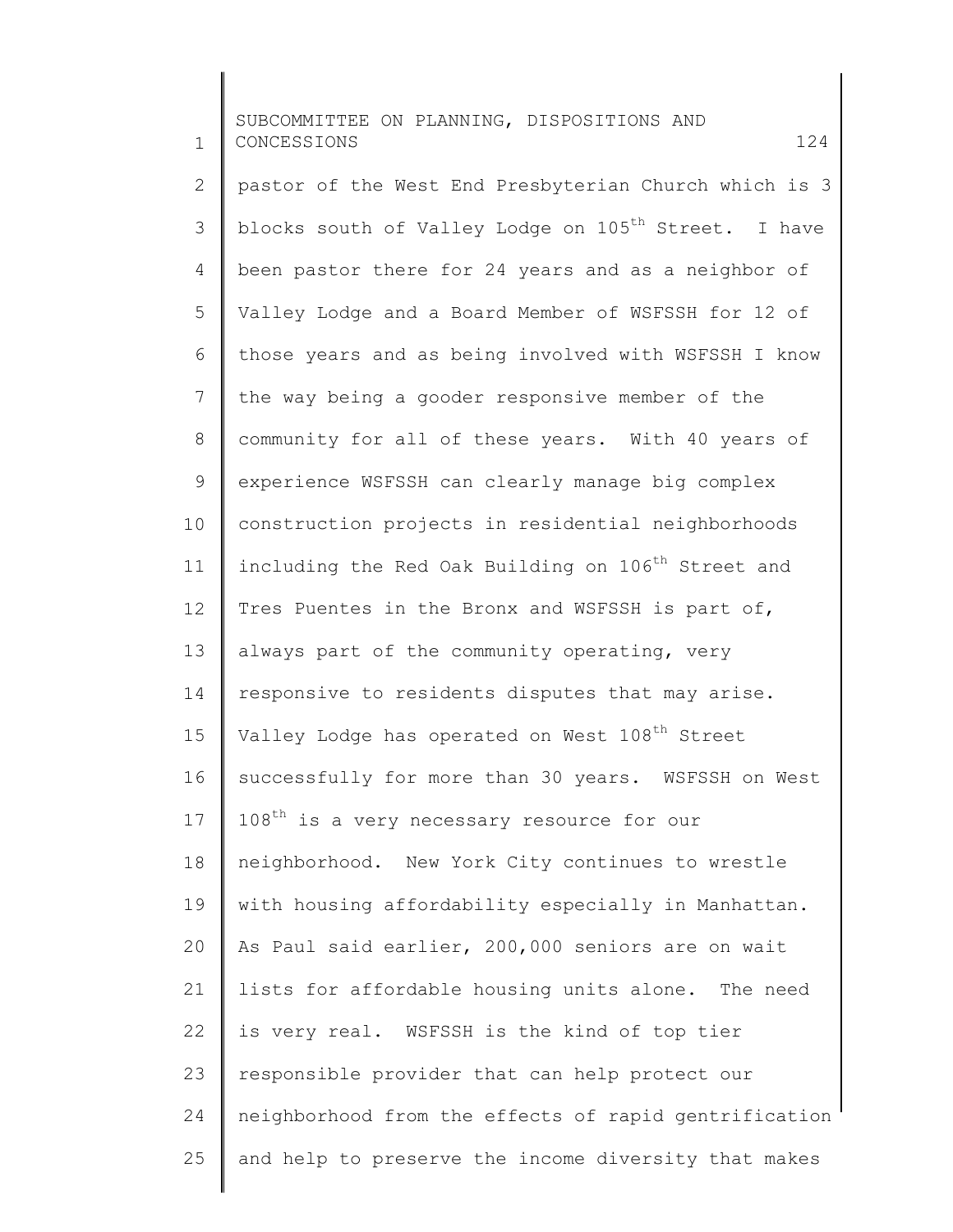1 2 3 4 5 6 7 8 9 10 11 12 13 14 15 16 17 18 19 20 21 22 23 24 25 SUBCOMMITTEE ON PLANNING, DISPOSITIONS AND CONCESSIONS 125 Manhattan Valley very special while continuing to provide resources for low income seniors to live with security and with dignity. So I support WSFSSH at West  $108<sup>th</sup>$  and the services, all the services that it will provide for all of Manhattan Valley. In January 2017, the annual interface march for peace which marches through the, oops my time is gone. Took the theme of. CHAIR BEN KALLOS: If you don't mind giving it one sentence. REVERNED ALISTAIR DRUMMOND: Yes one sentence, it took the theme of supporting this project and stopped in all the faith communities on the west side because of the commitment of the whole community to this particular project, thank you. CHAIR BEN KALLOS: Thank you I will bring up the next panel. LYNN WISHERT (SP?): Good afternoon, my name is Lynn Wishert (SP?) I am a member of the Board of Directors of the West Side Federation for Senior and Supportive Housing. As a director, I am aware of the Federation's successful housing developments that have been concentrating in several communities throughout upper Manhattan and the south Bronx over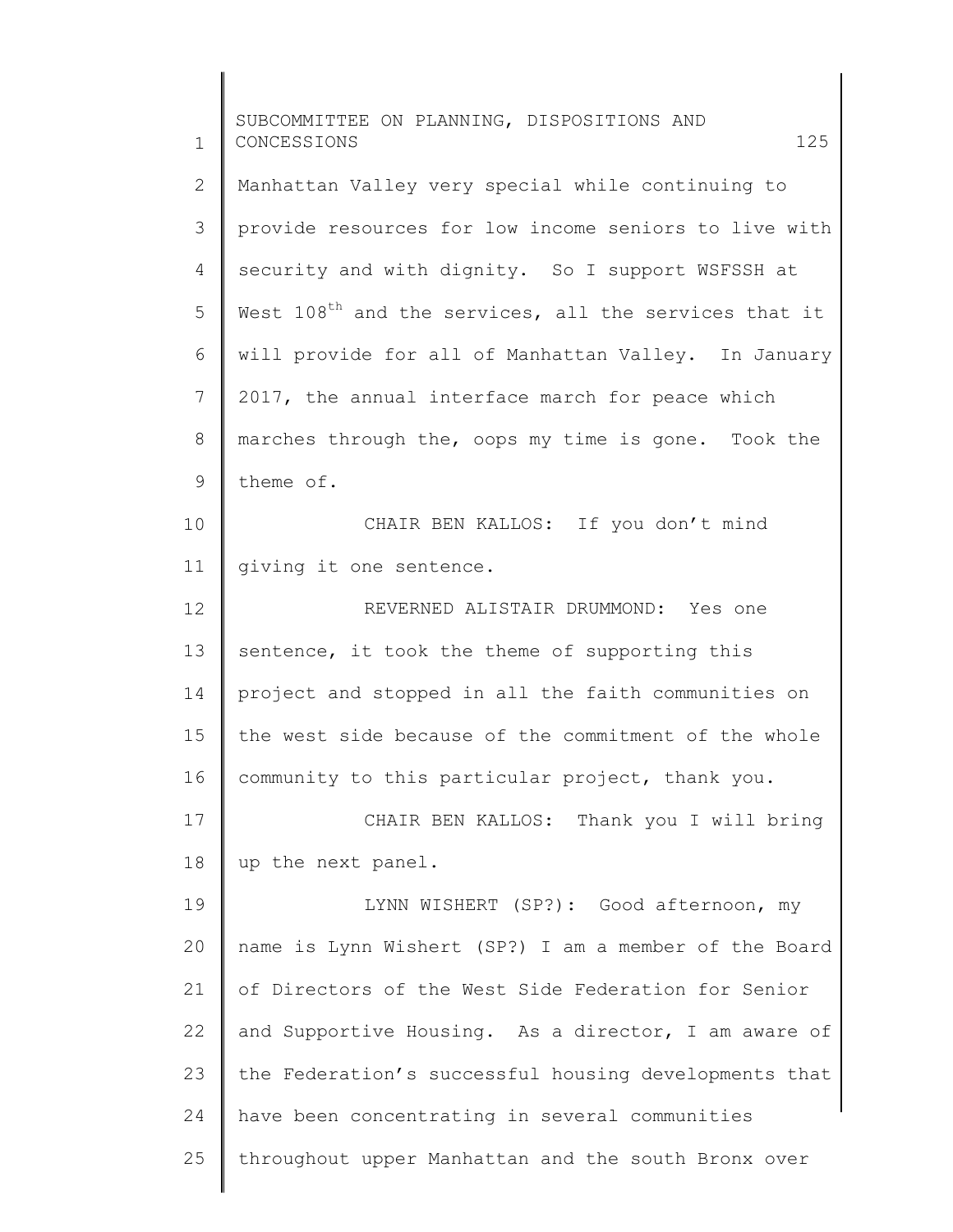1

2 3 4 5 6 7 8 9 10 11 12 13 14 15 16 17 18 19 20 21 22 23 24 25 the last four decades. I am also a member of the  $5<sup>th</sup>$ Avenue Presbyterian Church and as the Council Member noted it is located out of the upper West Side at 7 West 55<sup>th</sup> Street. The church has supported ministries with people experiencing homelessness and cooperated with many not for profit organizations serving a variety of needs of older adults since at least mid 1980s. As a congregation we understand that our faith based institutions, our individual efforts as citizens of this City and our governing authority share the responsibility to nurture vibrant communities in part by addressing housing and security and homelessness in our neighborhoods. Today I speak in support of the West 108<sup>th</sup> Street Development from my perspective as a member of this church by describing one of its efforts with WSFSSH Valley Lodge to shelter and foster community for homeless older adults. With support from the Department of Homeless Services, the  $5<sup>th</sup>$  Avenue Presbyterian Church and Valley Lodge partnered first with the Church of the Ascension on West 107<sup>th</sup> Street and then in successive years with West End Presbyterian Church on West 105<sup>th</sup> Street in sheltering 10 men at a time for four months during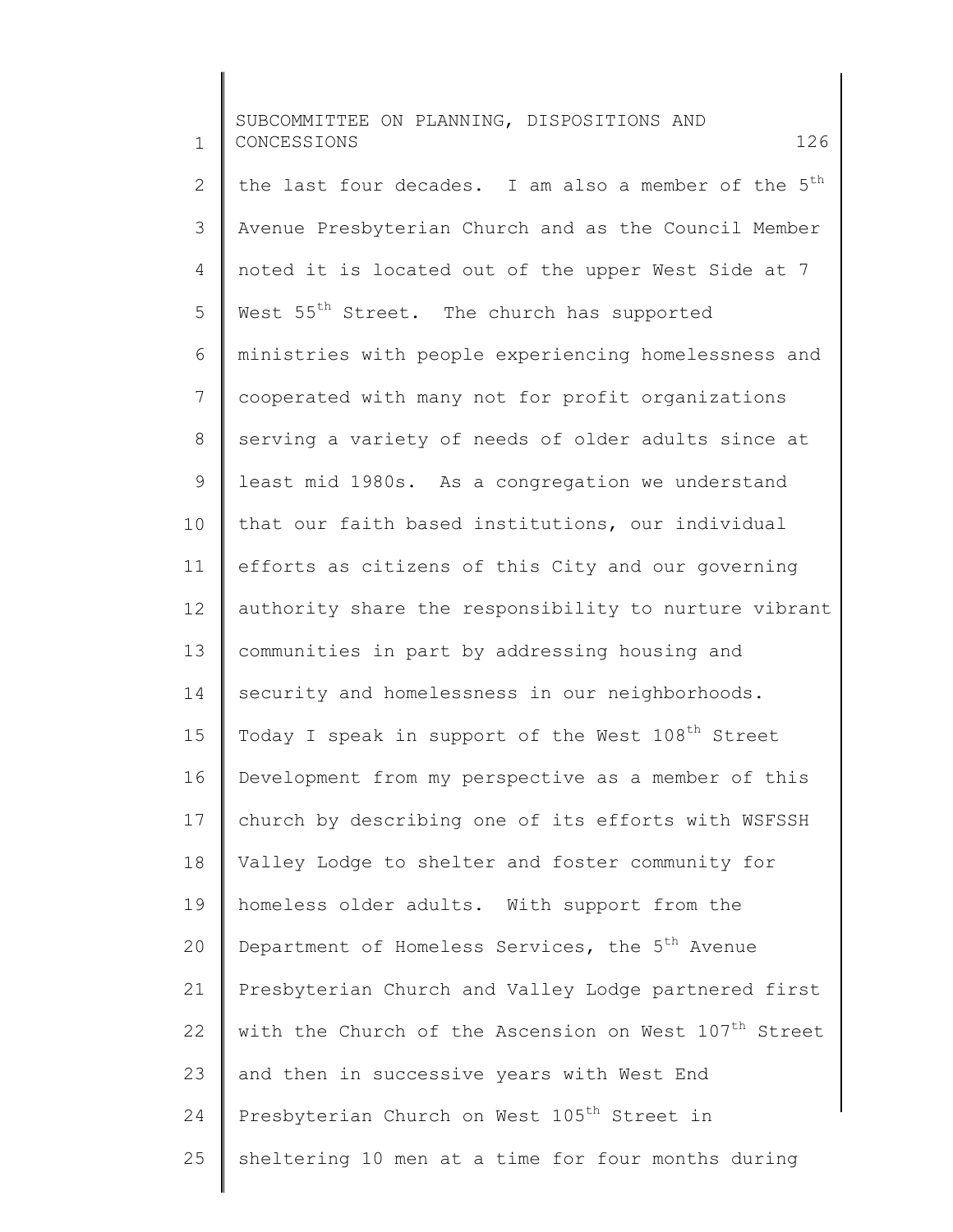2 3 4 5 6 7 8 9 10 11 12 13 14 15 six consecutive winters. During these intermittent incredibly brief periods, because of the quality and services and care provided by staff of Valley Lodge, 94 individuals many of whom having experienced decades of homelessness and unwillingness to accept assistance through options offered by DHS moved from living as unsheltered individuals on Manhattan's West Side into transitional and permanent housing. Valley Lodge has been a good neighbor on West  $108<sup>th</sup>$  Street for 30 years. The proposed development increases the capacity of the Valley Lodge Shelter, addresses a critical need for supportive housing for older adults and adds to the permanently affordable housing options for families in Manhattan Valley.

16 17 18 19 20 21 22 23 24 CHAIR BEN KALLOS: I just, very, very briefly, uhm thank you Lynn and and Reverend Drummond and all and Allen Adantu (SP?) who is not here anymore for coming and speaking out and for thinking about the needs of the community beyond if it doesn't apply to WSFSSH it is your bread and butter but it great to see the faith based institution, a senior based nonprofit thinking about the broader needs of the community, I wish we saw more of that and uhm I

25

1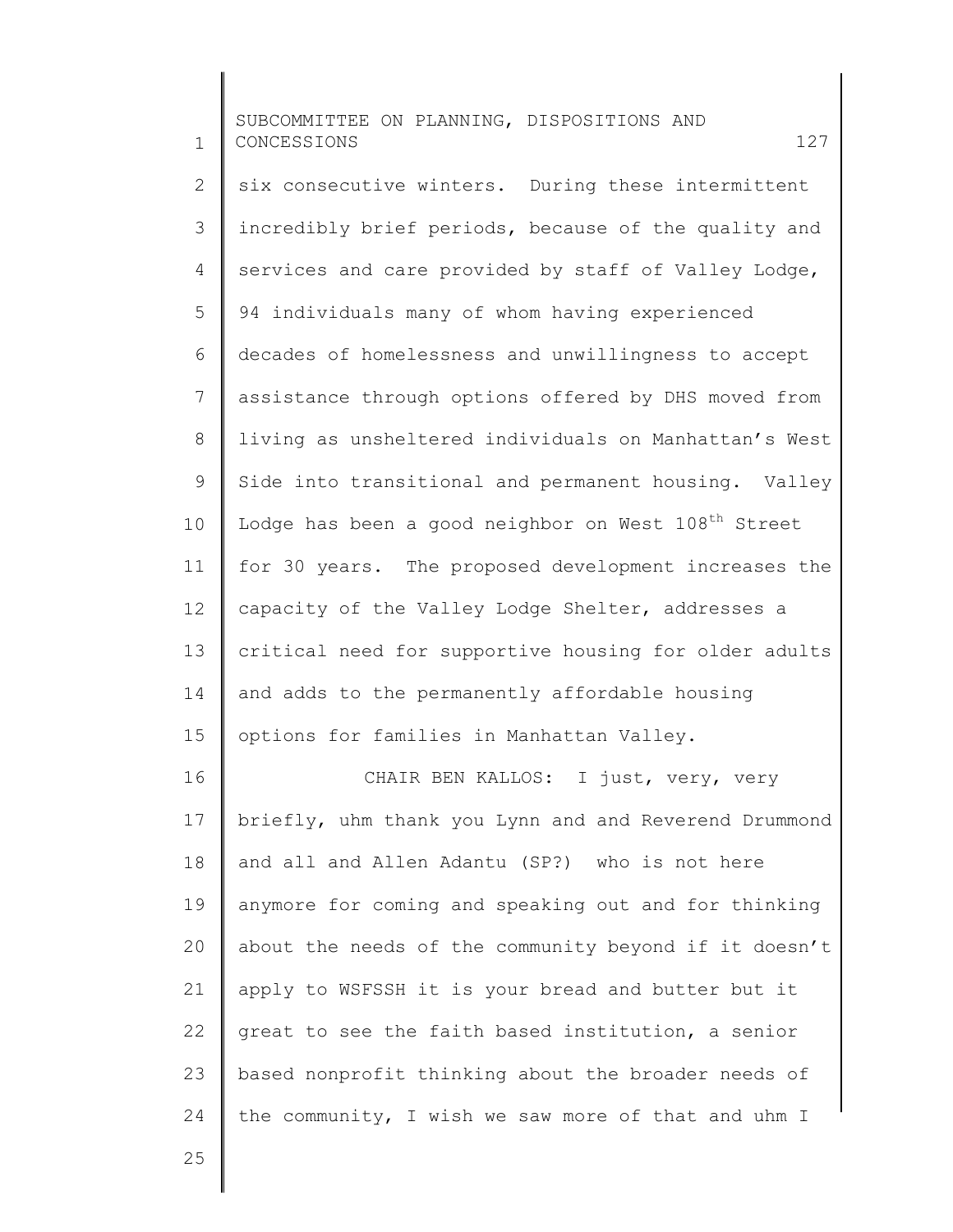1 2 3 4 5 6 7 8 9 10 11 12 13 14 15 16 17 18 19 20 21 22 23 24 25 SUBCOMMITTEE ON PLANNING, DISPOSITIONS AND CONCESSIONS 128 do appreciate you engaging and waiting and getting your voices on the record today. Thank you. REVEREND ALISTAIR DRUMMOND: Thank you. LYNN WISHERT: Thank you. CHAIR BEN KALLOS: I am going to turn this back over to Council Member Levine and our next panelist is Pannos Katrice (SP?) from 32 BJ. PANNOS KATRICE (SP?): (SPEAKING SPANISH). Good afternoon, my name is Pannos Katrice (SP?) I am a building service worker and a member of 32 BJ SEIU. I am here to call on the City to fund good building service jobs on West 108<sup>th</sup> Street. Our Union has a historic relationship with the West Side Federation for Senior and Supportive Housing. We also believe that good jobs and affordable housing should go hand in hand. As long as there are working people earning too little to afford rising housing costs the affordable housing crisis will continue. That is why we are calling on this same committee to urge the City to ensure that they are creating good building service jobs at this development. Providing good jobs is important part of responsible development. Good jobs can help New Yorkers out of poverty and allow workers at the site to support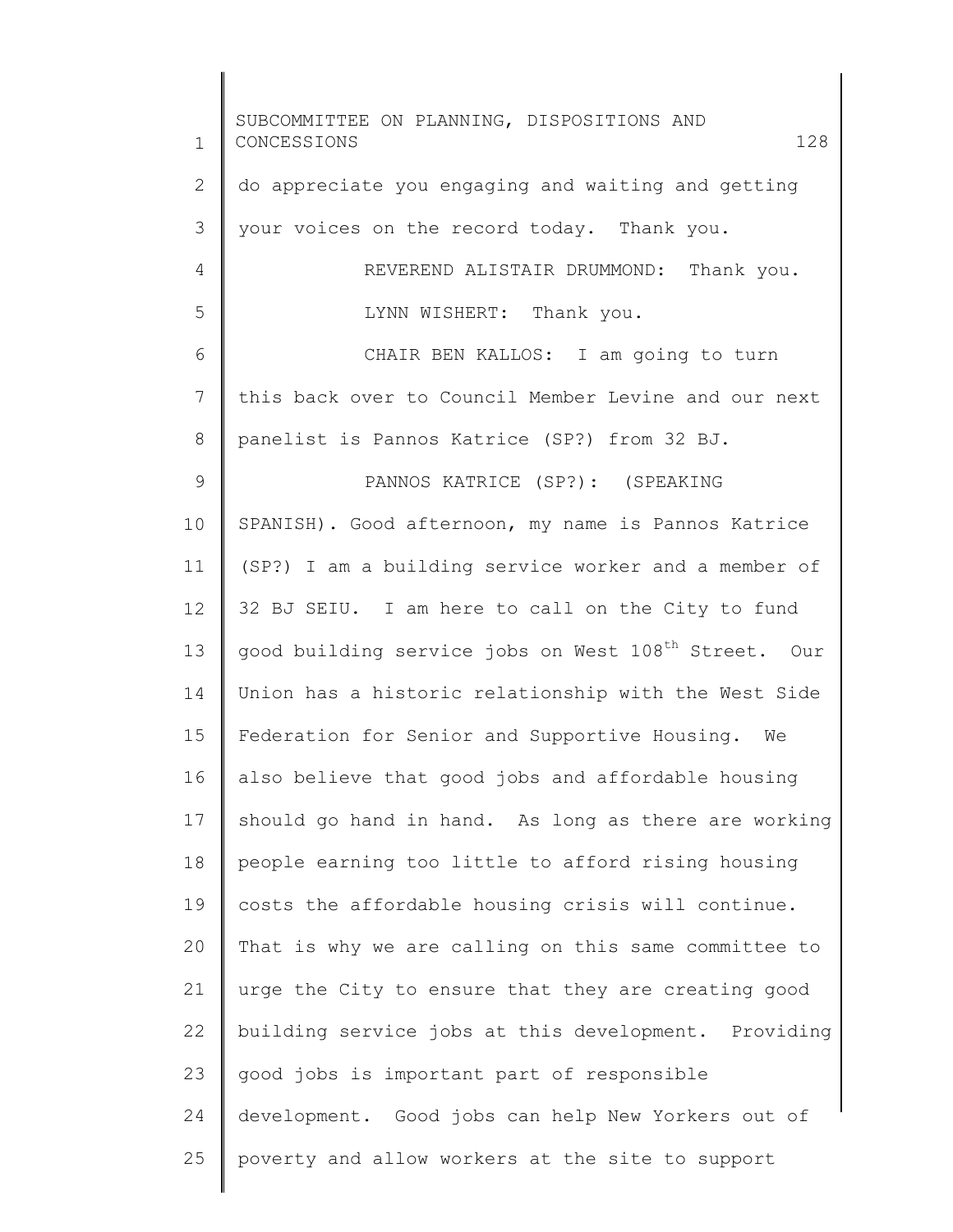1 2 3 4 5 6 7 8 9 10 11 12 13 14 15 16 17 18 19 20 21 22 23 24 25 SUBCOMMITTEE ON PLANNING, DISPOSITIONS AND CONCESSIONS 129 their families and continue to call New York, New York home. Thank you. Very supportive. MARK LEVINE: Could you, could you remind us where is that you are currently working? PANNOS KATRICE (SP?): My building. MARK LEVINE: Yes. PANNOS KATRICE: I'm on the upper east side. MARK LEVINE: Got it. But you are, you are in a resident, you are doing residential building service work currently? PANNOS KATRICE: Yes I am a doorman. MARK LEVINE: Got it. Work similar to what will be done here. PANNOS KATRICE: It is a building service work, I am a building service worker. MARK LEVINE: Okay, well we, we, we thank you first of all for the work that you are doing, keeping New York City liveable. PANNOS KATRICE: Thank you. MARK LEVINE: Building Service Workers are, are often underappreciated but are making it possible for hundreds of thousands of New Yorkers to remain in their homes and we thank you for that. We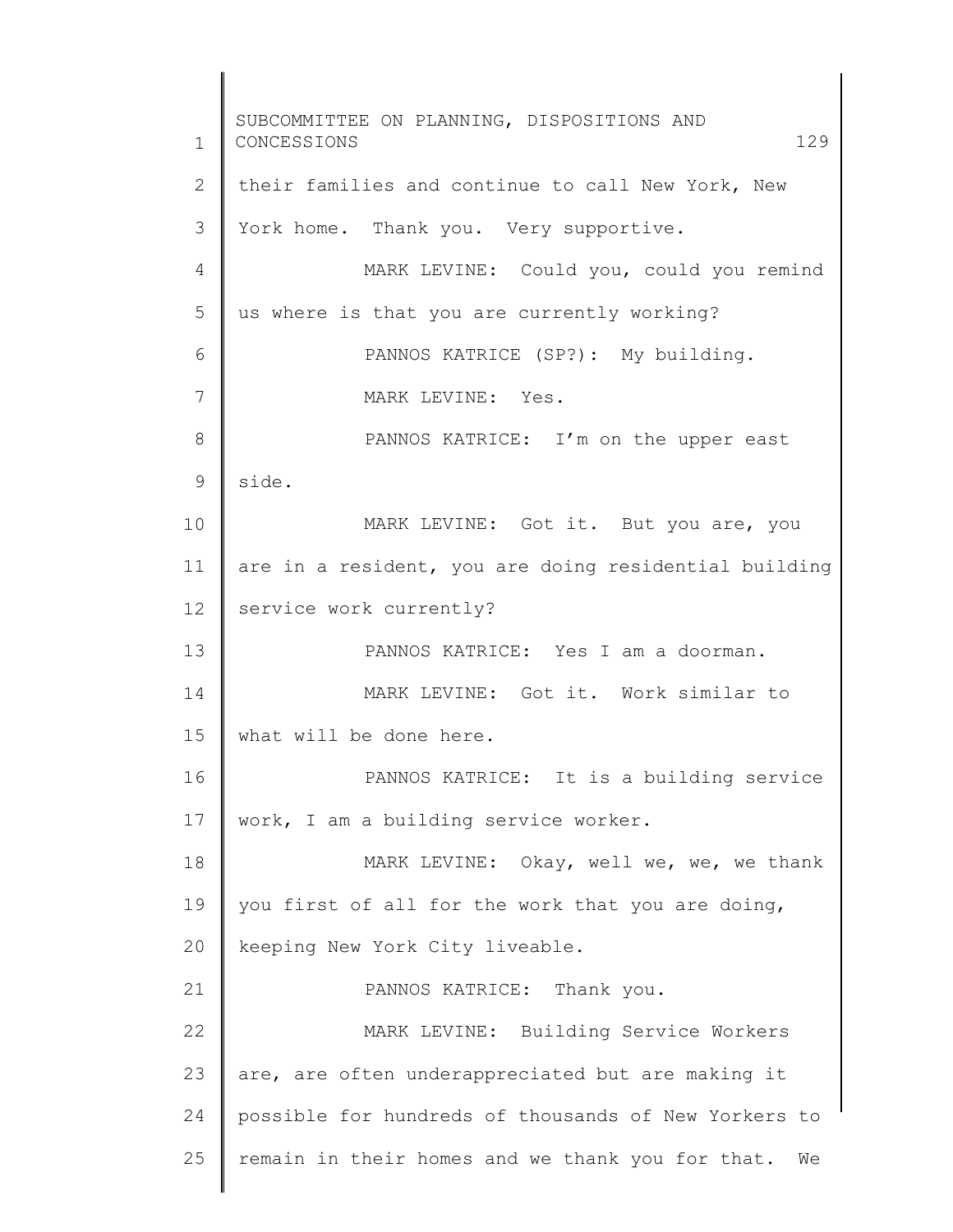1 2 3 4 5 6 7 8 9 10 11 12 13 14 15 16 17 18 19 20 21 22 23 24 25 SUBCOMMITTEE ON PLANNING, DISPOSITIONS AND CONCESSIONS 130 thank you for speaking out on behalf of good jobs and this project. I am not sure if you were here during my questions during the Administration but uhm I expressed my belief that that our values of a City should steer us to create good jobs with good wages and benefits, so. Again thank you for speaking out and for, and for your work and for being here today. PANNOS KATRICE: Thank you very much. (SPEAKING SPANISH). MARK LEVINE: (SPEAKING SPANISH). Alright next up we have uhm Karen forgive me if I mispronounce the last, last name, Jorgensen I think? Uhm Elisa Waldman, Bud Kourtney and Mark Greenberg. KAREN JORGENSEN: Okay hi my name is Karen Jorgensen, I've been the Director of the Valley Lodge Shelter on West 108<sup>th</sup> Street since we opened in 1988 and we are a proud program of WSFSSH serving 92 homeless men and women 50 years of age and over and with me today are residents, alumni and staff of Valley Lodge. At Valley Lodge I get calls daily from people already evicted as well as those facing eviction because their income is no longer enough to pay the rent and eat. These calls come from all over the City including from some of the City Council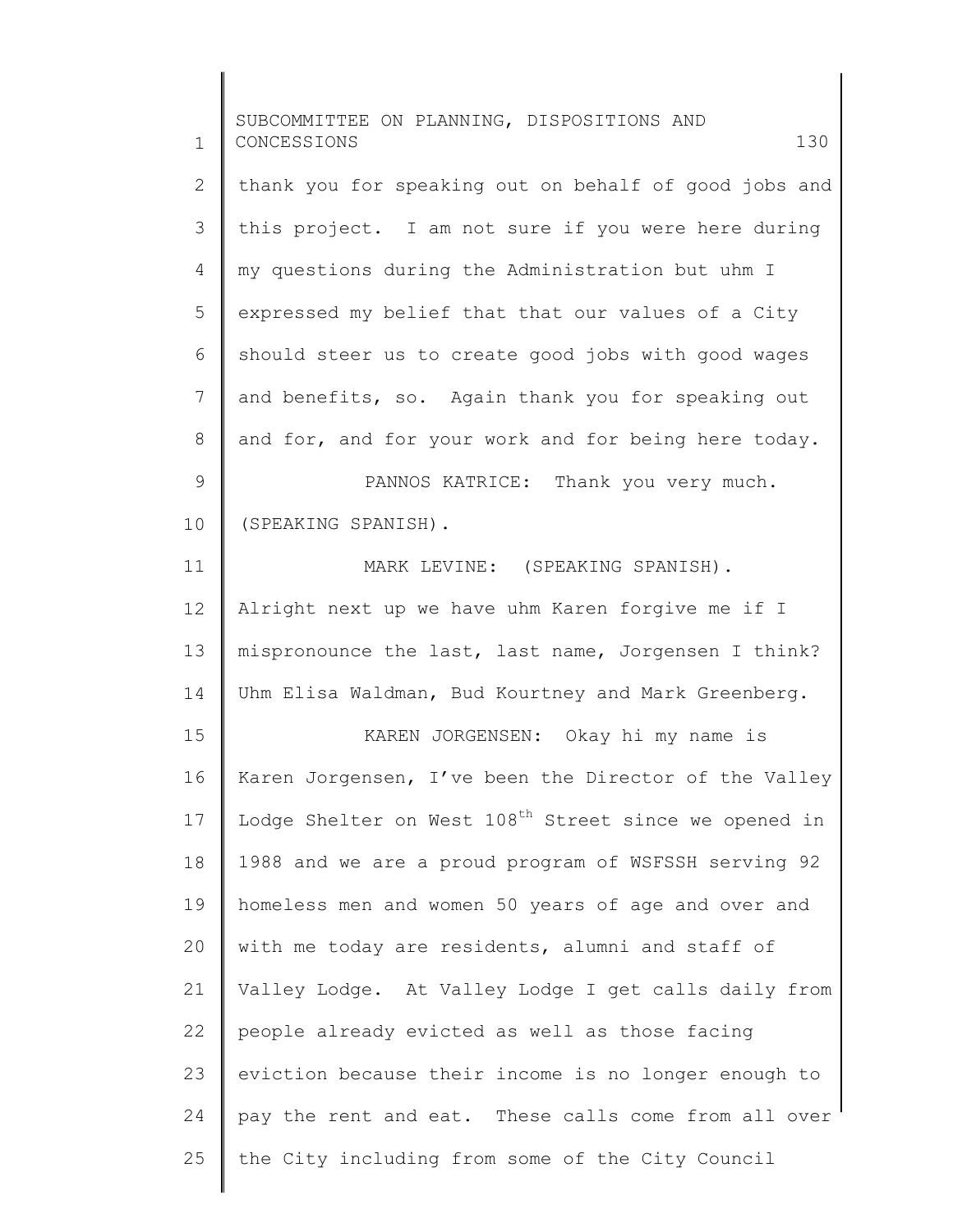1

2 3 4 5 6 7 8 9 10 11 12 13 14 15 16 17 18 19 20 21 22 23 24 25 District Offices Mr. Levine because we do have two of your people currently in Valley Lodge referred by your District Office and we are working very hard to get them housed in affordable housing. Uhm as I said there are many people at Valley Lodge who worked all of their lives and were responsible tenants but were forced into the shelter system. The Social Security, Retirement is usually no more than \$1000 a month not enough to afford any apartment on the open market and as people are evicted more and more apartments go out of stabilization into fair market rental and in the Manhattan Valley Neighborhood where Valley Lodge is located they are advertising apartments renting for \$3,000, \$4,000 and \$5,000 a month. Years ago the Board of Directors of WSFSSH made the decision to have only one shelter Valley Lodge and to devote all of our future efforts to the development and preservation of affordable housing. The City has indicated its commitment to affordable housing and we do not want to lose this opportunity as daily affordable apartments are lost in the Manhattan Valley Neighborhood as well as in the rest of the City so we urge the Subcommittee to support and approve this project. Thank you.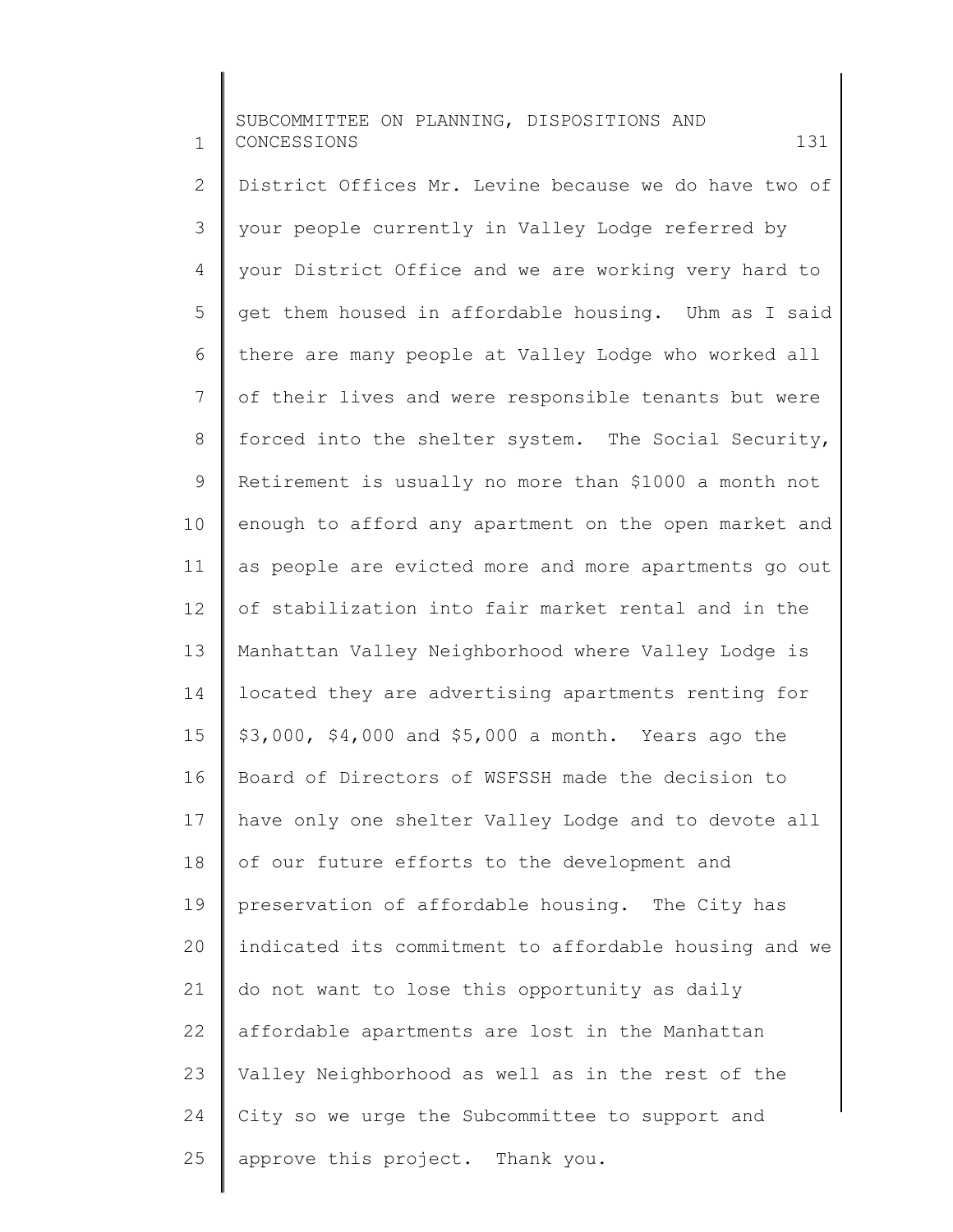1

2

MARK LEVINE: Thank you.

3 4 5 6 7 8 9 10 11 12 13 14 15 16 17 18 19 20 21 22 23 24 25 ELISA WALDMAN: My name is Elisa Waldman and I am the Director of Community Programs at the Institute for Family Health, a federally qualified health center network that has been providing comprehensive primary care in medically underserved communities in New York City for more than 30 years and in upstate New York for more than 10 years. We also operate three residency training programs for Family Medicine and a number of community health and health promotion programs. In New York City the Institute offers primary care, behavioral healthcare, dental care, at nine full time health centers, five school based health centers, six sites that care for people who are homeless. Services are available for people of all ages regardless of insurance status or ability to pay. The Institute has been working with the West Side Federation for Senior and Supportive Housing since 1990 when we began providing services at Valley Lodge, a transitional shelter for vulnerable homeless adults, an Institute family physician provides primary care two days a week at Valley Lodge, working closely with the Valley Lodge staff to coordinate services. On average, we provide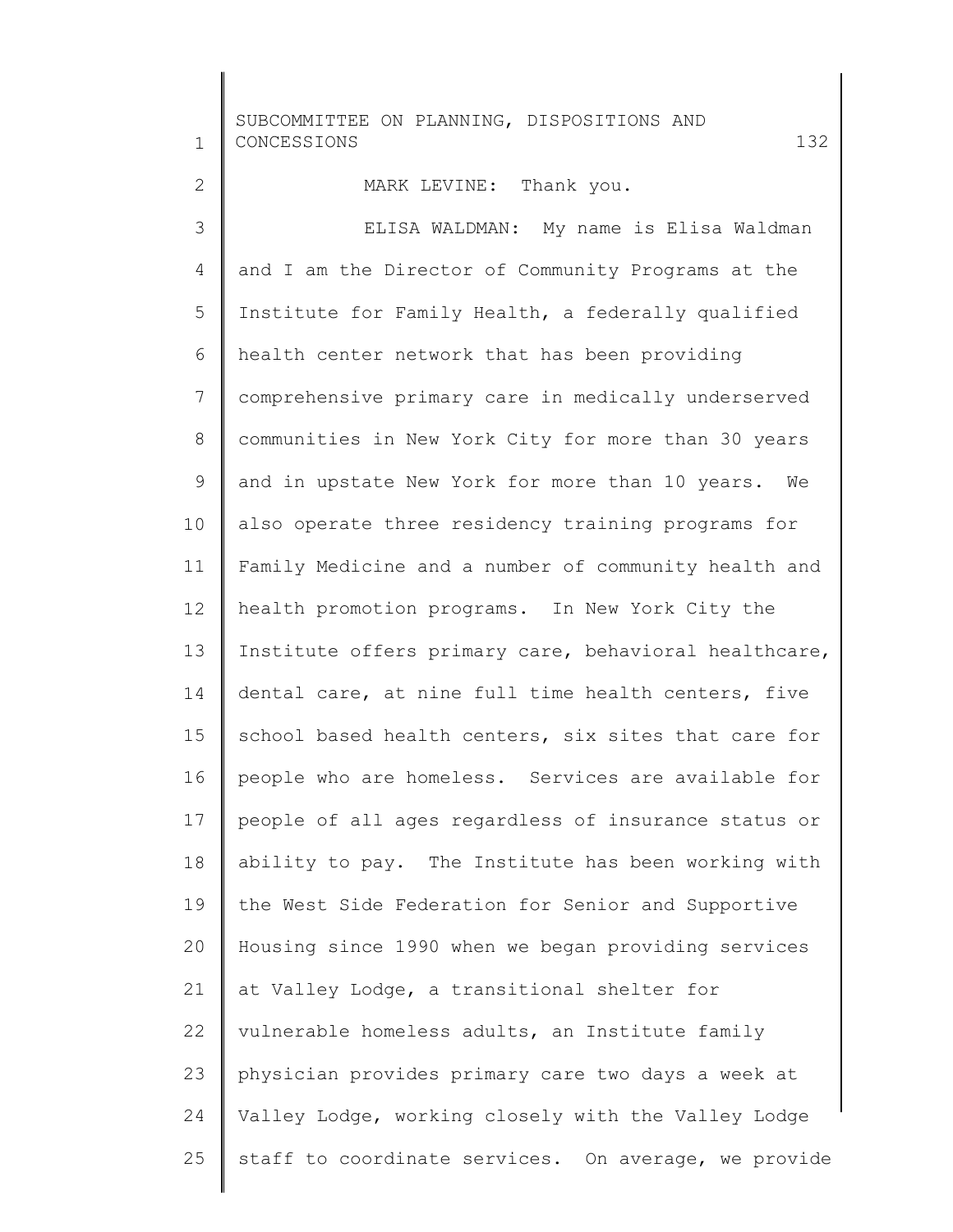1 2 3 4 5 6 7 8 9 10 11 12 13 14 15 16 17 18 19 20 21 22 23 24 SUBCOMMITTEE ON PLANNING, DISPOSITIONS AND CONCESSIONS 133 1000 primary care visits per year to the residents of Valley Lodge. I personally have worked very closely for the past 27 years with the staff of Valley Lodge coordinating the Institutes healthcare services. The Institute is thrilled to be part of the WSFSSH Project at 108<sup>th</sup> Street. The Institute will occupy roughly 5,000 square feet of community space for healthcare serving both the residents of the new building and the community at large. The institute has a history of developing health center in collaboration with community partners and looks forward to working with the upper west side Manhattan Valley Community to help meets its primary care health needs. As a long time community partner, WSFSSH will help make this block of 108<sup>th</sup> Street more vibrant, pedestrian friendly that will promote health and well being of the entire neighborhood. WSFSSH has a strong track record of designing, building and managing complex developments in residential neighborhoods and the Institute for Family Health is happy to support WSFSSH and to be part of the services that will provide on the upper west side of Manhattan Valley. Thank you.

25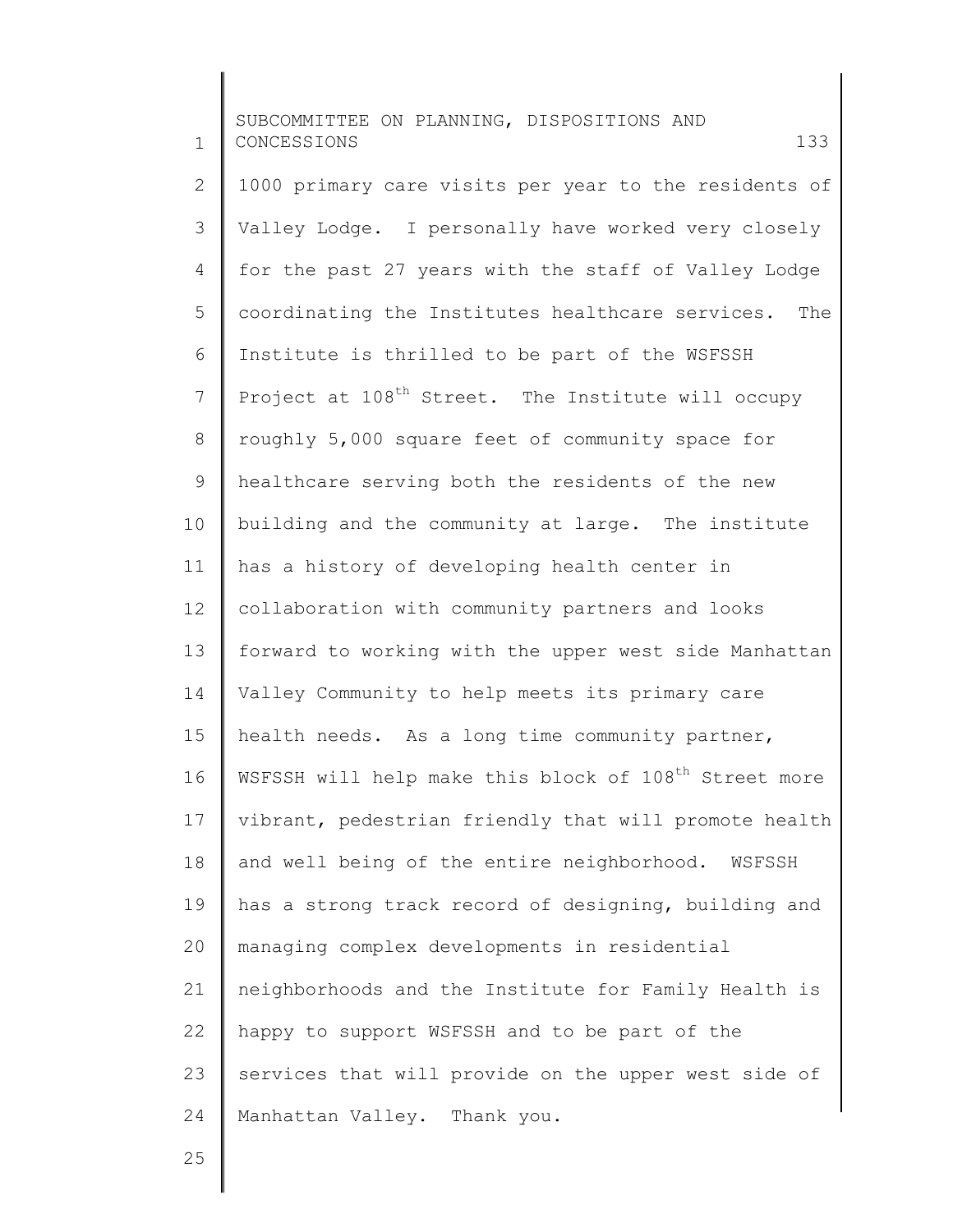1

2 3 4 5 6 7 8 9 10 11 12 13 14 15 16 17 18 19 20 21 22 23 24 25 BUD KOURTNEY: I would like to thank Council Member Levine for your, your edict on the eradication of homelessness. I thank you for that. It is nice to know that there is many dreamers at this time which is certainly what we need. My name is Bud Kourtney I live and work at the Catholic worker on the lower east side, I apologize the way I am dressed. I rushed here from our Zipline thinking that I wouldn't have to sit here for a while but I've been the choir director at Valley Lodge for the last five years. I lead a choir of alumni and folks in transitional housing who live at Valley Lodge. I have seen the work that the that the folks at Valley Lodge do and at WSFSSH and for me it's a family. They, its not, it's not a shelter. I live and work with people every day at the Catholic Worker, people in off the street. I am spending. This is the Catholic season went in one night a week I am going out and spending the night on the streets to try to understand a little bit of homelessness and for myself one night a week is hell so I can't imagine how folks day after day, year after year live on the street so the need to have a home to take people in is so necessary and important. Not only at Valley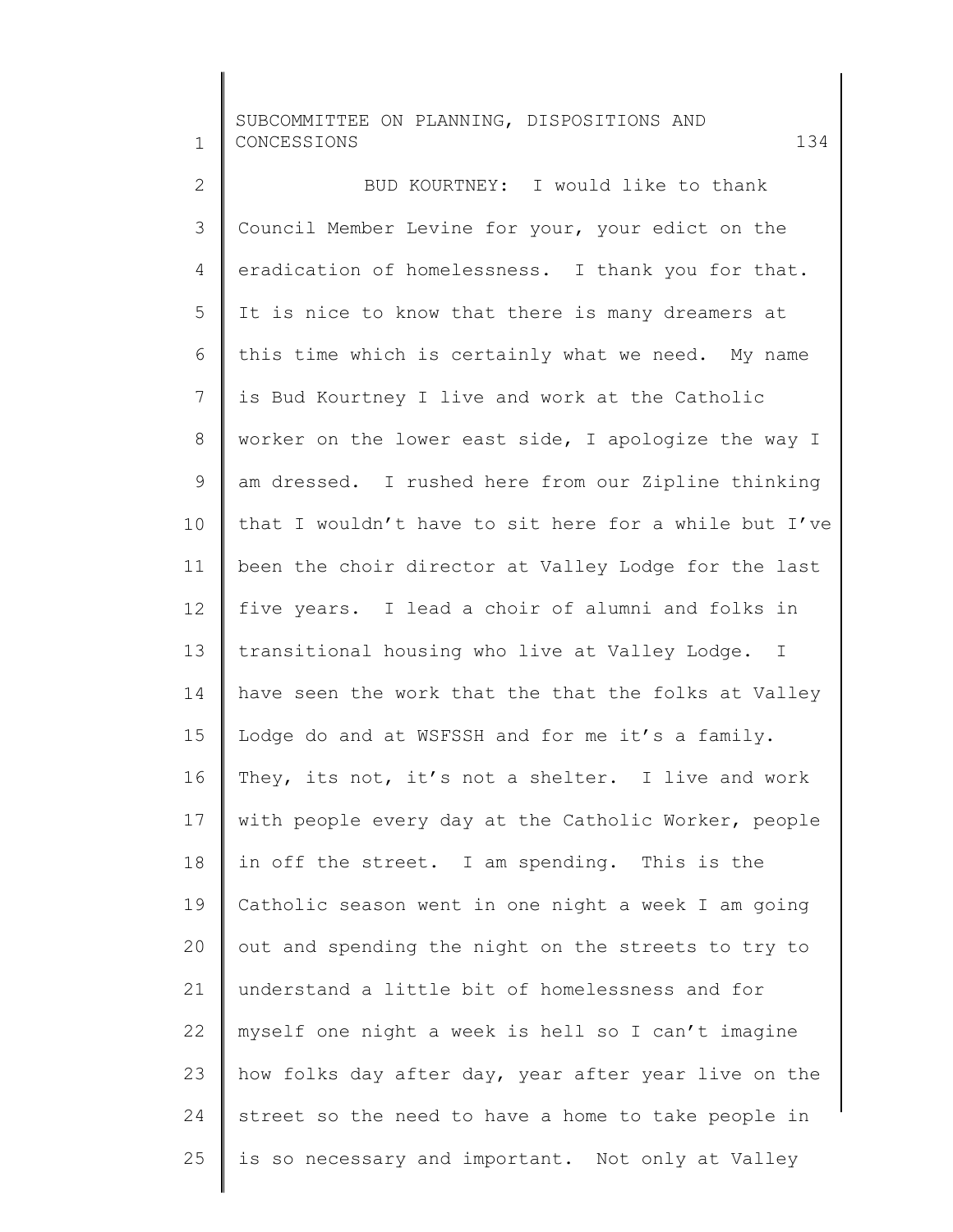1

2 3 4 5 6 7 8 9 10 11 12 13 14 15 Lodge do they do that but they have programmed such as the choir and the drawing department where people keep coming back. The alumni return because it is something to do. I am a recovering alcoholic, 26 years sober, I know how important it is to have something to get you off the streets away from the temptation and to have folks come in and sing with us week after week, this past June we sang at Carnegie Hall, the Valley Lodge Choir, we performed at Carnegie Hall with the Dallas Street Choir. The only homeless choir ever to be invited to Carnegie Hall and I know for myself and I speak for probably every member of the choir it is one of the highlights of our life so please vote yes on this. Thank you.

16 17 18 19 20 21 22 23 MARK LEVINE: Well thank you Bud for the incredible service you are doing to give back. You said, so you work at Mary House, Catholic Work, oh got it so you are doing work in multiple locations helping people in need and we are very grateful for that and appreciate you taking time out to come put your voice on the record here. BUD KOURTNEY: Thank you.

24 25 MARK LEVINE: Thank you very much. Okay go ahead Mark.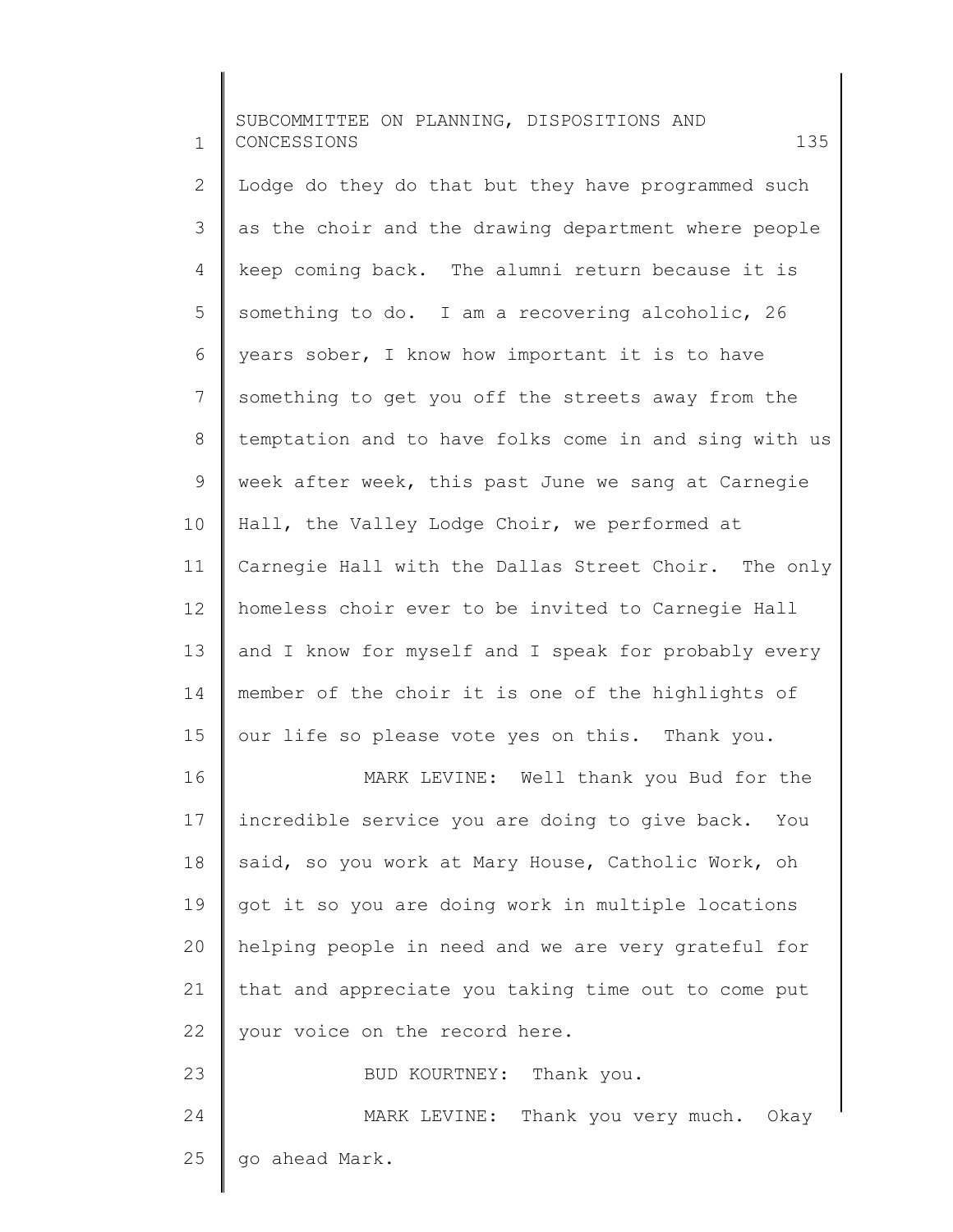1 2 3 4 5 6 7 8 9 10 11 12 13 14 15 16 17 18 19 20 21 22 23 24 25 SUBCOMMITTEE ON PLANNING, DISPOSITIONS AND CONCESSIONS 136 MARK GREENBERG: Good afternoon, thank you Council Members for holding this hearing and. MARK LEVINE: Mark, check that your mic is on, there we go now. MARK GREENBERG: Good afternoon I'm Mark Greenberg, I want to first thank the Council and just the Committee for their great questions and the challenges that you are offering to WSFSSH to make this project even greater than it, uhm might otherwise be. My name is Mark Greenberg I am the Executive Director of the Interfaith Assembly on Homelessness and Housing Coalition of over 60 faith institutions established in the upper West side in 1985 and I am here to strongly support this project. Since its inception of the Assembly we have looked at the West Side Federation for Senior and Supportive Housing as a crucial and dependable ally in our work of helping those who are homeless to rebuild their lives and helping build a more compassionate New York City. I am pleased to speak in strong support of the current efforts of WSFSSH to expand it's Valley Lodge Facility to serve more New Yorkers in need of affordable housing through this West 108<sup>th</sup> Street project. The need for permanent affordable housing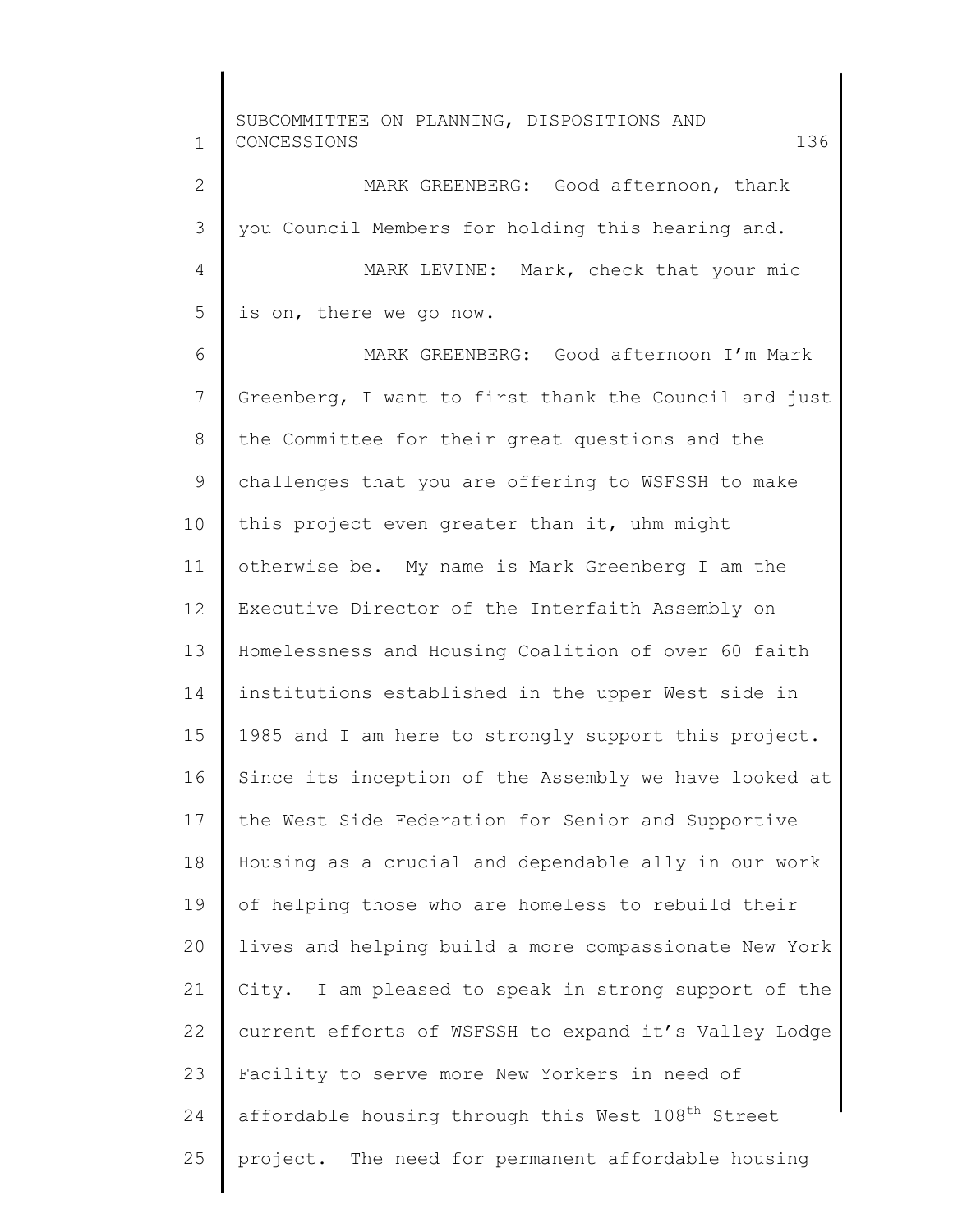1

2 3 4 5 6 7 8 9 10 11 12 13 14 15 16 17 18 19 20 21 22 23 24 25 in New York City has never been greater than it is right now and the pressures on existing affordable units and those who live in them are increasing every day with over 60,000 New Yorkers living in shelters, many thousands more on the streets and tens of thousands doubled to tripled up with family or friends. This innovative project in Manhattan Valley that will include 194 permanent affordable housing and a new Valley Lodge Shelter serving 110 older adults, 18 more than today is exactly what the people of our city and our community need. When completed, these housing resources coupled with healthcare, childcare, community meeting spaces, public bathrooms will be an invaluable resource and will help preserve the rich diversity that makes this community one of the greatest places on the globe to live and work. Clearly any new project of this magnitude has its challenges but it is over 40 years of service, WSFSSH has proven time and time again that it is up the challenge and on behalf of the members, the assembly and those who we seek to serve and proud to stand in support of this project. Look forward to working with members of the upper West Side Community, ensure that the needs and concerns of the community are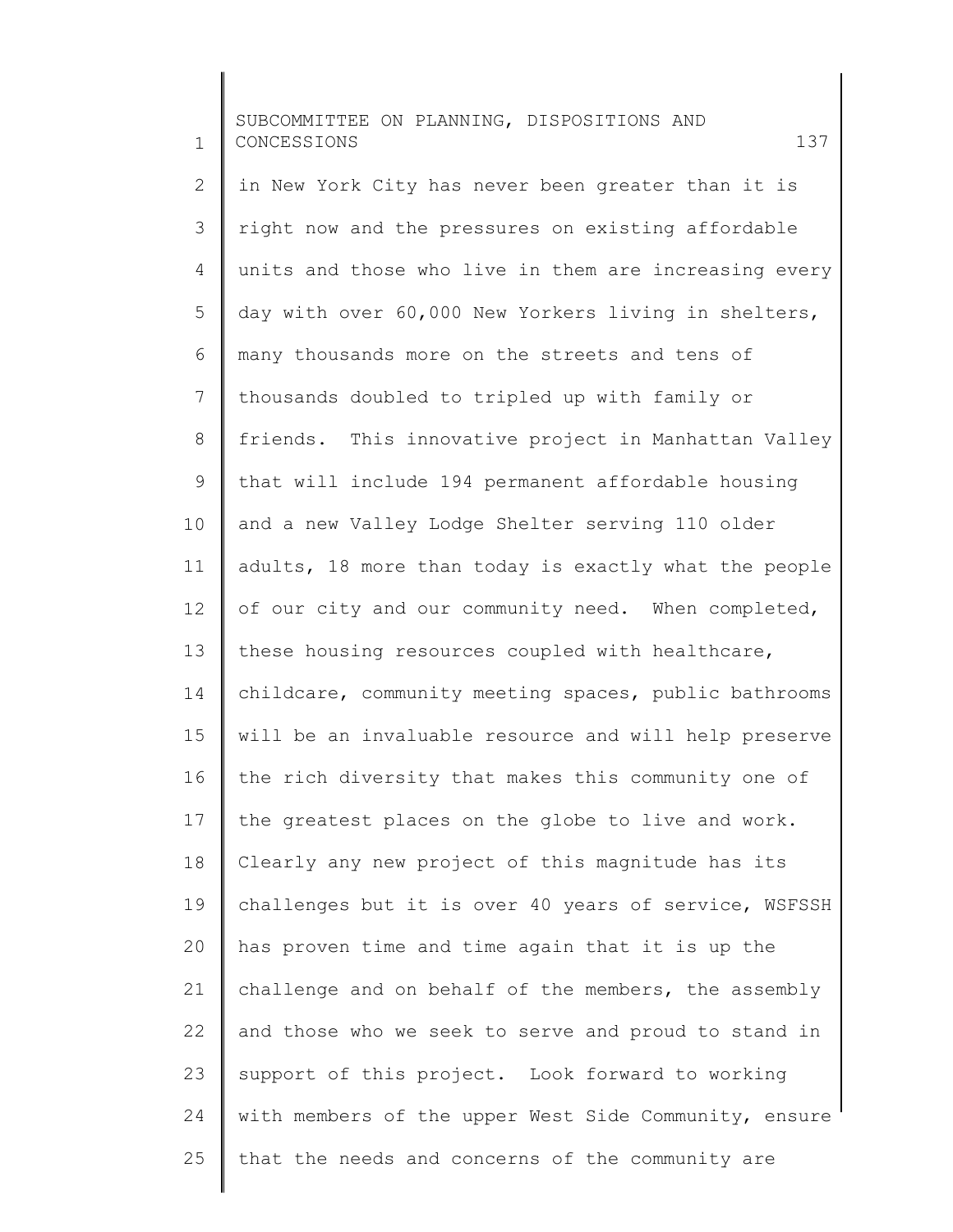1 2 3 4 5 6 7 8 9 10 11 12 13 14 15 16 17 18 19 20 21 22 23 24 25 SUBCOMMITTEE ON PLANNING, DISPOSITIONS AND CONCESSIONS 138 considered every juncture in the development of this very impressive, worthy and desperately needed endeavor. MARK LEVINE: Thank you Mark for first working and leading the Coalition. It is incredibly important and for uhm everything that you do on behalf of this cause. Uhm, Elisa just before let you guys go, if you could briefly say a work or two on the staffing and the services of the facility. How many doctors, nurses and the scope of if you, if you are not prepared to you can get back to me. ELISA WALDMAN: I will have to get back to you. MARK LEVINE: Fair enough. Okay thank you panel. I am very pleased that we have been joined by our colleague on the Subcommitte who is busy chairing his own committee hearing today is why he couldn't be with us and he came and we are going to pause this hearing to resume a vote so that Council Member King can register his voice and I am going to pass it over to the Committee Counsel to administer that. COUNSEL: Continue vote to approve Land Use Items 41, 42, and 43. Council Member King?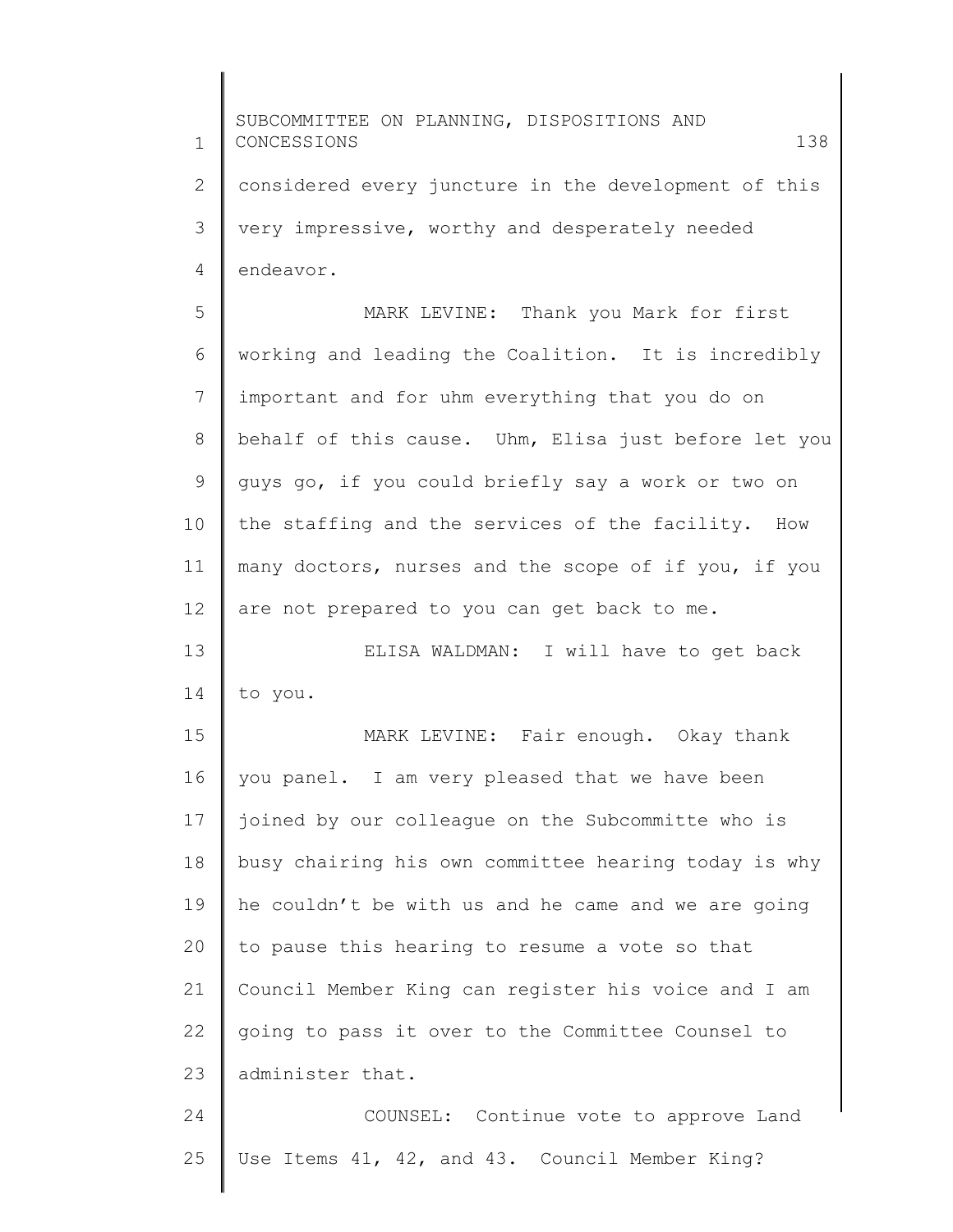1 2 3 4 5 6 7 8 9 10 11 12 13 14 15 16 17 18 SUBCOMMITTEE ON PLANNING, DISPOSITIONS AND CONCESSIONS 139 ANDY KING: I vote aye. COUNSEL: The Land Use items are approved by a vote of 4 in the affirmative, 0 negative and 0 extensions and referred to the full Land Use Committee. MARK LEVINE: Thank you Council Member King, now we are going to resume our hearing on Land Use Items 52, 53 and 54 and I will call up the next panel which will consist of. Okay we have I think it is Eustasia Smith (SP?), okay Sandy Roach is here, Stephanie Louise and Rebecca Sower. And I know for some of you who have been waiting this was a long time, uhm but it really is valuable to have voices from the public who are entered on the record this way and everything that you are saying here, you probably know this, is recorded, is transcribed and it is being streamed live and it it really does

19 20 matter when the public speaks up so thank you all for waiting and Sandy we will pass it off to you first.

21 22 23 24 25 SANDY ROACH: Okay my name is Sandy Roach, Sandra Roach and I have lived in the Manhattan Valley Community for 55 years. I am very active in community life, I currently serve at the Board Chair of the Bloomingdale Family Program a very highly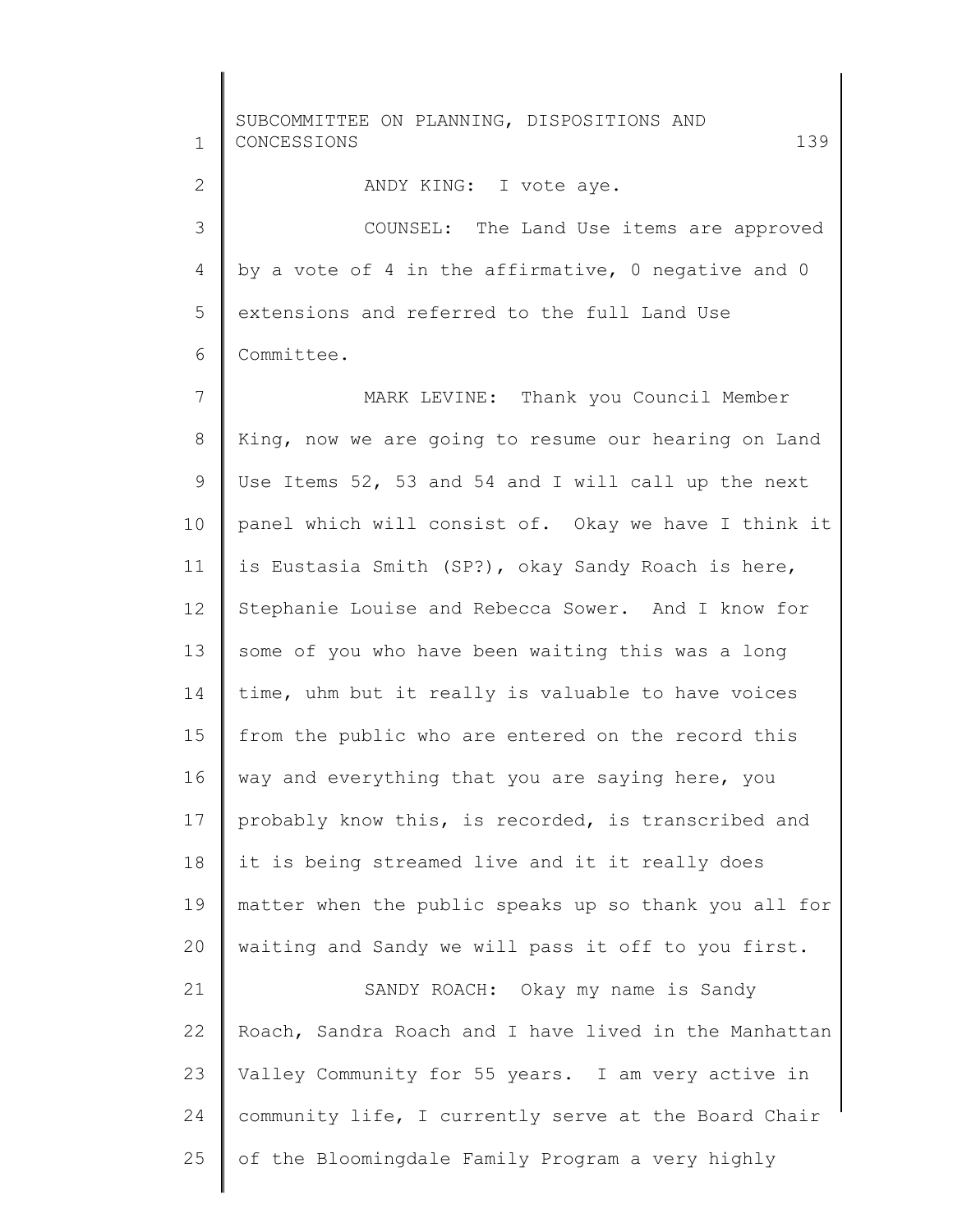1

2 3 4 5 6 7 8 9 10 11 12 13 14 15 16 17 18 19 20 21 22 23 24 25 regarded headstart and childcare program in Manhattan Valley and they are very happy that we will be able to store our trikes and our outdoor play equipment and not have to slap it over to the playground every time we, every time we use it. I have seen enormous changes, good and bad in Manhattan Valley in the past 50 something years but the most dramatic change in the recent years has been the explosive gentrification that is changing who we are as a community. This is a great place to live and have a family, I raised my three children here and grandchildren too. Uhm, and its a great place to live because it has such a vibrant mix of families in this community but today it is increasingly hard for low income families and low income seniors to live here even though many have deep and long standing ties or roots to this community. Affordable housing is disappearing in favor of luxury rentals and condos to stay in this community many of the low income families we serve are doubling up and tripling up in apartments, a whole family living in one room. Two or three families sharing a kitchen. It is a terrible way to live. It is inadequate and unsafe. The WSFSSH Project on West 108<sup>th</sup> Street offers an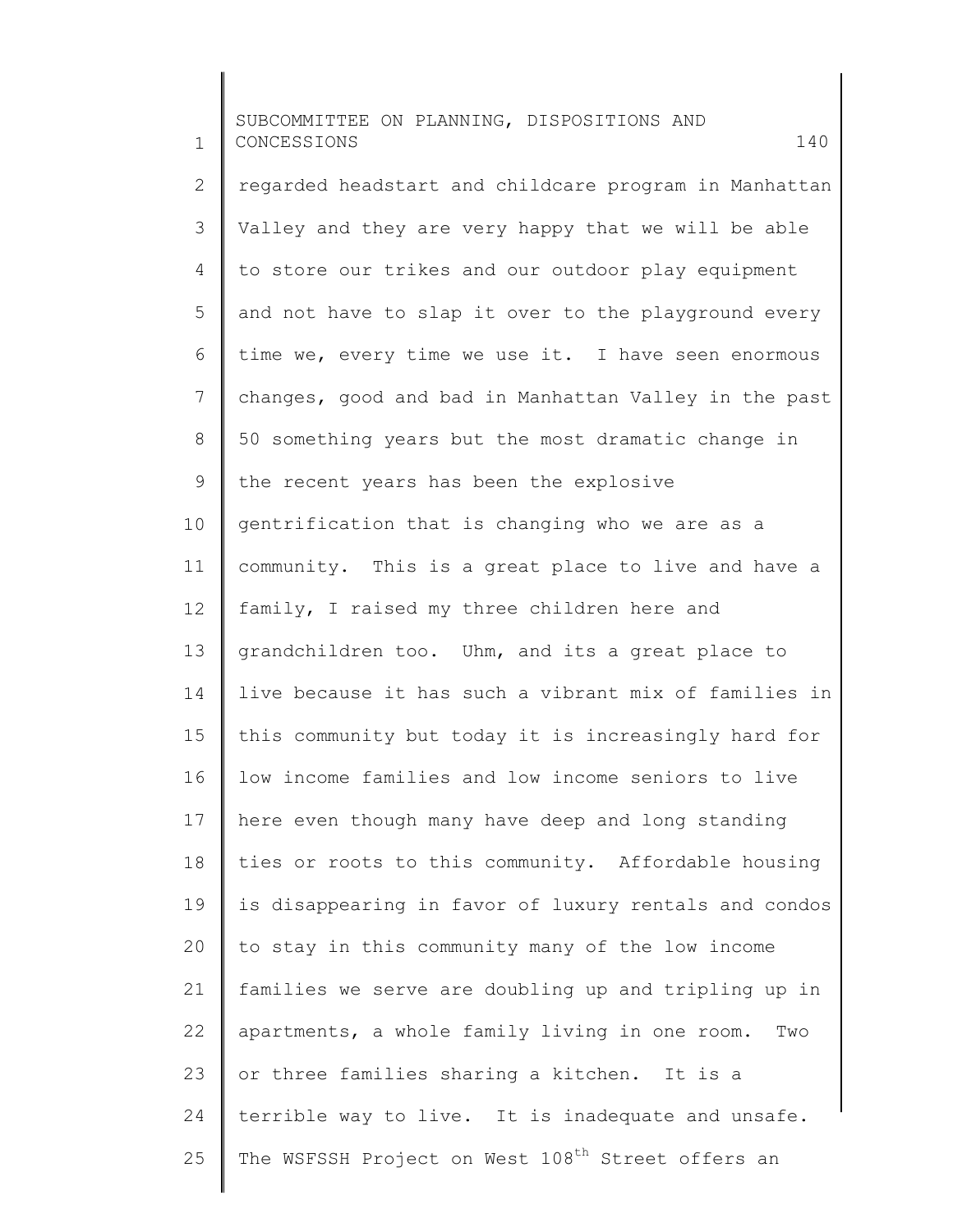| $\mathbf 1$   | SUBCOMMITTEE ON PLANNING, DISPOSITIONS AND<br>141<br>CONCESSIONS |
|---------------|------------------------------------------------------------------|
| $\mathbf{2}$  | opportunity to provide these families with a decent              |
| 3             | and affordable place to live and with services that              |
| 4             | strengthen the entire community. I share the respect             |
| 5             | of the Manhattan Valley Community for the high                   |
| 6             | quality of services provided by WSFSSH. This new                 |
| 7             | facility will be a much needed and much valued asset             |
| 8             | to our entire community.                                         |
| $\mathcal{G}$ | MARK LEVINE: Impeccable timing Sandy.<br>$\mathbb{I}$            |
| 10            | wish some of my colleagues could learn from your                 |
| 11            | example, and, and Bloomingdale is just an amazing                |
| 12            | organization and to strengthen your connection to                |
| 13            | that park through this small accommodation would be,             |
| 14            | would be a great thing.                                          |
| 15            | SANDY ROACH: Very nice.                                          |
| 16            | MARK LEVINE: Thank you for all your                              |
| 17            | service. Please.                                                 |
| 18            | Stephanie unfortunately had to step out                          |
| 19            | my name is Katelyn Hoosie (SP?) I am standing in for             |
| 20            | her. I am happy to fill out a card afterwards.<br>I am           |
| 21            | a Public Policy Associate for Live On New York. Live             |
| 22            | on New York strongly supports WSFSSH 108, at West                |
| 23            | 108. This project would support the entire community             |
| 24            | and aligns with our mission to make New York a better            |
| 25            | place to age. WSFSSH is a long standing member of                |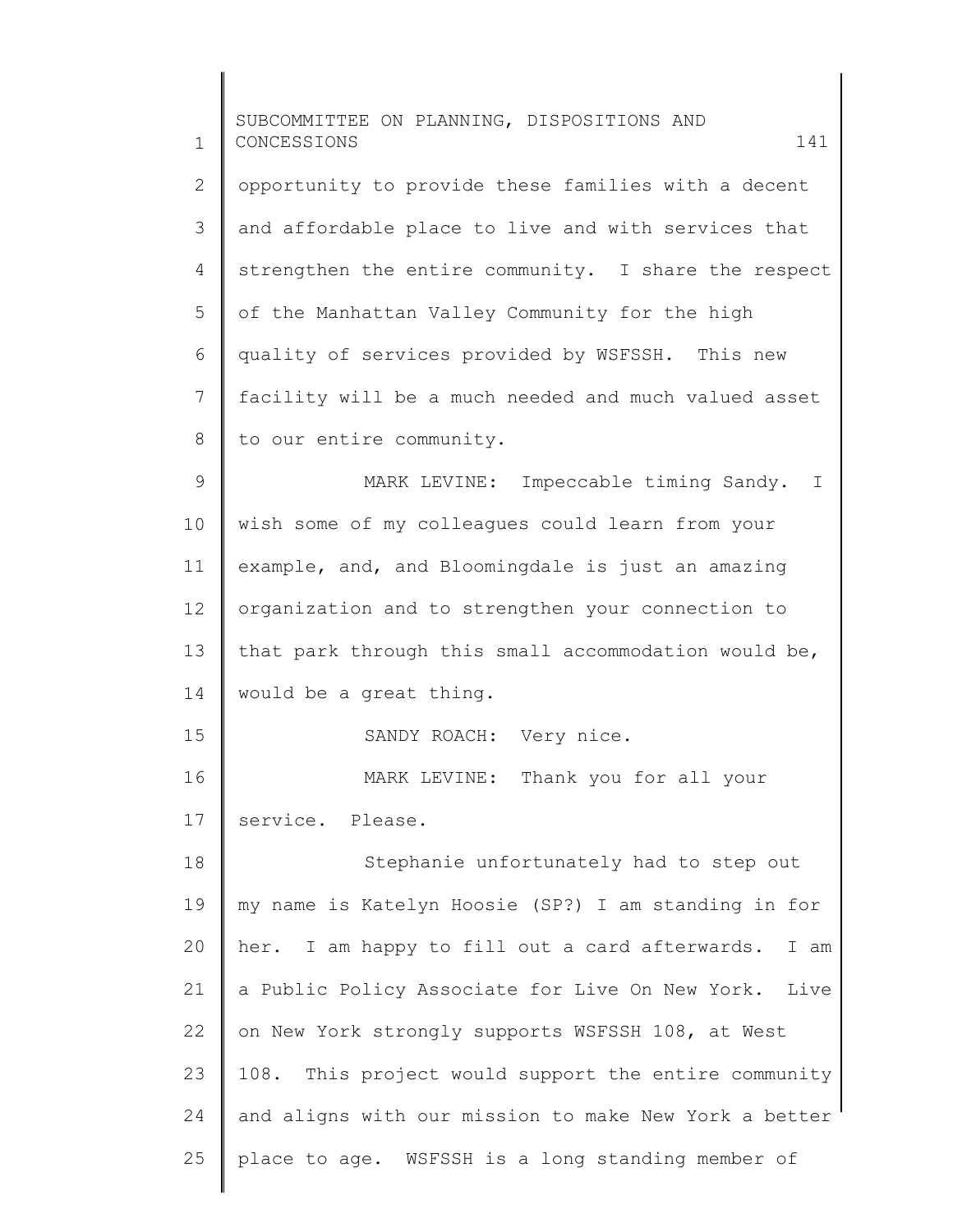1

2 3 4 5 6 7 8 9 10 11 12 13 14 15 16 17 18 19 20 21 22 23 24 25 Live On New York as well as an active member of our Affordable Senior Housing Coalition. New York City currently faces an unprecedented affordable housing crisis which has been outlined earlier today. It is one that affects every community throughout New York. As found in our 2016 study an estimated 200,000 low income seniors are on waiting lists for affordable housing throughout New York City. This is simply on one type of affordable housing through the HUD-202 Program. This housing crisis has intensified as the cost of living continues to rise which is particularly detrimental to seniors who often live on fixed incomes. We released an update to our 2016 study which found an estimated 19,700 seniors in waiting lists specifically in community District 7 and 9 of which this project is located within. An overall response rate of 44% of the HUD-202 buildings it is estimated that 44,000 are actually on waiting lists in this area. With a total of 45 units on average turning over each year the odds of getting an affordable housing unit are increasingly bleak. It is for these reasons in addition to all the community facilities and the true mission based nature of WSFSSH West 108 that we are happy to endorse this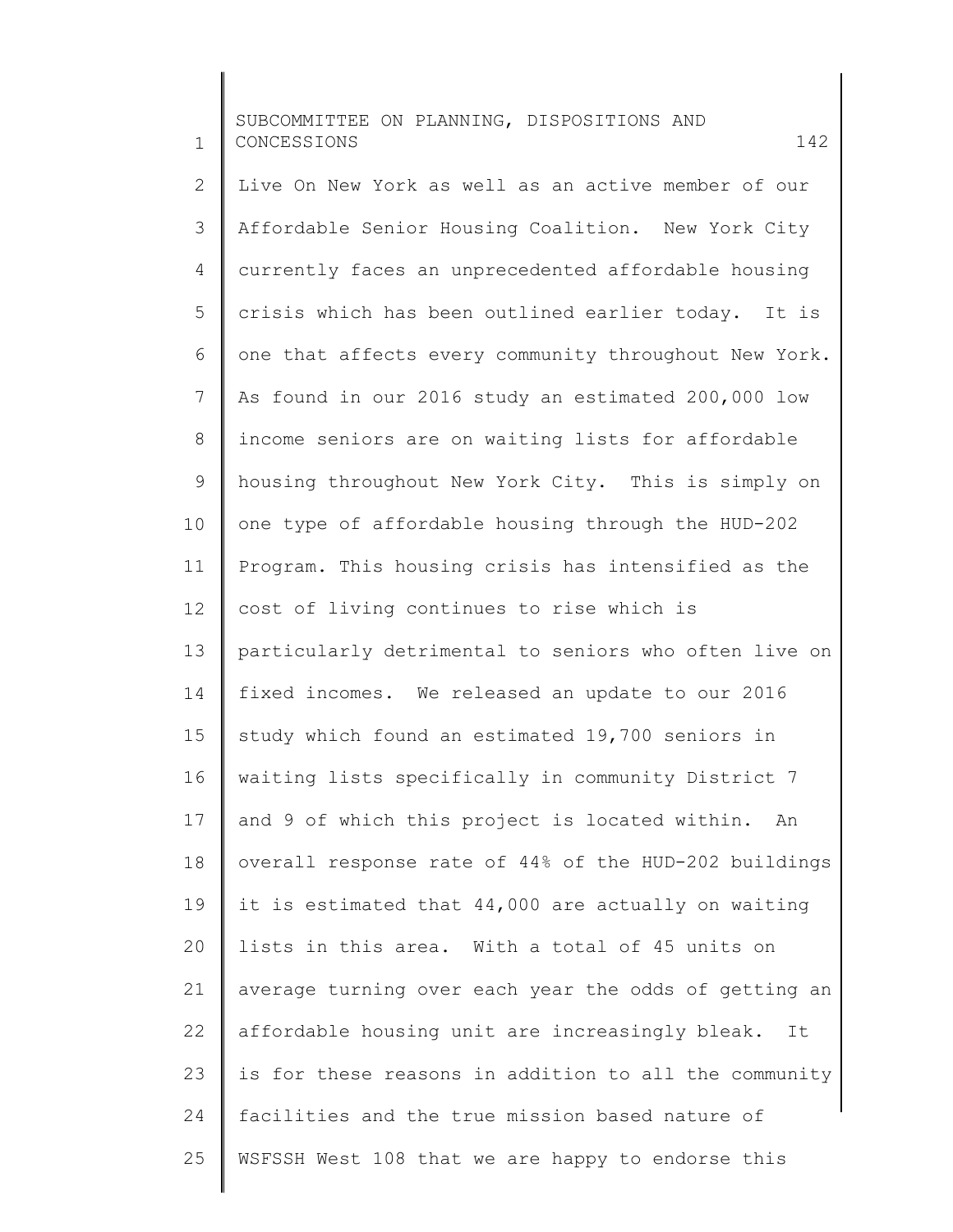1 2 3 4 5 6 7 8 9 10 11 12 13 14 15 16 17 18 19 20 21 22 23 24 25 SUBCOMMITTEE ON PLANNING, DISPOSITIONS AND CONCESSIONS 143 project and we are happy to support the community driven effort that is going on here today. Thank you. MARK LEVINE: Thank you we love Live On. Thank you for speaking. KATELYN HOOSIE (SP?): Thank you. REBECCA SOWER: Hi, good afternoon Council Member Levine or good evening. My name is Rebecca Sower I am the Director of Policy and Planning of the Supportive Housing Network of New York. We are a membership organization representing about 200 nonprofits across the state that develop and operate supportive housing so WSFSSH is one of our members. Supportive housing as you know is permanent affordable housing with support services and it ends homelessness amongst the most vulnerable by providing both a respectful affordable place to live and person centered support to help tenants stay housed and healthy. I would like to speak in support of the proposal for West 108<sup>th</sup> Street. So WSFSSH is actually one of the founders of the supportive housing model, having come to the mission of creating affordable housing with embedded services in order to serve the people who were in the late 70s, just then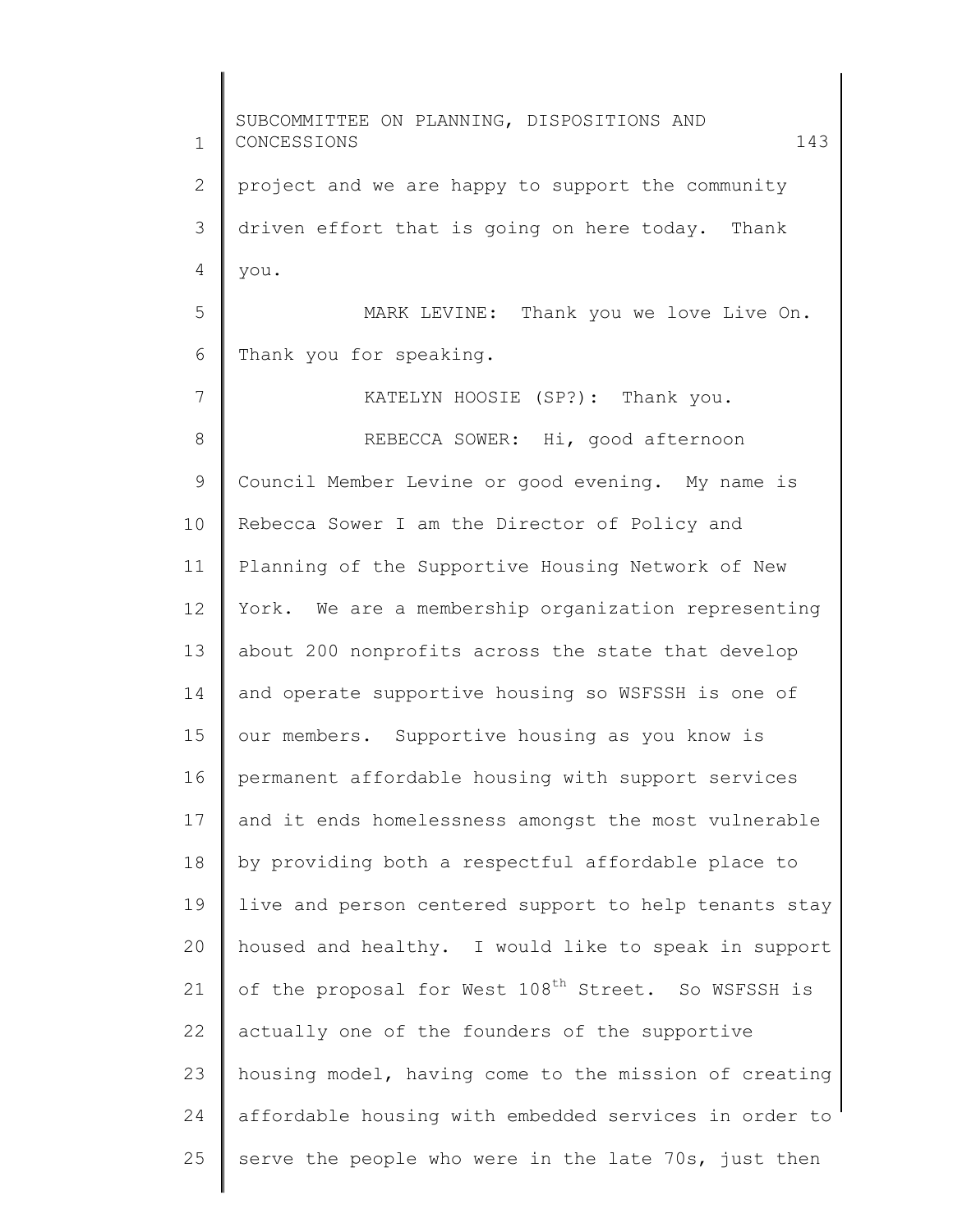1

2 3 4 5 6 7 8 9 10 11 12 13 14 15 16 17 18 19 20 21 22 23 24 25 appearing on the upper west side with all their belongings in shopping carts. WSFSSH's founder, Reverend Lara Jervis (SP?) decided to do something about the problem learning the complexity of the housing development along the way. Today as we have heard, the organization has created 1800 apartments, mostly on the upper west side of Manhattan but in other neighborhoods as well. In the first 10 years WSFSSH took over dilapidated single room occupancy hotels, got it, and turned them into small efficiency apartments. Many of the projects that they worked on received very staunch opposition from the community but in fact none of the fears that the Community Members had came to pass. U Could Haul is one example, WSFSSH promised the renovation would not lead to increased crime and that has been the case. They promised the renovation would improve the neighborhood and anyone who shopped at the neighboring Victoria Secret or enjoyed a smoothie at Juice Generation can attest to how true that has been. WSFSSH has been a good neighbor, has always fulfilled their promises and for the past more than 30 years has had the staunch support of their neighborhood, you can see that here today because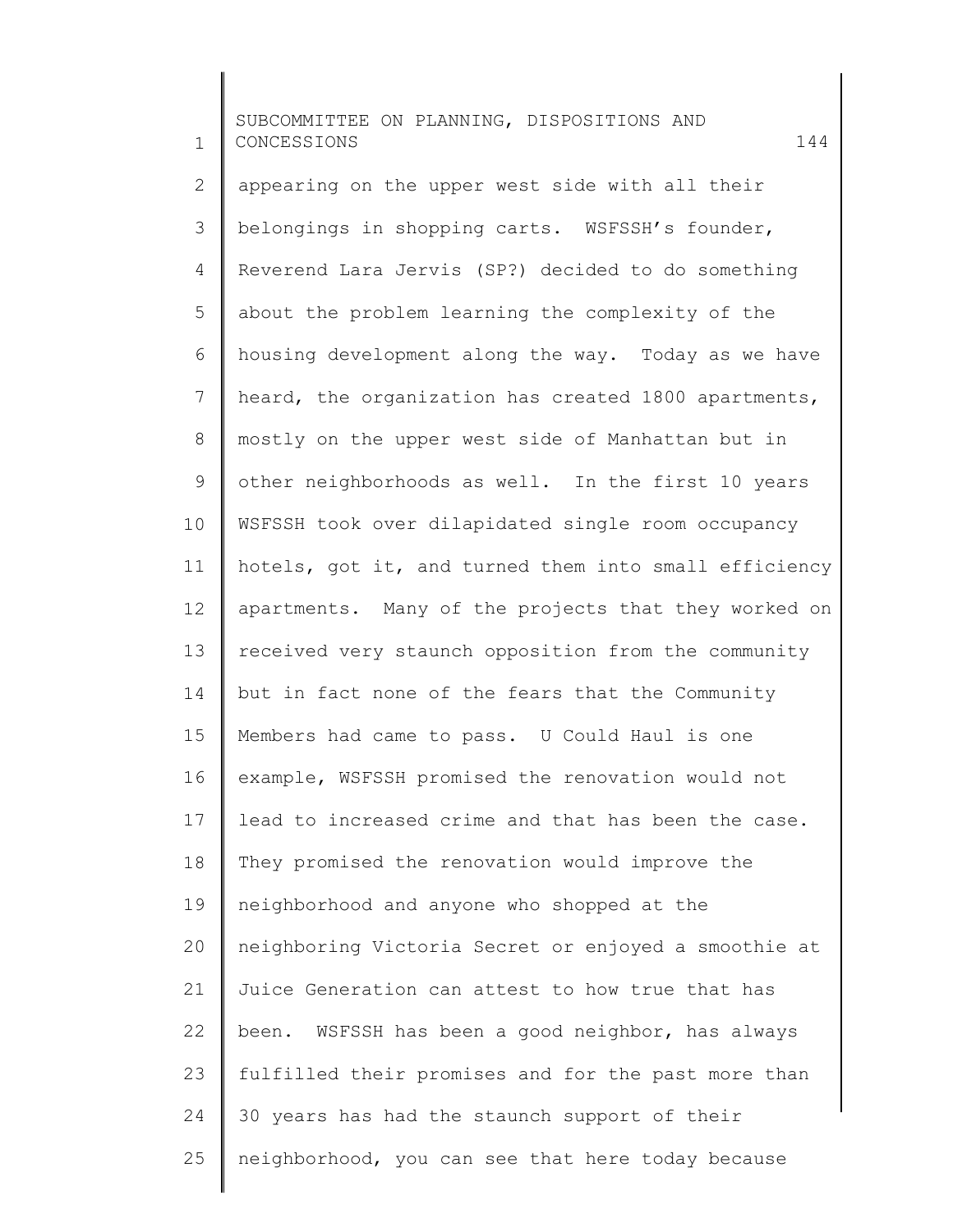1 SUBCOMMITTEE ON PLANNING, DISPOSITIONS AND CONCESSIONS 145

2 3 4 5 6 7 8 9 10 11 12 they have earned it. I can also speak to the need for the West  $108<sup>th</sup>$  Street project with great certainty. I just want to say that we did a couple of years ago in preparation for the NYC 1515 program, did looking into the demographics of these permanent form of services and we found actually that of the chronically homeless single adult population just under 1/3 were over 55 so WSFSSH is the only provider that is exclusively dedicated to serving this population which is why it is so important that a project like West 108<sup>th</sup> Street come to partition.

13 14 15 16 17 18 19 20 21 22 23 24 MARK LEVINE: Thank you Rebecca and has a reminder the plan then for this project is 50 years and older for the, for the single adults, is that right? And then for the family portion its, it's, there's no age restriction, understood. Okay. Uhm thank you Rebecca for your very strong statement and thank you for this panel and we have a sole act for the final panel which is Nathan Gebbert, sorry if I am mispronouncing that name. And while Nathan is getting settled are there any other members of the public who would like to testify. Okay. If you, if you can just fill out a speaker slip. You already.

25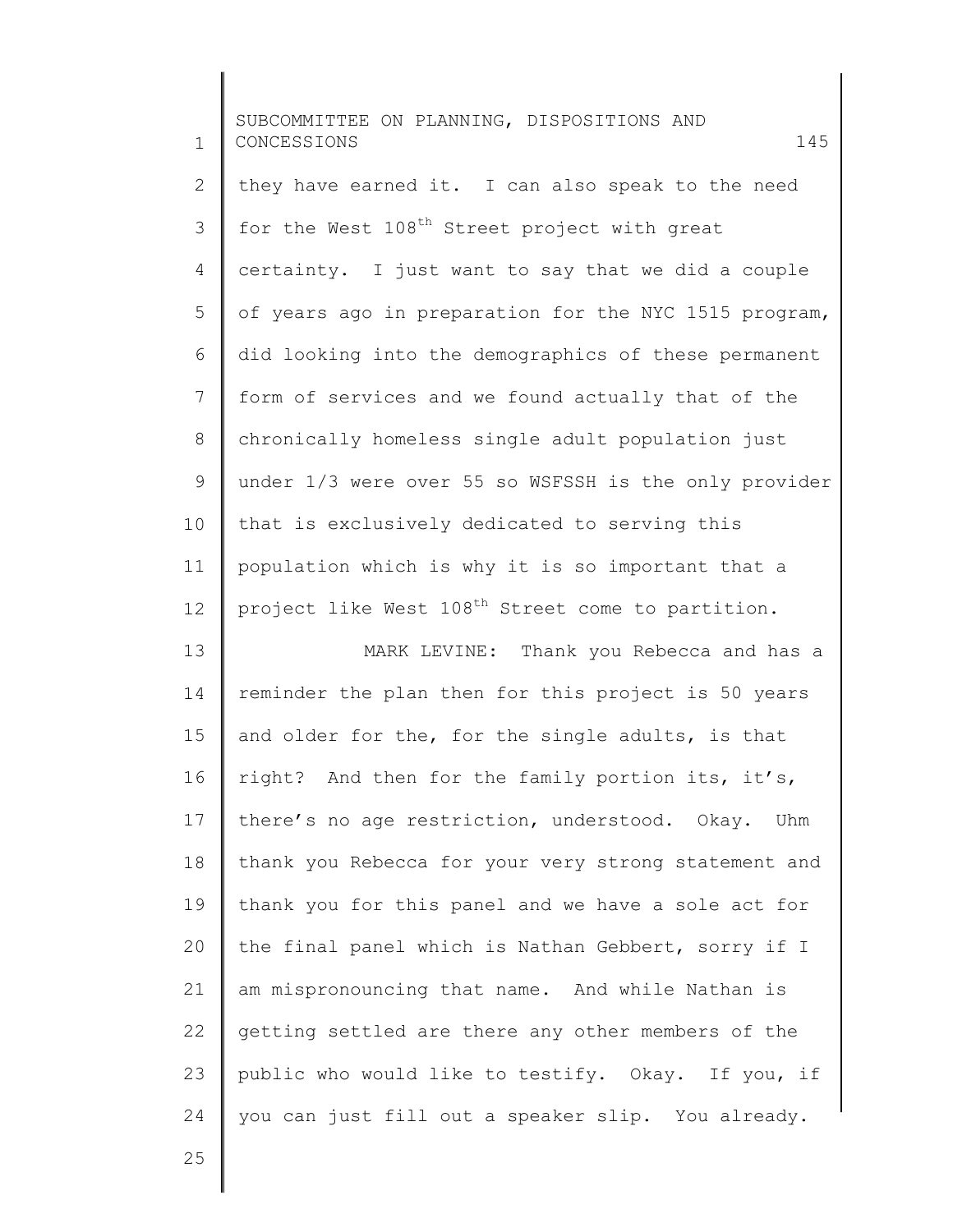1 2 3 4 5 6 7 8 9 10 11 12 13 14 15 16 17 18 19 20 21 22 23 24 25 SUBCOMMITTEE ON PLANNING, DISPOSITIONS AND CONCESSIONS 146 We would welcome you. You could actually join this panel if you are all. Okay. Nathan take it away. NATHAN GEBBERT: My name is Nathan Gebbert and I am representing myself and for 23 years I have lived on the top floor of 138 West 109<sup>th</sup> Street directly behind Valley Lodge in the proposed development. I will lose some light and air and experience inconvenience should the project go ahead. I also park my car on the street and the demolition of the garages might make that more difficult. I speak nonetheless to express my unambiguous support. We must do everything we can to create more affordable housing in the city. If I have to give up something to see that that is done I am happy to do so. As New Yorkers this is what we do for each other and I am excited to welcome new people to this neighborhood that I love, by sharing we only make it better. NIKKI NAVARRO: Hi. MARK LEVINE: What a, what a lovely statement. Thank you very much for coming here and sharing that with us. It's not not the statement I was expecting to hear. Okay go ahead Nikki. If you can identify yourself. I know you well.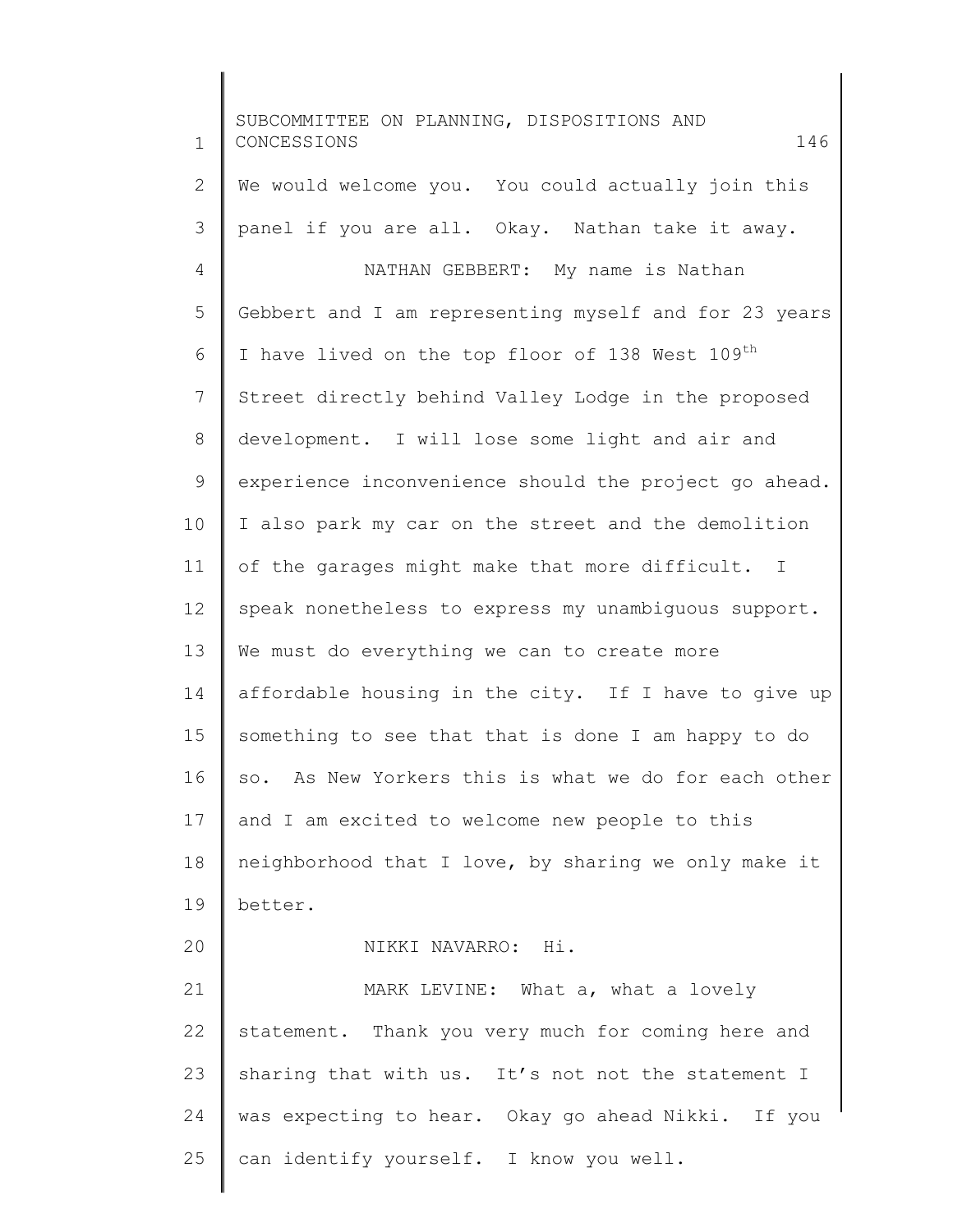SUBCOMMITTEE ON PLANNING, DISPOSITIONS AND CONCESSIONS 147

1

2 3 4 5 6 7 8 9 10 11 12 13 14 15 16 17 18 19 20 21 22 23 24 25 NIKKI NAVARRO: My name is Nikki Navarro uhm I'm here today in support of affordable housing in a neighborhood that I love, a neighborhood where I grew up, where I have a lot of memories. I had given some slot up because I have spoke in many areas in the City about how I feel about affordable housing and WSFSSH but I realize that everyone did, I am a product of that community and I have been in that community for almost 60 years. I came to that community with my grandparents and my parents and five siblings in 1948, just forget that figure. Uhm I have seen drastic changes and the saddest part of the changes are affordable housing because it meant that a lot of members of my family had to leave the neighborhood and a lot of the people I grew up had to leave the neighborhood. It meant that a lot of Latinos that I have embrace and the ones that we created memories in that neighborhood and the ones that stayed during the hard times are gone, many are gone and many of them will continue to leave if we don't allow WSFSSH to continue to build affordable housing. WSFSSH is the only one in that neighborhood that I know that is building affordable housing for young families. And seniors. 194 units, its just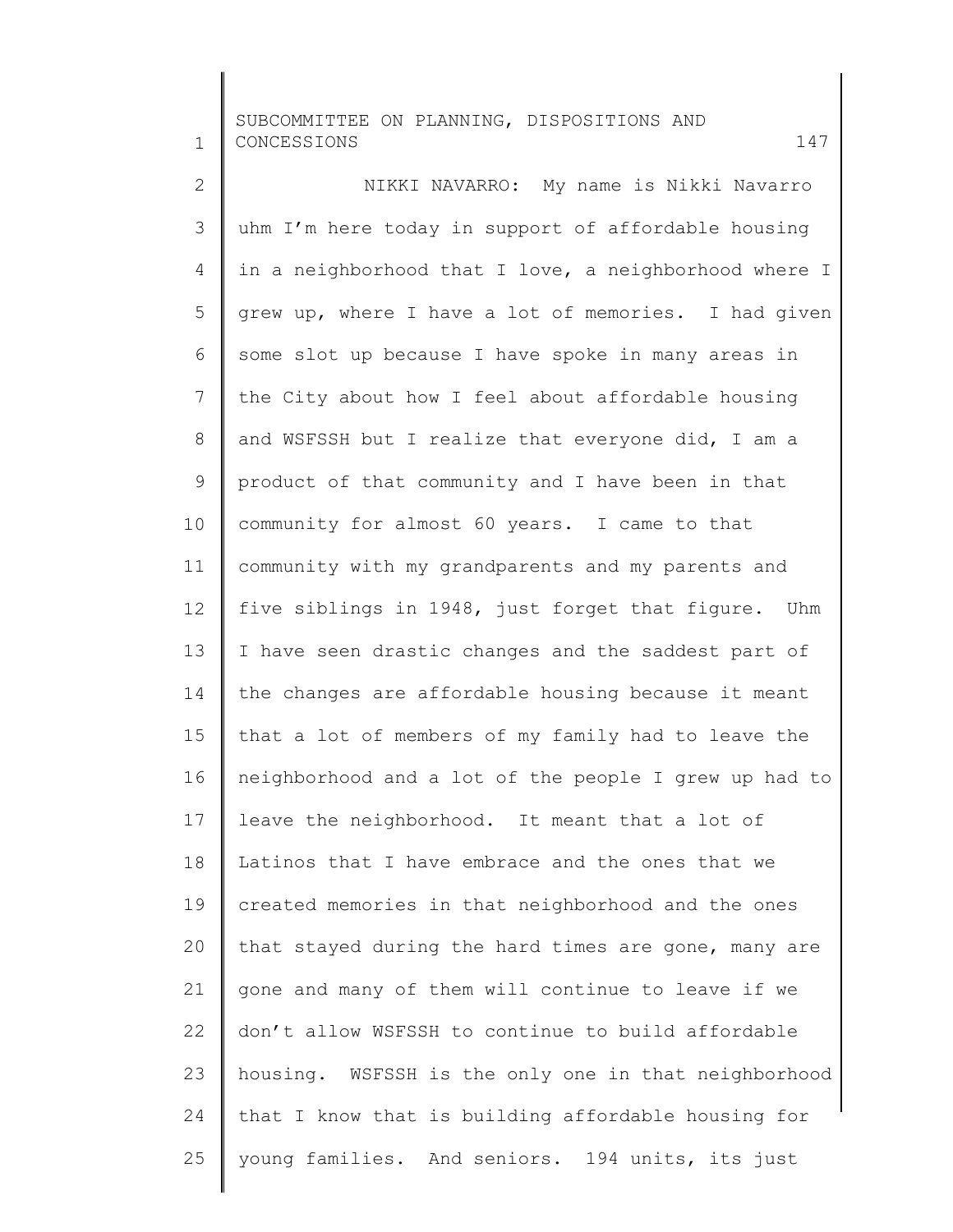SUBCOMMITTEE ON PLANNING, DISPOSITIONS AND CONCESSIONS 148

1

2 3 4 5 6 7 8 9 10 11 12 13 14 15 16 17 18 19 20 21 22 23 24 25 like a drop in the bucket for what we need in that neighborhood and so uhm to have people oppose that, uhm for for, for cars has been really awful to me, this whole process, I mean two and a half years we have been living with this and we finally come to the end of it I hope. I hope that you uhm come to my center lots of times you know who we are. You know the services we give to the community. You know that we are the only ones doing 30% of their income. I've, we've had, I've had a client, I'm a social worker I had a client that only paid \$1 one year because that is all should, she could afford according to her income because of her expenses. We look at the expenses, that year she had hearing aids that she had to purchase, she had glasses that she had to purchase and because of those purchase we could bring down, down the rent that she paid for that year. I don't know anybody else who is doing that. I could work someplace else, I am committed to the mission WSFSSH has. I am committed to that community. I still work there. I still have family there and I'm not going anywhere I'm going to fight every, everyone who thinks that they can push it out and this is my way. I appreciate WSFSSH giving me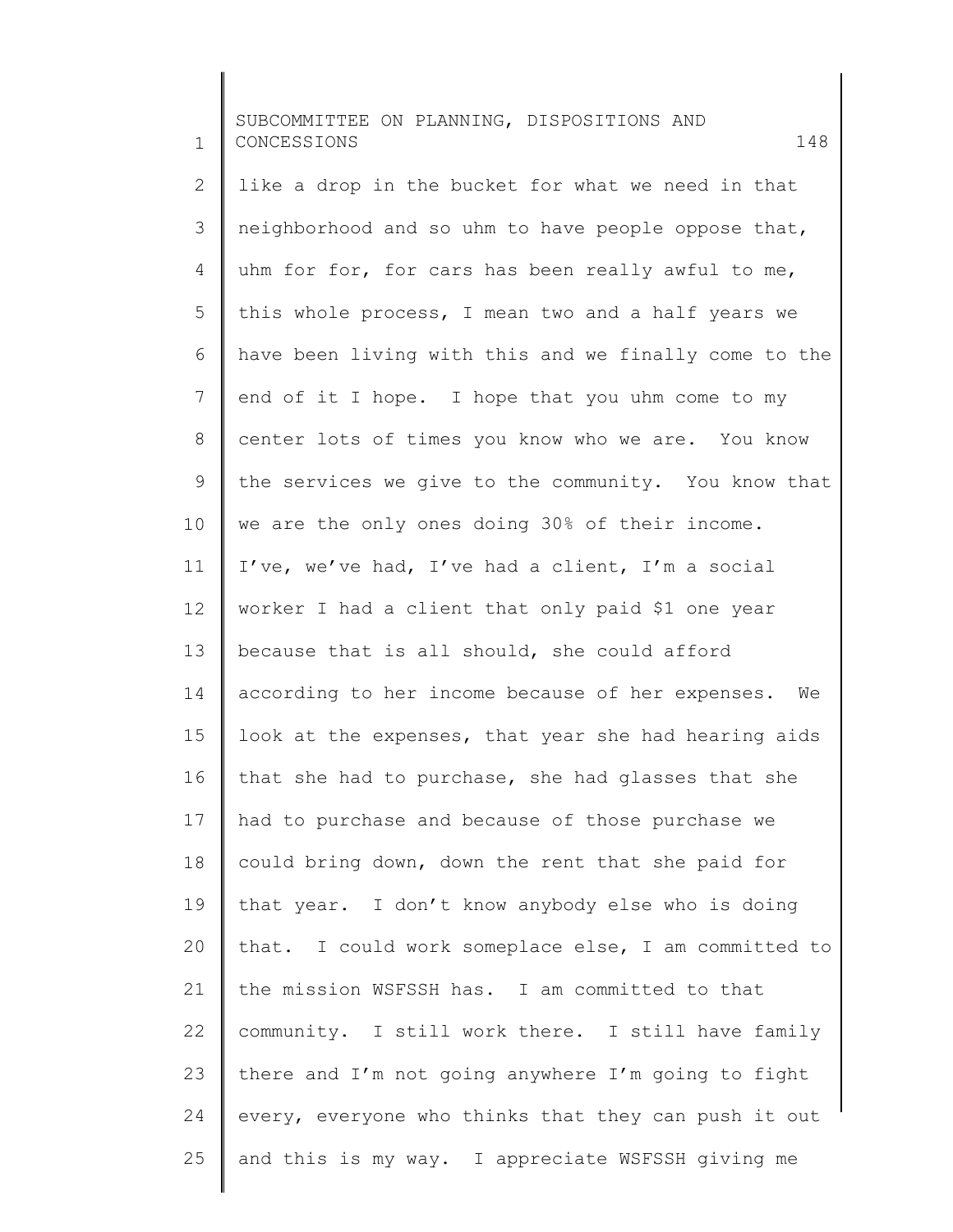| $\mathbf 1$ | SUBCOMMITTEE ON PLANNING, DISPOSITIONS AND<br>149<br>CONCESSIONS |
|-------------|------------------------------------------------------------------|
| 2           | the opportunity to come to you and fight for the                 |
| 3           | neighborhood that I love, that I grew up in and that             |
| 4           | is still a wonderful place, we are just trying to                |
| 5           | make keep it, we are trying to keep it. Thank you                |
| 6           | Mark.                                                            |
| 7           | MARK LEVINE: Thank you Nikki. You run                            |
| 8           | one of the best senior centers in New York City.                 |
| 9           | NIKKI NAVARRO: No I've got two.                                  |
| 10          | MARK LEVINE: To stand corrected for the                          |
| 11          | record. Two of the best senior centers I have ever               |
| 12          | seen. Alright so okay I am, now going to close the               |
| 13          | public hearing and we are also going to lay off Land             |
| 14          | Use items 52 to 59. I want to thank the Council and              |
| 15          | Land Use staff for preparing today's hearing and the             |
| 16          | members of the public and my colleagues for attending            |
| 17          | and this hearing is hereby adjourned.                            |
| 18          |                                                                  |
| 19          |                                                                  |
| 20          |                                                                  |
| 21          |                                                                  |
| 22          |                                                                  |
| 23          |                                                                  |
| 24          |                                                                  |
| 25          |                                                                  |
|             |                                                                  |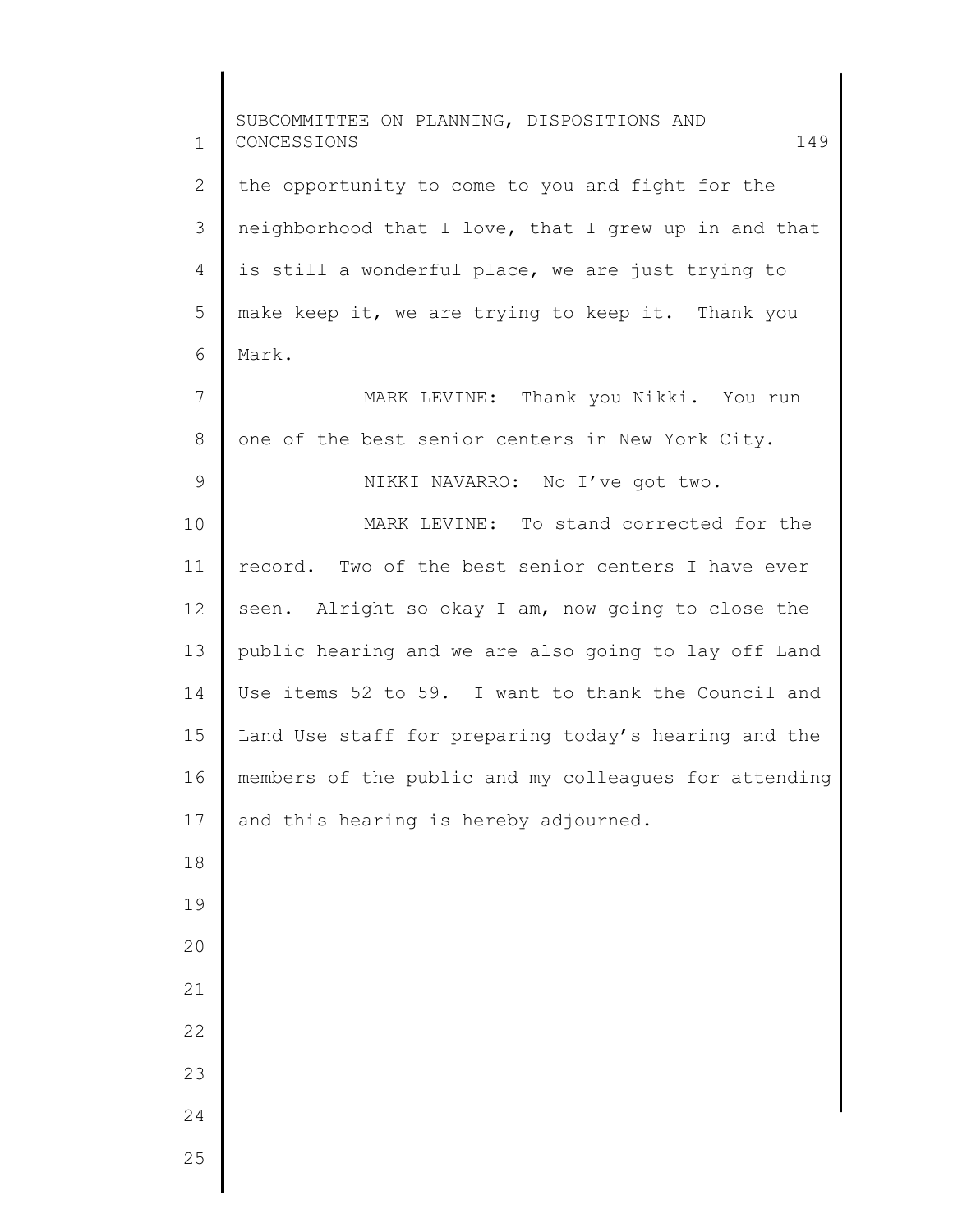| $\mathbf 1$      | CONCESSIONS |  | SUBCOMMITTEE ON PLANNING, DISPOSITIONS AND | 150 |
|------------------|-------------|--|--------------------------------------------|-----|
| $\sqrt{2}$       |             |  |                                            |     |
| $\mathfrak{Z}$   |             |  |                                            |     |
| $\sqrt{4}$       |             |  |                                            |     |
| 5                |             |  |                                            |     |
| $\sqrt{6}$       |             |  |                                            |     |
| $\boldsymbol{7}$ |             |  |                                            |     |
| $\,8\,$          |             |  |                                            |     |
| $\mathcal{G}$    |             |  |                                            |     |
| $10$             |             |  |                                            |     |
| $11\,$           |             |  |                                            |     |
| $12$             |             |  |                                            |     |
| $13\,$           |             |  |                                            |     |
| $1\,4$           |             |  |                                            |     |
| $15\,$           |             |  |                                            |     |
| 16               |             |  |                                            |     |
| 17               |             |  |                                            |     |
| $18$             |             |  |                                            |     |
| 19               |             |  |                                            |     |
| 20               |             |  |                                            |     |
| $21$             |             |  |                                            |     |
| 22               |             |  |                                            |     |
| 23               |             |  |                                            |     |
| 24               |             |  |                                            |     |
| 25               |             |  |                                            |     |